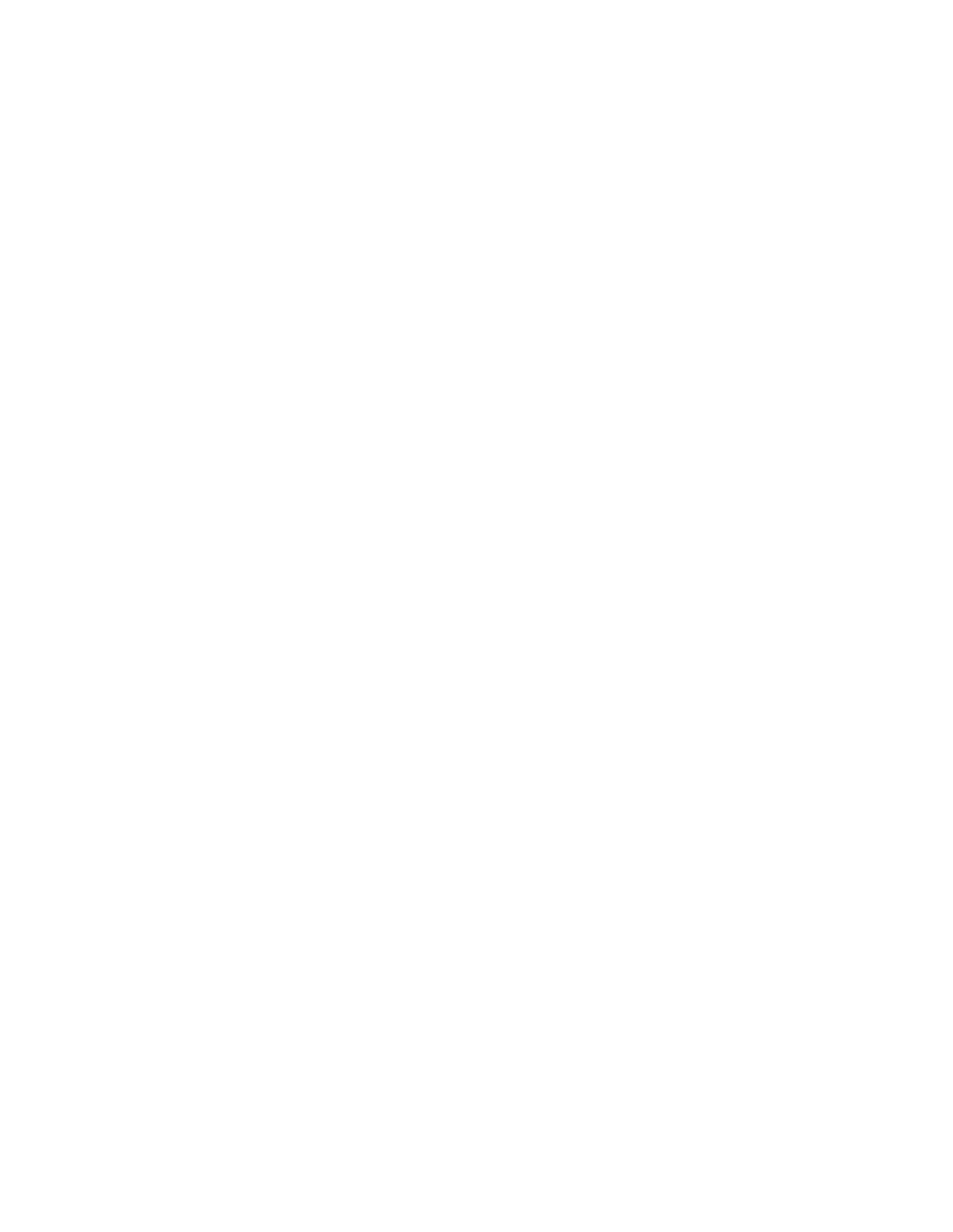# **TABLE OF CONTENTS**

# **Rule Number**

| $\mathbf{1}$ |                                         |  |
|--------------|-----------------------------------------|--|
| 2.           |                                         |  |
| 3.           |                                         |  |
| 4.           |                                         |  |
| 5.           |                                         |  |
| 6.           |                                         |  |
| 7.           |                                         |  |
| 8.           |                                         |  |
| 9.           | Unpledged and Pledged Party Leaders and |  |
| 10.          |                                         |  |
| 11.          |                                         |  |
| 12.          |                                         |  |
| 13.          |                                         |  |
| 14.          |                                         |  |
| 15.          |                                         |  |
| 16.          |                                         |  |
| 17.          |                                         |  |
| 18.          |                                         |  |
| 19.          |                                         |  |
| 20.          |                                         |  |
| 21.          |                                         |  |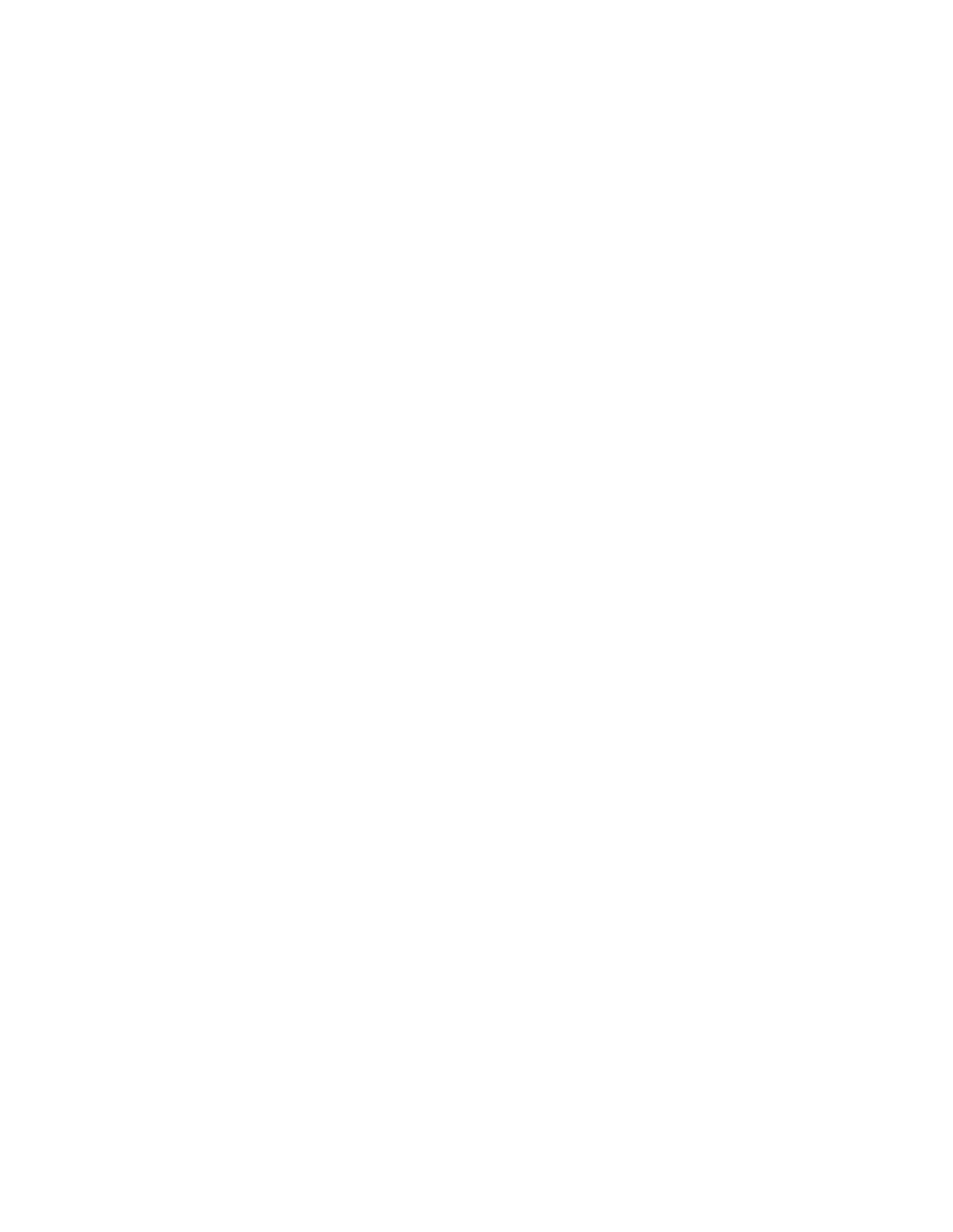# DELEGATE SELECTION RULES

# **For the 2012 Democratic National Convention**

As Adopted by the Democratic National Committee, August 20, 2010.

## **1. Publication and Submission of State Party Rules**

- A. State parties shall adopt Affirmative Action and Delegate Selection Plans which contain explicit rules and procedures governing all aspects of the delegate selection process. These rules shall include, but are not limited to:
	- 1. Procedures for electing and certifying delegates and alternates at all levels;
	- 2. Timing of primary/caucuses/ conventions;
	- 3. Procedures providing for equal division in each state's convention delegation;
	- 4. Procedures providing for the selection of the chair of the delegation;
	- 5. Particulars concerning the scheduling of delegate selection meetings including methods by which each meeting or event will be publicized;
	- 6. Affirmative Action Plans and Inclusion Programs in detail including affirmative action and inclusion obligations of presidential candidates;
	- 7. All petition requirements and filing deadlines for delegate and alternate candidates and for presidential candidates;
	- 8. Procedures for ascertaining delegate/alternate preference at all stages;
- 9. Procedures for presidential candidate right of approval;
- 10. Method of awarding delegates and alternates to presidential candidates;
- 11. Methods and timetable for the selection of permanent standing committee members;
- 12. Procedures for challenges of the delegate selection, and affirmative action and inclusion processes;
- 13. Methods and timetable for the selection of convention pages; and
- 14. Other appropriate provisions from these Rules, the Call and the Regulations.
- B. The following items are to be routinely included at an appropriate place in each state plan:
	- 1. Eligibility requirements for participation in the delegate selection process in conformance with Rule 2 [Rule 2];
	- 2. Prohibition of cost and fees [Rule 2.D.];
	- 3. Prohibition of participation by those participating in another party's process [Rule 2.E.];
	- 4. One-meeting limitation for first-stage participants [Rule 3.E.];
	- 5. "Six basic elements" of an open party [Rule 4];
	- 6. Non-discrimination principles [Rule 5];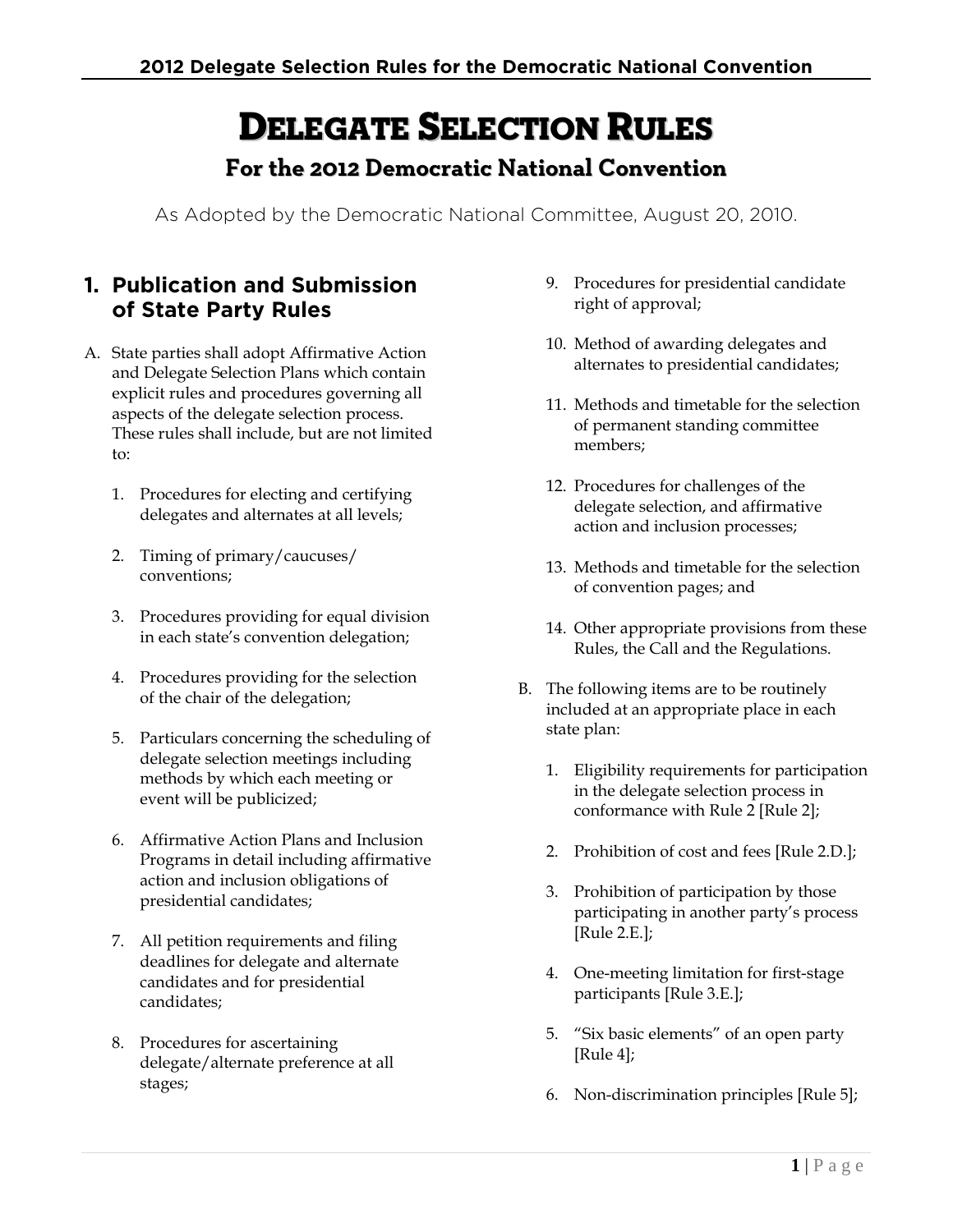- 7. Requirement that all steps take place within calendar year of convention [Rule 11.];
- 8. Required identification of preference of candidates for delegate and alternate [Rule 12.A.];
- 9. Protection against coerced vote [Rule 12.I];
- 10. Quorum requirements [Rule 15];
- 11. Proxy voting rules, if any [Rule 16];
- 12. Unit rule prohibition [Rule 17.A.];
- 13. Slate making limitations [Rule 17.B.]; and
- 14. Succession of alternates to delegate status and filling of vacancies in delegate positions [Rule 18].
- C. Each state party shall provide for a thirty (30) day1 period of public comment to solicit opinion on the state's Affirmative Action Plan, Inclusion Program and Delegate Selection Plan prior to adoption. All written public comments submitted to the state Democratic Committee shall be submitted along with the plans to the Rules and Bylaws Committee of the Democratic National Committee ("DNC Rules and Bylaws Committee").
- D. State Delegate Selection Plans, Affirmative Action Plans and Inclusion Programs shall be submitted to the DNC Rules and Bylaws Committee for approval on or before May 2, 2011.
- E. The DNC Rules and Bylaws Committee shall act on the proposed plans as soon as practicable, but in no case later than September 16, 2011, or four months before the respective state's first determining step,

whichever is earlier. Its decision shall be final and binding.

- F. Implementation of state Affirmative Action Plans and Inclusion Programs shall begin no later than September 16, 2011, or four months before the respective state's first determining step, whichever is earlier.
- G. State Delegate Selection Plans shall specify the methods and timetable to be followed in selecting members of standing committees of the national convention. These procedures shall be in conformity with the rules to be contained in the Call for the 2012 Convention.
- H. The Democratic National Committee ("DNC") and the state parties shall publish and make available at no cost their rules, the 2012 National Delegate Selection Rules, and a clear and concise explanation of how Democratic voters can participate in the delegate selection process. The DNC shall prepare and provide at no cost to state parties a clear and concise explanation of the 2012 Delegate Selection Rules. This shall be done no later than October 1 of the calendar year immediately preceding the calendar year of the national convention.

# **2. Participation**

- A. Participation in the delegate selection process shall be open to all voters who wish to participate as Democrats.
	- 1. Democratic voters shall be those persons who publicly declare their Party preference and have that preference publicly recorded.
	- 2. Implementation of this administrative matter shall be delegated to the DNC Rules and Bylaws Committee.
- B. Nothing in these rules shall be interpreted to encourage or permit states with party registration and enrollment, or states that limit participation to Democrats only, to

 $\overline{a}$ 

<sup>1</sup> Unless otherwise explicitly specified, reference in these Rules to "day" or "days" means "calendar days." If the last day of a period falls on a Saturday, Sunday or a federally recognized holiday, the time shall be extended to the next business day.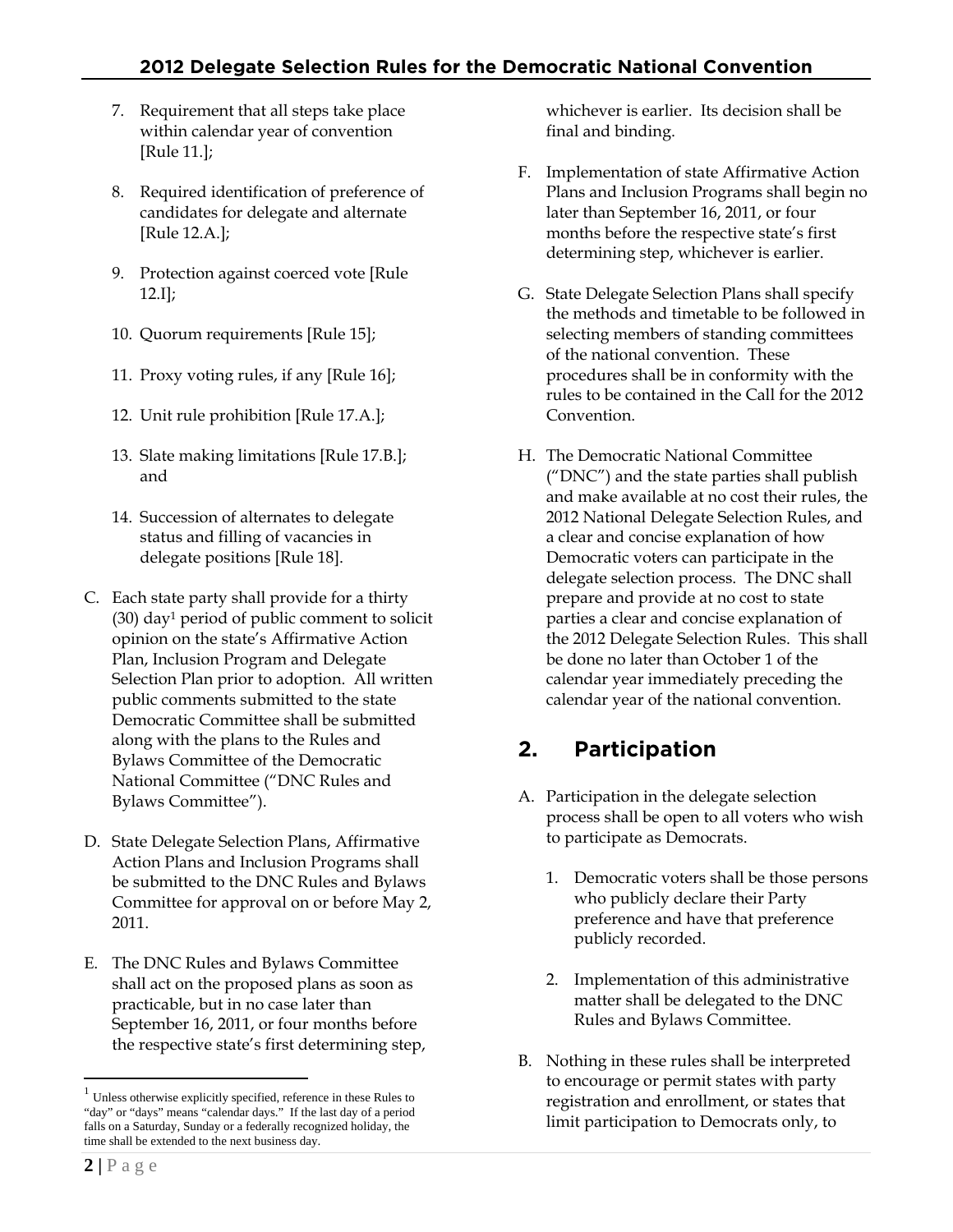amend their systems to open participation to members of other parties.

- C. State parties shall take all feasible steps to encourage non-affiliated and new voters to register or enroll, to provide simple procedures through which they may do so and to eliminate excessively long waiting periods for voters wishing to register or to change their party enrollment status. In all caucuses or conventions conducted pursuant to these rules, all Democrats who comply with Rule 2.A, 2.A.(1), and 2.A.(2). shall be allowed to participate.
- D. At no stage of the delegate selection process shall any person be required, directly or indirectly, to pay a cost or fee as a condition for participating in the delegate selection process. Voluntary contributions to the Party may be made, but under no circumstances shall a contribution be mandatory for participation.
- E. No person shall participate or vote in the nominating process for a Democratic presidential candidate who also participates in the nominating processes of any other party for the corresponding elections.
- F. In accordance with Article Nine, Section 12 of the Charter of the Democratic Party of the United States, votes shall not be taken by secret ballot at any stage of the delegate selection process, including processes leading up to the selection of DNC Members or State Chairs and Vice Chairs, who serve as DNC members by virtue of their office, except that use of such voting by secret ballot may be used in a state run or state party run primary which constitutes the first determining stage of the delegate election process and in which all individual voters are eligible to participate in accordance with the provisions of this Rule 2.
- G. The casting of ballots over the Internet may be used as a method of voting in a vote only for presidential preference in a state partyrun primary constituting the first

determining stage in the presidential nominating process, and only if such casting of ballots over the Internet:

- 1. Is used in a system in which voters may cast their ballots in person on the day of such primary and by mail, and in which casting of ballots over the Internet is an alternate means of voting;
- 2. Is accompanied by a comprehensive, proactive education and outreach program on the use of Internet voting that is set forth in the state's delegate selection plan and approved by the DNC Rules and Bylaws Committee;
- 3. Is conducted in accordance with a plan approved by the DNC Rules and Bylaws Committee that is included in the state's delegate selection plan, and that provides adequate measures to achieve security, reliability, access to eligible voters and transparency, including contractual and other safeguards to secure exclusive ownership and control by the state party of voting data;
- 4. Is accomplished through a system which provides the voter with an opportunity to verify the voter's ballot and correct any error before the voter's vote is cast; which can be permanently maintained by the voter at the voter's option in paper, electronic or other form; and which produces a paper record of the voter's vote that is preserved and maintained by the state party in the event of a manual audit, until the expiration of the time for filing an implementation challenge under these Rules.
- H. In states using government-run voting systems in the delegate selection process, State Delegate Selection Plans shall include provable positive steps (as defined in Rule 21) taken or to be taken by the state party to: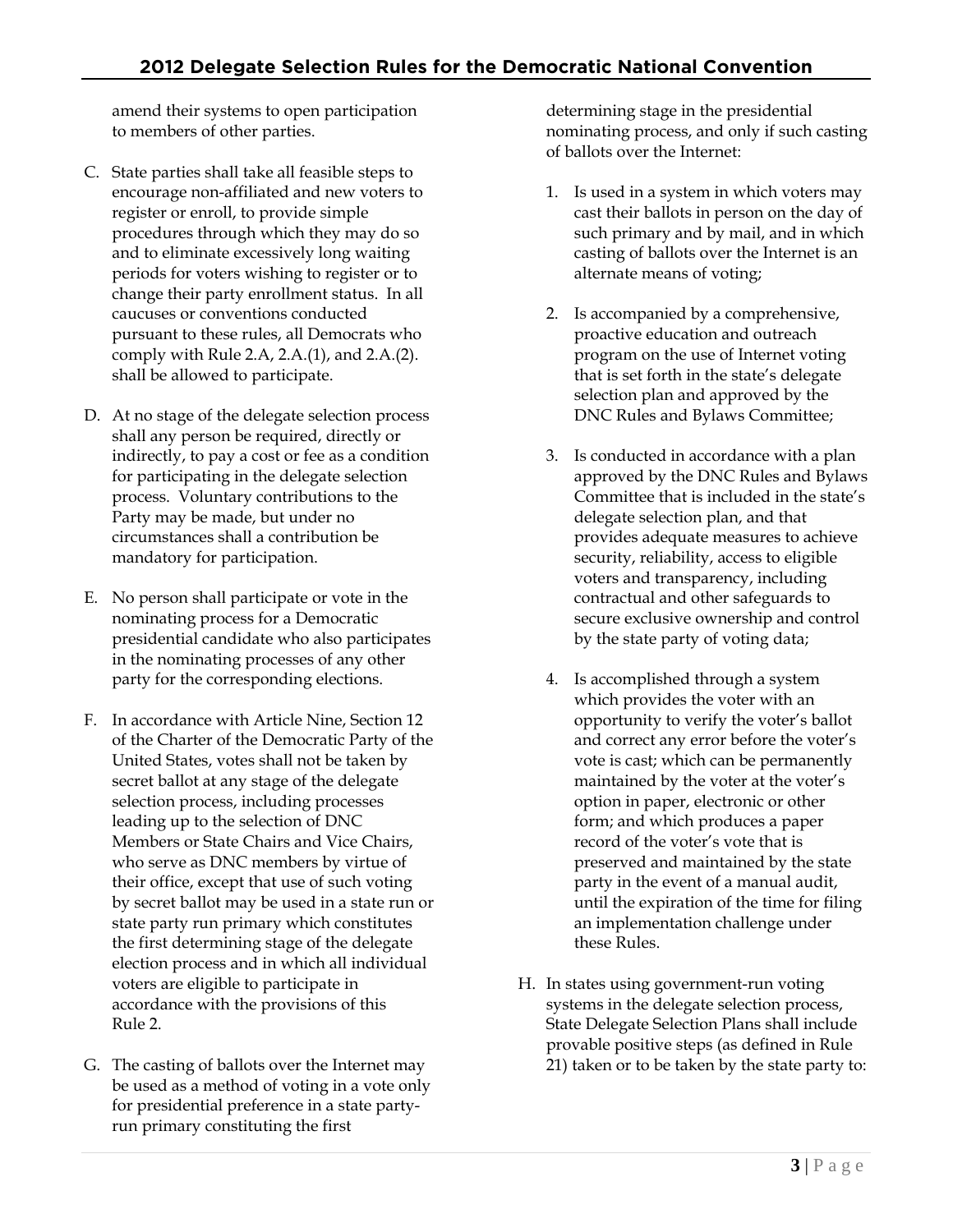- 1. Promote the acquisition of accessible precinct based optical scan systems wherever possible;
- 2. Seek enactment of legislation, rules and policies at the state and local level to ensure that direct recording electronic systems include a voter verified paper record;
- 3. Seek enactment of legislation, rules and policies at the state and local level to ensure that both optical scan and direct recording electronic systems include recognized security measures such as:
	- a. Automatic routine manual audits comparing paper records to electronic records following every election and prior to certification of results where possible;
	- b. Parallel testing on Election Day;
	- c. Physical and electronic security for equipment;
	- d. Banning use of wireless components and connections;
	- e. Public disclosure of software design;
	- f. Use of transparent and random selection for all auditing procedures;
	- g. Effective procedures for addressing evidence of fraud or error.

## **3. Scheduling of Delegate Selection Meetings**

A. All official Party meetings and events related to the national convention delegate selection process, including caucuses, conventions, committee meetings, filing dates, and Party enrollment periods, shall be scheduled for dates, times and public places which would be most likely to encourage the participation of all Democrats, and must begin and end at reasonable hours.

- B. All such meetings or events which are the first meeting or event in the delegate selection process shall be scheduled at times and dates which are uniform throughout the state, except where it is established by the state party and approved by the DNC Rules and Bylaws Committee that such uniform times and dates would significantly reduce participation in the delegate selection process.
- C. The times, dates, places, and rules for the conduct of all caucuses, conventions, meetings and other events involved in the delegate selection process shall be effectively publicized by the Party organization, official, candidate or member calling the same.
- D. Concise statements in advance of all meetings and events concerning the relationship between the business to be conducted and the delegate selection process shall be effectively publicized by the Party organization, official, candidate or member calling the same.
- E. No person shall participate in more than one meeting which is the first meeting in the delegate selection process.

# **4. An Open Party**

- A. The Democratic National Committee reaffirms its commitment to the 1964 resolution, and requires the national and state parties to incorporate the Six Basic Elements, as updated, into their Party rules and to take appropriate steps to secure their implementation.
- B. The 1964 Democratic National Convention adopted a resolution which conditioned the seating of delegates at future conventions on the assurances that discrimination in any state party affairs on the ground of race, color, creed or national origin did not occur. The 1968 Convention adopted the 1964 Convention resolution for inclusion in the Call for the 1972 Convention. In 1966, the Special Equal Rights Committee, which had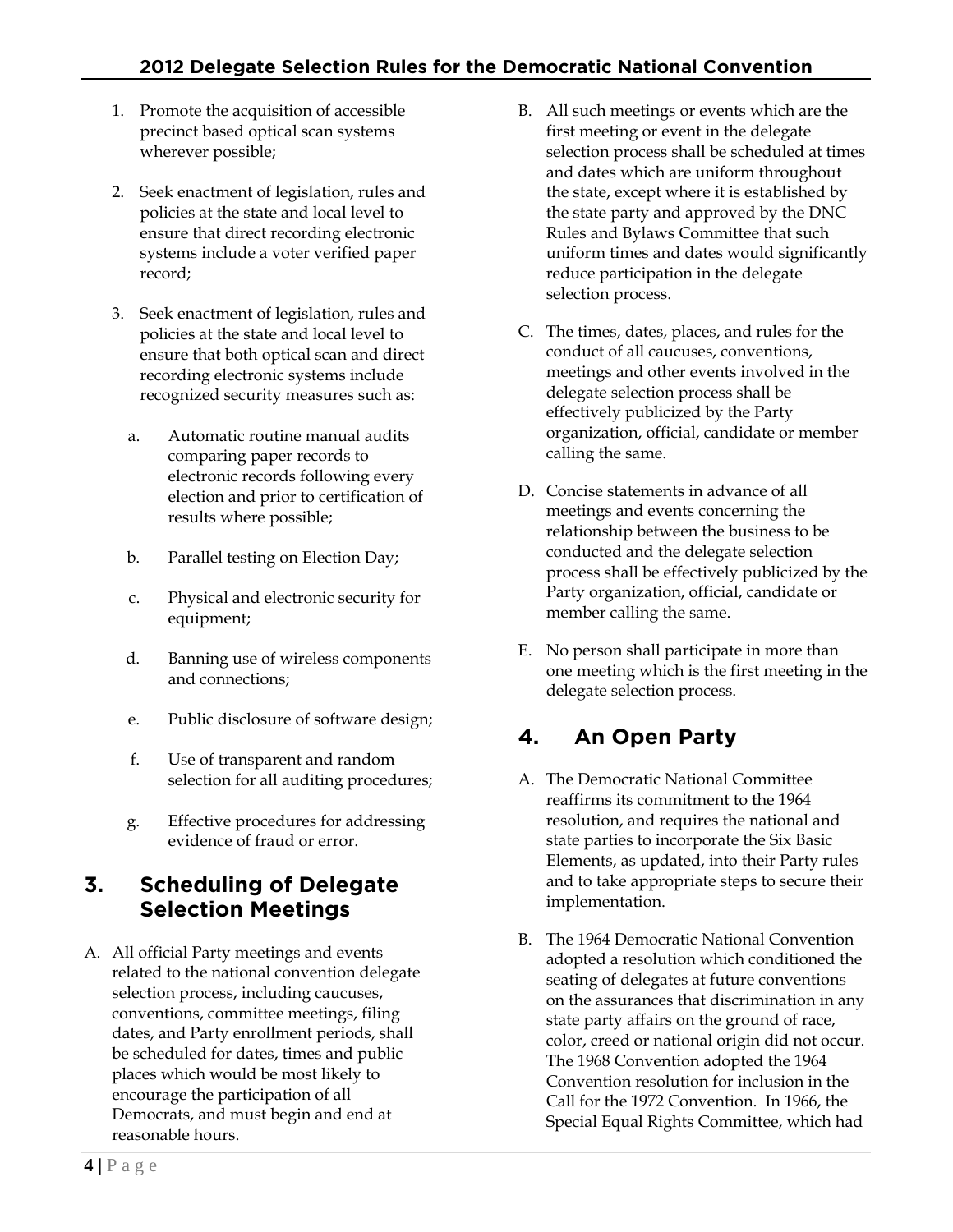been created in 1964, adopted six antidiscrimination standards — designated as the Six Basic Elements, which, as updated, are as follows:

- 1. All public meetings at all levels of the Democratic Party in each state should be open to all members of the Democratic Party regardless of race, sex, age, color, creed, national origin, religion, ethnic identity, sexual orientation, economic status or physical disability (hereinafter collectively referred to as "status").
- 2. No test for membership in, nor any oaths of loyalty to, the Democratic Party in any state should be required or used which has the effect of requiring prospective or current members of the Democratic Party to acquiesce in, condone or support discrimination based on "status."
- 3. The time and place for all public meetings of the Democratic Party on all levels should be publicized fully and in such manner as to assure timely notice to all interested persons. Such meetings must be held in places accessible to all Party members and large enough to accommodate all interested persons.
- 4. The Democratic Party, on all levels, should support the broadest possible registration without discrimination based on "status."
- 5. The Democratic Party in each state should publicize fully and in such a manner as to assure notice to all interested parties a full description of the legal and practical procedures for selection of Democratic Party officers and representatives on all levels. Publication of these procedures should be done in such fashion that all prospective and current members of each state Democratic Party will be fully and adequately informed of the pertinent procedures in time to participate in each selection procedure

at all levels of the Democratic Party organization.

- 6. The Democratic Party in each state should publicize fully and in such a manner as to assure notice to all interested parties a complete description of the legal and practical qualifications of all positions as officers and representatives of the state Democratic Party. Such publication should be done in timely fashion so that all prospective candidates or applicants for any elected or appointed position within each state Democratic Party will have full and adequate opportunity to compete for office.
- C. These provisions demonstrate the intention of the Democratic Party to ensure a full opportunity for all "status" (as defined in Rule 4.B.(1)) members to participate in the delegate selection process.

# **5. Non-Discrimination**

- A. In order that the Democratic Party at all levels be an open Party which includes rather than excludes people from participation, a program of effective affirmative action and inclusion is hereby adopted.
- B. Discrimination on the basis of "status" in the conduct of Democratic Party affairs is prohibited.
- C. In order to continue the Democratic Party's ongoing efforts to include groups historically under-represented in the Democratic Party's affairs, by virtue of race, ethnicity, age, sexual orientation or disability, each state party shall develop and submit Party outreach programs, including recruitment, education and training, in order to achieve full participation by such groups and diversity in the delegate selection process and at all levels of Party affairs.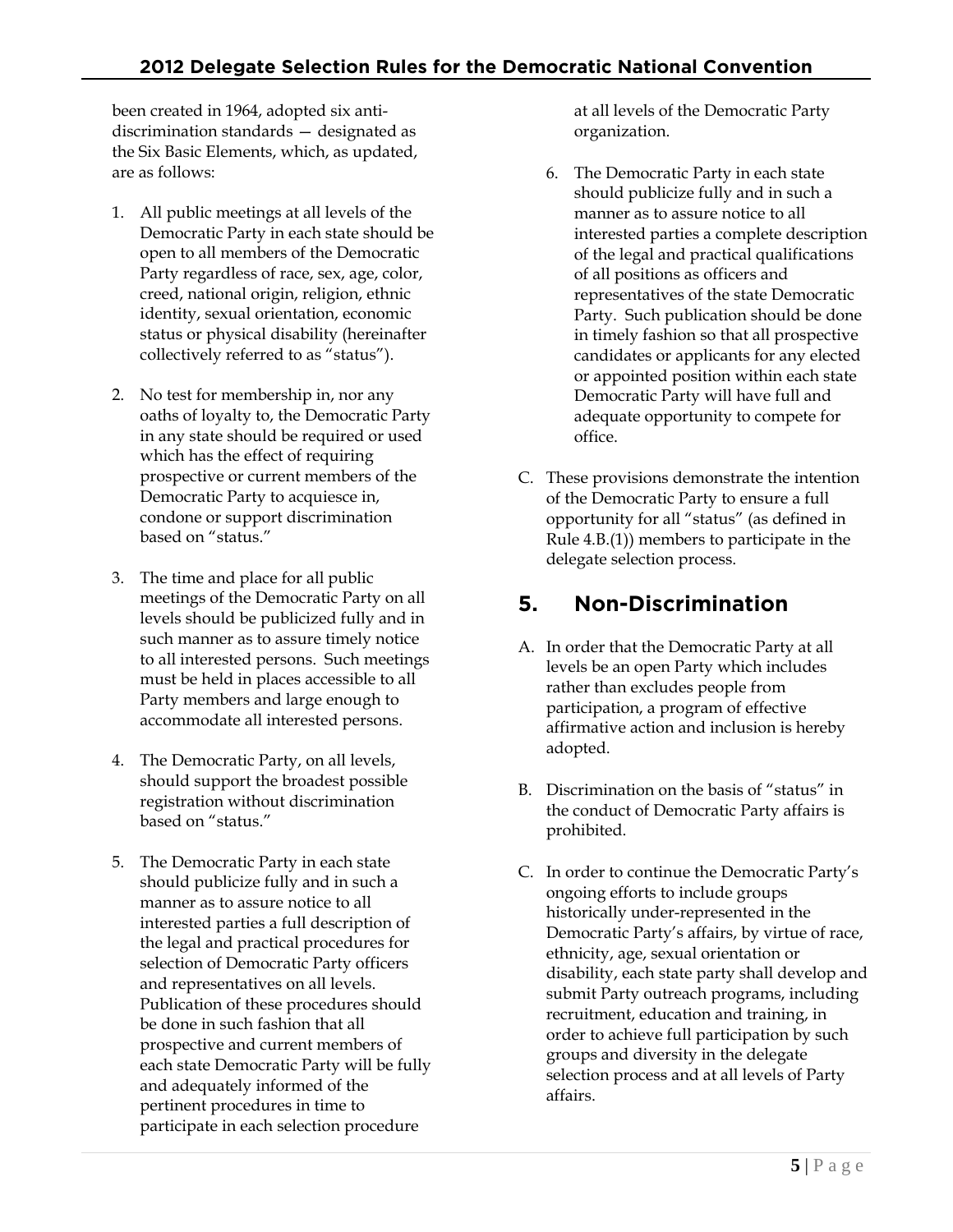# **6. Affirmative Action**

- A. The promises of a democratically elected government and the right to vote have not always been extended equally to all Americans. Historically, certain groups of Americans have been explicitly denied the right to vote or have been subjected to discriminatory and exclusionary practices with the intended effect of denying them voting rights. In recognition of this past history of discriminatory denial of the franchise and in order to encourage full participation by all Democrats in the delegate selection process and in all Party affairs, the national and state Democratic Parties shall adopt and implement affirmative action programs with specific goals and timetables for African Americans, Hispanics, Native Americans, Asian Americans and Pacific Islanders and women.
	- 1. The goal of such affirmative action shall be to achieve participation in the delegate selection process and in Party organizations at all levels by the aforementioned groups as indicated by their presence in the Democratic electorate.
	- 2. This goal shall not be accomplished either directly or indirectly by the Party's imposition of mandatory quotas at any level of the delegate selection process or in any other Party affairs.
	- 3. In the selection of each state's at-large delegation, priority of consideration shall be given to African Americans, Hispanics, Native Americans, Asian Americans and Pacific Islanders and women, if such priority of consideration is needed to fulfill the affirmative action goals outlined in the state's Delegate Selection Plan. Such remedial action is necessary in order to overcome the effects of past discrimination. Use of the at-large delegation to fulfill the plan's affirmative action goals does not obviate the need for the state party to conduct

outreach activities such as recruitment, education and training. Priority of consideration shall also be given to other groups as described in Rule 5.(C), which are under-represented in Democratic Party affairs, in order to assist in the achievement of full participation by these groups.

- B. Performance under an approved Affirmative Action Plan and composition of the convention delegation shall be considered relevant evidence in the challenge to any state delegation. If a state party has adopted and implemented an approved affirmative action program, the state party shall not be subject to challenge based solely on delegation composition or primary results.
- C. State Delegate Selection Plans shall provide for equal division between delegate men and delegate women and alternate men and alternate women within the state's entire convention delegation. For purposes of this rule, the entire delegation includes all pledged delegates and alternates and unpledged delegates (including unpledged party leaders and elected official delegates).
	- 1. State Delegate Selection Plans shall, as far as mathematically practicable, also provide for equal division between district-level delegate men and delegate women and district-level alternate men and alternate women.
	- 2. The DNC Rules and Bylaws Committee shall have continuing jurisdiction to ensure compliance with this equal division requirement. No at-large delegate or alternate from a state shall be placed on the temporary roll of the 2012 Democratic National Convention unless the Rules and Bylaws Committee has certified to the Secretary of the Democratic National Committee that such state's delegation complies with this equal division rule. It shall be the duty of the DNC Rules and Bylaws Committee to determine such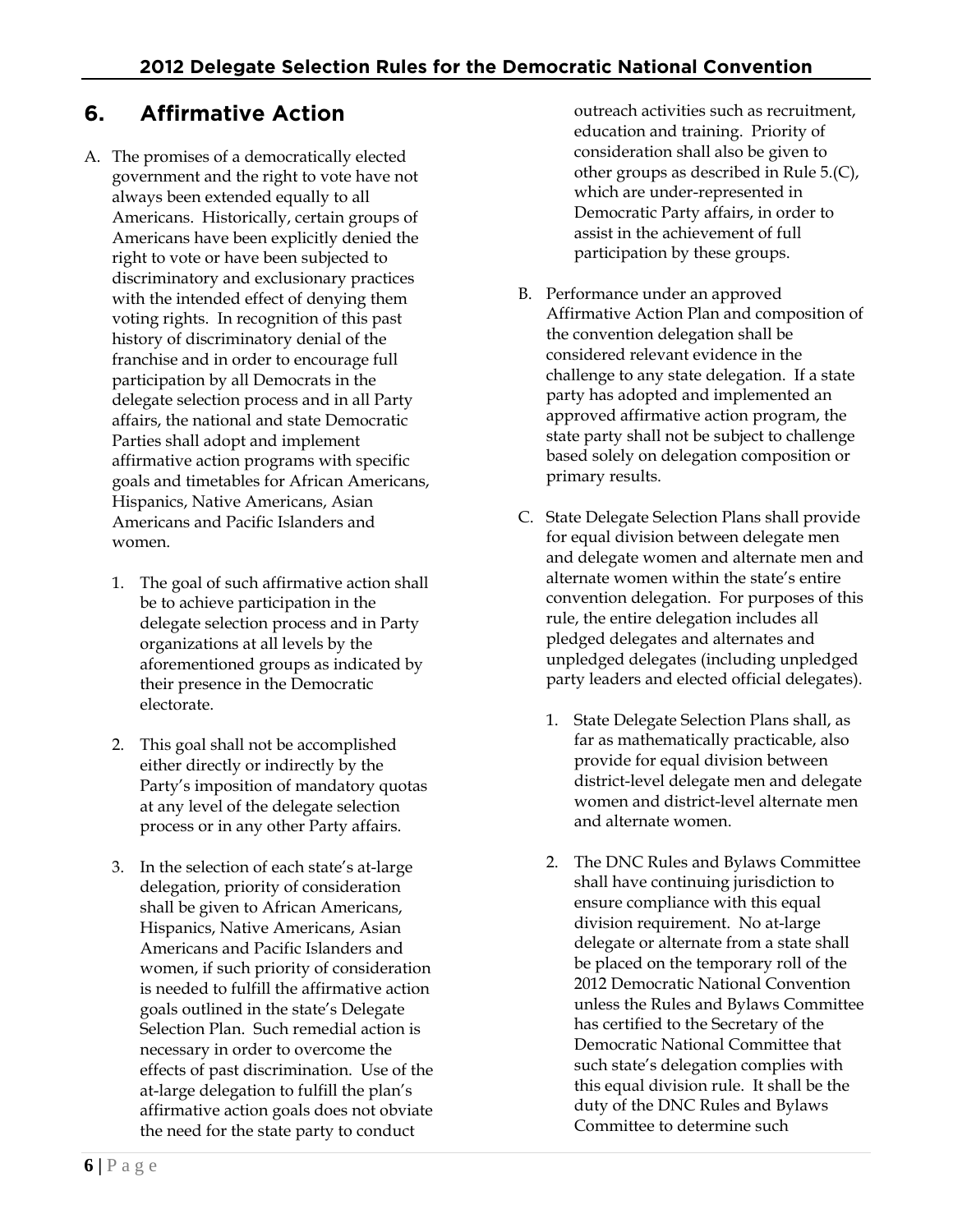compliance as soon as practicable following the certification of the state's at-large delegates and alternates.

- 3. Notwithstanding sub-paragraph A.(2) above, equal division at any level of delegate or committee positions between delegate men and delegate women or committeemen and committeewomen shall not constitute a violation of any provision thereof.
- D. For purposes of providing adequate notice of the delegate selection process under Rule 3, the times, dates, places and rules for the conduct of all caucuses, conventions, meetings and other events involved in the delegate selection process shall be effectively publicized, multilingually where necessary, to encourage the participation of minority groups.
- E. State Democratic Parties shall ensure that district lines used in the delegate selection process are not gerrymandered to discriminate against African Americans, Hispanics, Native Americans, Asian Americans and Pacific Islanders or women.
- F. Each state Affirmative Action Plan shall provide for the appointment of a representative state Affirmative Action Committee by March 1, 2011. Before the state party submits its Plan to the DNC Rules and Bylaws Committee, the Affirmative Action Committee shall review the proposed outreach program required in Rule 5.C.
- G. Each state affirmative action program shall include outreach provisions to encourage the participation and representation of persons of low and moderate income, and a specific plan to help defray expenses of those delegates otherwise unable to participate in the national convention.
- H. State parties in their Delegate Selection Plans shall impose reasonable specific affirmative action and inclusion obligations upon presidential candidates consistent

with the delegate selection system employed by the state.

- 1. State parties shall require presidential candidates to submit statements that specify what steps such candidates will take to encourage full participation in their delegate selection process, including, but not limited to, procedures by which persons may file as candidates for delegate or alternate. Provided further that presidential candidates submit such full participation statements to the DNC Rules and Bylaws Committee at the same time they are submitted to state parties.
- 2. State parties shall require presidential candidates to submit demographic information with respect to candidates for delegate and alternate pledged to them.
- I. Each state party shall certify to the Rules and Bylaws Committee whether each presidential candidate (including uncommitted status) has used best efforts to ensure that their respective delegations at each level within a state's delegation shall fulfill the requirements of Rule 6 and Rule 7 established by the state's Delegate Selection Plan and that the respective delegations of each presidential candidate within the state's delegation shall be equally divided between men and women.

# **7. Inclusion Programs**

The Democratic National Committee recognizes that other groups of Americans in addition to those described in Rule 6 may be underrepresented in Party affairs. These groups include members of the LGBT community, people with disabilities, and youth. The National and State Parties shall adopt and implement Inclusion Programs in order to achieve the full participation of members of these and other groups in the delegate selection process and in all party affairs, as indicated by their presence in the Democratic electorate. As is already the practice in some states, State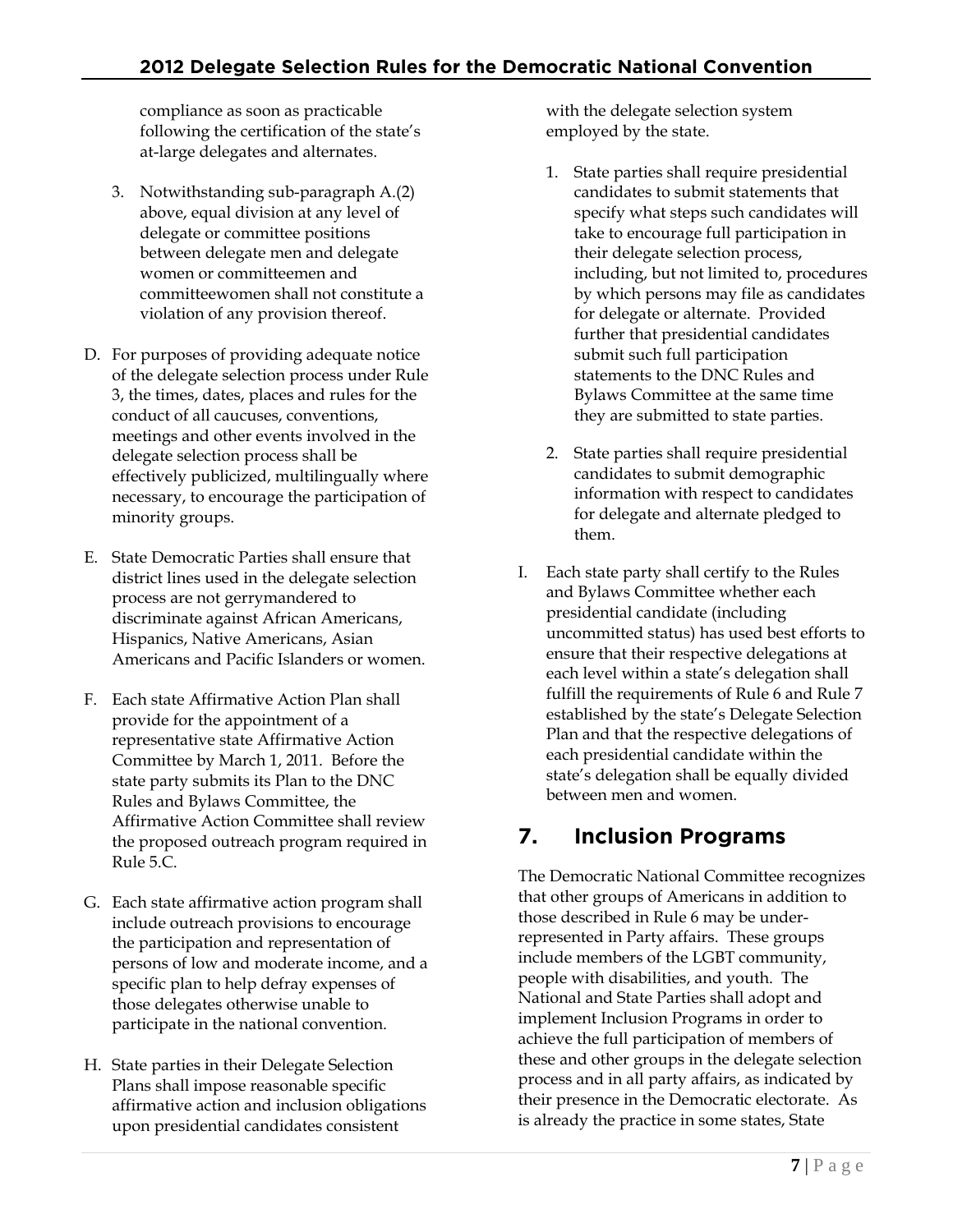Parties may use goals to achieve these ends; however, in no event may such participation be accomplished by the use of quotas.

## **8. National Convention Delegate Apportionment**

- A. Apportionment of district-level delegates within states shall be based on one of the following:
	- 1. A formula giving equal weight to total population and to the average of the vote for the Democratic candidates in the two most recent presidential elections;
	- 2. A formula giving equal weight to the vote for the Democratic candidates in the most recent presidential and gubernatorial elections;
	- 3. A formula giving equal weight to the average of the vote for the Democratic candidates in the two most recent presidential elections and to Democratic Party registration or enrollment as of January 1, 2012; or
	- 4. A formula giving one-third (1/3) weight to each of the formulas in items (1), (2), and (3).
- B. Apportionment for each body selecting delegates to state, district, and county conventions shall be based upon population and/or some measure of Democratic strength.
- C. The Call for the 2012 Convention shall state the base delegation for each delegation. Seventy-five percent (75%) of each state's base delegation shall be elected at the congressional district level or smaller. Twenty-five percent (25%) of each state's base delegation shall be elected at large. Delegates so elected shall hereafter be termed "district-level" and "at-large" delegates, respectively. Each State Democratic Chair shall certify all delegates in writing to the Secretary of the DNC.
- D. In those states with more than one congressional district, after the election of district-level delegates and prior to the selection of at-large delegates, each State Democratic Chair shall certify pledged party leader and elected official delegates equal to 15% of the state's base delegation selected pursuant to Rule 9.
- E. The election of district-level and at-large delegates and alternates may take place at the same meeting, provided that districtlevel delegates are selected first. In states with one congressional district the election of delegates selected in accordance with Rules 8.B., 8.C., and 9.A., may be conducted simultaneously. In all cases, affirmative action, inclusion and fair reflection guidelines must be met and the Democratic Chair of each such state shall make the certifications required by subsection 8.D.

#### **9. Unpledged and Pledged Party Leaders and Elected Official Delegates**

A. The procedure to be used for certifying unpledged party leader and elected official delegates is as follows:

Not later than March 1, 2012, the Secretary of the Democratic National Committee shall officially confirm to each State Democratic Chair the names of the following unpledged delegates who legally reside in their respective state and who shall be recognized as part of their state's delegation unless any such member has publicly expressed support for the election of, or has endorsed, a presidential candidate of another political party:

- 1. The individuals recognized as members of the DNC (as set forth in Article Three, Sections 2 and 3 of the Charter of the Democratic Party of the United States); and,
- 2. The Democratic President and the Democratic Vice President of the United States, if applicable; and,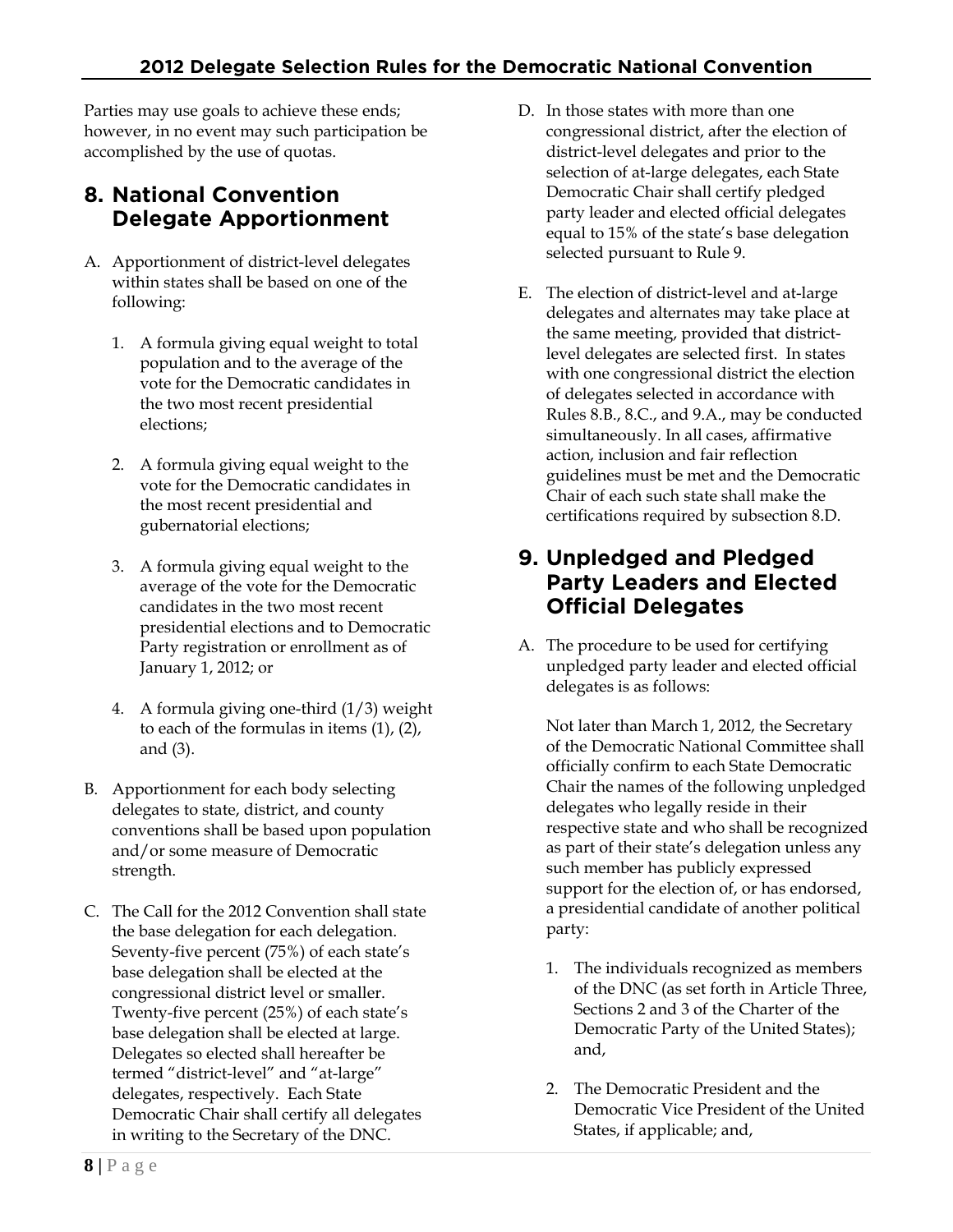- 3. All Democratic members of the United States House of Representatives and all Democratic members of the United States Senate; and,
- 4. The Democratic Governor, if applicable; and,
- 5. All former Democratic Presidents, all former Democratic Vice Presidents, all former Democratic Leaders of the U.S. Senate, all former Democratic Speakers of the U.S. House of Representatives and Democratic Minority Leaders, as applicable, and all former Chairs of the Democratic National Committee.
- B. Following the selection of district-level delegates under 8.E., pledged party leader and elected official delegates are to be selected subject to the following procedures:
	- 1. Persons shall be considered for pledged party leader and elected official delegates and alternates according to the following priority: big city mayors and state-wide elected officials to be given equal consideration; state legislative leaders, state legislators, and other state, county and local elected officials and party leaders.
	- 2. These slots shall be allocated on the same basis as the state's at-large delegates.
	- 3. If persons eligible for pledged party leader and elected official delegate positions have not made known their presidential preference under the procedures established by the state pursuant to Rule 12 for candidates for district-level and at-large delegate positions, their preferences shall be ascertained through alternative procedures established by the state party, which shall require a signed pledge of support for a presidential candidate. Such an alternative system shall have a final deadline for submitting a pledge of support after the

selection of all district-level delegates has been completed and must provide an opportunity for disapproval by the presidential candidate or the candidate's authorized representative.

- C. A state's party leader and elected official delegates may be chosen by a state convention or by a committee consisting of a quorum of district-level delegates. They may also be chosen by the State Party Committee, as recognized by the Democratic National Committee, but only if the state's Delegate Selection Plan is in full compliance with these rules, and provided:
	- 1. Membership on the State Party Committee is apportioned on the basis of population and/or some measure of Democratic strength;
	- 2. Members of the State Party Committee have been elected through open processes in conformity with the basic procedural guarantees utilized for delegate selection;
	- 3. Such delegates are elected at a public meeting subsequent to the election of district-level delegates;
	- 4. Members of the State Party Committee exercising such authority shall have been elected no earlier than the date of the previous presidential election; and
	- 5. Membership of the State Party Committee complies with the equal division requirements of Article 9, Section 16 of the Charter of the Democratic Party of the United States.
- D. Except as provided in 9.A. above, no person shall serve as an automatic delegate at any level of the delegate selection process by virtue of holding a public or party office.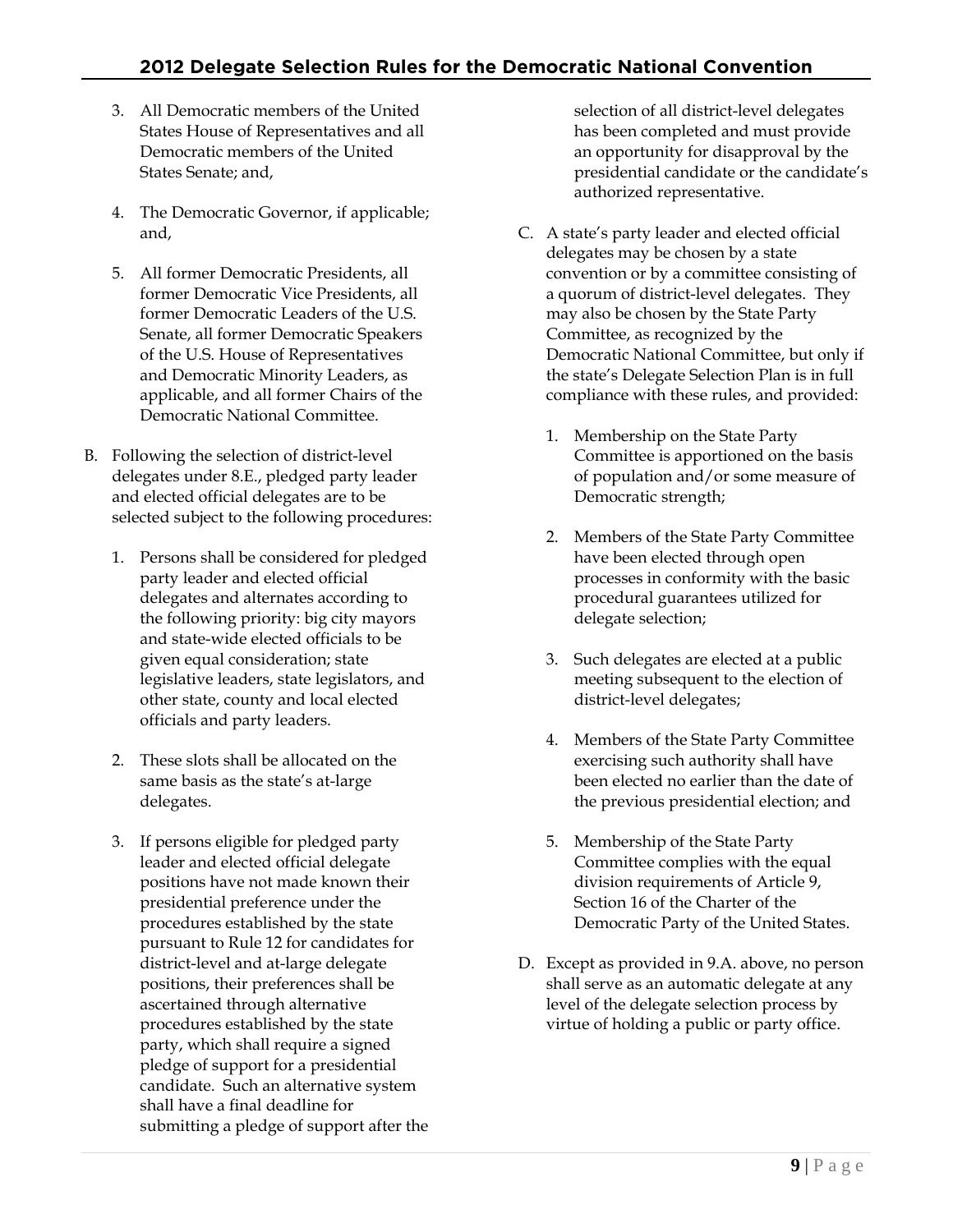#### **10. Selection of At-Large Delegates**

- A. The selection of at-large delegates shall be used, if necessary, to achieve the equal division of positions between men and women and the representation goals established in the state party's Affirmative Action Plan and Inclusion Program. Such goals apply to the state's entire delegation considered as a whole. For purposes of this rule, the entire delegation includes all unpledged as well as all pledged delegates. Delegates and alternates shall each, as a group, be equally divided and, to the extent possible, each as a group shall reflect the representation goals established in the state's Affirmative Action Plan and Inclusion Program.
- B. A state's at-large delegates and alternates shall be selected by one of the bodies, subject to the same conditions specified in Rule 9.C. above, provided, however, the State Party Committee may choose such delegates and alternates only if the state's Delegate Selection Plan is in full compliance with these rules.
- C. At-large delegates and alternates (including pledged party leader and elected official delegates, which shall include those to be allocated to uncommitted status) in primary states shall be allocated according to the state-wide primary vote or, in states holding no state-wide primary, according to the division of preferences among convention and caucus participants. In non-primary states which do not hold state conventions authorized to elect delegates, at-large delegates shall be apportioned according to the division of preferences among districtlevel delegates at the time of district-level selection. If a presidential candidate entitled to an allocation under this rule is no longer a candidate at the time at-large delegates are selected, his/her allocation shall be proportionately divided among the other preferences entitled to an allocation.

#### **11. Timing of the Delegate Selection Process**

- A. No meetings, caucuses, conventions or primaries which constitute the first determining stage in the presidential nomination process (the date of the primary in primary states, and the date of the first tier caucus in caucus states) may be held prior to the first Tuesday in March or after the second Tuesday in June in the calendar year of the national convention. Provided, however, that the Iowa precinct caucuses may be held no earlier than 29 days before the first Tuesday in March; that the New Hampshire primary may be held no earlier than 21 days before the first Tuesday in March; that the Nevada first-tier caucuses may be held no earlier than 17 days before the first Tuesday in March; and that the South Carolina primary may be held no earlier than 7 days before the first Tuesday in March. In no instance may a state which scheduled delegate selection procedures on or between the first Tuesday in March and the second Tuesday in June 1984 move out of compliance with the provisions of this rule.
- B. All steps in the delegate selection process, including the filing of presidential candidates, must take place within the calendar year of the Democratic National Convention (except as otherwise provided in these rules or specifically allowed by the DNC Rules and Bylaws Committee).

# **12. Presidential Preference**

- A. All candidates for delegate and alternate in caucuses, conventions, committees and on primary ballots shall be identified as to presidential preference or uncommitted status at all levels of a process which determines presidential preference.
- B. All persons wishing to be elected to a district-level or at-large delegate position must file a statement of candidacy designating the presidential or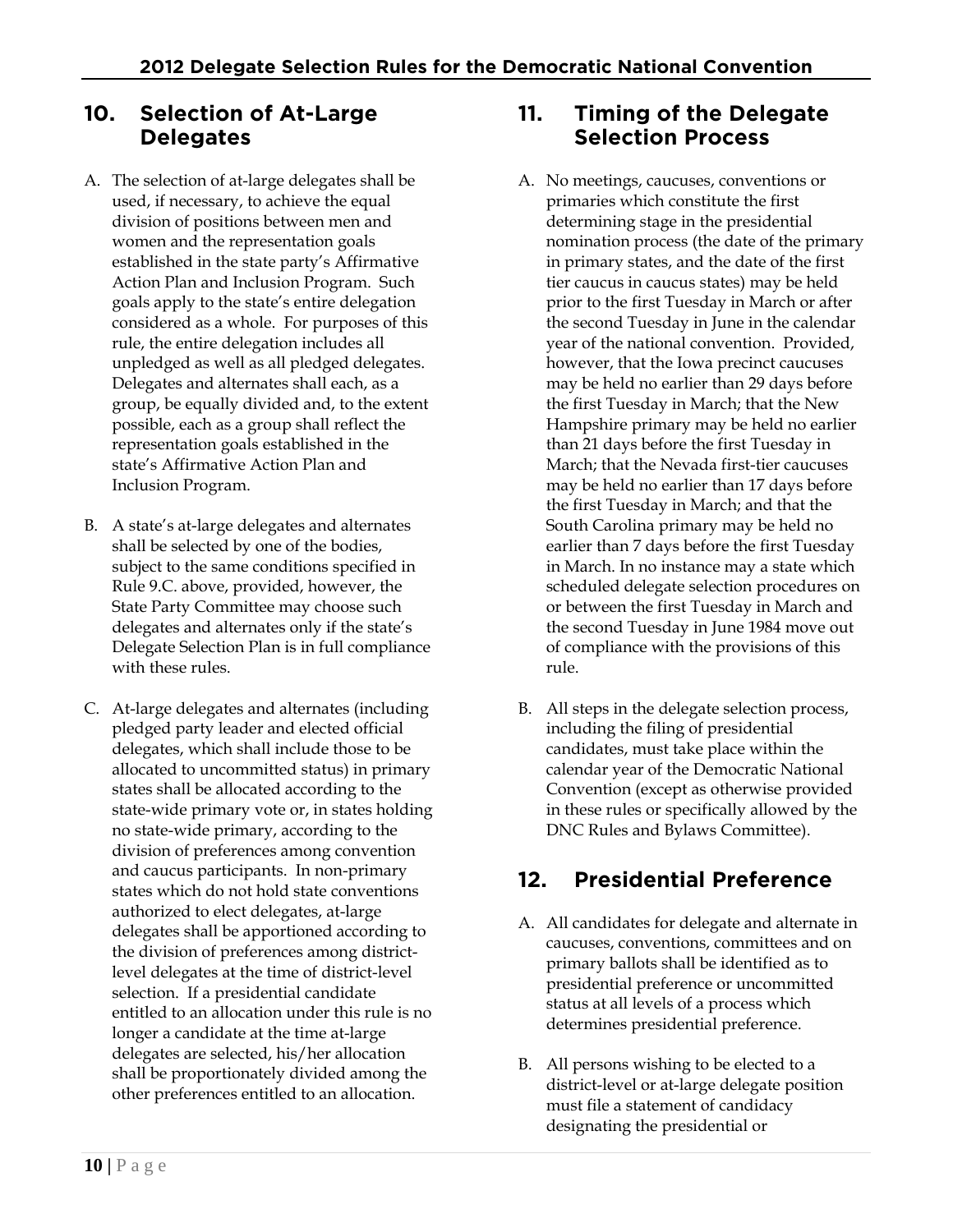uncommitted preference of the delegate candidate and a signed pledge of support for the presidential candidate (including uncommitted status) the person favors, if any, with the state party by a date certain as specified in the state's Delegate Selection Plan. Persons wishing to be elected as pledged party leader and elected official delegates shall comply with Rule 9.C.(3).

- C. All candidates considered for district-level alternate positions must meet the same requirements as candidates for district-level delegate positions, except that the state may allow candidates who were not chosen at the delegate level to be considered at the alternate level.
- D. Prior to the selection of national convention delegates and alternates, the state party shall convey to the presidential candidate, or that candidate's authorized representative(s), a list of all persons who have filed for delegate or alternate positions pledged to that presidential candidate. All such delegate and alternate candidates shall be considered bona fide supporters of the presidential candidate whom they have pledged to support, unless the presidential candidate, or that candidate's authorized representative(s), signifies otherwise in writing to the state party by a date certain as specified in the state's Delegate Selection Plan.
	- 1. Presidential candidates shall certify in writing to the Democratic State Chair the name(s) of their authorized representative(s) by a date certain.
	- 2. In states where delegates are voted upon on the ballot, the date by which the presidential candidate, or that candidate's authorized representative(s), signifies approval or disapproval of the list of delegate and alternate candidates in writing to the state party as required by Rule 12.D., must allow sufficient time to ensure that names removed from the list do not appear on the ballot.
- E. National convention delegate and alternate candidates removed from the list of bona fide supporters by a presidential candidate, or that candidate's authorized representative(s), may not be elected as a delegate or alternate at that level pledged to that presidential candidate (including uncommitted status).
	- 1. Presidential candidates may not remove any candidate for a district-level delegate or alternate position from the list of bona fide supporters unless, at a minimum, three (3) names remain for every such position to which the presidential candidate is entitled. Provided, however, that in states where individual district-level delegates and alternates are voted upon on the ballot, the presidential candidate, or that candidate's authorized representative(s), may approve a number of delegate candidates or alternate candidates equal to or greater than the number of delegates or alternates allocated to the district.
	- 2. Presidential candidates (including uncommitted status), in consultation with the state party, may remove any candidate for at-large and pledged party leader and elected official delegate or alternate position from the list of bona fide supporters as long as, at a minimum, one (1) name remains for every national convention delegate or alternate position to which the presidential candidate is entitled, except that a state may provide in its delegate selection plan, if the plan is approved by the Rules and Bylaws Committee, that presidential candidates (including uncommitted status), may remove any candidate for an at-large and party leader and elected official delegate or alternate position from the list of bona fide supporters as long as, at a minimum, two (2) names remain for every position to which the presidential candidate is entitled.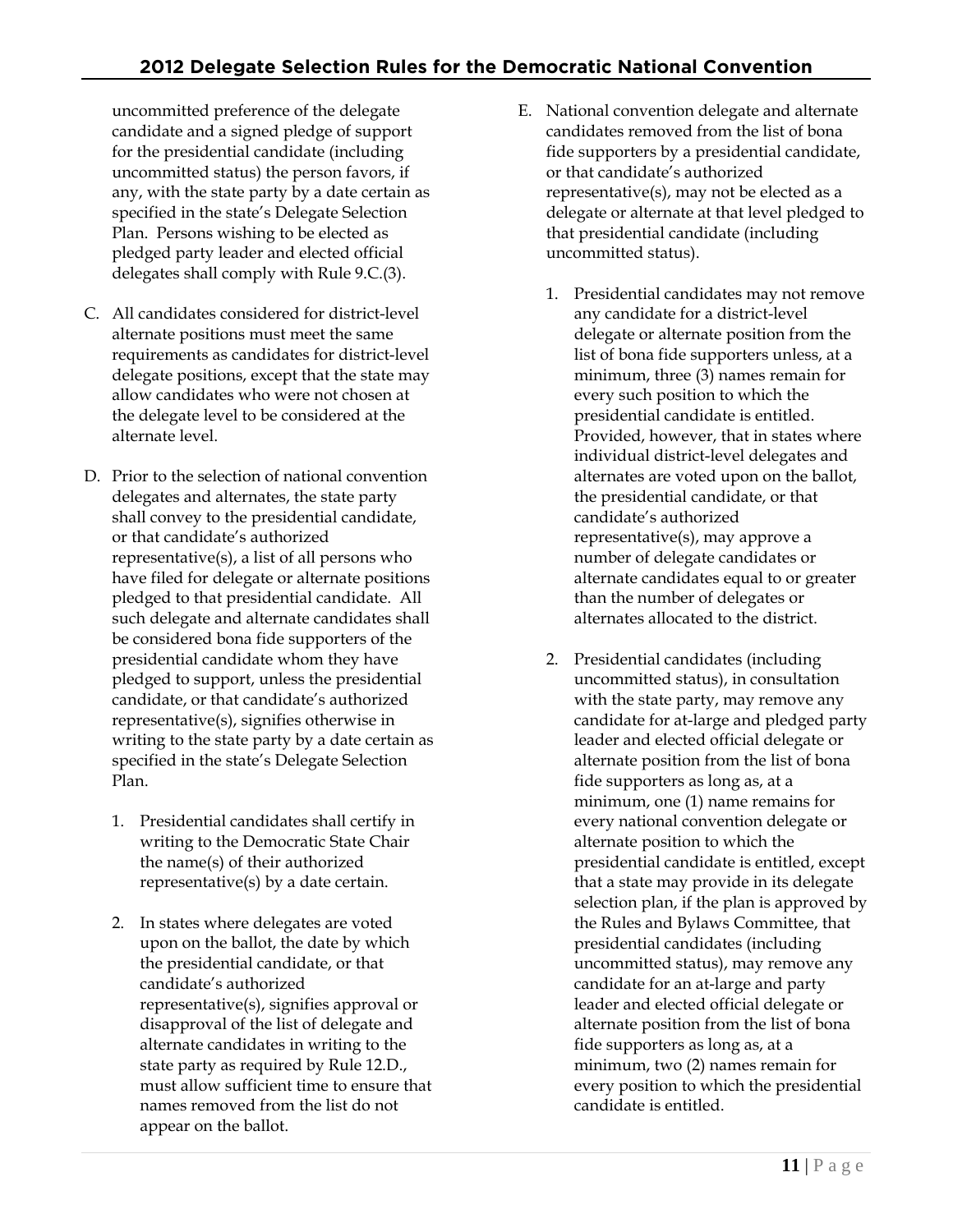- F. State parties shall ensure that state Delegate Selection Plans provide fair and adequate time for persons to file for delegate or alternate positions, and for presidential candidates, or their authorized representative(s), to review the list of persons who have filed, and to remove from that list persons not confirmed by the presidential candidate or his/her representative(s) as bona fide supporters of the presidential candidate.
- G. Except in states where individual delegates and alternates are selected on the ballot, district-level national convention delegates and alternates pledged to a presidential candidate (including uncommitted status) shall be selected or nominated by a caucus of persons from the unit electing the delegates and alternates who sign statements of support for that presidential candidate. Uncommitted delegates and alternates shall be elected by the uncommitted caucus from the appropriate unit.
- H. A district-level delegate and alternate candidate may run for election only within the district in which he or she is registered to vote. For purposes of these rules, all delegates and alternates at any level of the delegate selection process must be bona fide Democrats who have the interests, welfare and success of the Democratic Party of the United States at heart, who subscribe to the substance, intent and principles of the Charter and the Bylaws of the Democratic Party of the United States, and who will participate in the Convention in good faith.
- I. No delegate at any level of the delegate selection process shall be mandated by law or Party rule to vote contrary to that person's presidential choice as expressed at the time the delegate is elected.
- J. Delegates elected to the national convention pledged to a presidential candidate shall in all good conscience reflect the sentiments of those who elected them.
- K. 1. Based on the right of the Democratic Party to freely assemble and to determine the criteria for its candidates, it is determined that all candidates for the Democratic nomination for President or Vice President shall:
	- a. be registered to vote, and shall have been registered to vote in the last election for the office of President and Vice President; and
	- b. have demonstrated a commitment to the goals and objectives of the Democratic Party as determined by the National Chair and will participate in the Convention in good faith.
	- 2. It is further determined that these requirements are in addition to the requirements set forth by the United States Constitution and any law of the United States.

#### **13. Fair Reflection of Presidential Preferences**

- A. Delegates shall be allocated in a fashion that fairly reflects the expressed presidential preference or uncommitted status of the primary voters or, if there is no binding primary, the convention and/or caucus participants.
- B. States shall allocate district-level delegates and alternates in proportion to the percentage of the primary or caucus vote won in that district by each preference, except that preferences falling below a fifteen percent (15%) threshold shall not be awarded any delegates. Subject to section F. of this rule, no state shall have a threshold above or below fifteen percent (15%). States which use a caucus/convention system, shall specify in their Delegate Selection Plans the caucus level at which such percentages shall be determined.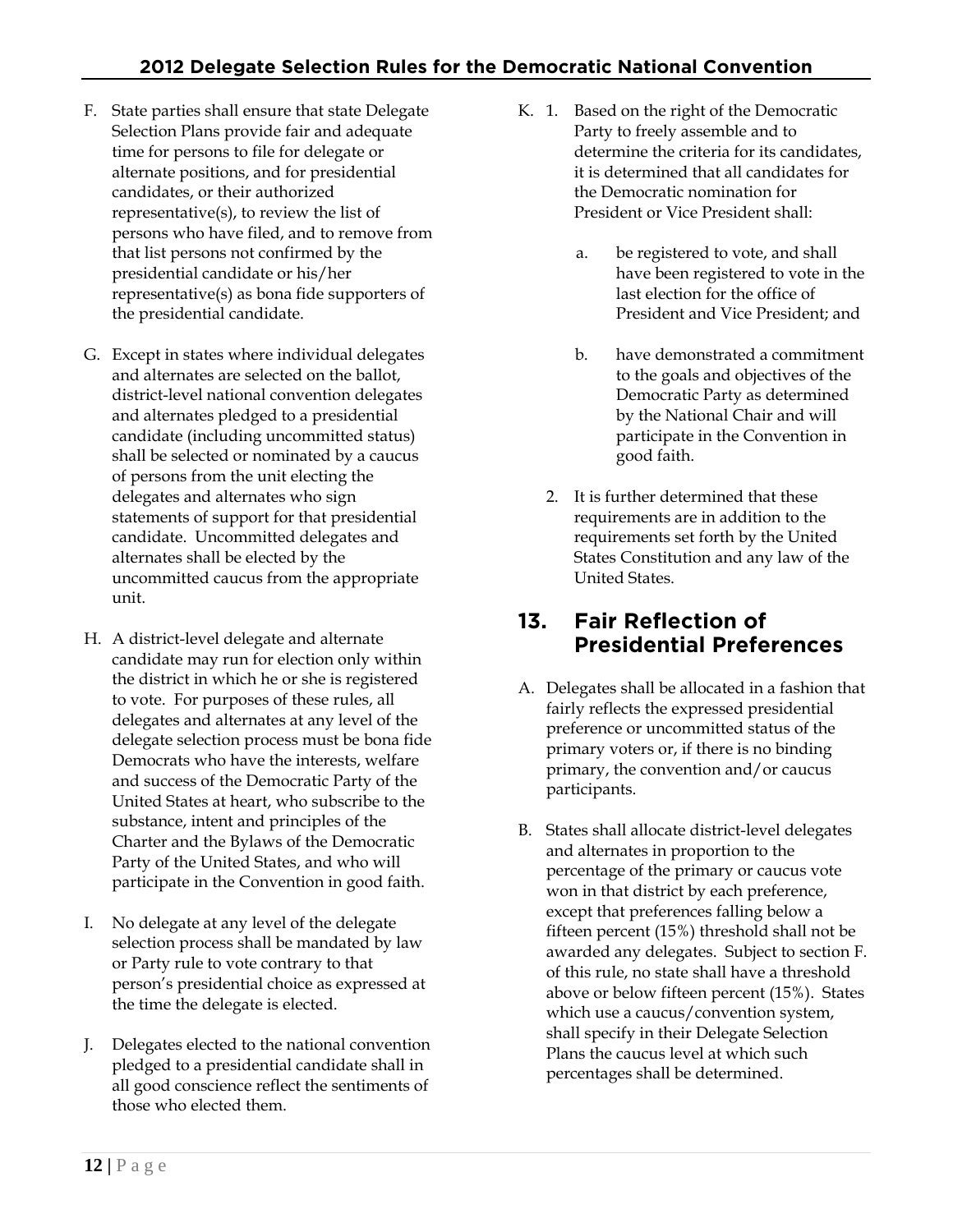- C. A presidential candidate or his/her authorized representative(s) should act in good faith to slate delegate and alternate candidates, however, in any event, if a presidential candidate (including uncommitted status) has qualified to receive delegates and alternates but has failed to slate a sufficient number of delegate and alternate candidates, then additional delegates and alternates for that preference will be selected in a special post-primary procedure. The State Party will administer special post-primary procedures according to rules approved by the DNC Rules and Bylaws Committee and such procedures should be set forth in the state's delegate selection plan, where applicable.
- D. District-level delegates and alternates shall be allocated according to the following procedures:
	- Step 1: Tabulate the percentage of the vote that each presidential preference (including uncommitted status) receives in the congressional district to three decimals.
	- Step 2: Retabulate the percentage of the vote to three decimals, received by each presidential preference excluding the votes of presidential preferences whose percentage in Step 1 falls below 15%.
	- Step 3: Multiply the number of delegates to be allocated by the percentage received by each presidential preference.
	- Step 4: Delegates shall be allocated to each presidential preference based on the whole numbers which result from the multiplication in Step 3.
	- Step 5: Remaining delegates, if any, shall be awarded in order of the highest fractional remainders in Step 3.
- E. At-large and pledged party leader and elected official delegate and alternate positions shall be allocated to presidential

preferences by reference to primary or convention votes or to the division of preference among district-level delegates or alternates, as the case may be, as specified in Rule 10.C., except that a preference falling below a threshold of fifteen percent (15%) shall not be awarded any delegates or alternates at this level. Such delegates and alternates in primary states shall be allocated to presidential preference (including uncommitted status) according to the statewide primary vote.

- F. In all situations where no preference reaches the applicable threshold, the threshold shall be the percentage of the vote received at each level of the delegate selection process by the front-runner minus 10 percent.
- G. Under no circumstances shall the use of single-delegate districts be permitted.
- H. For the purpose of fairly reflecting the division of preferences, the non-binding advisory presidential preference portion of primaries shall not be considered a step in the delegate selection process and is considered detrimental. State parties must take steps to educate the public that a nonbinding presidential preference event is meaningless, and state parties and presidential candidates should take all steps possible not to participate.
	- 1. In a state that uses a caucus and/or convention to determine presidential preference of voters, the plan must provide for the timely reporting of the election results to the state party.

#### **14. Petition Requirements and Filing Deadlines**

A. If a state requires the filing of petitions with the signatures of registered/enrolled voters as the sole method to place a presidential candidate's name on the primary ballot in connection with the Democratic presidential nominating process, such number of valid signatures shall not exceed 5,000.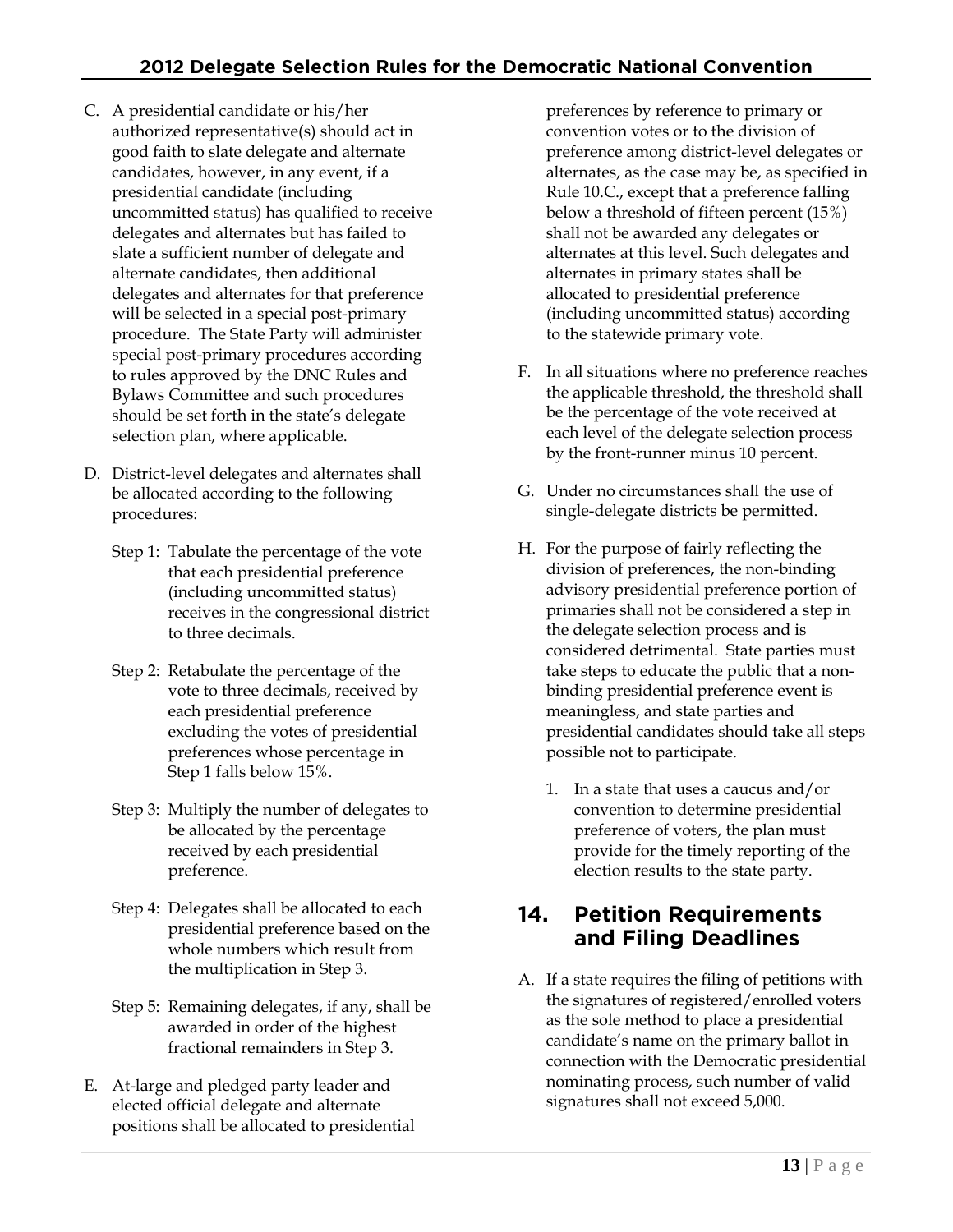- B. If a state requires the payment of a fee by a presidential candidate in connection with the Democratic presidential nominating process, such fee shall not exceed \$2,500.
- C. If a state requires the filing of a petition with the signatures of registered/enrolled voters in order to have a delegate/alternate candidate gain access to the primary ballot in connection with the Democratic presidential nominating process, the number of valid signatures shall not exceed either one half of one percent (.5%) of the registered/enrolled Democrats in such district or one half of one percent (.5%) of the total votes in such district for all Democratic presidential candidates (including uncommitted) during the immediately preceding presidential nominating process, whichever is lower, but in no event shall the number of valid signatures required exceed 500.
- D. Subject to the prior sections of this rule, the number of valid signatures required of a presidential candidate to file a petition to gain access to the primary ballot, and the number of valid signatures required of a delegate/alternate candidate to gain access to the primary ballot, and the fees required to be paid to the state by a presidential candidate and by a delegate/alternate candidate to gain access to the primary ballot, in connection with the Democratic presidential nominating process, shall not exceed those in effect in the particular state as of January 1, 1994.
- E. No deadline for the filing of petitions for participation in the presidential nomination process by a presidential candidate shall be less than 30 days in advance of the primary or caucus nor more than 75 days in advance of the primary or caucus.
- F. No candidate for delegate or alternate shall be required to file a statement of candidacy or a pledge of support as required by Rule 12.B. prior to 30 days before such delegate or alternate candidate is to be selected or elected in a primary, caucus or pre-primary

caucus; provided, however, that in states holding a presidential primary where individual district-level delegates or alternates are to be voted upon on the ballot, no candidate for delegate or alternate shall be required to submit or file a statement of candidacy or a pledge of support prior to 90 days before the date on which they are to be voted upon.

- G. No candidate for at-large or pledged party leader and elected official delegate or alternate shall be required to file a statement of candidacy or a pledge of support required by Rule 12.B. prior to 30 days before the date when the delegate or alternate is to be selected or voted upon.
- H. No state's delegate selection rules may require the filing of district-level delegate or alternate candidates pledged to a presidential candidate or uncommitted status as a condition of access by a presidential candidate to the primary ballot for voting upon presidential preference.

# **15. Quorum Requirements**

No less than forty percent (40%) of the members of any Party body above the first level of the delegate selection process shall constitute a quorum for any business pertaining to the selection of convention delegates.

# **16. Proxy Voting**

To insure full participation in the delegate selection process, state party rules may, at their discretion, provide for proxy voting. Such rules shall allow an accredited participant in a caucus, convention or committee meeting, after having appeared at such meeting and having established credentials, to register the nontransferable proxy with another duly accredited participant at that meeting (except where an accredited alternate is present and eligible to serve as a replacement). Unless otherwise specified, a proxy shall be deemed to be general and uninstructed. No such rule shall allow a person to hold more than three (3) proxies at a time.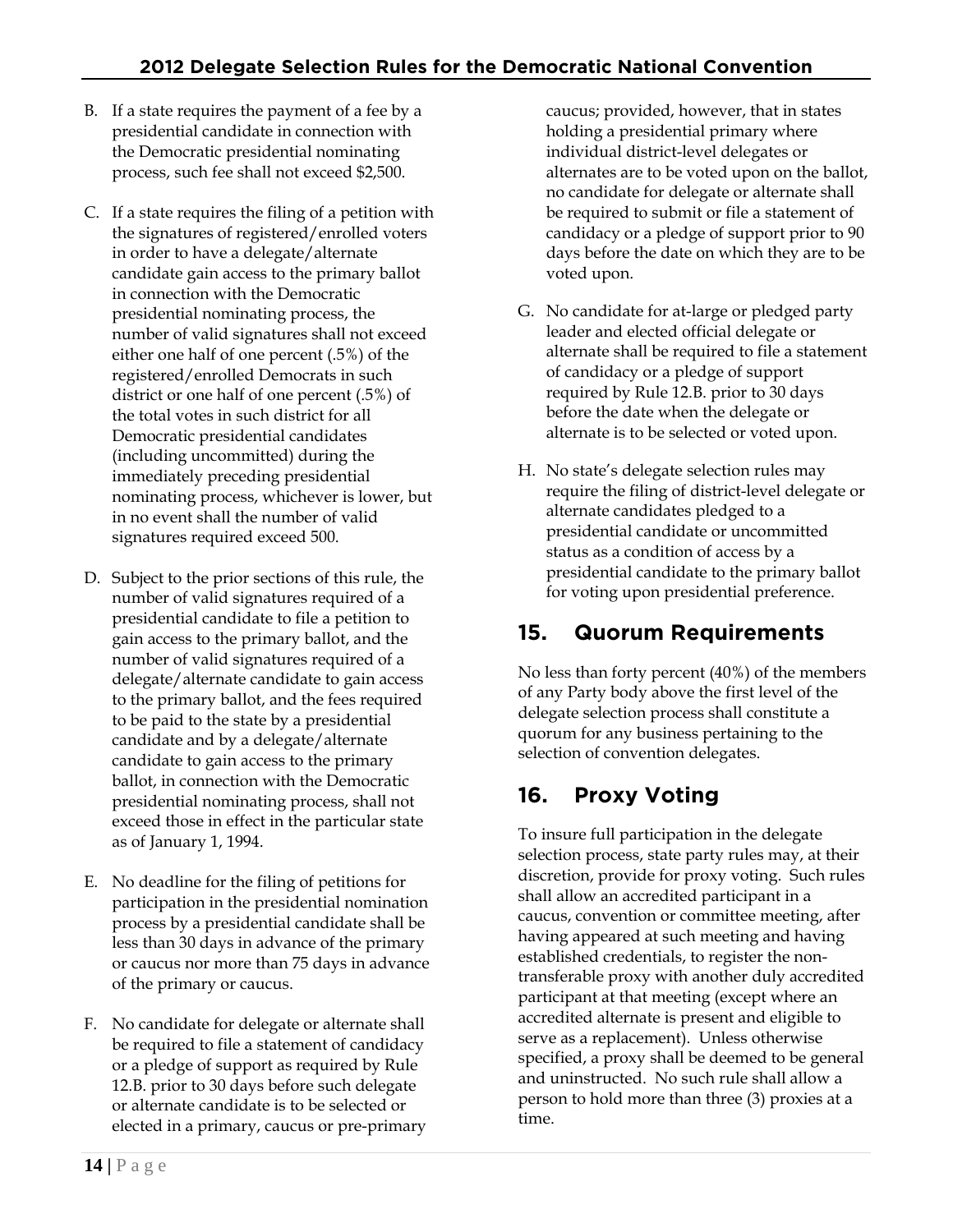#### **17. Unit Rule and Slate-Making**

- A. The unit rule, or any rule or practice whereby all members of a Party unit or delegation may be required to cast their votes in accordance with the will of a majority of the body, shall not be used at any stage of the delegate selection process.
- B. Any individual or group of Democrats may sponsor or endorse a slate of candidates for convention delegates. But no slate may, by virtue of such endorsement, receive a preferential place on a delegate selection ballot or be publicly identified on the ballot as the official Democratic Party organization slate, and all slates must meet identical qualifying requirements for appearing on a ballot at all levels of the delegate selection process.

## **18. Alternates and Vacancies**

- A. Alternate delegates shall be selected by primary, convention or committee processes subject to the same National Party Rules applicable to the selection of delegates, except that the provisions of Rule 9.A. shall not apply to the election of alternates. Each State Democratic Chair shall certify all alternates in writing to the Secretary of the DNC.
- B. If a given presidential preference is entitled to one or more delegate positions in a state but would not otherwise be entitled to an alternate position, that preference shall be allotted one at-large alternate position.
- C. The proportions of alternates elected at the district level, and at-large, and as pledged party leader and elected official alternates, may be the same as the proportions of delegates elected in those categories.
- D. Each state Delegate Selection Plan shall specifically provide how and under what conditions an alternate is to replace or act in lieu of (collectively referred to as "replace" or "replaces") a delegate.
- 1. Delegate Selection Plans may specify one or any combination of the following alternatives for permanent and temporary replacements:
	- a. The delegate chooses the alternate;
	- b. The delegation chooses the alternate;
	- c. The alternate who receives the highest number of votes; or
	- d. Such other process as protects the interests of presidential candidates, delegates and alternates.
- 2. A permanent replacement occurs when a delegate resigns or dies prior to and during the National Convention and the alternate replaces the delegate for the remainder of the National Convention. Any alternate who permanently replaces a delegate shall be certified in writing to the Secretary of the DNC by the State Democratic Chair. He/She shall be of the same presidential preference (including uncommitted status) and sex of the delegate he/she replaces, and to the extent possible shall be from the same political subdivision within the state as the delegate; except in the case where the presidential candidate has only one alternate, in which case, that alternate shall become the certified delegate.
- 3. A temporary replacement occurs when a delegate is to be absent for a limited period of time during the convention and an alternate temporarily acts in the delegate's place. Any alternate who temporarily replaces a delegate must be of the same presidential preference (including uncommitted status) as the delegate he/she replaces, and to the extent possible shall be of the same sex and from the same political subdivision within the state as the delegate.
- E. A vacant alternate position shall be filled by the delegation. The replacement shall be of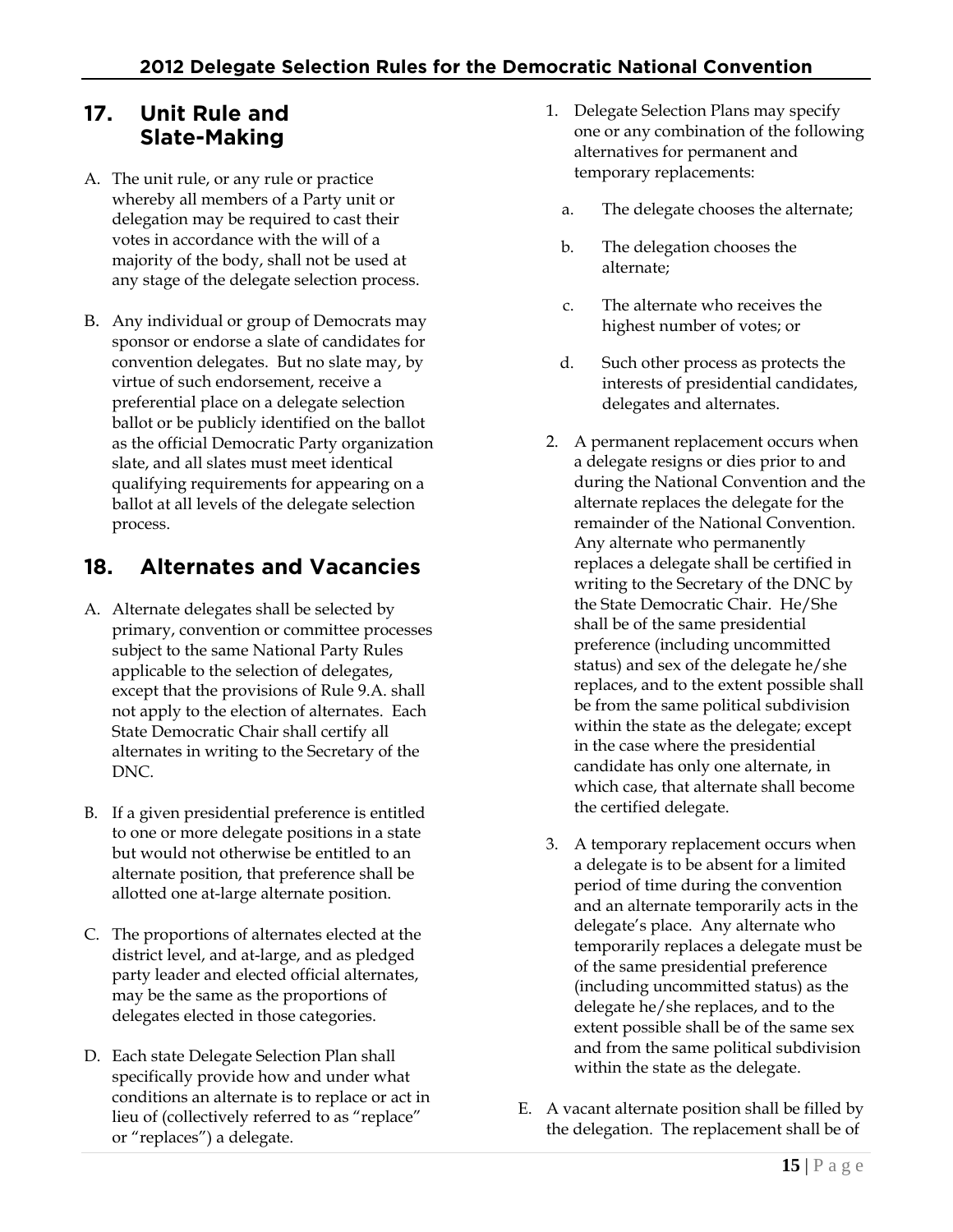the same presidential preference (or uncommitted status), of the same sex and, to the extent possible, from the same political subdivision as the alternate being replaced. Each replacement of a vacant alternate position shall be certified in writing to the Secretary of the DNC by the State Democratic Chair.

#### **19. DNC Rules and Bylaws Committee**

- A. The DNC Rules and Bylaws Committee will assist in the administration and enforce affirmative action, inclusion and delegate selection requirements for the national and state Democratic Parties.
- B. The DNC Rules and Bylaws Committee shall implement the Delegate Selection Rules in a manner consistent with these rules.
- C. The DNC Rules and Bylaws Committee will provide state parties with a model Delegate Selection, Affirmative Action Plan and Inclusion Program.
- D. The DNC Rules and Bylaws Committee shall:
	- 1. review Affirmative Action Plans, Inclusion Programs and Delegate Selection Plans submitted by state parties and approve or recommend changes in such plans;
	- 2. conduct periodic evaluations and provide technical assistance to state parties on affirmative action plan, inclusion program and delegate selection implementation;
	- 3. hear and recommend solutions to affirmative action plans and inclusion programs complaints unresolved by appropriate state party bodies.
- E. The DNC Rules and Bylaws Committee shall retain jurisdiction over the approval of amendments to state Delegate Selection

Plans and state delegation compliance with equal division requirements, even after the Convention Credentials Committee assumes jurisdiction over challenges to the credentials of delegates.

- F. No later than December 15, 2010, the DNC Rules and Bylaws Committee shall send to state parties its regulations adopted pursuant to these rules and a checklist.
- G. The DNC shall allocate sufficient financial resources and staff to implement this rule.

# **20. Challenges**

- A. Jurisdictional Challenges. Any challenges to a state party organization in respect to its status as the body entitled to sponsor a delegation from that state must be presented to the DNC at any time up to thirty (30) days prior to the initiation of the state's delegate selection process. Such a challenge must be brought by at least fifteen (15) Democrats from the state.
- B. Submission, Non-Implementation and Violation Challenges. Failure to submit or implement an approved affirmative action program and inclusion program by the deadline specified in these rules shall constitute grounds for a challenge with the burden of proof on the challenged party.
	- 1. At any time up to thirty (30) days prior to the initiation of the state's delegate selection process, any group of not less than fifteen (15) Democrats in that state can challenge the affirmative action plan and inclusion program on the basis of non-implementation of a specific requirement of a state plan, which challenge shall include reasonable documentation of alleged violations. (In such challenges, the challenging party shall have the burden of proof, but the challenged party shall present its case first.)
		- a. In the absence of any such challenge, the implementation of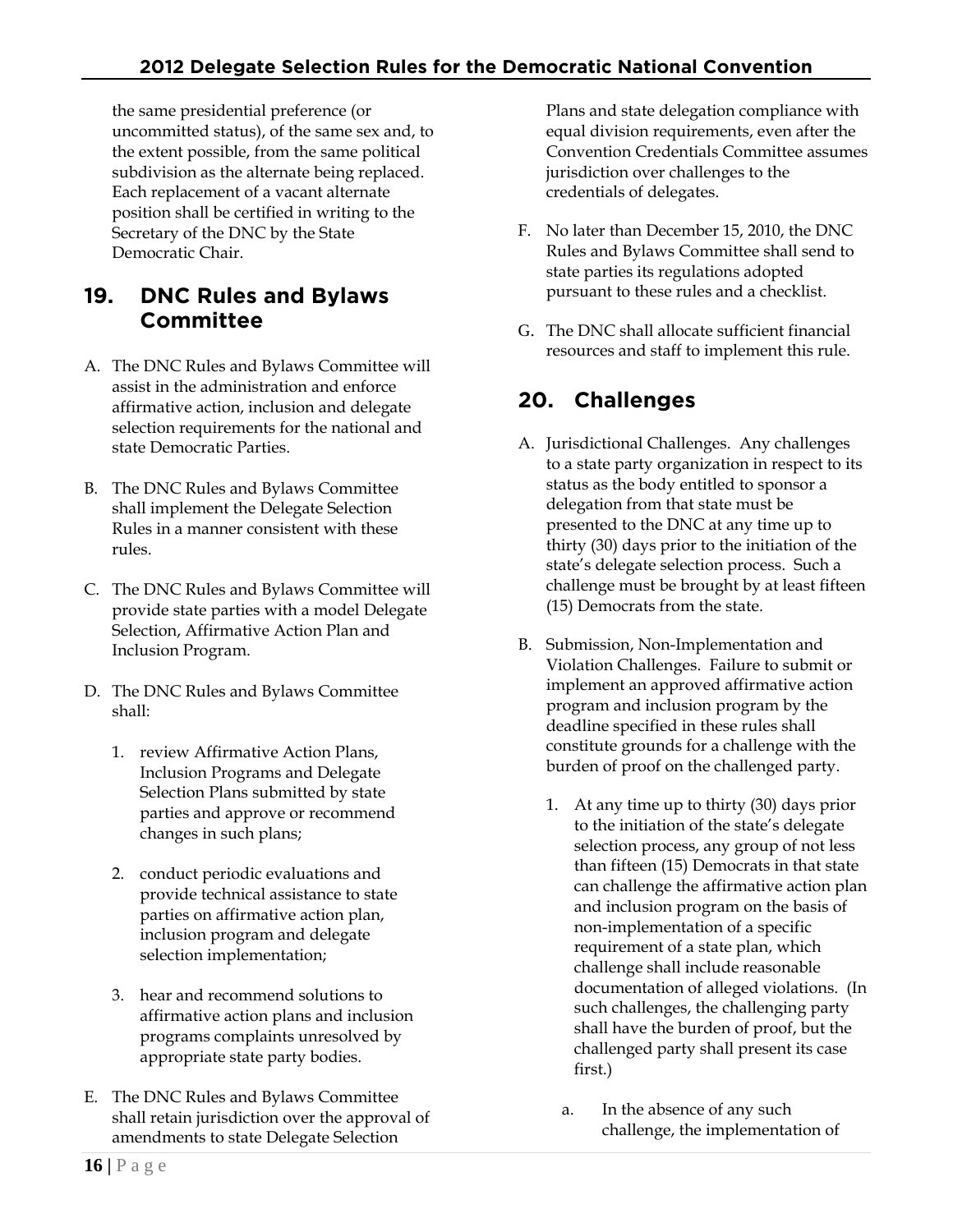any such program shall be presumptively in compliance.

- b. If challenged and upheld, the compliance of such implementation programs shall be conclusive but not as to compliance or non-compliance that may occur after the date of the challenge.
- 2. Challenges regarding alleged violation of an approved Delegate Selection Plan shall first be brought to the appropriate state Democratic Party body for a decision to be rendered within twentyone (21) days. After due notice, any aggrieved party shall have the right to appeal to the DNC Rules and Bylaws Committee within ten (10) days following the decision of the state body according to procedures established by DNC Rules and Bylaws Committee.
- 3. The DNC Rules and Bylaws Committee shall either certify compliance, certify non-compliance or require corrective action after which compliance or noncompliance shall be certified.
- C. 1. a. Violation of timing: In the event the Delegate Selection Plan of a state party provides or permits a meeting, caucus, convention or primary which constitutes the first determining stage in the presidential nominating process to be held prior to or after the dates for the state as provided in Rule 11 of these rules, or in the event a state holds such a meeting, caucus, convention or primary prior to or after such dates, the number of pledged delegates elected in each category allocated to the state pursuant to the Call for the National Convention shall be reduced by fifty (50%) percent, and the number of alternates shall also be reduced by fifty (50%) percent. In addition, none of the members of the Democratic National Committee

and no other unpledged delegate allocated pursuant to Rule 9.A. from that state shall be permitted to vote as members of the state's delegation. In determining the actual number of delegates or alternates by which the state's delegation is to be reduced, any fraction below .5 shall be rounded down to the nearest whole number, and any fraction of .5 or greater shall be rounded up to the next nearest whole number.

b. A presidential candidate who campaigns in a state where the state party is in violation of the timing provisions of these rules, or where a primary or caucus is set by a state's government on a date that violates the timing provisions of these rules, may not receive pledged delegates or delegate votes from that state. Candidates may, however, campaign in such a state after the primary or caucus that violates these rules. "Campaigning" for purposes of this section includes, but is not limited to, purchasing print, internet, or electronic advertising that reaches a significant percentage of the voters in the aforementioned state; hiring campaign workers; opening an office; making public appearances; holding news conferences; coordinating volunteer activities; sending mail, other than fundraising requests that are also sent to potential donors in other states; using paid or volunteer phoners or automated calls to contact voters; sending emails or establishing a website specific to that state; holding events to which Democratic voters are invited; attending events sponsored by state or local Democratic organizations; or paying for campaign materials to be used in such a state. The Rules and Bylaws Committee will determine whether candidate activities are covered by this section.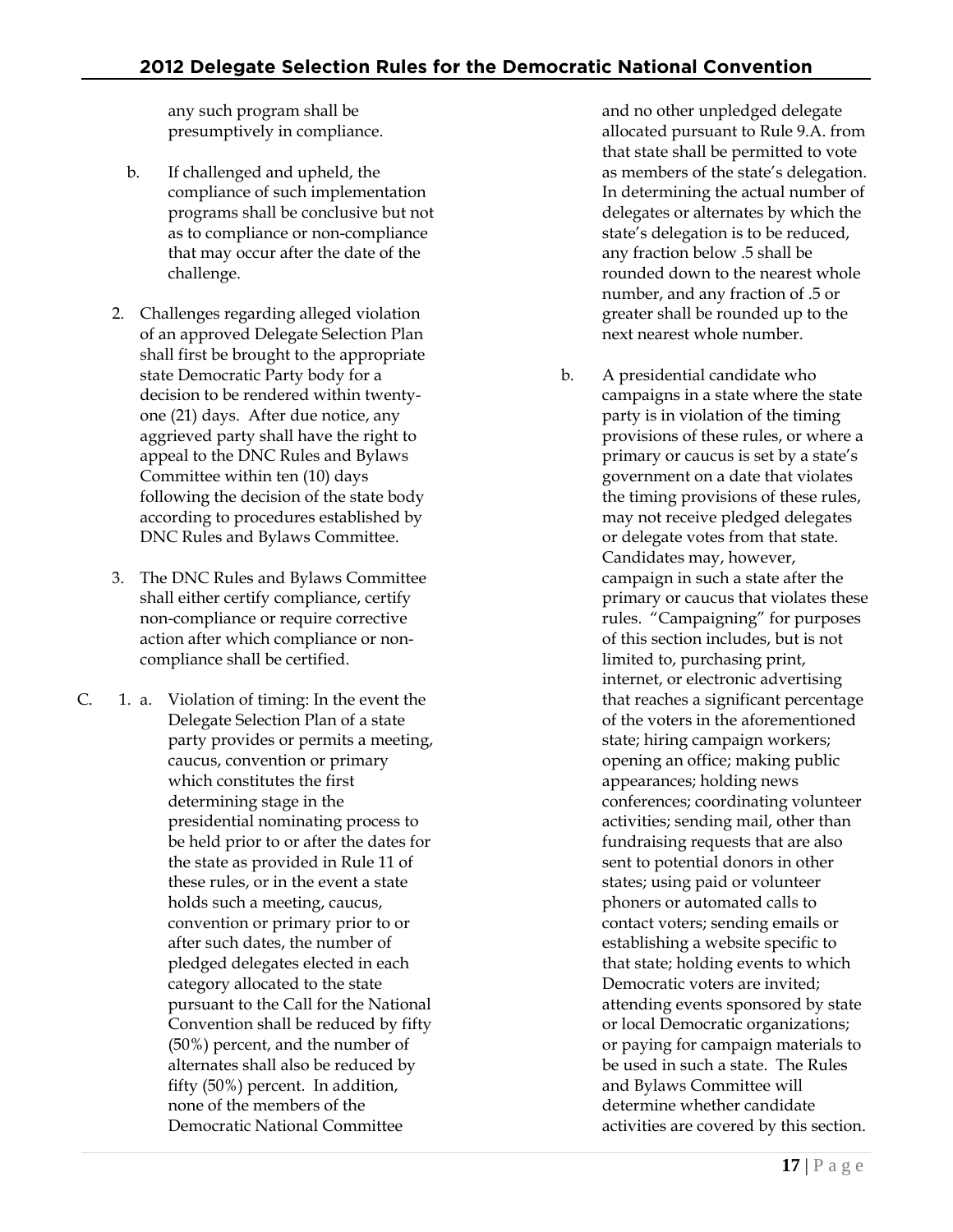- 2. Violation of proportional representation: In the event the Delegate Selection Plan of a state party provides or permits the pledged delegates or alternates to be allocated to a presidential preference (including uncommitted status) other than as provided under Rule 13 of these rules, or in the event a state party, in fact, allocates its pledged delegates or alternates to a presidential preference (including uncommitted status) other than as provided under Rule 13 of these rules, the delegation of the state shall be reduced by the same amount and as provided in section C.(1) of this rule.
- 3. Violation of the threshold: In the event the Delegate Selection Plan of a state party provides or permits a threshold other than fifteen percent (15%) percent as set forth in Rule 13 of these rules, or in the event a state party in fact permits the implementation of a threshold other than fifteen percent (15%) percent as provided in Rule 13 of these rules, the delegation of the state shall be reduced by the same amount and as provided in section C.(1) of this rule.
- 4. Upon a determination of the DNC Rules and Bylaws Committee that a state is in violation as set forth in subsections (1), (2) or (3) of section C. of this rule, the reductions required under those subsections shall become effective automatically and immediately and without further action of the DNC Rules and Bylaws Committee, the Executive Committee of the DNC, the DNC or the Credentials Committee of the Democratic National Convention.
- 5. Nothing in the preceding subsections of this rule shall be construed to prevent the DNC Rules and Bylaws Committee from imposing additional sanctions, including, without limitation, those specified in subsection (6) of this section C., against a state party and against the delegation from the state which is subject to the provisions of any of

subsections (1) through (3) of this section C., including, without limitation, establishing a committee to propose and implement a process which will result in the selection of a delegation from the affected state which shall (i) be broadly representative, (ii) reflect the state's division of presidential preference and uncommitted status and (iii) involve as broad participation as is practicable under the circumstances.

- 6. Nothing in these rules shall prevent the DNC Rules and Bylaws Committee from imposing sanctions the Committee deems appropriate with respect to a state which the Committee determines has failed or refused to comply with these rules, where the failure or refusal of the state party is not subject to subsections (1), (2) or (3) of this section C. Possible sanctions include, but are not limited to: reduction of the state's delegation; pursuant to Rule 21.C., recommending the establishment of a committee to propose and implement a process which will result in the selection of a delegation from the affected state which shall (i) be broadly representative, (ii) reflect the state's division of presidential preference and uncommitted status and (iii) involve as broad participation as is practicable under the circumstances; reducing, in part or in whole, the number of the state's members to the Standing Committees; reducing, in part or in whole, the number of guests, VIP and other passes/tickets to the National Convention and related functions; assignment of location of the state's delegates and alternates in the Convention hall; and assignment of the state's housing and other convention related facilities.
- 7. In the event a state shall become subject to subsections  $(1)$ ,  $(2)$  or  $(3)$  of section C. of this rule as a result of state law but the DNC Rules and Bylaws Committee, after an investigation, including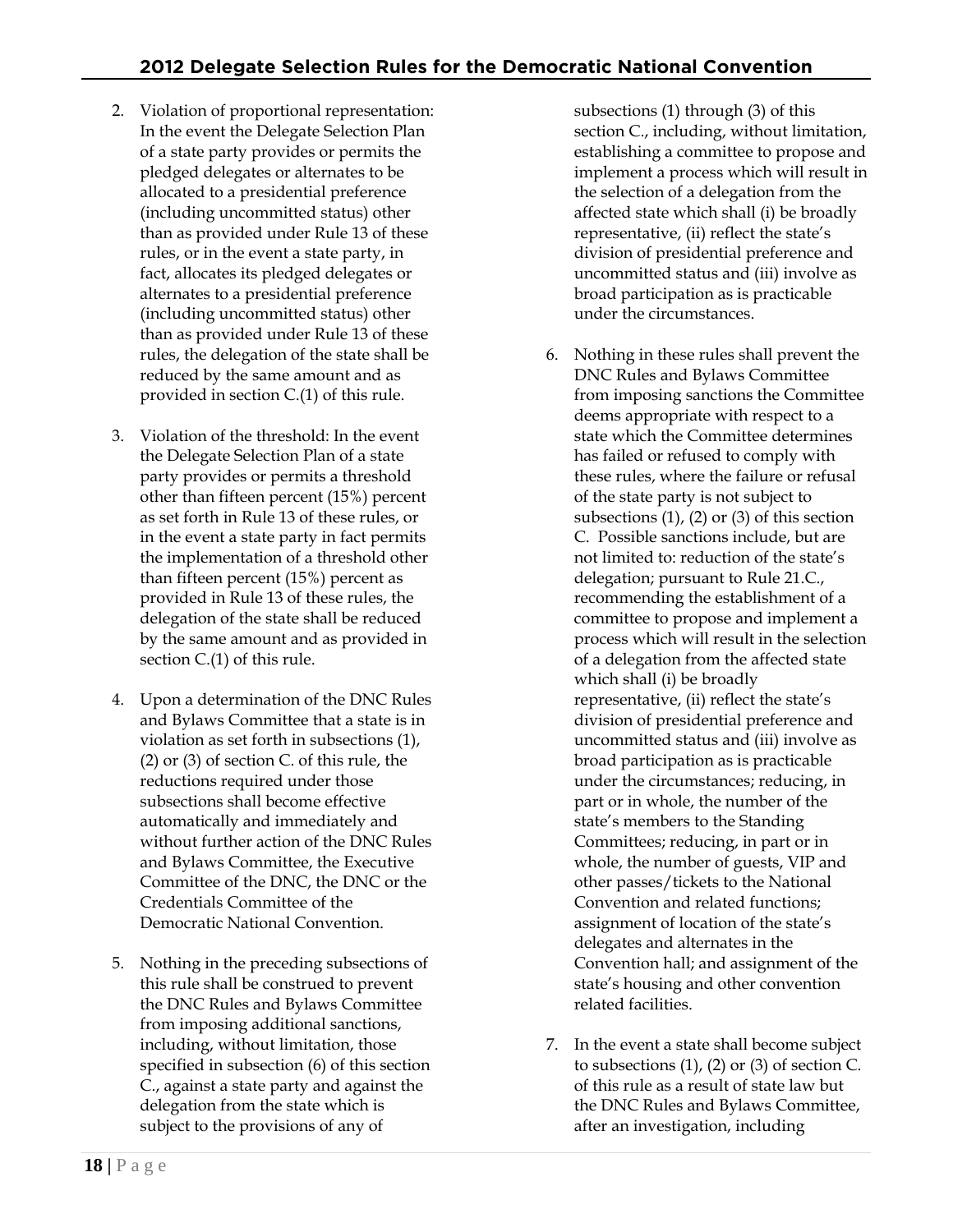hearings if necessary, determines the state party and the other relevant Democratic party leaders and elected officials took all provable, positive steps and acted in good faith to achieve legislative changes to bring the state law into compliance with the pertinent provisions of these rules and determines that the state party and the other relevant Democratic party leaders and elected officials took all provable, positive steps and acted in good faith in attempting to prevent legislative changes which resulted in state law that fails to comply with the pertinent provisions of these rules, the DNC Rules and Bylaws Committee shall determine that all or a portion of the state's delegation shall not be reduced. The state party shall have the burden of proving by clear and convincing evidence that it and the other relevant Democratic party leaders and elected officials took all provable, positive steps and acted in good faith to achieve legislative changes to bring the state law into compliance with the pertinent provisions of these rules and that it and the other relevant Democratic party leaders and elected officials took all provable, positive steps and acted in good faith in attempting to prevent the legislative changes which resulted in state law that fails to comply with the pertinent provisions of these rules.

8. A state party may provide in its Delegate Selection Plan the specific method and procedures by which it will reduce its delegation pursuant to this Rule 20 in the event the state party or delegation becomes subject to this Rule 20 by which categories of delegates must be reduced by fifty percent (50%) percent, which specific method and procedures shall be subject to the review and approval of the DNC Rules and Bylaws Committee. In the event a state's Delegate Selection Plan does not provide for the specific method and procedures referred to in the

immediately preceding sentence, or in the event the state's Delegate Selection Plan is either not approved by the DNC Rules and Bylaws Committee or the specific method and procedures referred to in the first sentence of this subsection (8) are not approved by the DNC Rules and Bylaws Committee, or in the event a state's Delegate Selection Plan specifies the method and procedures which have been approved by the DNC Rules and Bylaws Committee, but the state party fails or refuses to implement those specific method and procedures, and in the event the state's delegation is required to be reduced pursuant to this Rule 20, then the DNC Rules and Bylaws Committee shall, by lottery, or other appropriate method determined by the DNC Rules and Bylaws Committee, determine which delegates and alternates shall not be a part of the state's delegation in order to achieve the reduction of the state's delegation pursuant to this Rule 20. Any reduction of delegates under this provision shall be accomplished in a manner which complies with the requirement of proportional representation as provided for in Rule 13.

- 9. Except as provided by subsection (7) of this section C., the fact that a state party took provable, positive steps as provided in Rule 21 of these rules shall not preclude the state's delegation from being subject to the sanctions set forth in subsections (1), (2), (3), (4) and (5) of this section C.
- D. Unresolved Challenges and Report to the Credentials Committee. The DNC Rules and Bylaws Committee shall report its activities, together with all challenges and complaints, to the Credentials Committee of the Democratic National Convention. In cases involving unresolved challenges which are appealed to the Credentials Committee, the burden of proof shall rest with the party presenting the challenge.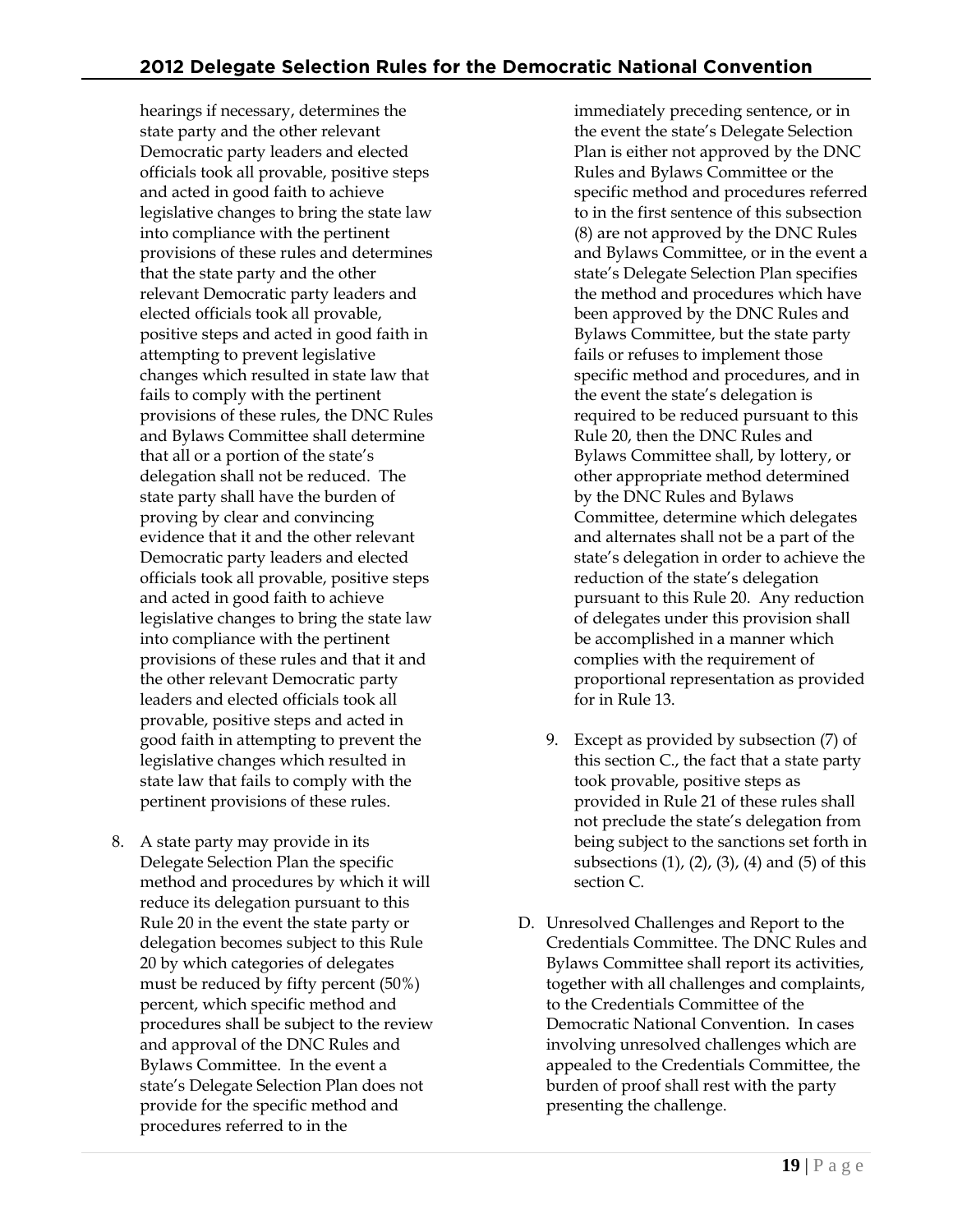## **21. State Legislative Changes**

- A. Subject to Rule 19.C. of these Rules, wherever any part of any section contained in these rules conflicts with existing state laws, the state party shall take provable positive steps to achieve legislative changes to bring the state law into compliance with the provisions of these rules.
- B. Provable positive steps shall be taken in a timely fashion and shall include, but not be limited to: the drafting of corrective legislation; public endorsement by the state party and the other relevant Democratic party leaders and elected officials of such

legislation; efforts to educate the public on the need for such legislation; active support for the legislation by the state party lobbying state legislators, other public officials, Party officials and Party members; and encouraging consideration of the legislation by the appropriate legislative committees and bodies.

C. A state party may be required by a vote of the DNC Executive Committee upon a recommendation of the DNC Rules and Bylaws Committee to adopt and implement an alternative Party-run delegate selection system which does not conflict with these rules, regardless of any provable positive steps the state may have taken.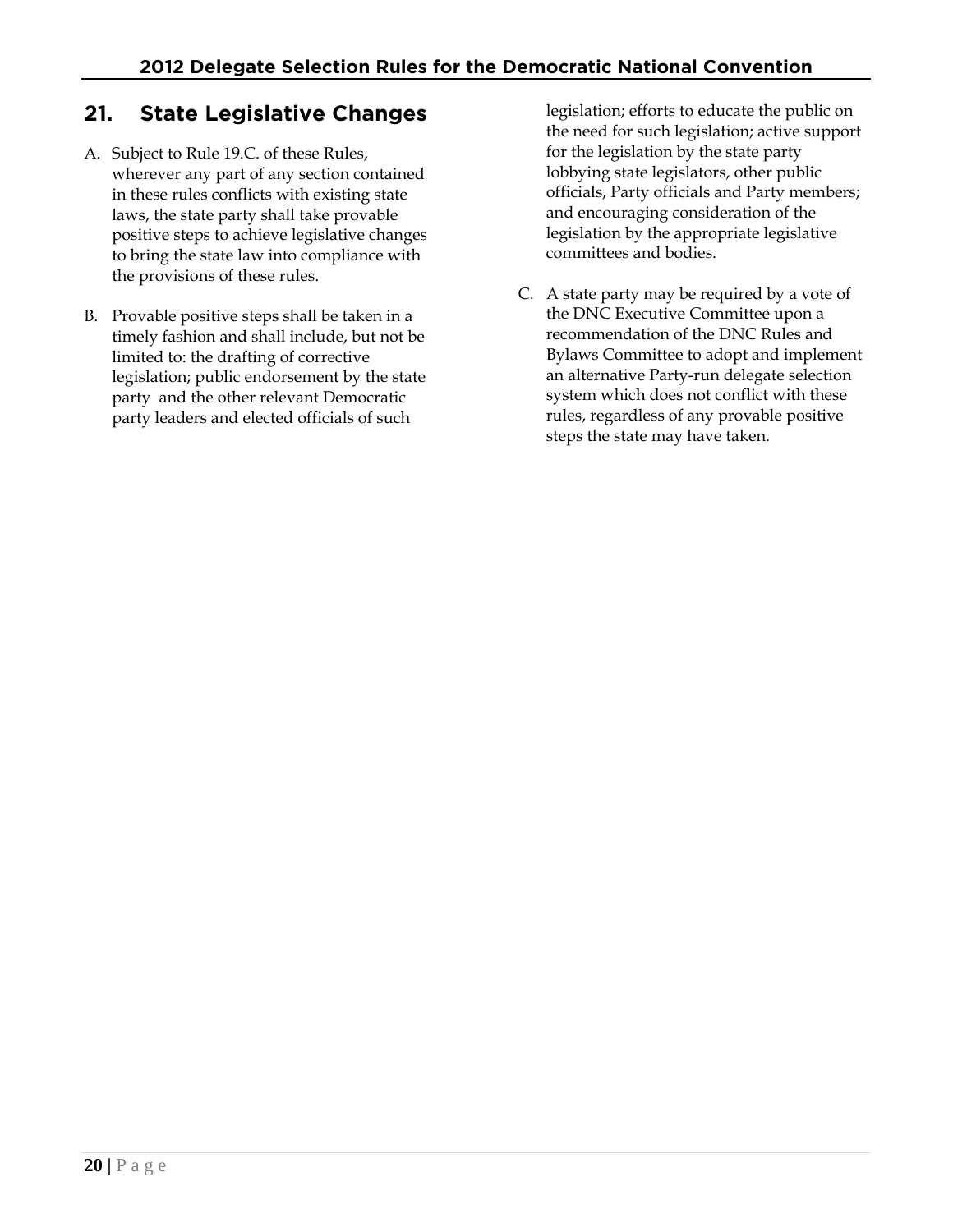



# For the 2012 Democratic National Convention

Issued by the Democratic Party of the United States

Governor Tim Kaine Chairman

As Adopted by the Democratic National Committee, August 20, 2010.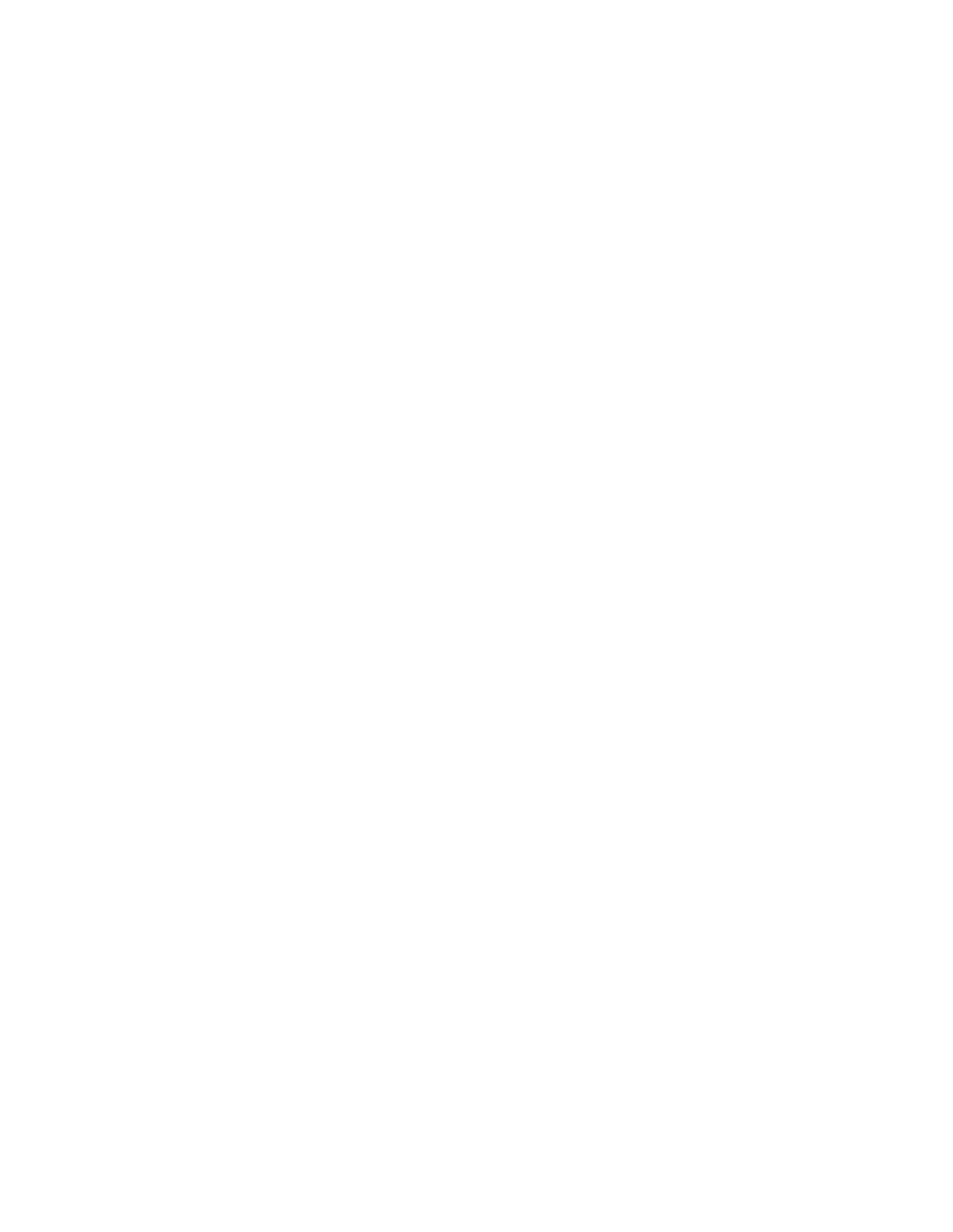# TABLE OF CONTENTS

# **Articles**

| Τ.              |                                                                                                      |
|-----------------|------------------------------------------------------------------------------------------------------|
| $\mathbf{II}$ . |                                                                                                      |
| III.            |                                                                                                      |
| IV.             |                                                                                                      |
| V.              | The 2012 Democratic National Convention Committee, Inc 6                                             |
| VI.             |                                                                                                      |
| VII.            | Standing Committees on Platform, Rules and Credentials of the                                        |
| VIII.           | Procedural Rules for the                                                                             |
|                 | Appendix A. Relationship Between the 2012 Rules of Procedure of the<br>Credentials Committee and the |
|                 | Rules of Procedure of the Credentials Committee of the 2012                                          |
|                 |                                                                                                      |
|                 |                                                                                                      |
|                 |                                                                                                      |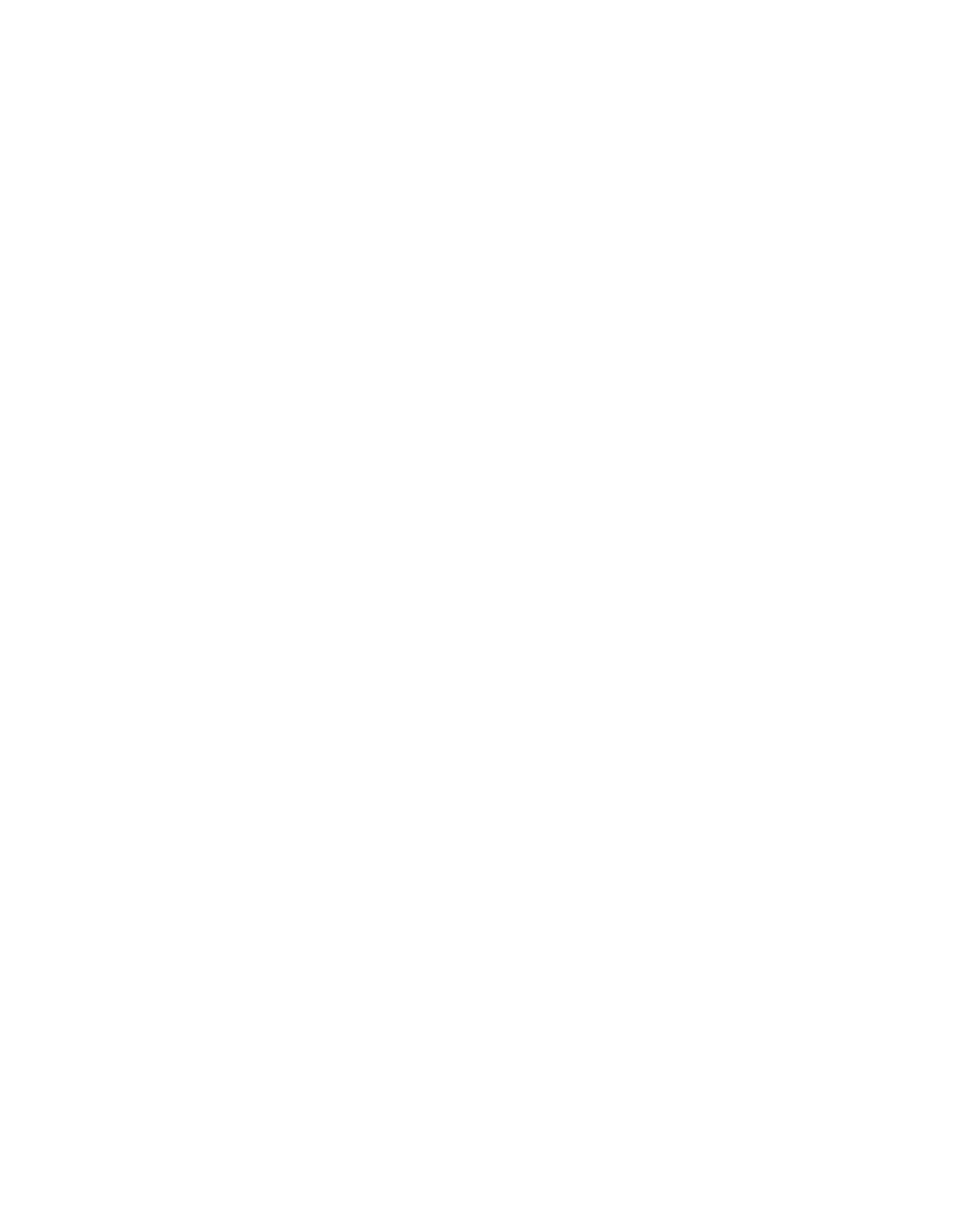# CALL

# **For the 2012 Democratic National Convention**

### **To Whom It May Concern:**

*By authority of the Democratic National Committee, the National Convention of the Democratic Party is hereby scheduled to convene on September 3, 2012, in Location TBA, at an hour to be announced, to select nominees for the offices of President and Vice President of the United States of America, to adopt and promulgate a platform and to take such other actions with respect to such other matters as the Convention may deem advisable.* 

#### **I. Distribution of Delegate Votes**

The distribution of votes, delegates and alternates to the 2012 Democratic National Convention shall be in accordance with the following:

- A. The number of Convention votes for delegates to the Convention shall be as set forth in the compilation included in this resolution and determined as provided in paragraphs B, C, D, E, F, G, and H1.
- B. A base of 3,700 delegate votes is distributed among the 50 states and the District of Columbia according to a formula giving equal weight to the sum of the vote for the Democratic candidates in the three (3) most recent presidential elections and to population by electoral vote. The formula is expressed mathematically as follows:

 $A = \frac{1}{2} \left( \frac{SDV \ 2000 + SDV \ 2004 + SDV \ 2008}{TDV \ 2000 + TDV \ 2004 + TDV \ 2008} + \frac{SEV}{538} \right)$  $\left(\frac{SDV\ 2000\ +\ SDV\ 2004\ +\ SDV\ 2008}{TDV\ 2000\ +\ TDV\ 2004\ +\ TDV\ 2008} + \right.$  $+$  SDV 2004  $+$  $2000 + TDV$  2004 +  $TDV$  2008 538  $2000 + SDV$  2004 +  $SDV$  2008 2  $1 / SDV$  2000 +  $SDV$  2004 +  $SDV$  2008 SEV *TDV TDV TDV*  $SDV$  2000 + *SDV* 2004 + *SDV* 2008 + *SEV* 

> A = Allocation Factor SDV = State Democratic Vote SEV = State Electoral Vote TDV = Total Democratic Vote

To determine the base delegation for each state and the District of Columbia, the allocation factors as determined by the above formula are multiplied by 3,700.

 $\overline{a}$ 

Fractions of .5 and above are rounded up to the next highest integer.

- C. 1. For purposes of this paragraph C, the period of time in which the first determining stage of the presidential nomination process takes place during 2012 shall be divided into Stages as follows:
	- Stage I: The earliest date specified in Rule 11 of the Delegate Selection Rules through March 31, 2012, inclusive.
	- Stage II: April 1 through April 30, 2012, inclusive.
	- Stage III: May 1 through June 10, 2012, inclusive.
	- 2. A percentage of the base delegate votes determined pursuant to paragraphs B and E shall be added to the number of base pledged delegates otherwise determined pursuant to those paragraphs, for the purpose of increasing the size of the base pledged delegation, as follows:
		- a. for any state in which the meeting, caucus, convention or primary which constitutes the first determining stage in the presidential nomination process in that state occurs in 2012 on a date in Stage II, the percentage shall be 10 percent; and in which the meeting, caucus, convention or primary

<sup>&</sup>lt;sup>1</sup> See **Appendix B** for the allocation of delegates and alternates.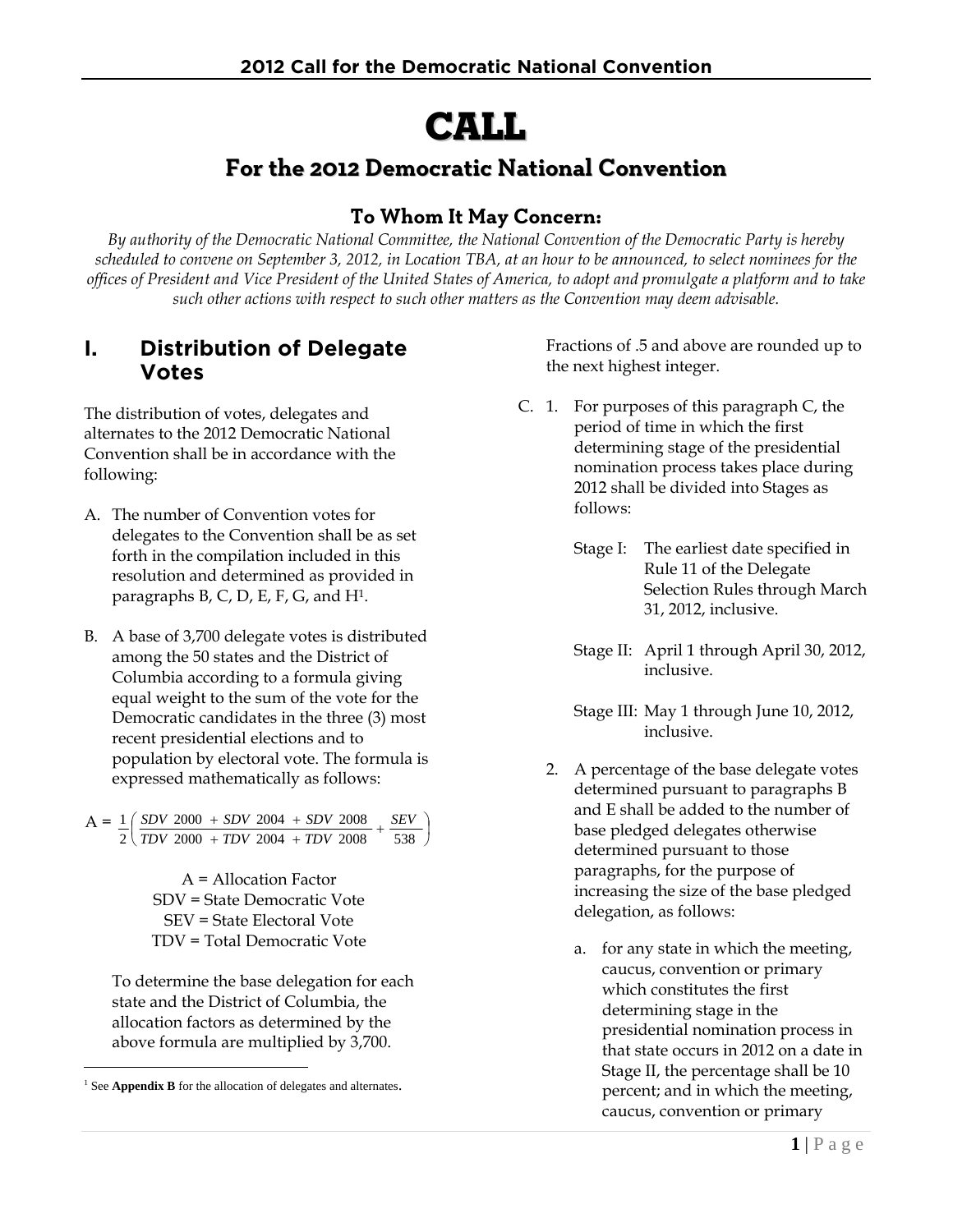which constitutes the first determining stage in the presidential nomination process in that state occurs in 2012 on a date in Stage III, the percentage shall be 20 percent.

- b. for any state in which the meeting, caucus, convention or primary which constitutes the first determining stage in the presidential nomination process in that state is held in a regional cluster, that percentage shall be an additional 15 percent added onto the base delegate vote without accounting for any adjustments made pursuant to Article I.C.2.a. States deemed to qualify as a regional cluster shall have contests that are:
	- i. held in conjunction with at least two other neighboring states holding similar contests; and
	- ii. on or after the third Tuesday in March.
- D. Fifteen percent (15%) of the base delegate votes determined pursuant to paragraphs B and E shall be added to the number of votes allocated for the purpose of representing pledged Party and Elected Official delegates. For purposes of this paragraph, the number of base delegate votes determined pursuant to paragraph B shall be the number determined thereunder after rounding. Fractions of .5 and above resulting from the multiplication required by this paragraph are rounded up to the next highest integer.
- E. American Samoa, Guam and the Virgin Islands will each receive six (6) at-large delegate votes. Democrats Abroad will receive twelve (12) at-large and one (1) pledged Party and Elected Official delegate

votes. Puerto Rico will receive forty-four (44) base delegate votes.

- F. Unpledged votes shall be allocated to each delegation to accommodate the members of the Democratic National Committee from that state or territory in which they legally reside. The size of such a member's vote (i.e., whole or fractional) shall be the same size as that which he or she is allowed to cast at meetings of the Democratic National Committee. Additional unpledged delegates shall be allocated for other officers serving in three (3) positions created by the Democratic National Committee in accordance with Article 3, Section 1.e. of the Charter of the Democratic Party of the United States.
- G. Unpledged votes shall be allocated to provide for the Democratic President, the Democratic Vice President, and all former Democratic Presidents, all former Democratic Vice Presidents, all former Democratic Leaders of the United States Senate, all former Democratic Speakers of the United States House of Representatives and Democratic Minority Leaders, as applicable, and all former Chairpersons of the Democratic National Committee.2 Such delegates shall be seated with the state delegations from the state in which they have their voting residences.
- H. Additional unpledged votes shall be added if needed to provide for the Democratic Governor3 (if any) from that state or territory and for the Democratic Members of the United States House of Representatives and Democratic United States Senators from that state or territory (if any).4

 $\overline{a}$ <sup>2</sup> Former Chairpersons of the Democratic National Committee shall include National Chairs and General Chairs.

<sup>&</sup>lt;sup>3</sup> The Mayor of the District of Columbia, if a Democrat, shall be treated as a Democratic Governor.

<sup>4</sup> The District of Columbia's Statehood Senators, if Democrats, shall be treated as Democratic United States Senators.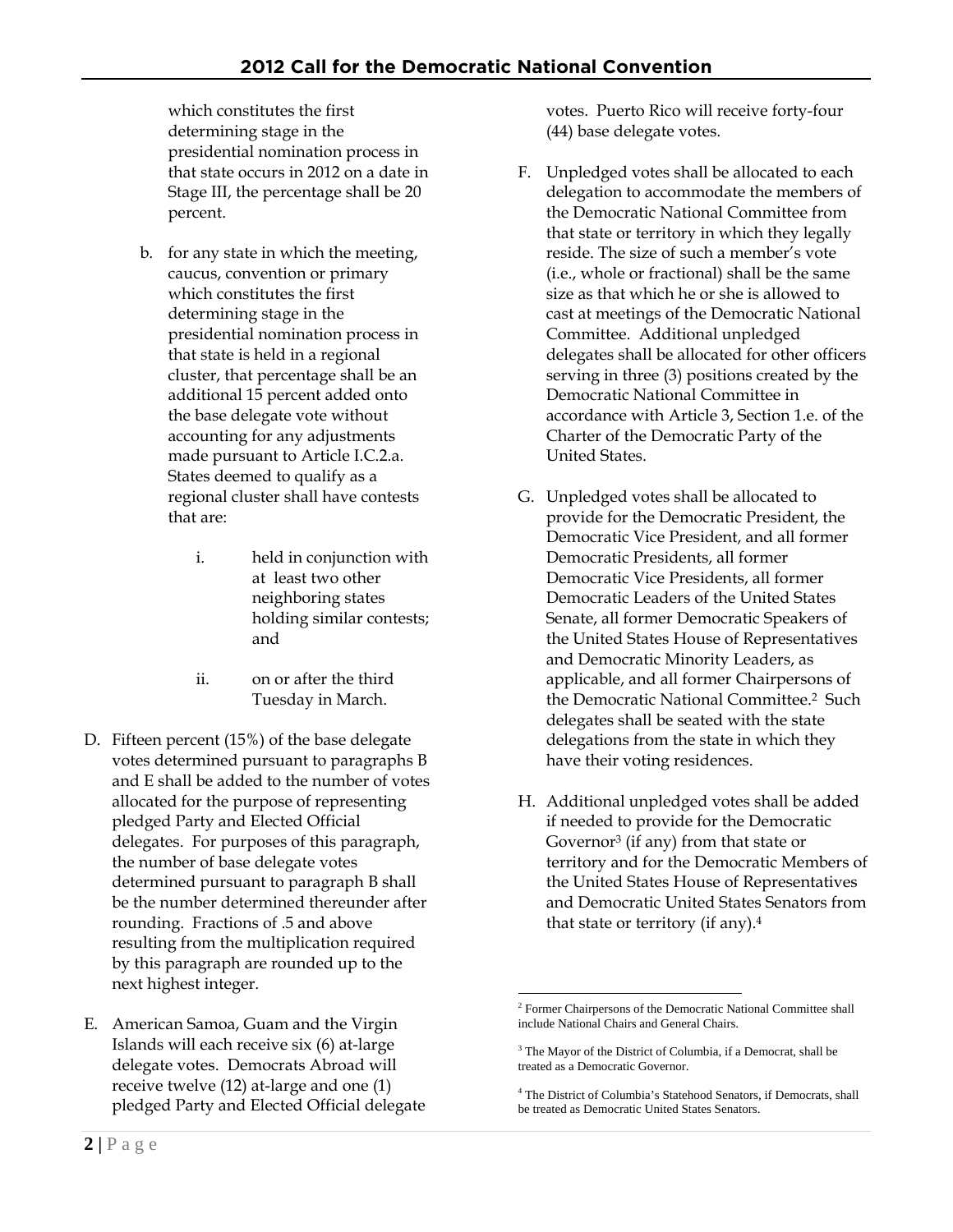- I. Each state, the District of Columbia and Puerto Rico may select a number of alternates equivalent to one (1) alternate for every twelve (12) Convention votes received by it pursuant to paragraphs B, C, D, and E, provided, however, that each such delegation shall have at least two (2) alternates. American Samoa, Democrats Abroad, Guam and the Virgin Islands shall each have one (1) alternate. Fractions of .5 and above are rounded up to the next highest integer. It is further provided that each state shall have the number of additional at-large alternates necessary to provide at least one alternate for each presidential candidate who is entitled to delegates from that state, if the DNC Rules and Bylaws Committee determines that the number of alternates allocated to the state is not sufficient for each presidential candidate to have at least one alternate.
- J. Members of the Democratic National Committee and delegates selected pursuant to paragraphs G, and H will be ineligible to serve as delegates under any other category and may hold no more than one (1) vote. Democratic Governors, Democratic Members of the United States House of Representatives and Democratic United States Senators who are members of the Democratic National Committee shall serve as delegates by virtue of their membership on the National Committee.

## **II. Qualifications of State Delegations**

A. Notice is hereby given that delegates, alternates and standing committee members to the Democratic National Convention shall be elected in accordance with the Charter and Bylaws of the Democratic Party of the United States, the Delegate Selection Rules for the 2012 Democratic National Convention, the Call for the 2012 Democratic National Convention, and the Regulations of the DNC Rules and Bylaws Committee. The DNC Rules and Bylaws

Committee shall have the final authority to regulate the delegate selection process, subject to the authority of the Convention Credentials Committee and the Democratic National Convention. It shall be the duty of the DNC Rules and Bylaws Committee to administer the delegate selection process and ensure compliance with the rules, including equal division, and report to the Secretary of the Democratic National Committee those states which are in noncompliance. Only delegates and alternates selected under a delegate selection procedure approved by the DNC Rules and Bylaws Committee and in accordance with the rules shall be placed on the Temporary Roll of the 2012 Democratic National Convention. Only standing committee members and convention pages chosen pursuant to a state delegate selection plan found in compliance with the rules by the DNC Rules and Bylaws Committee shall be qualified to serve in their respective capacities.

B. It is understood that a State Democratic Party, in electing and certifying delegates and alternates to the Democratic National Convention, thereby undertakes to assure all Democratic voters in the state full, timely and equal opportunity to participate in the delegate selection process and in all Party affairs and to implement affirmative action plans and inclusion programs toward that end, and that the delegates and alternates to the Convention shall be selected in accordance with the Delegate Selection Rules for the 2012 Democratic National Convention adopted by the Democratic National Committee on August 20, 2010. Furthermore, voters in the state will have the opportunity to cast their election ballots for the Presidential and Vice Presidential nominees selected by said Convention, and for electors pledged formally and in good conscience to the election of these Presidential and Vice Presidential nominees, under the label and designation of the Democratic Party of the United States, and that the delegates it certified will not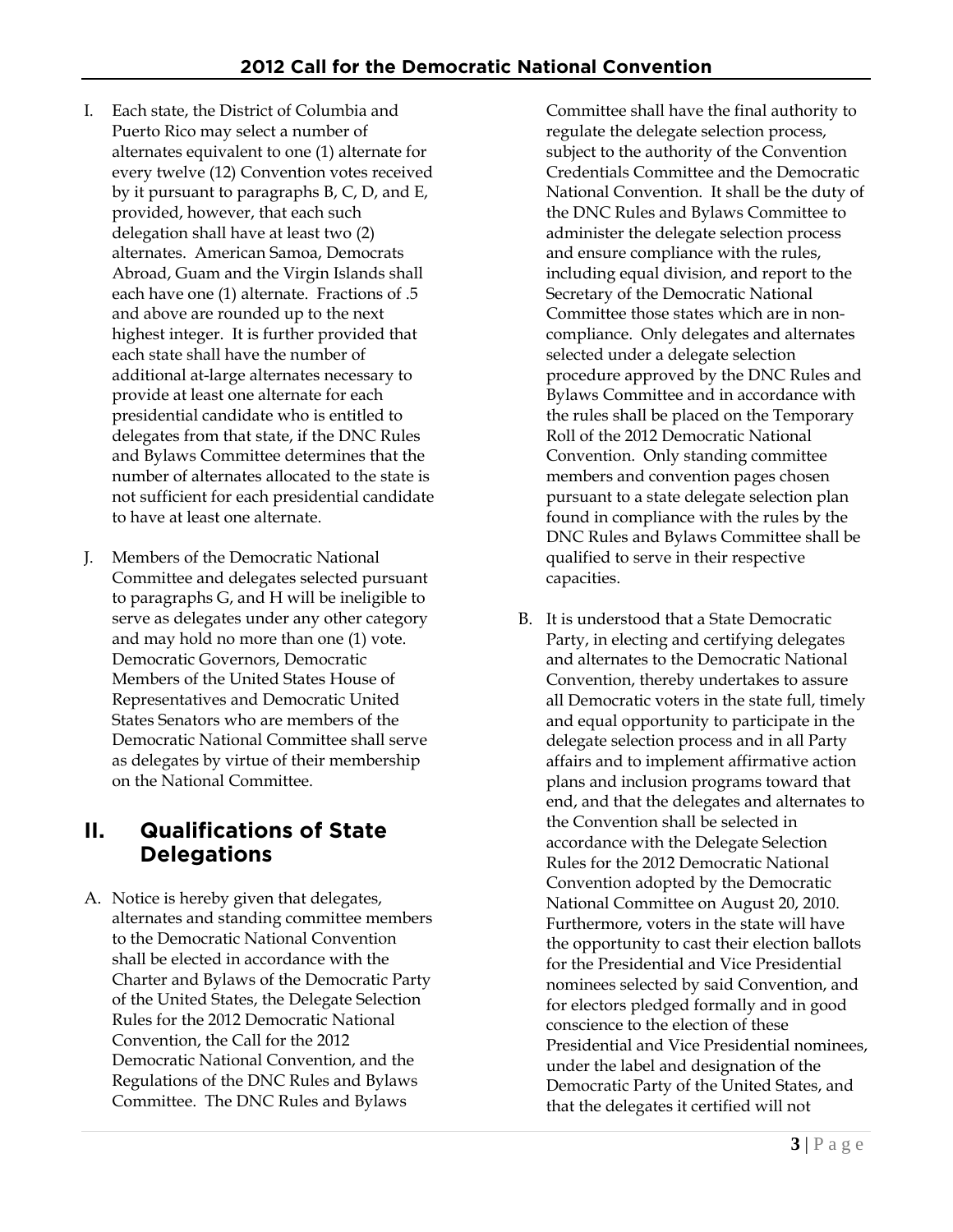publicly support or campaign for any candidate for President or Vice President other than the nominees of the Democratic National Convention.

C. It is presumed that the delegates to the Democratic National Convention, when certified pursuant to the Call, are bona fide Democrats who are faithful to the interests, welfare and success of the Democratic Party of the United States, who subscribe to the substance, intent and principles of the Charter and the Bylaws of the Democratic Party of the United States, and who will participate in the Convention in good faith. Therefore, no additional assurances shall be required of delegates to the Democratic National Convention in the absence of a credentials contest or challenge.

#### **III. Delegate Selection Deadline**

All state parties are required to take all steps necessary and appropriate to complete the process of selecting delegates to the 2012 Democratic National Convention no later than June 23, 2012.

## **IV. Certification Requirements**

- A. Pledged Delegates and Alternates: Each state's Democratic Chair shall certify in writing to the Secretary of the Democratic National Committee the election of his or her state's delegates and alternates to the Democratic National Convention ten (10) days after their election. For the purposes of this Call, the Chair of a committee constituted pursuant to Rule 20.C. of the Delegate Selection Rules, shall be recognized to act in place of the state's Democratic Chair.
- B. Unpledged Delegates:
	- 1. Pursuant to Rule 9.A. of the Delegate Selection Rules, official confirmation by the Secretary of the Democratic National

Committee to each State Democratic Chair shall constitute verification of the following unpledged delegates: members of the Democratic National Committee; the Democratic President, Vice President and Democratic Governor, if applicable; all Democratic members of the United States House of Representatives and all Democratic members of the United States Senate; and all former Democratic Presidents, Vice Presidents, Democratic Leaders of the United States Senate, Speakers and Democratic Minority Leaders of the United States House of Representatives, and Chairs of the Democratic National Committee.

C. Presidential Preference:

Ten (10) days after the completion of the state's delegate selection process, each state's Democratic Chair shall certify in writing to the Secretary of the Democratic National Committee the presidential preference (including uncommitted) of the state's delegates.

- D. Replacements:
	- 1. Pledged Delegates and Alternates:

Replacement of a delegate (due to resignation or death) by an alternate and replacement of a vacant alternate position shall be certified in writing by the State's Democratic Chair to the Secretary of the Democratic National Committee (pursuant to Rule 18 of the Delegate Selection Rules) within three (3) days after the replacement is selected. Certification of replacements will be accepted by the Secretary up to 48 hours before the first official session of the Convention is scheduled to convene.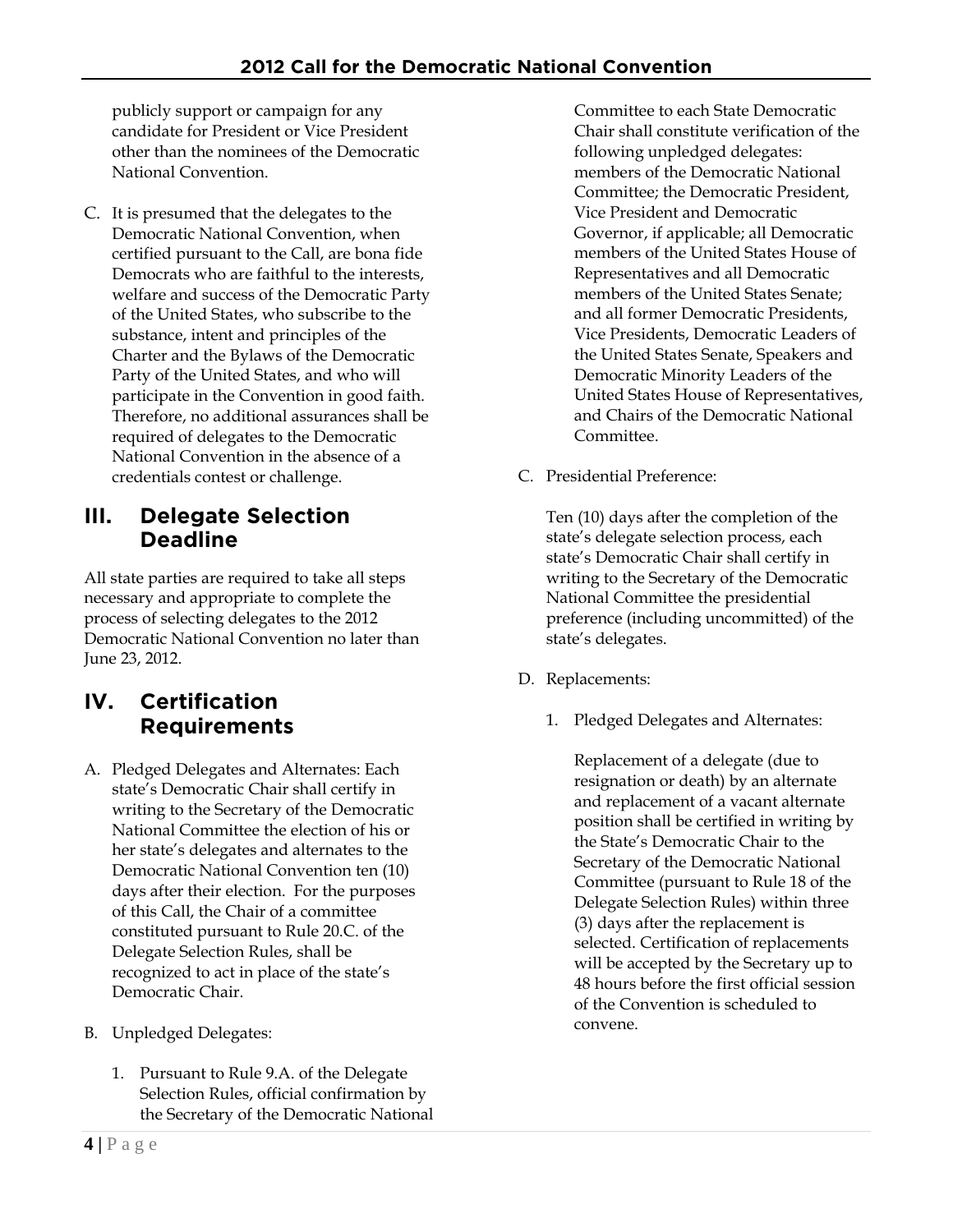- 2. Unpledged Delegates:
	- a. Members of Congress and Democratic Governors shall not be entitled to name a replacement. In the event of any changes or vacancies in a state's Democratic congressional delegation following the official confirmation and prior to the commencement of the National Convention, the Secretary shall recognize only such changes as have been officially recognized by the Democratic Caucus of the United States House of Representatives or the Democratic Conference of the United States Senate. In the event of a change or vacancy in a state's office of Governor following the official confirmation and prior to the commencement of the National Convention, the Secretary shall recognize only such changes as have been officially recognized by the Democratic Governors' Association.
	- b. Members of the Democratic National Committee shall not be entitled to a replacement, nor shall the state be entitled to a replacement, except in the case of death of such delegates. In cases where a state's DNC membership changes following the Secretary's official confirmation, but prior to the commencement of the 2012 Democratic National Convention, acknowledgment by the Secretary of the certification of the new DNC member shall constitute verification of the corresponding change of unpledged delegates.
	- c. Delegates allocated pursuant to Articles I.F., I.G. and I.H. of this Call shall not be entitled to name a replacement, nor shall the state be entitled to a replacement.
- E. Delegation Chair: Each delegation shall select one (1) person to serve as Delegation Chair. The State Chair shall certify the Delegation Chair. Such certification shall be in writing to the Secretary of the Democratic National Committee within three (3) days after the position is filled, which shall be no later than the date by which the state certifies its standing committee members.
- F. Convention Pages:
	- 1. A base of 150 Convention Pages shall be allocated among the 56 delegations as follows:5
		- a. Each of the 50 States, the District of Columbia and Puerto Rico shall have a minimum of two (2) pages.
		- b. One (1) additional page will be allocated to a state for every fifty (50) additional delegate votes. Fractions of .5 and above are rounded up to the next highest integer.
		- c. American Samoa, Democrats Abroad, Guam and the Virgin Islands shall each be allocated one (1) page.
	- 2. The National Chairperson of the Democratic National Committee may select not more than twenty-five (25) pages to assist him/her and the Democratic National Convention Committee in carrying out the work of the Convention.
	- 3. The State Chair shall certify the person(s) to serve as the Delegation's Convention Page(s), as allocated to the delegation by this section. Such certification shall be in writing to the Secretary of the Democratic National Committee and shall be made no later than the time the state certifies its standing committee members pursuant

 $\overline{a}$ 

<sup>&</sup>lt;sup>5</sup> See **Appendix C** for the allocation of Convention Pages.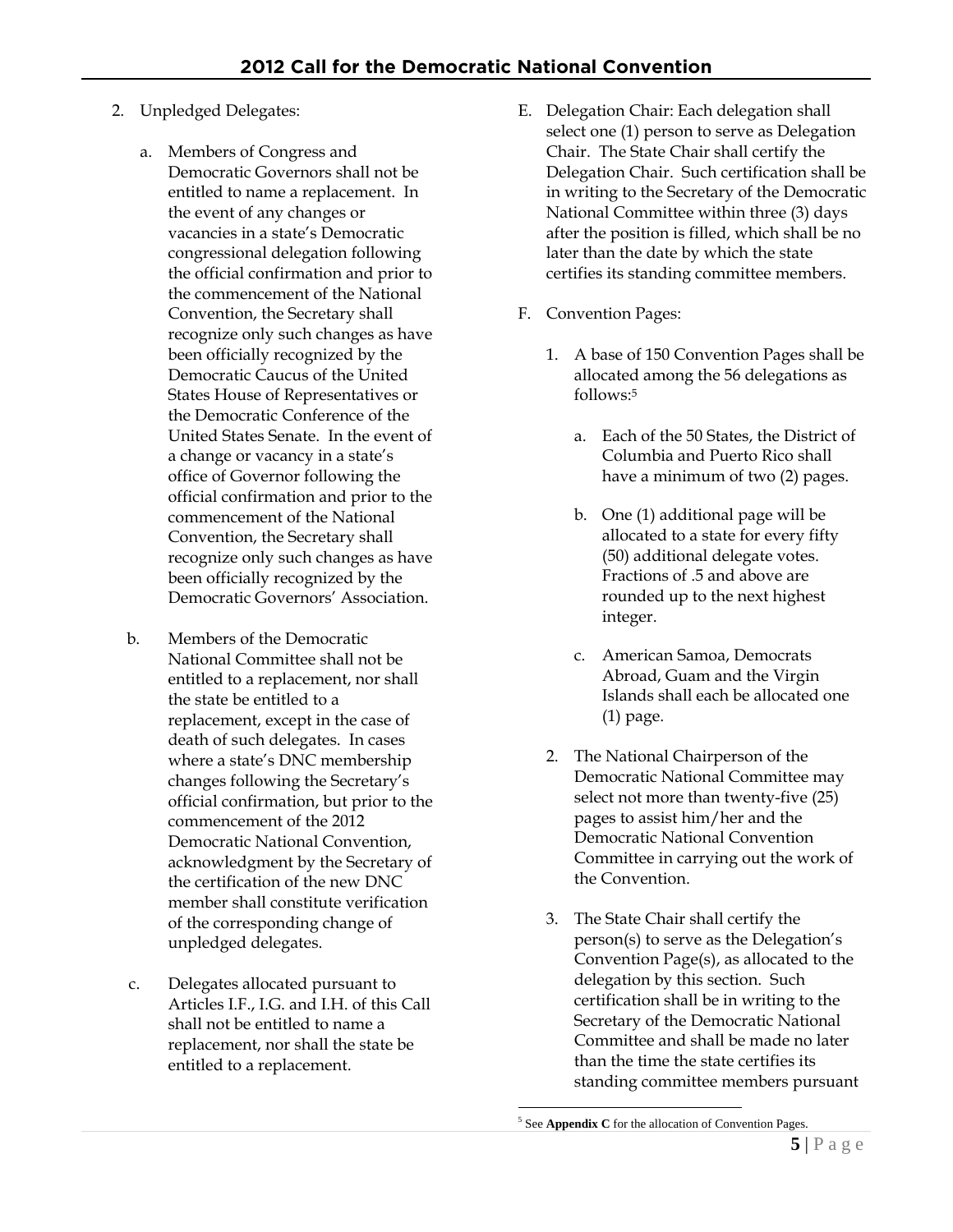to Article VIII.B.3. of this Call. The National Chairperson of the Democratic National Committee shall certify the person(s) to serve as the Chair's Convention Page(s), as allocated to the National Chairperson by this section. Such certification shall be in writing to the Secretary of the Democratic National Committee and shall be made within three (3) days after these positions are filled, but in any event, no later than June 23, 2012.

G. Certification Requirements: Each certification required herein will include full name, address and other information as required by the Secretary of the Democratic National Committee.

#### **V. The 2012 Democratic National Convention Committee, Inc.**

- A. The Democratic National Committee, acting under its authority to plan, arrange, manage and conduct the Democratic National Convention, hereby ratifies the establishment and organization of the 2012 Democratic National Convention Committee, Inc. (the "DNCC") for the 2012 Democratic National Convention.
- B. The DNCC shall exercise the authority of the Democratic National Committee and the Democratic National Convention in entering into contracts relating to all business and financial matters connected with the conduct of the 2012 Democratic National Convention.
- C. The DNCC shall make every effort to exercise its authority in accordance with the following guidelines, subject to Rule 20.C. of the Delegate Selection Rules:
	- 1. Contractors: The DNCC shall as a policy seek to engage the services of unionized firms, including those owned by minorities, women and people with disabilities.
- 2. Housing: The DNCC shall design and implement a fair and equitable system by which hotel facilities shall be allocated to eligible state delegations and to presidential candidates.
- 3. Delegate and Alternate Seating in Convention Hall: The DNCC shall design and implement a fair and equitable system by which the location of each eligible state delegation's seating in the Convention Hall shall be determined. Alternates shall be afforded preferential seating, as close to delegate seating as arrangements will permit. Members of Democratic National Convention Standing Committees who are not already delegates or alternates shall be afforded guest seating for each session of the Convention proceedings.
- 4. Delegates' and Alternates' Credentials: The state's delegate and alternate credentials shall be distributed to the Chair of the state delegation from the DNCC's credentials office.
- 5. Floor Access: Floor access shall be given to delegates, alternates replacing delegates, the highest ranking Democratic official in each state that does not have a Democratic Governor, each State Democratic Party's Executive Director, such number of representatives of the presidential candidates as may be deemed necessary by the DNCC, and such press personnel and other personnel as may be determined by the DNCC to be necessary for the proper functioning of the Convention and which does not compromise security and safety requirements.
- 6. Visitor's Seating: Seats for memberselect of the Democratic National Committee as certified by the state's Democratic Chair, guests and other observers shall be allocated for and shall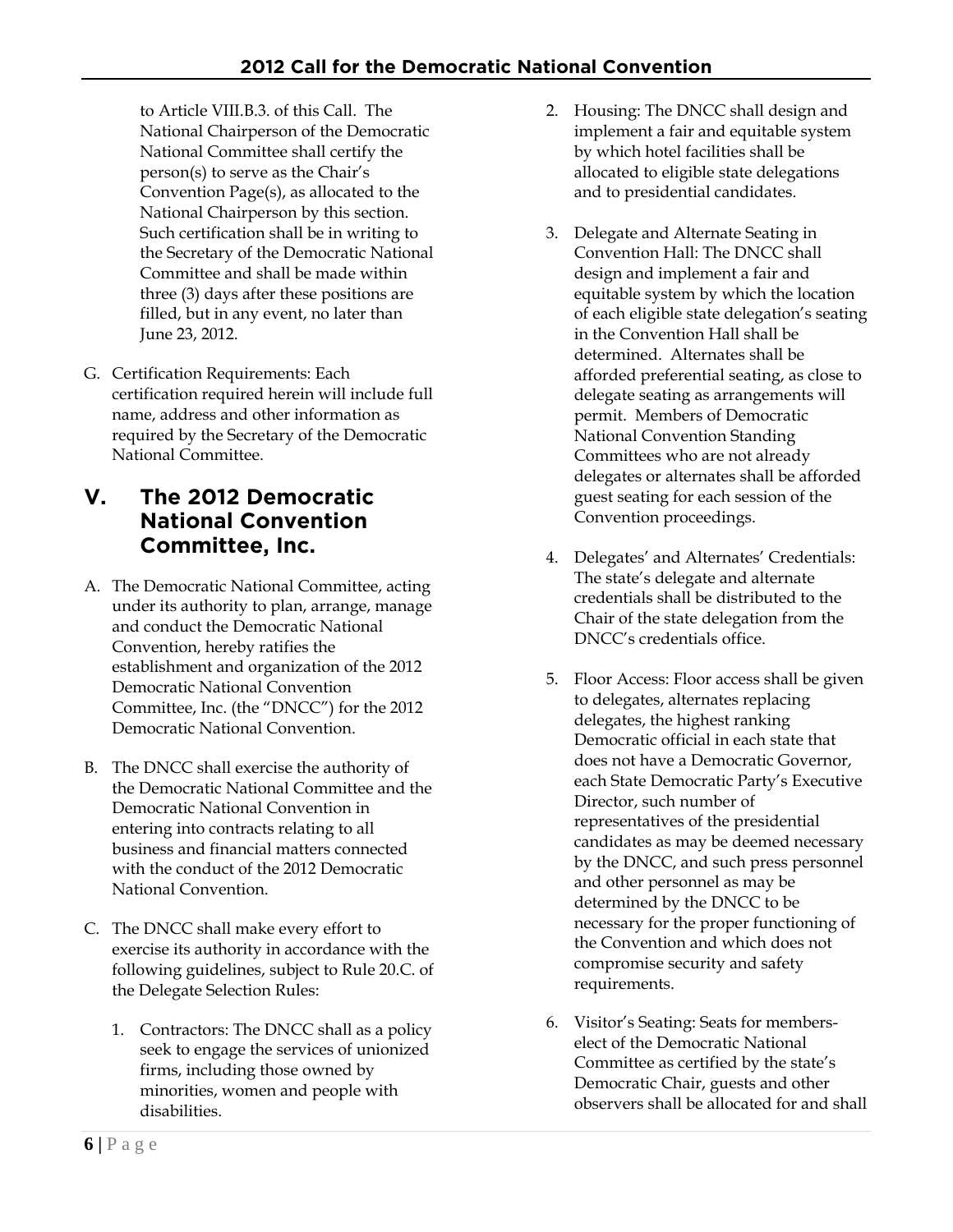be fairly apportioned to the states according to each state's relative delegate strength. The Delegation Chair and the State Democratic Chair shall each be given one half of the credentials for guest seats apportioned to the state pursuant to this paragraph. Presidential preference shall be taken into account in the distribution of guest credentials.

- 7. Communications:
	- a. Microphones: Each state shall be provided one (1) floor microphone which shall be located at the position of the Chair of the state delegation. Each delegate shall have access to the microphone.
	- b. Telephones: Adequate provisions shall be made for communication between the floor and the Chair of the Convention so as to advise the Chair of the identity of any delegate seeking recognition to speak and the purpose for which recognition is sought. One (1) such telephone shall be provided for each state delegation.
	- c. General: No communication equipment other than that authorized by these guidelines or by the DNCC shall be permitted on the floor of the Convention.
- 8. Facilities for Presidential Candidates: The National Chairperson of the Democratic National Committee, in consultation with the Chief Executive Officer of the DNCC and representatives of the presidential candidates, shall design and implement a fair and equitable system whereby facilities in the Convention Hall and its immediate environs shall be fairly apportioned to presidential campaigns so as not to afford an undue advantage to any presidential candidate. The cost of such facilities shall be paid by the presidential campaigns.
- 9. Facilities for News Media and Press Seating: There shall be made available adequate facilities, as close to the Convention floor as conditions permit, for the pencil press, radio, internet, and television, including a limited number of camera positions commanding a full view of the proceedings. The cost of such facilities shall not be borne by the DNCC.
- 10. Security: Coordination for security within the Convention Hall, premises and surrounding area shall be under the authority of the DNCC.
- 11. Financial Reports: The DNCC shall file with the Federal Election Commission ("FEC") all financial reports required by the Federal Election Campaign Act of 1971, as amended, and applicable FEC regulations.

# **VI. Presidential Candidates**

The term "presidential candidate" herein shall mean any person who, as determined by the National Chairperson of the Democratic National Committee, has accrued delegates in the nominating process and plans to seek the nomination, has established substantial support for his or her nomination as the Democratic candidate for the Office of the President of the United States, is a bona fide Democrat whose record of public service, accomplishment, public writings and/or public statements affirmatively demonstrates that he or she is faithful to the interests, welfare and success of the Democratic Party of the United States, and will participate in the Convention in good faith.

#### **VII. Standing Committees on Platform, Rules and Credentials of the 2012 Democratic National Convention**

The Democratic National Committee, acting under its authority to issue the Call and establish the standing committees of the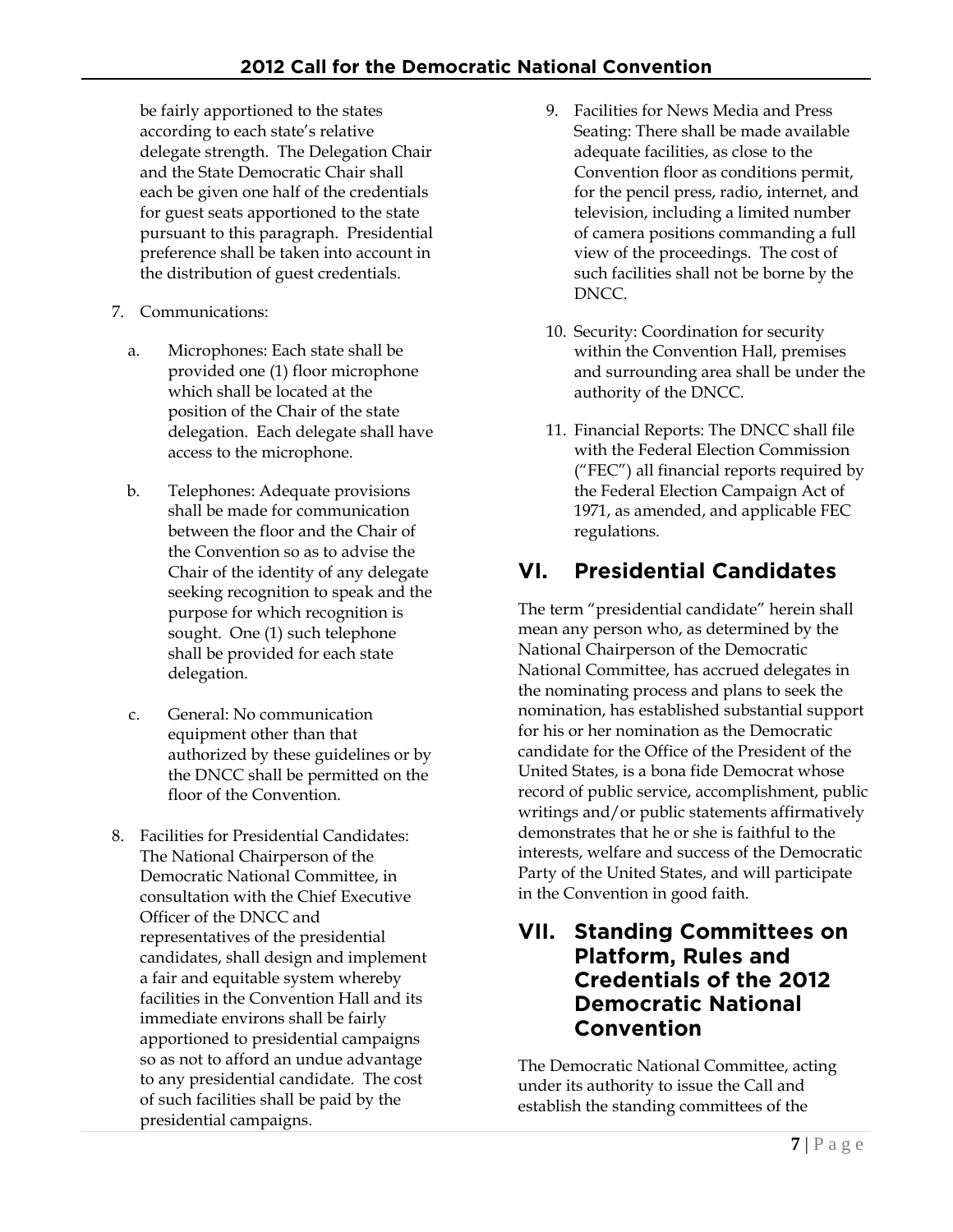National Convention, hereby creates and organizes the Standing Committees on Platform, Rules, and Credentials of the 2012 Democratic National Convention. The jurisdiction and rules of procedure of each standing committee are set forth in this Call to the 2012 Democratic National Convention. Each standing committee may, by a majority of the members voting, adopt additional rules of procedure for the conduct of its business not inconsistent with this Call. The Democratic National Committee shall publish and make available all relevant requirements and deadlines for submitting proposals for consideration by the standing committees. Such information shall be distributed to the standing committee members and made available to the public as early as practicable before the committees meet.

- A. Membership: Subject to Rule 20.C. of the Delegate Selection Rules, each standing committee shall be composed of:
	- 1. Base: A base of 161 members, casting 158 votes, allocated to the states and territories in accordance with the same distribution formula used to allocate delegates to the Democratic National Convention.<sup>6</sup>
	- 2. PLEOs: 25 members, each casting one (1) vote who shall be Party Leaders and Elected Officials.
	- 3. Delegate Status: Members of the standing committees need not be delegates or alternates to the Democratic National Convention.
	- 4. Quorum: A majority of the total votes allocated to a standing committee shall constitute a quorum thereof for the purpose of transacting business. Such votes shall be present and represented by the standing committee members. Upon a point of order of no quorum, the Chair shall ascertain the presence or

absence of a quorum by visual estimation and shall not proceed until a quorum is present, provided, however, that a roll call shall be had to determine whether a quorum exists if the Chair is in doubt or upon demand of any member of the standing committee supported by:

- a. twenty percent (20%) of the members of the committee as evidenced by a petition submitted to the Chair indicating support of the demand by not less than twenty percent (20%) of the members present, or
- b. by the rising in support of the demand by not less than twenty percent (20%) of the members present, except that a motion to adjourn or to recess may be offered and voted upon without a quorum present.
- 5. Proxies: As the standing committees are deliberative bodies of the National Convention, proxy voting by standing committee members shall not be permitted.
- 6. Subcommittees: Any subcommittee of the standing committees of the National Convention shall be composed only of members of standing committees, except that these subcommittees may be chaired by persons other than members of the committee.
- B. Election:
	- 1. The members of the standing committees allocated to the states and territories shall be elected by each state's National Convention delegates present at a meeting of which adequate notice of time and place shall be given and at which a quorum of the state's delegates shall be present. Such meeting shall be held in accordance with procedures

 $\overline{a}$ 

<sup>&</sup>lt;sup>6</sup> See **Appendix D** for the allocation of standing committee members.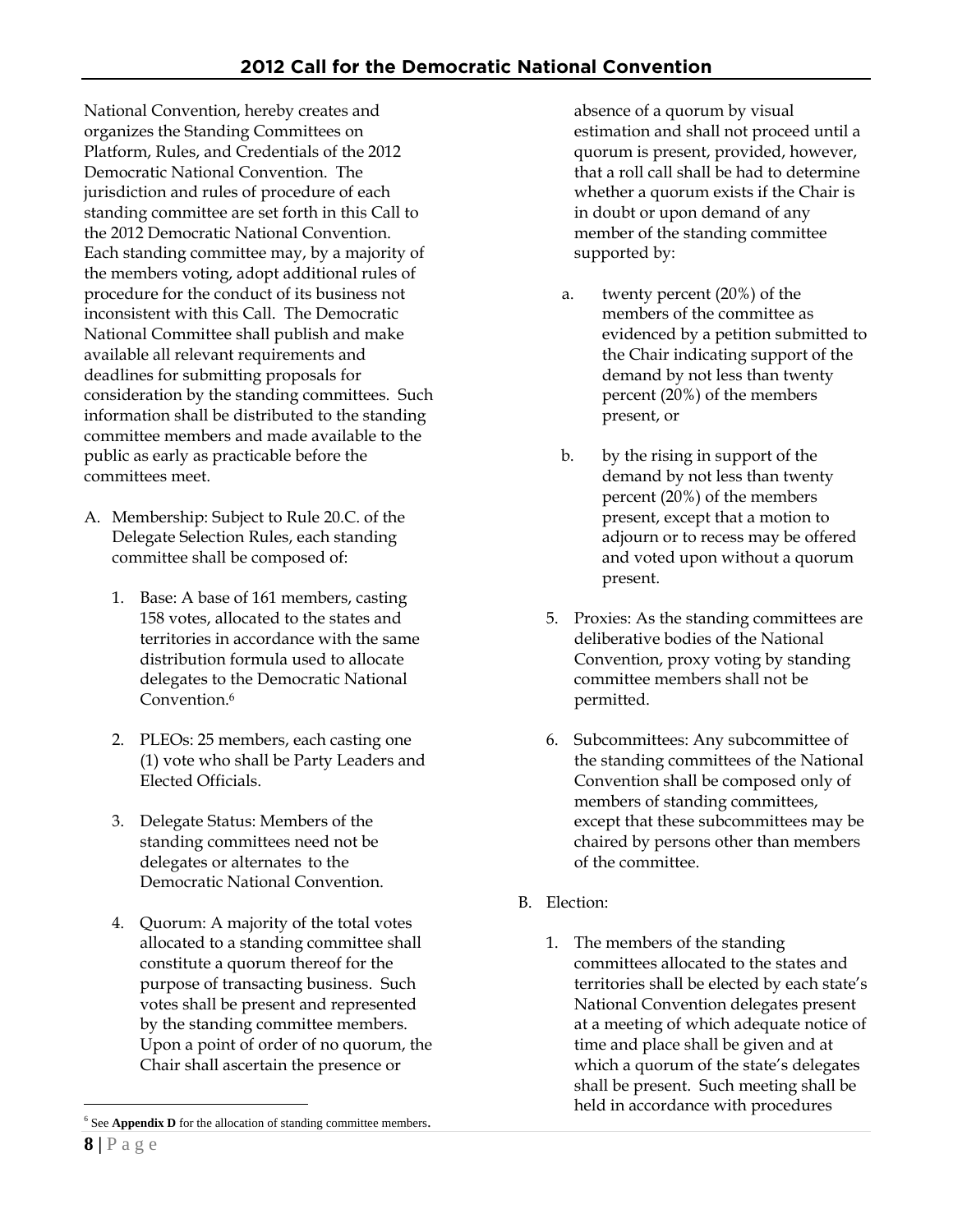approved by the DNC Rules and Bylaws Committee and consistent with this Call. Such meeting shall take place within 14 days after the final selection of a state's delegation, but no such meeting shall be held after June 23, 2012.

- 2. The members of the standing committees allocated as Party Leaders and Elected Officials shall be elected by the Executive Committee of the Democratic National Committee during the calendar year of the National Convention upon nomination received from the National Chairperson of the Democratic National Committee, after consultation with the State Chairs from those states from which members are contemplated to be nominated. Said members must be elected at a meeting of the Executive Committee or by mail ballot no later than 30 days prior to the date of the standing committee meeting.
- 3. Each state's Democratic Chair shall certify in writing to the Secretary of the Democratic National Committee his or her state's standing committee members within three (3) days after their selection. The National Chairperson of the Democratic National Committee shall certify in writing to the Secretary of the Democratic National Committee the Party Leader and Elected Official standing committee members within three (3) days after their election. Certification of each person will include full name, address and other information as required by the Secretary of the Democratic National Committee.
- 4. No substitutions will be permitted in the case of standing committee members, except in the case of resignation or death. Substitutions must be made in accordance with the election procedures specified in Article VII.B., C., D. and E., and must be certified in writing to the Secretary of the Democratic National Committee, in accordance with

procedures specified in Article VII.B.3. Substitutions of standing committee members are encouraged to be made up to forty-eight (48) hours prior to the time the standing committee meets, except in the case of death.

- 5. Any challenge to the credentials of a standing committee member shall be considered and resolved by the affected standing committee in accordance with Appendix A of this Call. The DNC Rules and Bylaws Committee shall have jurisdiction over challenges brought before the 56th day preceding the date of commencement of the Democratic National Convention.
- C. Presidential Preference:
	- 1. The members of the standing committees allocated to the states and territories shall proportionately represent the presidential preference of all candidates (including uncommitted status) receiving the threshold percentage used in that state's delegation to calculate the at-large apportionment pursuant to Rule 13.E. of the Delegate Selection Rules, provided, however, that members of the standing committees from primary states shall be allocated to presidential candidates (including uncommitted status) based on the statewide popular vote.
	- 2. The presidential preference percentage of each candidate receiving the applicable percentage or more within the delegation shall be multiplied by the total number of standing committee positions allocated to that state or territorial delegation. If the result of such multiplication does not equal 0.455 or above, the presidential preference in question is not entitled to representation on the standing committee. If the result of such multiplication is 0.455 but less than 1.455, the presidential preference in question is entitled to one (1) position. Those preferences securing more than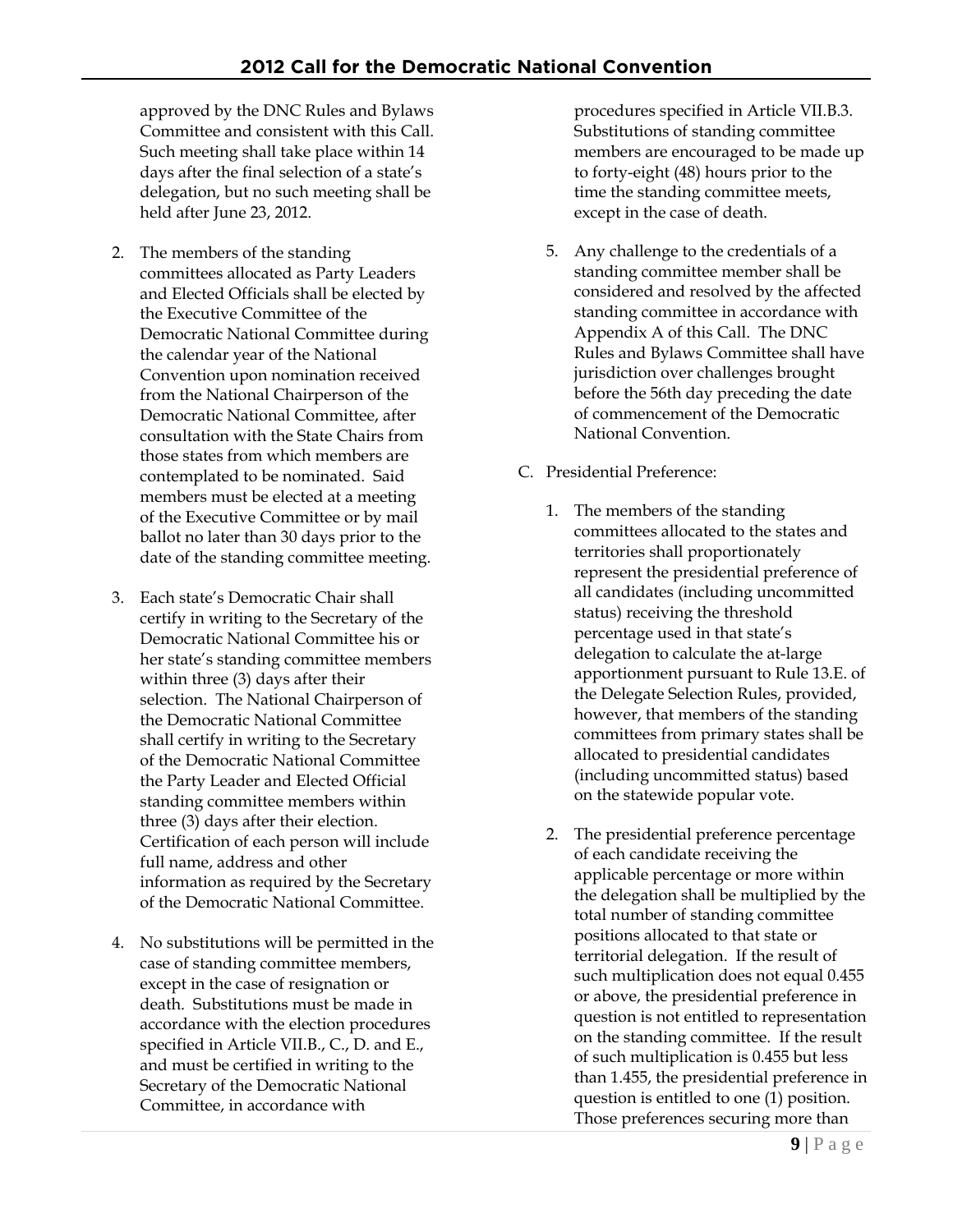1.455 but less than 2.455 are entitled to two (2) positions, etc.

- 3. Where the application of this formula results in the total allocation exceeding the total number of committee positions, the presidential candidate whose original figure of representation is farthest from its eventual rounded-off total shall be denied that one (1) additional position. Where the application of this formula results in the total allocation falling short of the total number of committee positions, the presidential candidate whose original figure of representation is closest to the next rounding level shall be allotted an additional committee position.
- 4. Standing committee positions allocated to a presidential candidate shall be proportionately allocated, to the extent practicable, to each of the three standing committees. When such allocation results in an unequal distribution of standing committee positions by candidate preference, a drawing shall be conducted to distribute the additional positions.
- D. Presidential Candidate Right of Approval:
	- 1. Each presidential candidate or that candidate's representative authorized pursuant to Rule 12.D.1. of the 2012 Delegate Selection Rules shall be given adequate notice of the meeting of the state's delegation authorized to select standing committee members.
	- 2. The delegation shall select the standing committee members submitted by the presidential candidates (including uncommitted status), and presidential candidates shall not be required to submit the name of more than one person for each slot awarded to such candidate for members of standing committees. Provided further, that presidential candidates (including

uncommitted status) shall use their best efforts to ensure that the name or names of standing committee members submitted help achieve the affirmative action goals established by the state's Delegate Selection Plan.

- E. Division Between Men and Women:
	- 1. The membership of each of the standing committees from a state or territory shall be as equally divided among men and women as possible under the state allocation; if the number is even, the membership shall be equally divided between men and women; if the number is odd, the variance between men and women may not exceed one (1), and the advantaged gender must not remain constant for the three standing committees. The DNC Rules and Bylaws Committee shall have continuing jurisdiction to ensure compliance with this equal division requirement. No standing committee members from a state shall be officially recognized unless the Rules and Bylaws Committee has certified to the Secretary of the Democratic National Committee that such state's standing committee delegation complies with this equal division rule. It is the duty of the DNC Rules and Bylaws Committee to determine such compliance as soon as practicable following the certification of the state's standing committee members.
	- 2. The Party Leader and Elected Official membership of the standing committees elected by the Executive Committee of the Democratic National Committee shall be divided among men and women so that the variance between men and women does not exceed one (1), and the advantaged gender must not remain constant for the three standing committees.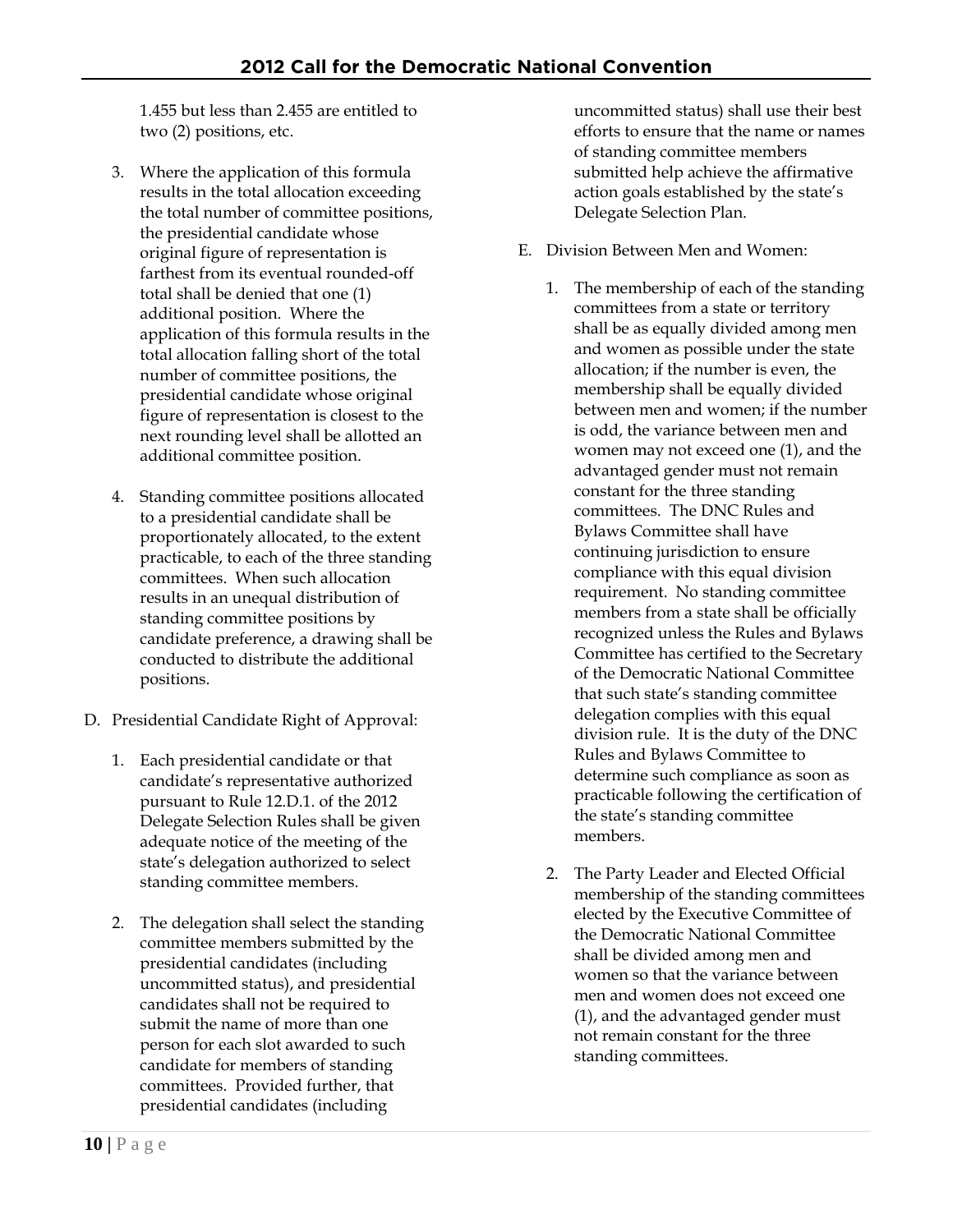- F. Chairs of Standing Committees:
	- 1. The Chair(s) of each Standing Committee shall be elected by the Executive Committee of the Democratic National Committee upon nomination of the National Chairperson of the Democratic National Committee. Co-Chairs and Vice Chairs may also be elected in this manner.
	- 2. Individuals who are not otherwise members of the standing committees who are elected Chair(s), Co-Chair(s) or Vice Chair(s) thereof shall not have any voting privileges on the standing committees, except that the Chair(s), may vote in the case of a tie.
	- 3. The Chair(s) of each standing committee shall call and preside over each committee meeting, prepare an agenda to provide for orderly conduct of the committee's business, and supervise preparation of such research studies and briefing materials as are required to accomplish the committee's work.
- G. Platform Committee:
	- 1. The Platform Committee shall be responsible for drafting and recommending the Platform of the Democratic Party to the Democratic National Convention.
	- 2. The Chair(s) of the Platform Committee, in consultation with the National Chairperson of the Democratic National Committee, shall determine the number, place and time for conducting hearing(s) and/or forum(s) and name the presiding panel, who need not be members of the Platform Committee, for each hearing and/or forum. Any person may submit a written statement concerning the Platform to the Platform Committee at any time prior to the Platform Committee meeting, and may request permission to testify at a public hearing and/or forum.
- 3. No later than thirty (30) days before the first meeting of the Platform Committee, written notice of the date, time, place, and the tentative agenda of such meeting shall be sent to all members of the Platform Committee. A special or emergency meeting of the Platform Committee may be held upon call of the Chair(s) of the Platform Committee with reasonable notice to the members.
- 4. Prior to the first meeting of the Platform Committee, the National Chairperson of the Democratic National Committee shall distribute to the members of the Platform Committee a document outlining the issues to be considered by the committee.
- 5. The National Chairperson of the Democratic National Committee, in consultation with the Chair(s) of the Platform Committee, shall appoint fifteen (15) persons to serve on a Platform Drafting Subcommittee and the National Chairperson of the Democratic National Committee shall appoint the Chair(s) thereof. In addition, one (1) non-voting member may be appointed by each presidential candidate to serve on the Drafting Subcommittee. The Platform Drafting Subcommittee is considered a subcommittee of the Platform Committee as defined in Article I.A.6 provided, however, that members of the Platform Drafting Subcommittee need not be members of the Platform Committee. The Drafting Subcommittee shall be responsible for the drafting of the report of the Platform Committee under the direction and with the approval of the full Platform Committee.
- 6. Upon the request of members representing twenty-five percent (25%) of the total votes of the Platform Committee, a minority report shall be prepared for distribution to the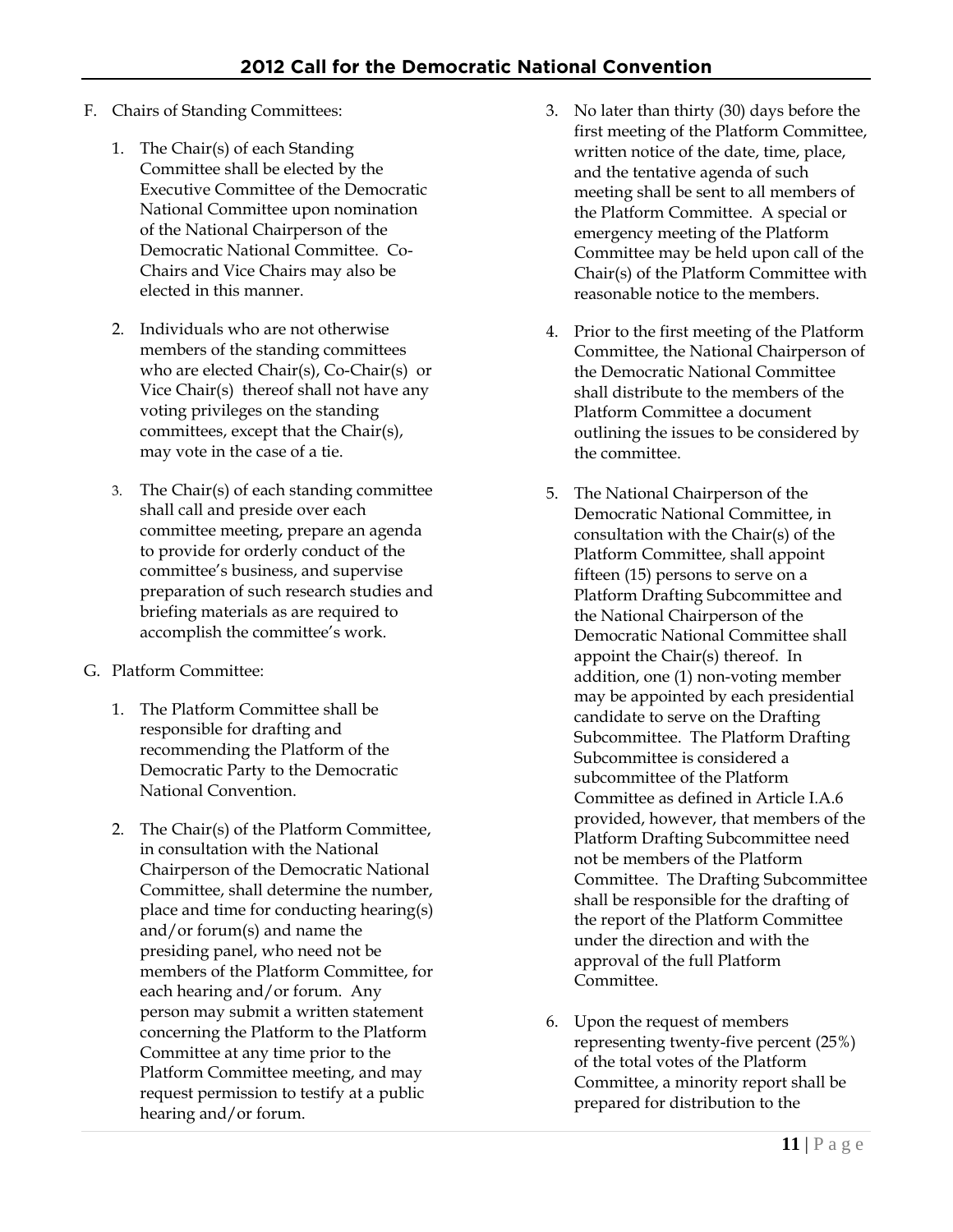Convention delegates and alternates as part of the committee's report. The committee staff shall assist in the preparation of such report.

- 7. The report of the Platform Committee and any minority reports shall be distributed to all delegates and alternates, and to the public as soon as practicable after their adoption.
- H. Rules Committee:
	- 1. The Rules Committee shall issue a report to the Democratic National Convention recommending the Permanent Rules of the Convention, the Convention agenda, the permanent officers of the Democratic National Convention, amendments to the Charter of the Democratic Party of the United States, and resolutions providing for the consideration of any other matter not provided for in the Permanent Rules of the Convention and not contained in the reports of other standing committees. The foregoing notwithstanding, no amendment to the Charter of the Democratic Party shall be effective unless and until it is subsequently ratified by a vote of the majority of the entire membership of the Democratic National Committee.
	- 2. No later than thirty (30) days before the first meeting of the Rules Committee, written notice of the date, time, place, and the tentative agenda of such meeting shall be sent to all members of the Rules Committee. A special or emergency meeting of the Rules Committee may be held upon call of the Chair(s) of the Rules Committee with reasonable notice to the members.
	- 3. Upon the request of members representing twenty-five percent (25%) of the total votes of the Rules Committee, a minority report shall be prepared for distribution to the

Convention delegates and alternates as part of the committee's report. The committee staff shall assist in the preparation of such report.

- 4. The report of the Rules Committee and any minority reports shall be distributed to all delegates, alternates, and to the public as soon as practicable after their adoption.
- I. Credentials Committee and Procedures for Challenging Delegates or State Delegations:
	- 1. The Credentials Committee shall determine and resolve questions concerning the seating of delegates and alternates to the Convention pursuant to the resolution entitled the "Relationship Between the 2012 Rules of Procedure of the Credentials Committee and the 2012 Delegate Selection Rules," which includes the "Rules of Procedure of the Credentials Committee of the 2012 Democratic National Convention" hereby approved and adopted by the Democratic National Committee, and set forth in full in the Appendix to this Call. The committee shall report to the Convention for final determination and resolution of all such questions. This committee does not have authority over the allocation and distribution of convention credentials, including passes for delegates, alternates, guests or press.
	- 2. Challenges to the seating of any delegate or alternate shall be in accordance with the Rules of Procedure of the Credentials Committee. Any challenge to the seating of a delegate or alternate that is not made in conformity with these rules shall be deemed waived.
	- 3. Upon the request of members representing twenty-five percent (25%) of the total votes of the Credentials Committee, a minority report shall be prepared for distribution to the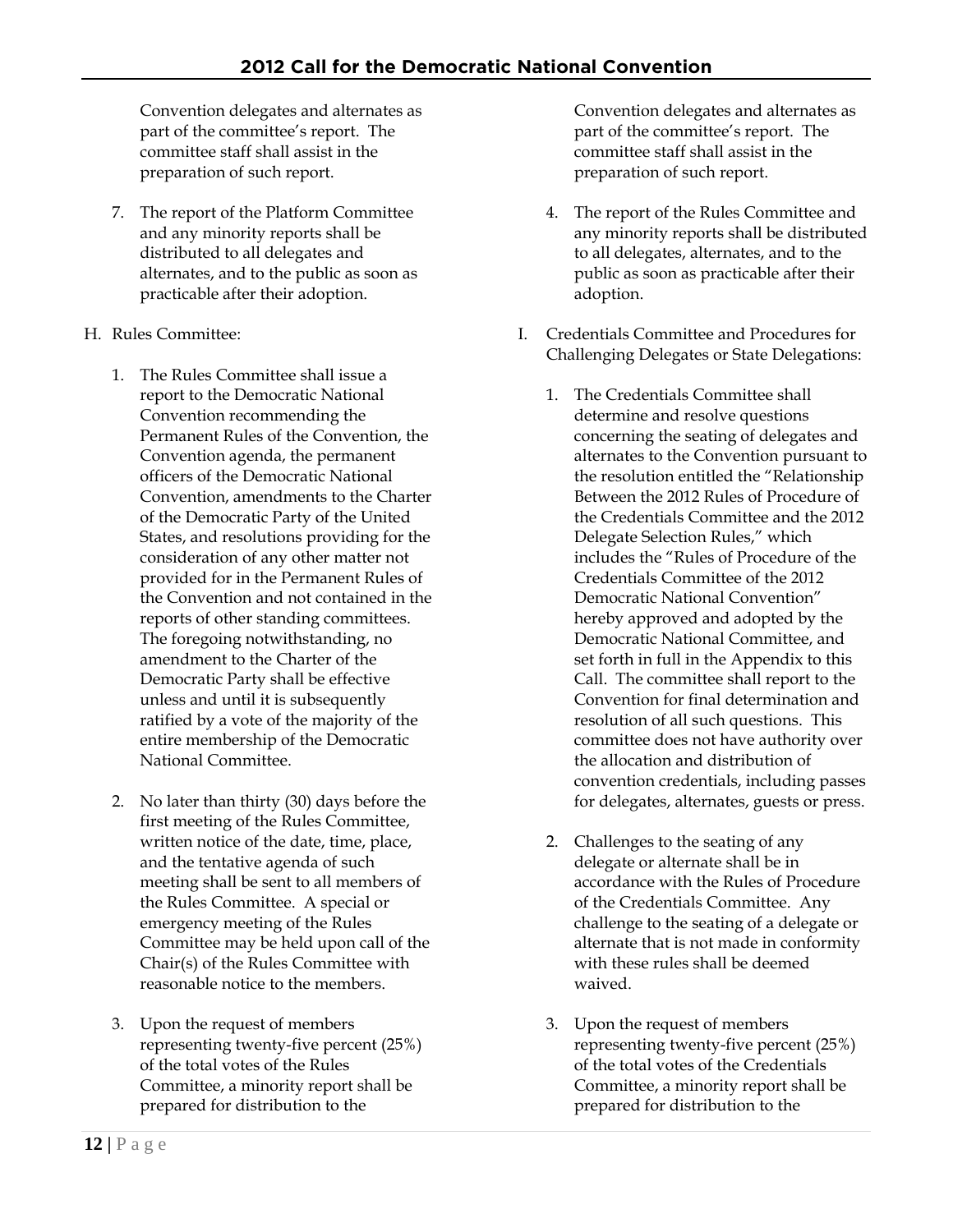Convention delegates and alternates as part of the committee's report; provided, however, that no member elected to the committee by a state delegation may join in such request as to a proposed minority report relating to a credentials challenge to any delegate or alternate from his or her state. The committee staff shall assist in the preparation of such report.

4. The report of the Credentials Committee and any minority reports shall be distributed to all delegates, alternates, and the public as soon as practicable after their adoption.

### **VIII. Procedural Rules of the 2012 Democratic National Convention**

The following Procedural Rules shall serve as the Temporary Rules of Procedure for the 2012 Democratic National Convention and are recommended to the Rules Committee and to the Convention as the Permanent Rules of Procedure for the conduct of the 2012 Democratic National Convention.

- A. Temporary Chair:
	- 1. The National Chairperson of the Democratic National Committee shall call the Convention to order and shall preside until the Permanent Chair of the Convention shall be chosen in accordance with these rules.
	- 2. The National Chairperson of the Democratic National Committee shall appoint a Temporary Secretary and such other temporary officers as may be required to assist in the conduct of the business of the Convention. These officers shall be composed equally of men and women.
- B. Temporary Roll:
	- 1. The Secretary of the Democratic National Committee shall determine a Temporary Roll of delegates to the Convention which shall consist only of those persons selected and certified as delegates in accordance with the Rules and pursuant to this Call, unless a credentials contest shall have arisen with respect to any such person(s), in which case the Secretary shall include on the Temporary Roll the name of the credentials contestant recommended for inclusion by the Credentials Committee in its report.
	- 2. Persons whose names are included on the Temporary Roll of delegates shall be permitted to vote on all matters before the Convention until after the adoption of the report of the Credentials Committee; provided that no person shall be permitted to vote on his or her credentials contest.
- C. Order of Business: The order of business for the Democratic National Convention shall be as provided in these rules and in any special order of business adopted under Section D. of these rules. The Chair of the Convention may, at appropriate times, interrupt the order of business provided for in these rules for introductions, announcements, addresses, presentations, resolutions of tribute and appreciation, or remarks appropriate to the business of the Convention.
	- 1. Report of the Committee on Credentials: The Report of the Credentials Committee shall be acted upon before the consideration of other business.
		- a. The Temporary Chair shall recognize the Chair(s) of the Credentials Committee for up to thirty (30) minutes to present the committee's report unless a longer period of time shall be provided in a special order of business agreed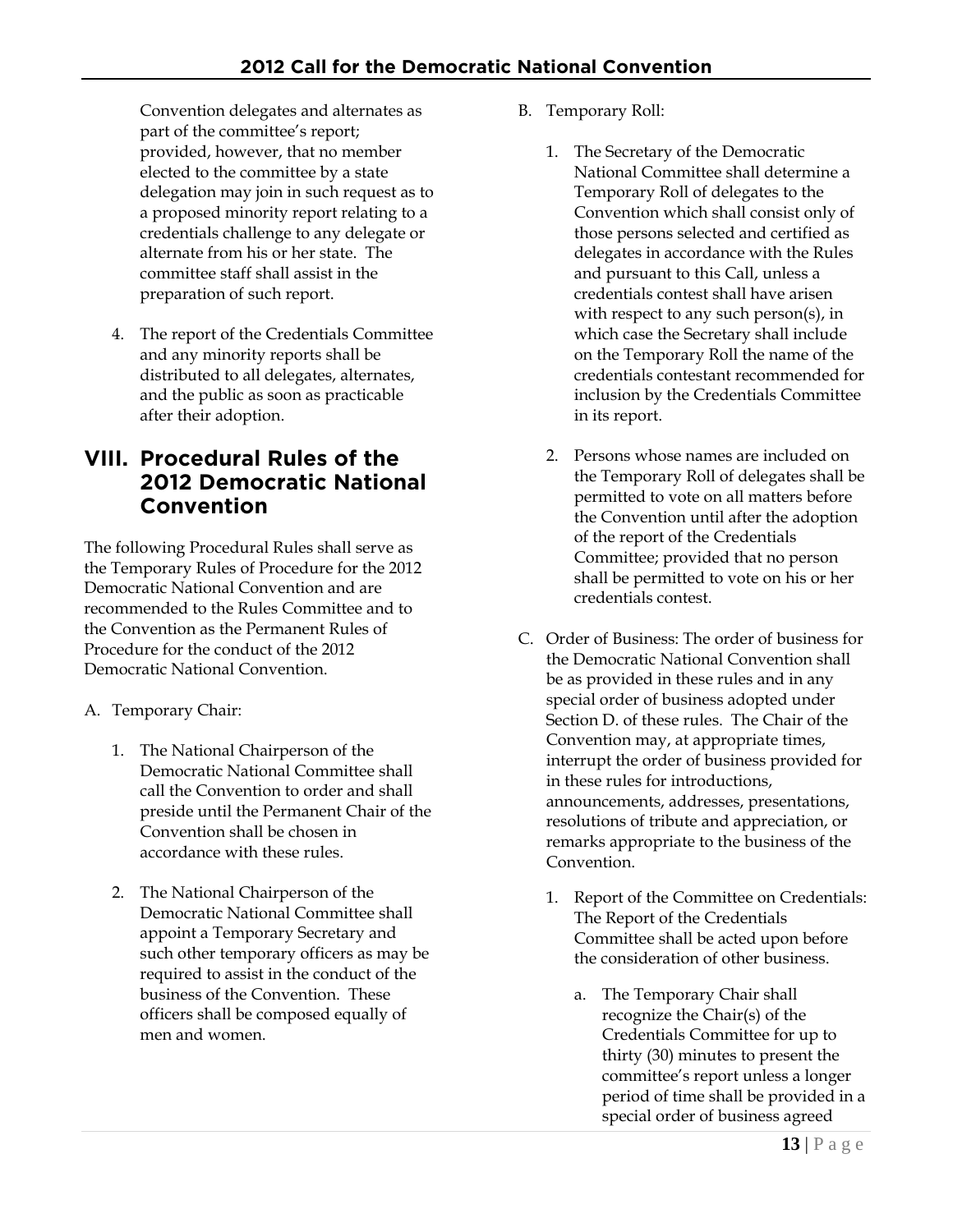upon by the Convention. The Chair(s) of the committee may present committee amendments, yield part of his or her time to others and may yield for the presentation and disposition of minority reports without losing the right to the floor.

- b. The Temporary Chair shall arrange for the orderly presentation of amendments and of minority reports offered at the direction of the committee. Twenty (20) minutes shall be allowed for the presentation of each committee amendment or minority report unless a longer period for any committee amendment or minority report is provided in special orders of business agreed to by the Convention. Time shall be allotted equally to proponents and opponents of each committee amendment or minority report. The questions shall be put on each committee amendment or minority report immediately following its presentation without intervening motion.
- c. Upon conclusion of the consideration and disposition of committee amendments and minority reports, the Temporary Chair shall put the question on the adoption of the report of the Credentials Committee with amendments previously adopted, if any, without intervening motion. A favorable majority vote of the Convention delegates eligible to vote shall constitute adoption of the report.
- d. In the event that the committee's report shall not be adopted when the question is put, the committee shall immediately reconvene to reconsider its report and shall present a new report to the Convention as soon as possible.
- 2. Report of Rules Committee: The Temporary Chair(s) may then recognize the Chair(s) of the Rules Committee to present the committee's report for the Rules of the Convention and minority reports, if any, in the same manner as that provided for the presentation of the Report of the Credentials Committee. However, the Temporary Chair may, in the interest of conducting an orderly proceeding, opt to place before the Convention the election of the Permanent Chair, the Co-Chairs and the Secretary, prior to the presentation of the Rules Committee report.
- 3. Convention Chair: The Convention shall proceed to elect the Permanent Convention Chair in the following manner:
	- a. In accordance with the requirements of the 1984 Democratic National Convention Resolution which calls for alternating the Convention Chair by gender, the Permanent Chair of the 2012 Democratic National Convention shall be a male.
	- b. The Chair(s) of the Rules Committee shall be recognized to offer a nomination for Convention Chair as recommended by the Committee on Rules. Nominations from the floor shall then be received.
	- c. When there are no further nominations or upon adoption of a motion to close nominations, the Temporary Chair of the Convention shall conduct a vote for Permanent Convention Chair.
	- d. A majority vote of the delegates present and voting shall be required to elect the Convention Chair. Balloting shall continue until a Chair is elected. The Permanent Chair shall then take the gavel.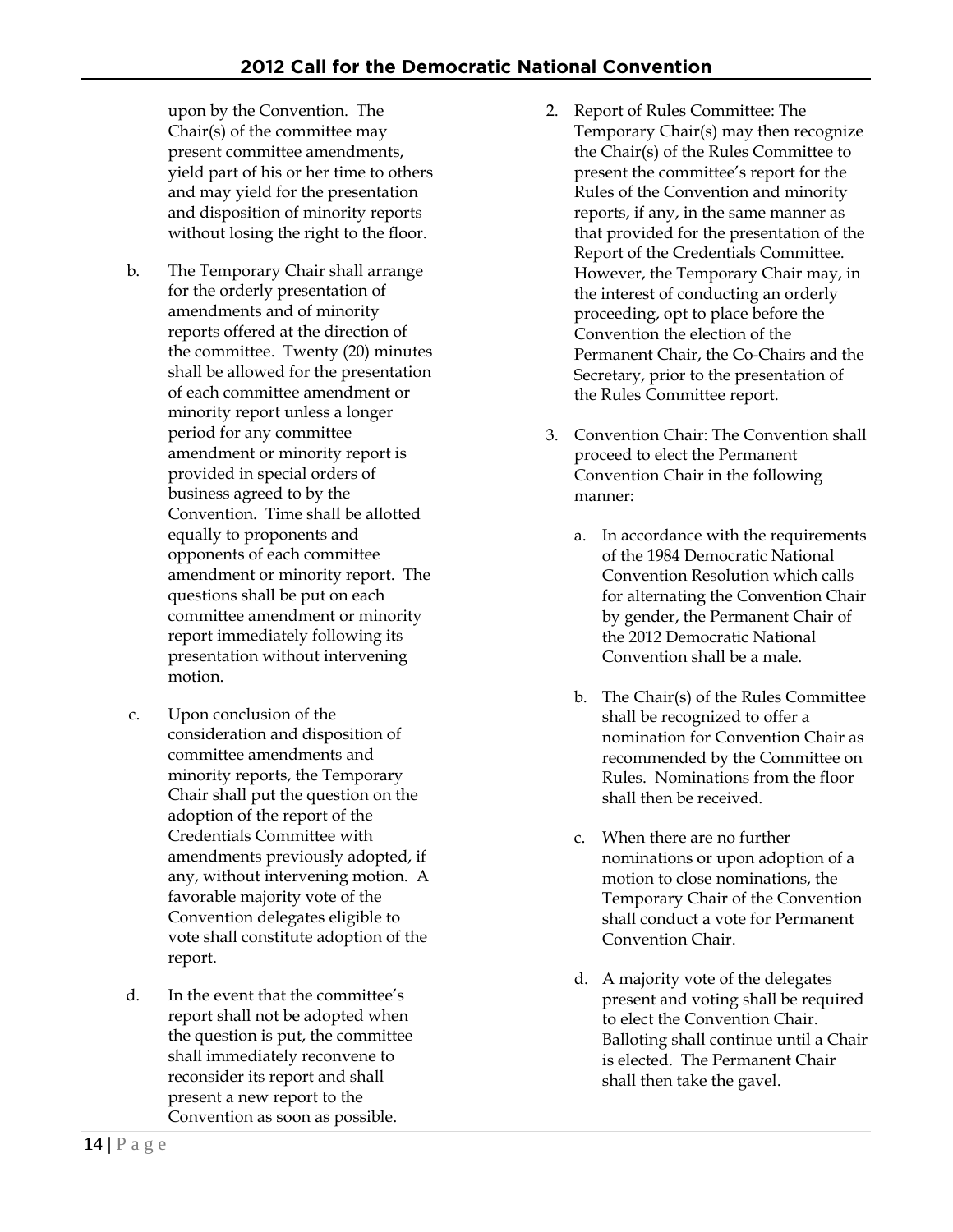- 4. Convention Co-Chairs: The Convention shall proceed to elect Co-Chairs and a Secretary in the same manner in which it elected the Chair. The Co-Chairs shall be divided equally between men and women.
- 5. Committee on Platform: The Permanent Chair shall recognize the Chair(s) of the Platform Committee to present the committee's report and minority reports, if any, in the same manner as that provided for the presentations of the reports of the Credentials and Rules Committees.
- 6. Nomination of the Democratic Candidate for President: The Permanent Chair shall receive nominations from the floor for the Democratic candidate for the Office of President of the United States in the following manner:
	- a. Requests to nominate a presidential candidate shall be in writing and shall have affixed thereto the written approval of the proposed nominee and the name of the individuals who shall be recognized to make the nominating and seconding speeches on behalf of a presidential candidate and shall be delivered to the Convention Secretary at a location as specified by the Secretary no later than 6:00 p.m. of the day preceding the day designated for the commencement of presidential nominations.
	- b. Each such request must be accompanied by a petition indicating support for the proposed nominee signed by delegates representing not less than 300 or more than 600 delegate votes, not more than 50 of which may come from one (1) delegation. A delegate may not sign more than one (1) nominating petition for president and for vice president.
- c. The order for nominating presidential candidates shall be determined by the National Chairperson of the Democratic National Committee, the Permanent Chair of the Convention and each presidential candidate, or his or her authorized representative, who qualifies to be nominated pursuant to this section.
- d. Each presidential candidate shall be allowed a total of twenty (20) minutes for the presentation of his or her name in nomination by nominating and seconding speeches, the time to run without interruption from the recognition of the nominator.
- e. Delegates and alternates shall maintain order during and following nominations for the Office of President and demonstrations shall not be permitted.
- 7. Roll Call for Presidential Candidate:
	- a. After nominations for presidential candidates have closed, the Convention shall proceed to a roll call vote by states on the selection of the presidential candidate. The roll call voting shall follow the alphabetical order of the states with the District of Columbia and Puerto Rico and the territories treated as states for the purpose of the alphabetical roll call.
	- b. A majority vote of the Convention's delegates shall be required to nominate the presidential candidate.
	- c. Delegates may vote for the candidate of their choice whether or not the name of such candidate was placed in nomination. Any vote cast other than a vote for a presidential candidate meeting the requirements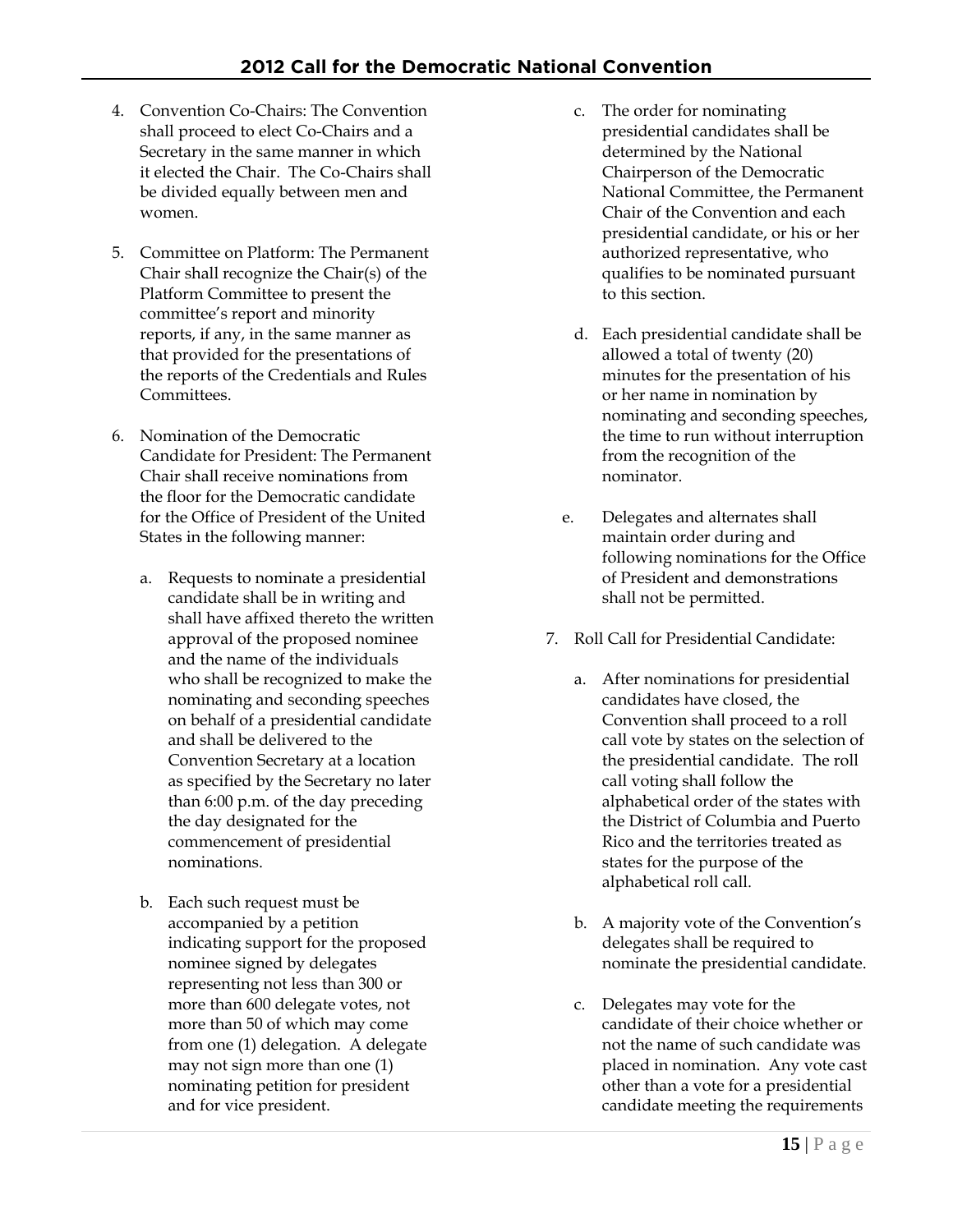of Article VI of this Call and Rule 12.K. of the 2012 Delegate Selection Rules shall be considered a vote for "Present."

- d. Balloting will continue until a nominee is selected. Upon selection, balloting may be temporarily suspended, provided that the balloting shall continue at a time certain determined by the Convention Chair, until all states, the District of Columbia, Puerto Rico and the territories shall publically deliver their vote prior to the nominee's acceptance speech. The nominee shall become the candidate of the Democratic Party of the United States for the Office of President upon the conclusion of his or her acceptance speech.
- 8. Acceptance Speech by Presidential Candidate: Immediately after the selection of the Democratic nominee for President, the Permanent Chair shall invite the nominee to deliver an acceptance speech to the Convention.
- 9. Nomination for the Democratic Candidate for Vice President: The selection of a nominee for the Office of Vice President of the United States shall be conducted in the same manner as that heretofore provided for the selection of the nominee for President of the United States except that a request to nominate must be delivered to the Convention Secretary at a location as specified by the Secretary not later than 9:00 a.m. of the day designated for the commencement of Vice Presidential nominations.
- 10. Roll Call Ballot for Vice Presidential Candidate:
	- a. After nominations for Vice Presidential candidates have closed, the Convention shall proceed to a

roll call vote by states on the selection of the Vice Presidential candidate. The roll call voting procedure shall be conducted in the same manner as that heretofore provided for the selection of the nominee for President of the United States.

- b. A majority vote of the Convention's delegates shall be required to select the Vice Presidential candidate. Delegates may vote for the candidate of their choice whether or not the name of such candidate was placed in nomination. Balloting will continue until after a nominee is selected.
- 11. Acceptance Speech by Vice Presidential Candidate: Immediately after the selection of the Democratic nominee for Vice President, the Permanent Chair shall invite the nominee to deliver an acceptance speech to the Convention. The nominee shall become the candidate of the Democratic Party of the United States for the office of Vice President upon completion of his or her acceptance speech to the Convention.
- D. Special Orders of Business: It shall be in order at any time for the Rules Committee at the request of the Chair of the Convention, or pursuant to its rules, to report a resolution providing a special order of business for debate of any resolution, motion, committee report or minority report or for the consideration of any matter.
- E. Powers and Duties of the Chair:
	- 1. It shall be the responsibility of the Chair to conduct and expedite the business of the Convention and to preserve order and decorum in its proceedings.
	- 2. The Chair is authorized to appoint such Convention officers as may be required to assist in the conduct of the business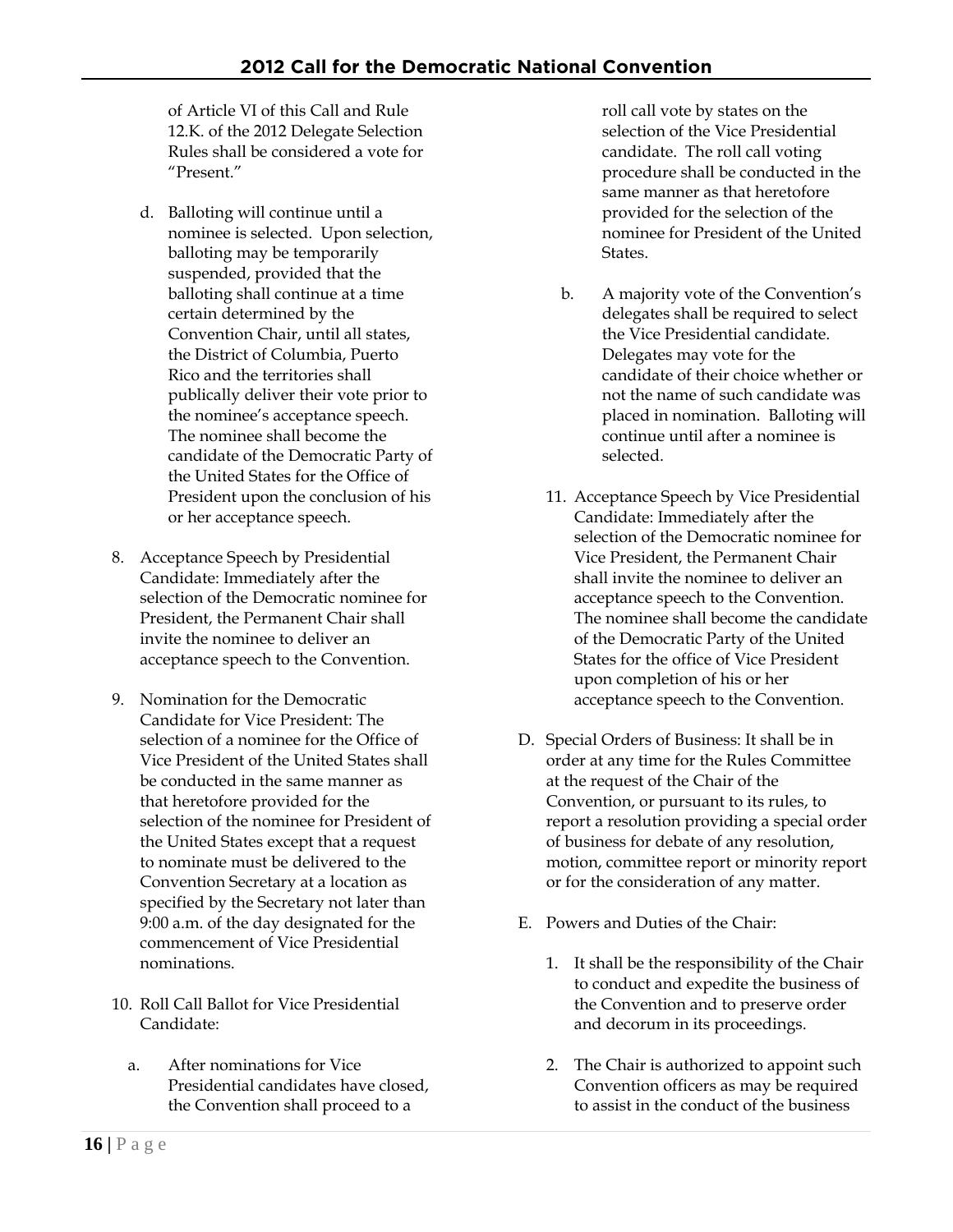of the Convention, such officers to be composed equally of men and women; to appoint any delegate temporarily to perform the duties of the Chair; and to take such lawful action as may be necessary and appropriate to preserve order throughout the Convention Hall; and to take any other actions consistent with the Charter and the Bylaws of the Democratic Party of the United States and this Call.

- F. Voting:
	- 1. Secret Ballot: No secret ballots shall be permitted at any stage of the Convention or its committee proceedings.
	- 2. Proxy Voting: Neither delegate nor alternate delegate votes may be cast by proxy.
	- 3. Roll Call Votes:
		- a. Voting shall be by voice vote or, when prescribed by these rules, by roll call vote. The roll call voting shall follow the order as specified in Article VIII.C.7.a. A roll call vote shall also be had if the Chair is in doubt or upon demand of any delegate supported by twenty percent (20%) of the Convention's delegates as evidenced by one of the following methods:
			- (1) A petition submitted to the Chair indicating support of the demand by delegations which comprise not less than twenty percent (20%) of the Convention's delegates. In the case of the petition in support of a demand for a roll call vote, a delegation shall be taken to support the demand if a majority of its delegates have signed a petition to do so.
- (2) By the rising in support of the demand by not less than twenty percent (20%) of the delegates present.
- b. When a roll call vote is ordered, the roll call shall be called by states, and the Chair of each delegation or his or her designee shall report the vote of his or her delegation and shall send to the Convention Secretary a tally showing the vote of each member of his or her delegation indicating whether such vote was cast in person or by an alternate. Such roll call votes may be conducted by having the Chair for each delegation report by telephone, or electronic voting mechanism, the vote of his or her delegation to the rostrum, provided that the telephone poll shall not be used in the balloting for the Presidential and Vice Presidential nominees. Business shall be permitted to proceed during the telephone roll call and votes may be conducted by electronic mechanism. After each official vote, the Delegation Chair shall record and tally votes of the delegation on official roll call tally sheets provided by the Convention Secretary. All official roll call tally sheets shall be turned in to the Convention Secretary at a specified location not more than thirty (30) minutes after the close of each voting period.
- c. All delegates to the National Convention pledged to a presidential candidate shall in all good conscience reflect the sentiments of those who elected them.
- d. In the case where a pledged delegate is not on the floor of the Convention Hall at the time a vote is taken, an alternate may be designated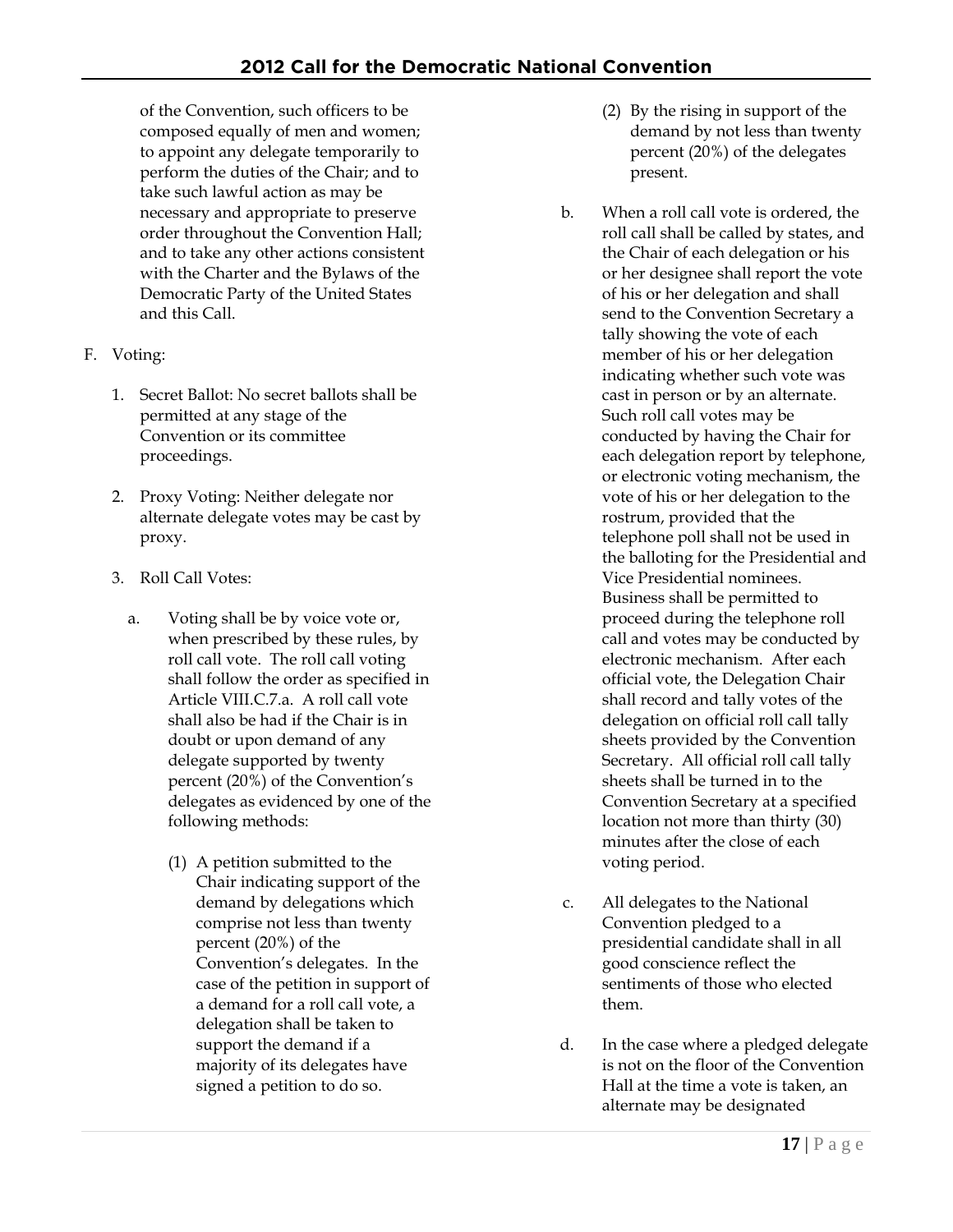according to the rules to cast the vote. In no case may an alternate cast a vote for a delegate allocated under I.F., I.G., I.H. or I.I. of this Call.

- e. On a roll call vote by states, the vote cast on behalf of a delegation may be challenged by communication to the Convention Secretary by telephone or other means by any voting member of that state's delegation within ten (10) minutes after the Convention Secretary's announcement of the state's vote. The votes of that delegation shall then be recorded as polled without regard to any state law, party rule, resolution or instruction binding the delegation or any member thereof to vote for or against any candidate or proposition. The Convention Chair may send a parliamentarian to the delegation to conduct the poll. At the discretion of the Convention Chair, the roll call may continue instead of waiting for the result of the polling.
	- f. On a roll call vote conducted by telephone or other electronic voting mechanism, the vote of a delegation as shown on the video projection system may be challenged by communication to the Convention Secretary by telephone or other means by any voting member of the delegation within ten (10) minutes after the delegation's vote is shown on the screen.
	- g. A demand to poll a delegation may be withdrawn at any time before the actual polling has begun.
- 4. Interruption of Vote: When the question has been put, the vote thereon may not be interrupted for any purpose other than a demand for a roll call vote or a point of order directed to the conduct of the vote.
- 5. Determination of Question: Except as otherwise provided in these rules, all questions, including the question of nominations of candidates for President and Vice President of the United States, shall be determined by a majority vote of the delegates to the Convention.
- G. Filling a Vacancy on the National Ticket: In the event of death, resignation or disability of a nominee of the Party for President or Vice President after the adjournment of the National Convention, the National Chairperson of the Democratic National Committee shall confer with the Democratic leadership of the United States Congress and the Democratic Governors Association and shall report to the Democratic National Committee, which is authorized to fill the vacancy or vacancies.
- H. Interpretation of the Rules: In interpreting the rules, the Chair may have recourse to the ruling of Chairs of previous Democratic Conventions, to the precedents of the United States House of Representatives and to general parliamentary law.
- I. Appeals:
	- 1. The Chair shall decide all questions of order subject to an appeal by any delegate which may be debated for not more than ten (10) minutes, the time to be equally divided between the delegate appealing the ruling and a delegate in favor of sustaining the ruling of the Chair; provided that an appeal shall not be in order while another appeal is pending or from decisions on recognition or from decisions on dilatoriness of motions or during a roll call vote or on a question on which an appeal has just been decided or, when in the opinion of the Chair, such appeal is clearly dilatory.
	- 2. Before the question is put on any appeal, the Chair shall be entitled to state briefly the reasons for the ruling being appealed.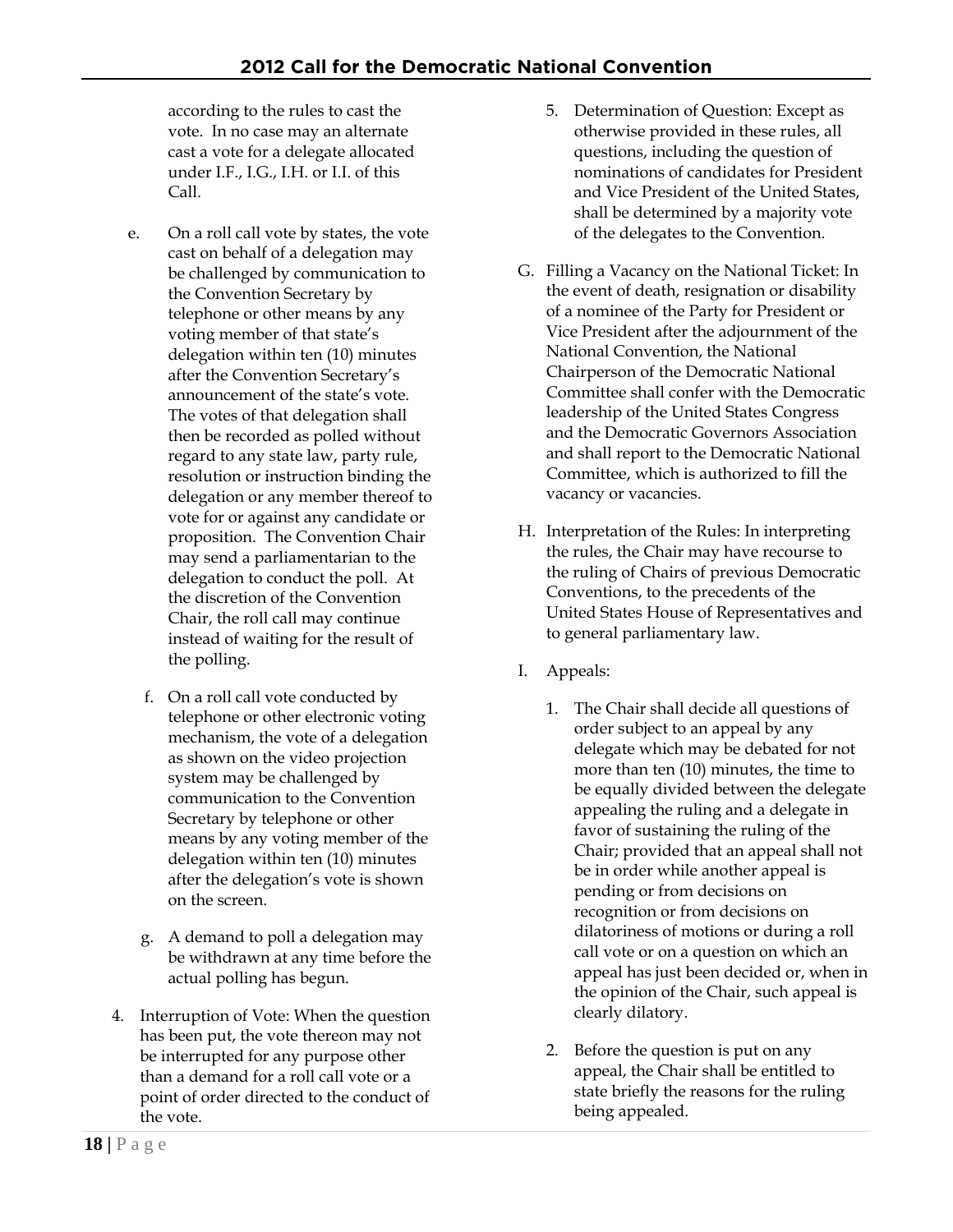- J. Motion to Suspend the Rules: The Chair shall entertain a motion to suspend the rules, which shall be decided without debate and which shall require a vote of two thirds (2/3) of the delegates voting, a quorum being present.
- K. Motion:
	- 1. No question of privilege or any motion other than those provided under these rules shall be entertained, except the motion to recess (to a time certain or at the call of the Chair), which shall be privileged, and the motion to adjourn, which shall be the highest privilege.
	- 2. Motions to adjourn or to recess shall be in order at any time except when the question has been put or a vote is in progress and shall be decided without debate. The Chair shall not entertain a motion to adjourn or recess when such motion closely follows another such motion if in the opinion of the Chair such motion is dilatory.
- L. Amendments: No amendments to resolutions or motions before the Convention shall be permitted, except amendments to standing committee reports or resolutions offered at the direction of the standing committee or in a minority report of that standing committee; provided that no motion or proposition on a subject different from that under consideration shall be admitted in the form of such an amendment.
- M. Minority Reports: Minority reports of committees shall not be considered unless adopted in writing by members representing at least twenty percent (20%) of the total votes of a committee. A minority report may be withdrawn at any time prior to or during the Convention. A minority report shall be deemed to be withdrawn when support for the report falls below the number of members representing twenty percent (20%) of the total votes of the standing committee as evidenced by the

written withdrawal of support by proponents of the report. A committee member may withdraw his or her support for a minority report by written notice to the Secretary of the Democratic National Committee.

- N. Responsibility: By participating in the Democratic National Convention, each delegate assumes the responsibility for doing all within his or her power to assure that voters of his or her state will have the opportunity to cast their election ballots for the Presidential and Vice Presidential nominees selected by the Convention or, should a vacancy arise, pursuant to Article VIII.G. of these rules, and expressly agrees that he or she will not publicly support or campaign for any candidate for President or Vice President other than the nominees of the Democratic National Convention, or, should a vacancy arise, the nominee(s) selected pursuant to Article VIII.G.
- O. Debate: Unless otherwise provided in these rules or in a resolution providing for a special order of business, debate on any question shall be limited to a total of twenty (20) minutes and shall be equally divided between proponents and opponents unless they and the Chair agree upon an additional or lesser amount of time.
- P. Quorum: A majority of the delegates to the Convention shall constitute a quorum thereof for the purpose of transacting business. Upon a point of order of no quorum being made, the Chair shall ascertain the presence or absence of a quorum by visual estimation and shall not proceed until a quorum is present; provided that a motion to adjourn may be offered and voted upon without a quorum present.
- Q. References to the "Chair": All references to the authority and responsibilities of the "Chair" shall pertain to the Temporary Chair, the Permanent Chair, the Co-Chairs and any other person assuming the duties of the Chair as appropriate during the Convention.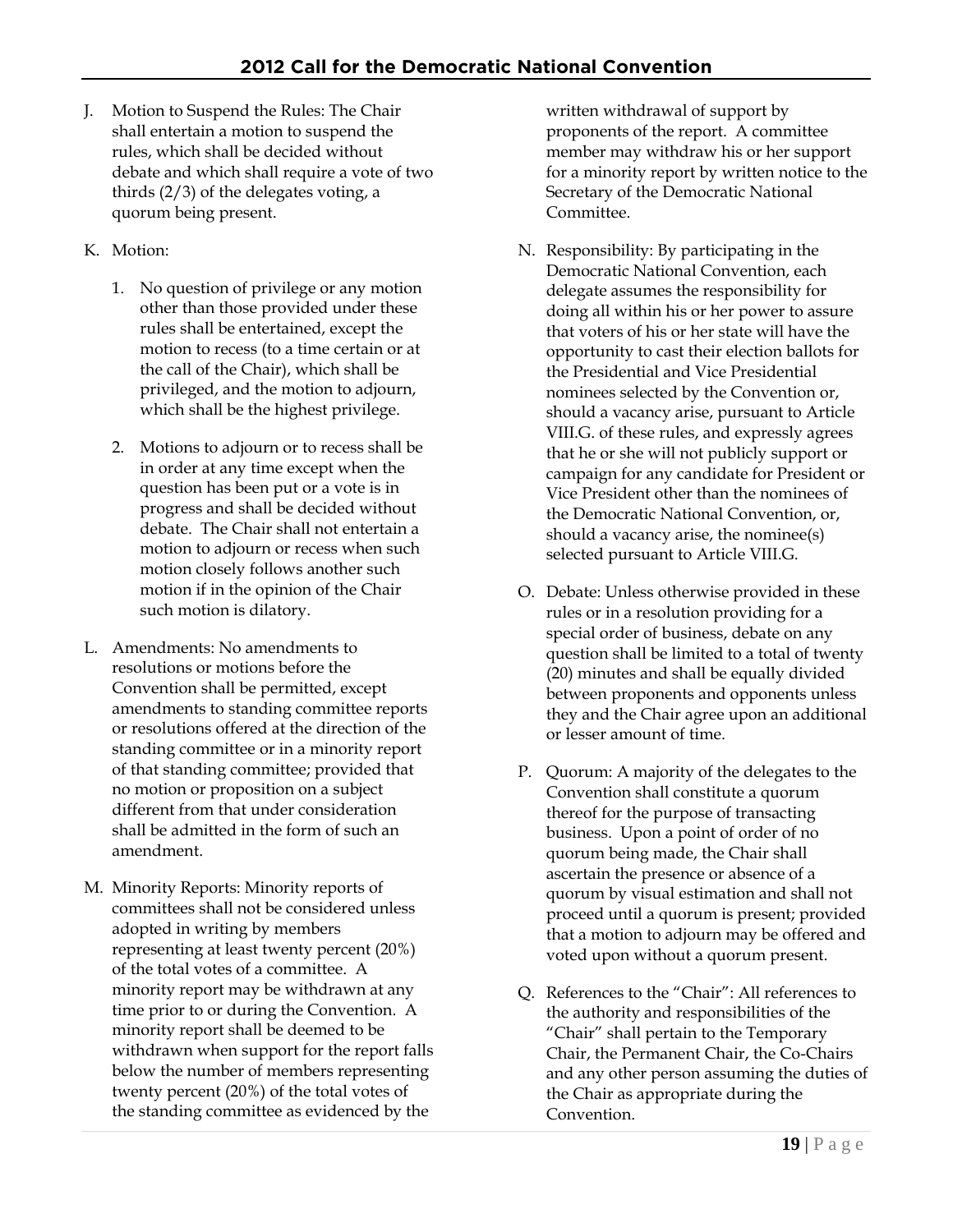- R. Equal Division: The Charter of the Democratic Party of the United States provides that the National Convention shall be composed of delegates and alternates equally divided between men and women. This Call, in compliance with the Charter, and pursuant to Rule 6.C. of the 2012 Delegate Selection Rules, mandates that delegates and alternates from each state and jurisdiction shall be equally divided between men and women with a variance of no more than one (1).
- S. Non-Discrimination: Discrimination on the basis of race, sex, age, color, creed, national origin, religion, ethnic identity, sexual orientation, economic status or physical disability in the conduct of Democratic Party affairs is prohibited.
- T. Territories: The term "territories" shall refer to American Samoa, Democrats Abroad, Guam and the Virgin Islands in this Call.
- U. Journal of Proceedings:
	- 1. A record of all actions taken each day by the Convention shall be printed and made available to all delegates and alternates the following day by the Convention Secretary.
	- 2. The Secretary of the Democratic National Committee will provide a journal of the full proceedings of the Convention, which shall be printed within the year following the Convention.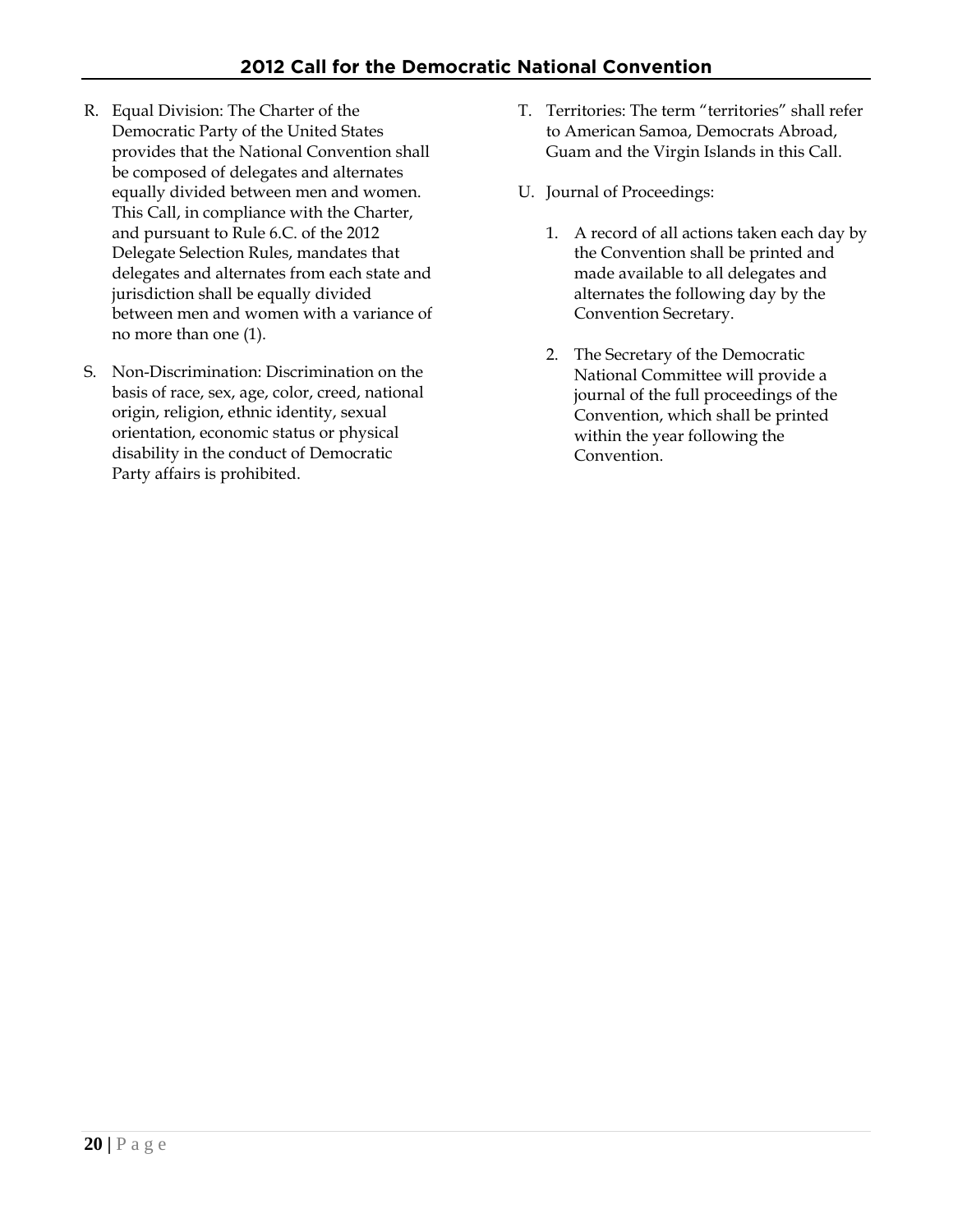# Appendix A

### **Relationship Between the 2012 Rules of Procedure of the Credentials Committee and the 2012 Delegate Selection Rules**

Under Rule 20.B. of the 2012 Delegate Selection Rules, the Rules and Bylaws Committee has jurisdiction over challenges pertaining to the submission, non-implementation and violation of state Delegate Selection Plans, Affirmative Action Plans, and Inclusion Programs. The following "Rules of Procedure of the Credentials Committee of the 2012 Democratic National Convention" describes the procedure for considering challenges once the Credentials Committee assumes responsibility for the challenge process as otherwise described in Rule 20.B.

All delegates and alternates to the 2012 Democratic National Convention shall be selected in accordance with the 2012 Delegate Selection Rules and the 2012 Call. Only delegates and alternates selected under a delegate selection system approved by the DNC Rules and Bylaws Committee pursuant to the 2012 Delegate Selection Rules shall be placed on the Temporary Roll of the 2012 Democratic National Convention.

All challenges to the credentials of delegates and alternates to the 2012 Democratic National Convention shall be processed in accordance with the "Rules of Procedure of the Credentials Committee of the 2012 Democratic National Convention."

### **Rules of Procedure of the Credentials Committee of the 2012 Democratic National Convention**

1. Jurisdiction of the Credentials Committee

The Credentials Committee shall have jurisdiction to hear and decide:

- A. Any challenge brought before the DNC Rules and Bylaws Committee and not resolved before the 56th calendar day preceding the date of commencement of the Democratic National Convention; and,
- B. Any challenge alleging:
	- 1. Failure to implement a final order of the DNC Rules and Bylaws Committee; or
	- 2. Failure to implement a plan approved by the DNC Rules and Bylaws Committee, if such challenge is initiated on or after the 56th day preceding the date of commencement of the Democratic National Convention, except with regard to Rule 19.E. of the Delegate Selection Rules.
- 2. Parties
	- A. Challenging Parties: A challenge to the credentials of any delegate or alternate to the 2012 Democratic National Convention shall be brought by at least fifteen (15) Democrats who are residents of the state and level at which delegates to the National Convention are elected in which the challenge arises, and who fulfill (1), or if there is no Democratic Party enrollment or registration in the state, then either (2) or (3) below: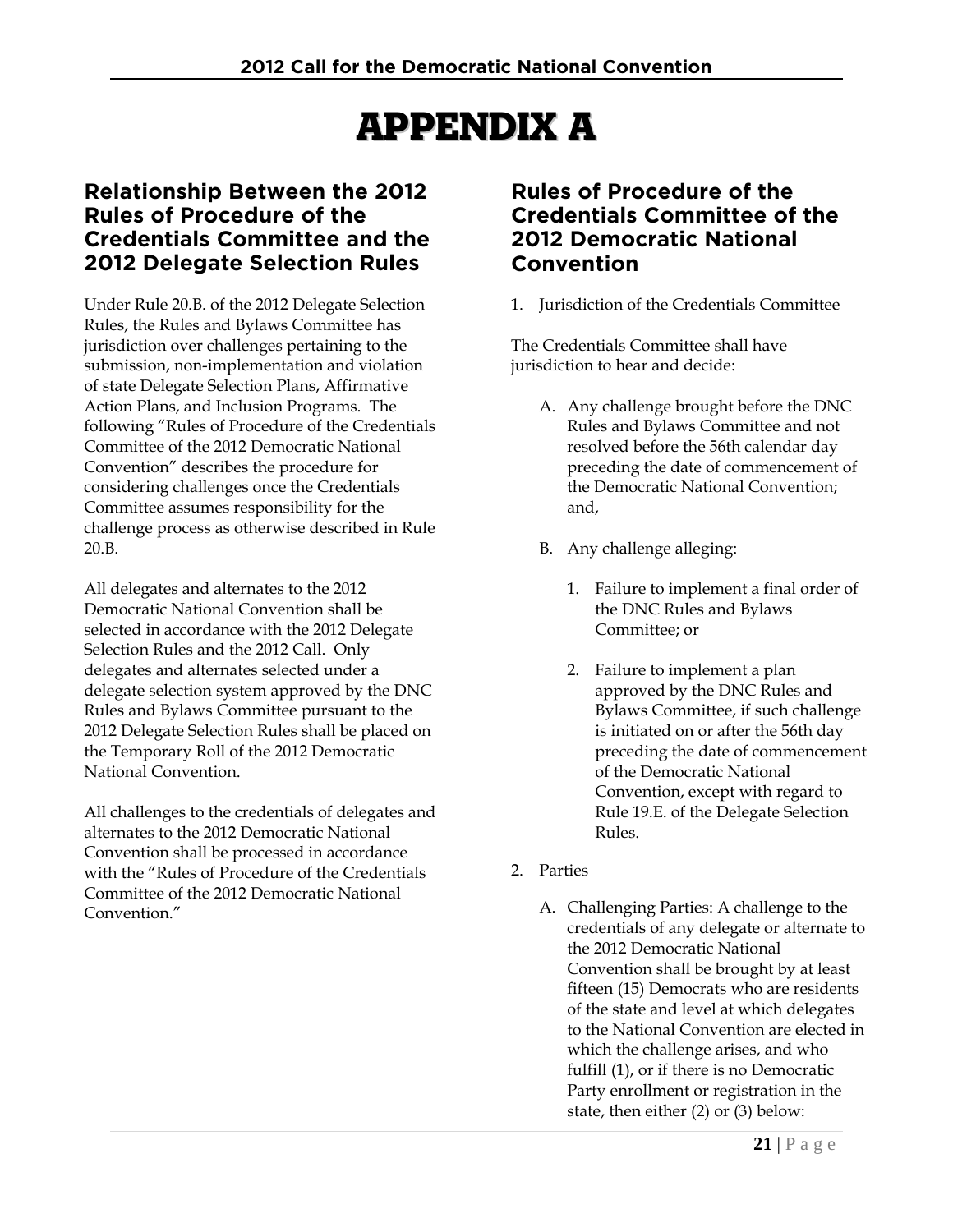- 1. Registration or enrollment as Democrats in those states which employ such procedures. Persons not registered to vote or persons registered as unaffiliated voters or enrolled as members of other parties or as independents shall not have standing to bring a challenge.
- 2. Participation in Democratic Party affairs. Persons who have participated in the affairs of another political party during the preceding 12-month period shall not have standing to bring a challenge. Participation in a party's affairs shall include, but not be limited to, voting in the immediately preceding primary of that political party.
- 3. Any person who lacks standing under paragraphs (1) and (2) and who demonstrates that he or she attempted to participate in the affairs of the Democratic Party in good faith shall have standing to challenge.
- 4. Each challenge shall include a statement indicating that each challenger subscribes to the substance, intent and principles of the Charter and Bylaws of the Democratic Party of the United States. Each challenger must have been personally injured with respect to his or her participation in the delegate selection process by any violation complained of or shall be so situated that he or she clearly will be personally injured by such violation.
- B. Challenged Parties:
	- 1. Where delegates or alternates to the Convention have been selected from the level at which delegates to the National Convention are elected in which the challenge arises, the challenged party or parties shall be a delegate or alternate or a group of

delegates or alternates or the entire delegation from that level.

- 2. Where delegates or alternates to the Convention have not yet been selected from the level at which delegates to the National Convention are elected in which the challenge arises, the challenged party shall be the Democratic Party organization responsible for that level; provided that where any state law or state party rule, regulation, decision or other state party action or omission is challenged, the State Democratic Party shall also be named as a challenged party. If during the tendency of the challenge, any delegate(s) or alternate(s) to the Convention are selected from the level involved, such delegate(s) or alternate(s) shall be joined as challenged parties if any relief with respect to their credentials at the Convention is sought.
- 3. The State Democratic Party shall be joined as a challenged party if a challenged party so requests.
- C. Intervening Parties:
	- 1. A State Democratic Party may intervene as of right in any challenge proceeding for the purpose of protecting any interest it may have with respect to that proceeding.
	- 2. A presidential candidate may intervene as of right in any challenge proceeding for the purpose of protecting any interest he or she may have with respect to that proceeding.
	- 3. For good cause shown, any other person having standing under Section 2.A. may be permitted to be heard as an amicus curiae or, in appropriate circumstances, to intervene, for all or limited purposes,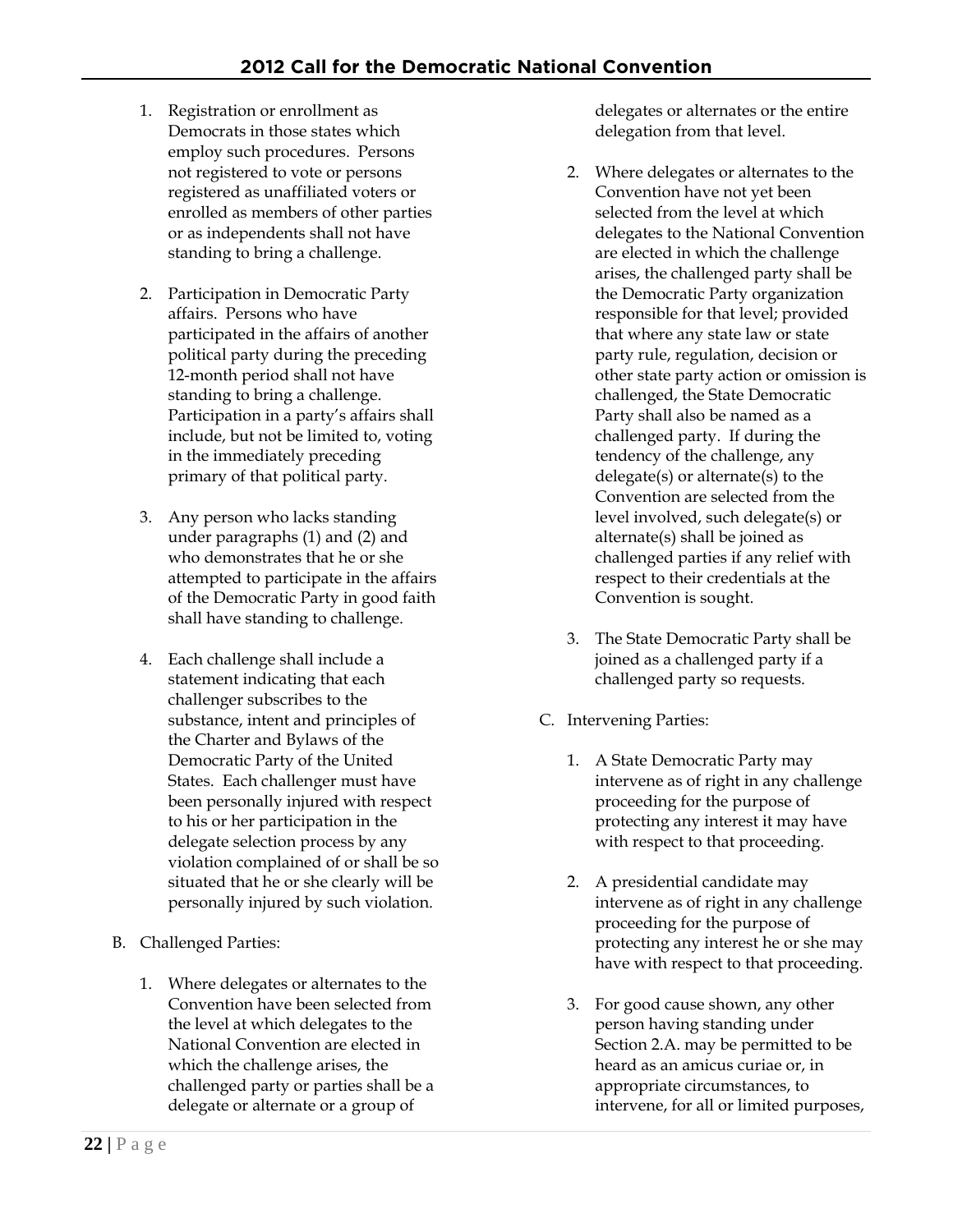by leave of the Chair of the Credentials Committee or the Hearing Officer.

- 3. Filing, Service of Documents and Computation of Time
	- A. Filing: Any challenge, answer and accompanying documents to be considered in the processing of any challenge shall be filed by hand delivery (receipt to be retained), certified mail (return receipt requested), or by an overnight delivery service (signature required) to: Chair, 2012 Convention Credentials Committee, c/o Democratic National Committee, 430 South Capitol Street, S.E., Washington, DC 20003 with a copy to the Chair of the Democratic Party of the state in which the challenge arises. The original and a copy of each document shall be filed. Filing shall be deemed complete upon receipt, or in the case of hand delivery, upon delivery.
	- B. Service: Any document filed in any proceeding pursuant to these rules shall be served at the same time by the filing party upon all other parties to the proceeding, with a copy to the Chair of the Democratic Party of the state in which the challenge arises. Service shall be made by hand delivery (receipt to be obtained), certified mail (return receipt requested), or an overnight delivery service (signature required) to each party or his or her attorney, if any. Any document filed pursuant to these rules shall be accompanied by a certificate of service signed by the filing party or by his or her attorney, if any. Service shall be deemed complete, in the case of handdelivery, on the date of receipt by the served party or, in the case of service by certified mail or an overnight delivery service, on the first business day on which delivery is attempted.
- C. Time:
	- 1. In computing any period of time prescribed by these rules, the day of the act or event from which the designated period of time begins to run shall not be included. Weekends and holidays shall be included.
	- 2. The Chair(s) of the Credentials Committee shall have authority for good cause, on application or sua sponte, to enlarge or shorten any period of time prescribed by these rules. An extension of time shall be granted only when compelling need is shown.
- 4. Challenges
	- A. A credentials challenge shall be commenced by the filing of a written challenge not later than:
		- 1. Fifteen (15) calendar days after the violation occurred, or
		- 2. Fifteen (15) calendar days after the selection of any delegate or alternate whose credentials to the Democratic National Convention are to be put in issue, whichever occurs first. The challenging parties shall, within the period provided by the State Democratic Party in its Delegate Selection Plan, invoke, and shall thereafter exhaust, the remedies provided by State Democratic Party procedures for the violations alleged.
	- B. The challenge shall be verified by the notarized signature of each challenging party, and shall include the following:
		- 1. The name, address and telephone number of each challenging party and allegations of fact fulfilling the requirements of Section 2.A.; and the name, address and telephone number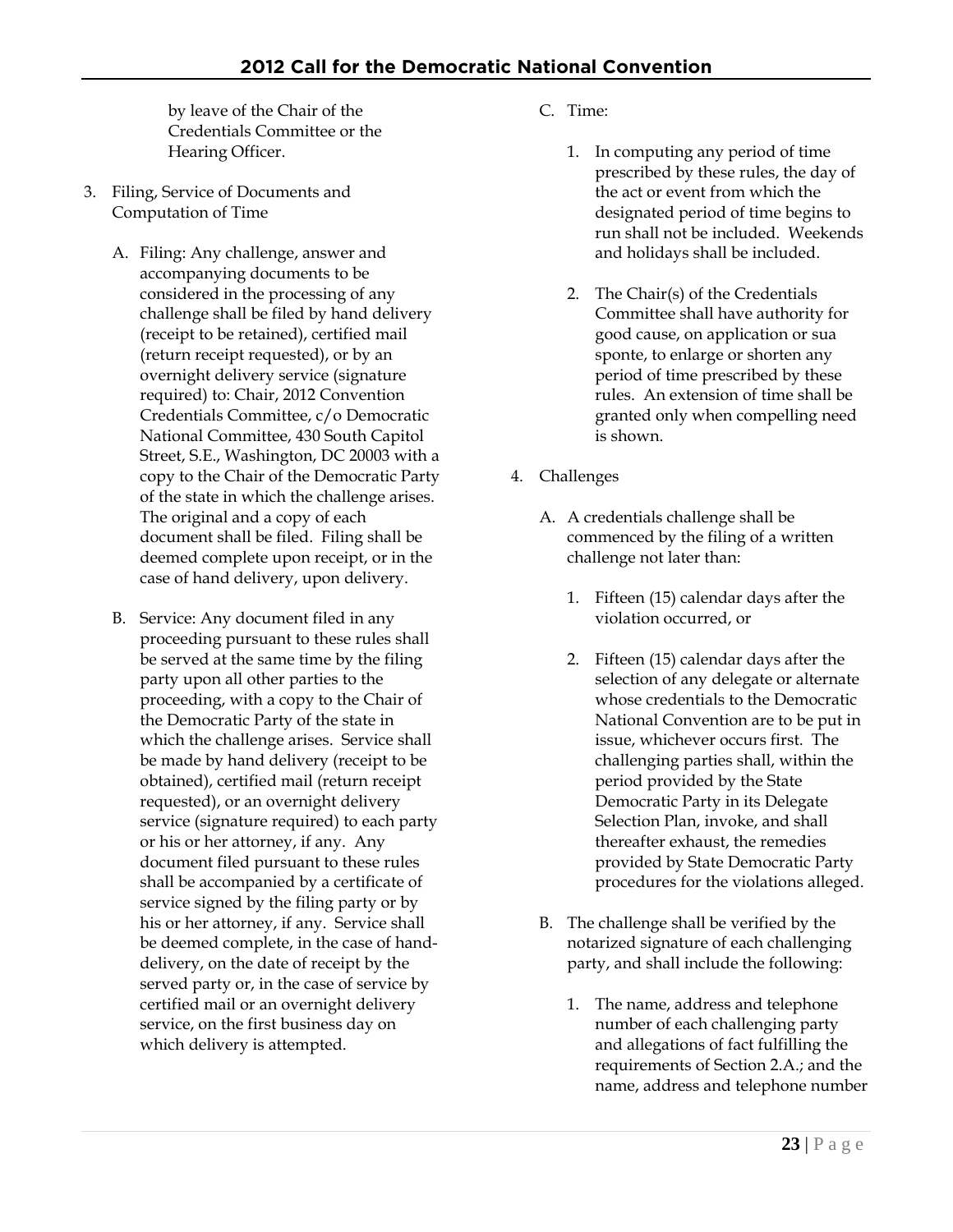of each challenging party's attorney or other representative authorized to receive documents on behalf of the challenger.

- 2. The name, address and telephone number of each delegate or alternate whose credentials are challenged, or a statement that such information is unavailable to the challenging parties; or, where delegates or alternates have not yet been selected, the name, address and telephone number of each challenged party.
- 3. An identification of the state and level at which delegates to the National Convention are elected in which the challenge arises.
- 4. A plain, concise and specific statement of each violation of a state delegate selection plan approved by the DNC Rules and Bylaws Committee, or of a final order of the DNC Rules and Bylaws Committee; or a statement that the state does not have an approved delegate selection plan.
- 5. A plain, concise and specific statement of how each challenging party has been injured with respect to his or her participation in the delegate selection process by each alleged violation.
- 6. A plain, concise and specific statement of the remedies each challenging party has invoked with respect to each alleged violation before filing a credentials challenge with the Credentials Committee, and a statement of the expected length of time for exhaustion of the state party procedures.
- 7. A plain, concise and specific statement of the relief requested and the reason therefore. If a challenging

party proposes that he or she be seated in the state's delegation, the challenge shall include a plain, concise and specific statement of the reasons why that party has a right to be seated, superior to that of the delegate or alternate whose seat he or she seeks; and a plain, concise and specific statement of how the challenging party has complied with all applicable laws, rules and regulations and has participated in the delegate selection process.

- C. The challenge shall be accompanied by the following documents:
	- 1. A plain, concise and specific statement that contains, by separately numbered paragraphs, each violation alleged and each form of relief sought.
	- 2. A list of the name, address and telephone number of each witness who is likely to be called to testify in support of the challenge.
	- 3. A list of the documents likely to be offered in support of the challenge, together with copies of those documents.
- 5. Answer
	- A. Within ten (10) calendar days after service of a challenge, each challenged party shall file a written answer, verified by the notarized signature of each challenged party, including the following:
		- 1. The name, address and telephone number of each challenged party and the name, address and telephone number of his or her attorney or other representative authorized to receive documents on behalf of the challenged party.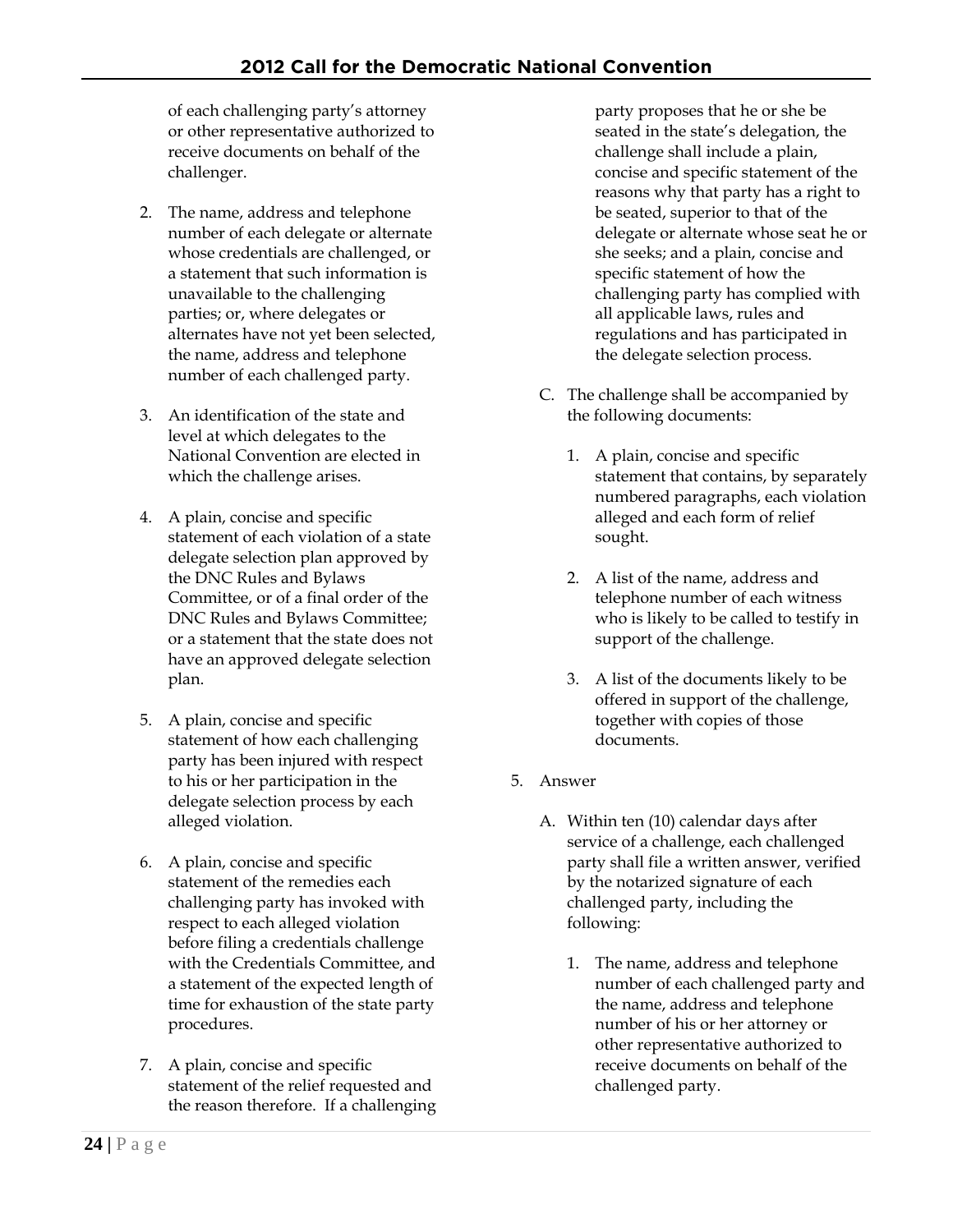- 2. A statement as to whether the standing under Section 2.A. of the challenging parties is in dispute.
- 3. A response to the challenge, separately admitting or denying each statement therein, or stating that the challenged party is without sufficient information to admit or deny. A response to a statement shall fairly meet its substance, admitting those parts that are true and denying those parts that are false.
- 4. A plain, concise and specific statement of each and every affirmative defense to the alleged violations.
- 5. A plain, concise and specific statement of any other reasons why the challenged party should prevail.
- B. The answer shall be accompanied by the following documents:
	- 1. A plain, concise and specific statement that contains, by reference to each numbered paragraph of the challenging statement required by Section 4.C.1., a response to each alleged violation or request for relief. A response to a proposition shall fairly meet its substance, admitting those parts that are true and denying those parts that are false. Wherever a proposition is denied in whole or in part, the proposition supported by the challenged party on that point shall be stated.
	- 2. A list of the name, address and telephone number of each witness who is likely to be called in opposition to the challenge.
	- 3. A list of the documents likely to be offered in opposition to the challenge, together with copies of those documents.
- C. Challenged parties may consolidate their answers.
- 6. Dismissal and Decision on the Pleadings
	- A. Dismissal:
		- 1. The Chair of the Credentials Committee shall dismiss any challenge, or part of a challenge, which does not fall within the jurisdiction of the Credentials Committee.
		- 2. If a state party has adopted and implemented an approved affirmative action program, the Chair shall dismiss any challenge, or part of a challenge, which is based solely on composition of the Convention delegation, except in the case of a challenge based upon the failure to achieve equal division.
		- 3. The Chair shall have authority to dismiss any challenge which is brought by persons lacking standing under Section 2.A., or which otherwise fails to comply substantially with these rules, or which is otherwise manifestly insufficient.
		- 4. Any dismissal shall be accompanied by a written opinion by the Chair.
	- B. Decision on the Pleadings: The Chair of the Credentials Committee shall have authority to make a decision on the pleadings where it is plain from the challenge and the answer, together with the documents accompanying those pleadings, that there is no genuine issue of material fact between the parties. Any decision on the pleadings shall be accompanied by a written opinion by the Chair.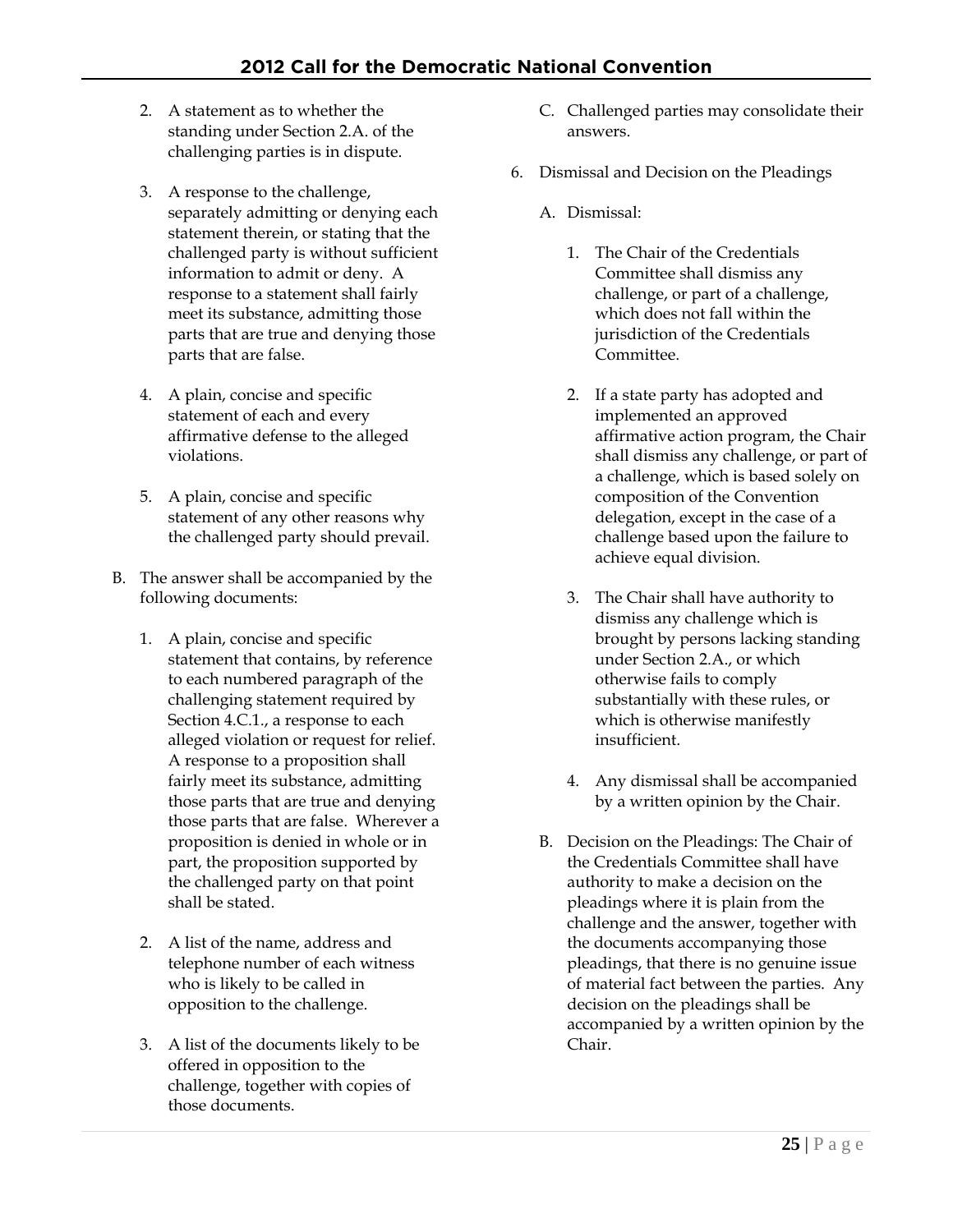- C. Review of Dismissal or Decision on the Pleadings: Within five (5) calendar days after service of a notice of the entry of a dismissal under Section 6.A. or under Section 1.B., an aggrieved party may file a Petition for Review by the Credentials Committee stating the objections to the Chair's action, and may file a brief. Within five (5) calendar days after service of the petition, any other party may file a brief. Consideration of the challenge by the Credentials Committee shall proceed as in other cases, except that the challenge shall be given precedence on the committee's docket.
- 7. Decision of State Party Body
	- A. The Chair(s) of the Credentials Committee may defer, for such period as is appropriate, proceedings on a challenge in order to give time for the consideration of any challenge or other related matter under State Democratic Party procedures. The deferral period shall not be so long as to interfere with the processing and consideration of the challenge by the Credentials Committee if that should prove necessary.
	- B. The State Democratic Party body may take such action with respect to the challenge or other related matter as it is authorized to take under state law and state party rules.
	- C. After a decision by a state party body on a challenge or other related matter, any party to the challenge pending before the Credentials Committee may request the Committee to process the challenge and the Committee shall do so. The party making the request shall file any written decision or order made with respect to the challenge by the state party body. The decision of the state party body shall be given such weight as the Credentials Committee finds warranted in the circumstances.
- D. Records of proceedings conducted by the state party body with respect to the challenge or other related matter, and other papers relating to the state party proceedings, shall be admissible in Credentials Committee proceedings on the challenge.
- 8. Hearing
	- A. With respect to any challenge or part of a challenge not dismissed or decided on the pleadings under Section 6., an open and public hearing shall be held on the specific factual and legal matters in dispute. An electronic or stenographic recording or clerical notes shall be made of the proceedings at any such hearing.
	- B. The hearing shall be held in Washington, D.C. unless the Chair(s) of the Credentials Committee determines that in the interest of justice it should be held elsewhere.
	- C. The hearing shall be conducted by a Hearing Officer appointed by the Chair(s) of the Credentials Committee. The Hearing Officer shall be a Democrat, neutral in the context of the challenge, experienced in the law, known by reputation to be fair and shall not be involved in or identified with any presidential campaign or any group promoting or opposing credentials challenges. The Chair(s) shall make a reasonable effort to secure the agreement of the parties to the Hearing Officer.
	- D. The Hearing Officer shall have all power necessary to conduct the hearing in such manner, consistent with these rules, as to secure the just, speedy and inexpensive determination of the challenge, including the right to require the parties to participate in a pre-hearing conference.
	- E. Prior to the commencement of the hearing, the Hearing Officer shall announce a ruling identifying, on the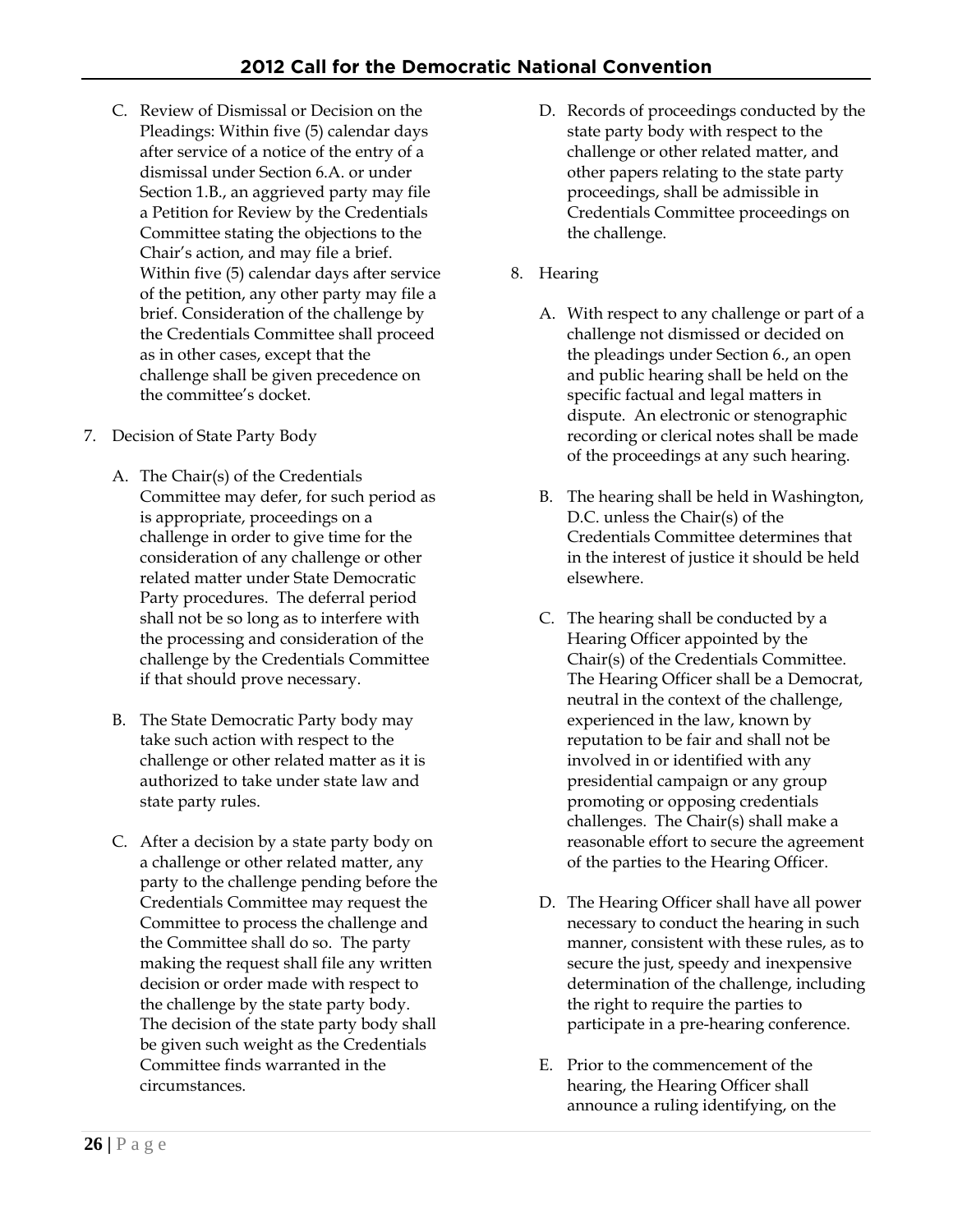basis of the papers filed in the challenge and any pre-hearing conference, the specific issues in dispute. The Hearing Officer shall have power to rule that on certain issues only documentary evidence shall be received. Any party objecting to a ruling under this paragraph may make a proffer of the evidence that would have been presented but for the ruling.

- F. The Hearing Officer shall hear the evidence, dispose of procedural requests and similar matters and, to the extent possible, obtain stipulations of the parties as to the facts of the challenge.
- G. A challenging party shall have the burden of proof by clear and convincing evidence on all factual issues necessary to the challenge, except that the burden of proof shall rest with the challenged party in the case of:
	- 1. any unresolved challenges to a state's affirmative action program filed thirty (30) days or more prior to the initiation of the state's delegate selection process other than a challenge made on the basis of nonimplementation of a specific requirement of a state plan; and,
	- 2. any challenge for failure to submit and implement an approved affirmative action program by the deadline specified in the Delegate Selection Rules.
- H. The Hearing Officer shall have authority to receive all competent evidence relevant to the specific matters in issue and to assign to it appropriate weight.
- I. The Hearing Officer shall have authority to order for good cause, on application or sua sponte, that a party produce at the hearing designated evidence in the interest of justice. Where a party fails to produce such evidence, the Hearing

Officer may make findings of fact adverse to the party on all issues to which the evidence would have been material.

- J. Subject to any ruling under Section 8.E., each party shall have the right to present competent oral and documentary evidence relevant to the specific matters in issue and to conduct crossexamination.
- K. The Hearing Officer may require parties to consolidate their challenges or defenses for purposes of the hearing.
- L. The Hearing Officer shall make and file a written report to the Credentials Committee, which shall include findings of fact, conclusions of law and a recommendation for disposition of the challenge. The reports shall be served on all parties to the challenge.
- M. Any transcript or other papers in the record from any proceedings before the DNC Rules and Bylaws Committee shall be part of the record.
- 9. Consideration by the Credentials Committee
	- A. The Credentials Committee shall begin meeting at the call of the Chair(s) in Washington, D.C., or elsewhere at the call of the Chair(s), to hear challenges. No later than thirty (30) days before the first meeting of the Credentials Committee, written notice of the date, time, place, and the tentative agenda of such meeting shall be sent to all members of the Credentials Committee. A special or emergency meeting of the Credentials Committee may be held upon call of the Chair(s) of the Credentials Committee with reasonable notice to the members.
	- B. All meetings of the Credentials Committee shall be open to the public; provided that the Chair(s) of the Committee shall exclude from the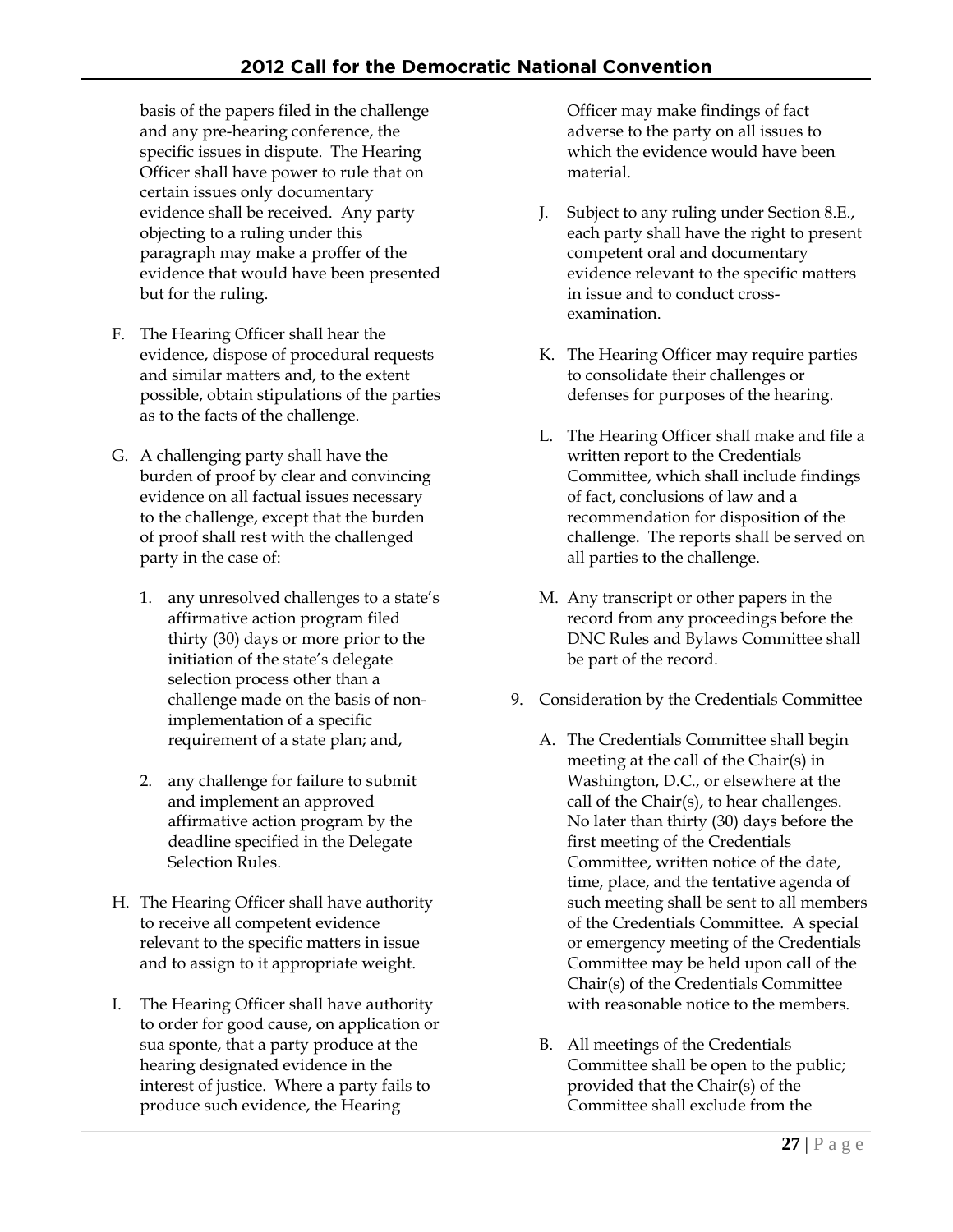specific area where the committee is conducting its business all persons whose presence in that area is not required for the proper conduct of the business.

- C. Request for hearing by Full Committee: Within two (2) days after service of the Hearing Officer's report, an aggrieved party may file a written Petition for Review by the Credentials Committee. The petition shall contain a plain, concise and specific statement of the reasons for appeal and the procedural and/or substantive errors claimed by the petitioner.
- D. Briefs:
	- 1. Within three (3) calendar days after filing the Petition for Review, the petitioner for review may file a brief.
	- 2. Within three (3) calendar days after service of the petitioner's brief, a respondent may file a brief.
	- 3. Any party filing a brief shall file as many copies as there are members of the committee, plus ten (10) copies for the Chair(s) and staff of the committee.
- E. Argument:
	- 1. Each side of a challenge shall be entitled to present oral argument before the Committee for a period determined by the Chair(s) of the committee, generally not to exceed fifteen (15) minutes.
	- 2. The Chair(s) of the committee may require parties to consolidate or separate their challenges or defense for purposes of oral argument.
	- 3. The Chair(s) of the committee shall notify the parties of the time and place of oral argument.
- F. Resolutions:
	- 1. All proposed resolutions relating to the disposition of a credentials challenge shall be in writing and signed by the proponent and at least one (1) second. Proposed resolutions relating to the seating or unseating of delegates or alternates shall be seconded in writing by at least seven (7) members, no more than two (2) of whom may be members elected by the delegation from the same state as the proponent of the resolution.
	- 2. All proposed resolutions relating to the disposition of a credentials challenge shall be framed so as to be dispositive of the entire challenge and, to that end, shall be specific in stating the action recommended to be taken by the Convention.
	- 3. Following the submission of all proposed resolutions to the Chair(s), the resolution having the largest number of signed seconds shall become the pending order of business. Twenty (20) minutes of debate shall be allotted to each proposed resolution, equally divided between the proponents and the opponents. At the conclusion of the debate, the resolution shall be put to a vote. In the event the resolution is not adopted, the proposed resolution having the next largest number of signed seconds shall become the pending order of business, and so on until the challenge is disposed.
	- 4. No amendment to any proposed resolution shall be permitted, except with the consent of the proponent, and no resolution or propositions on a subject different from that under consideration shall be admitted in the form of such an amendment.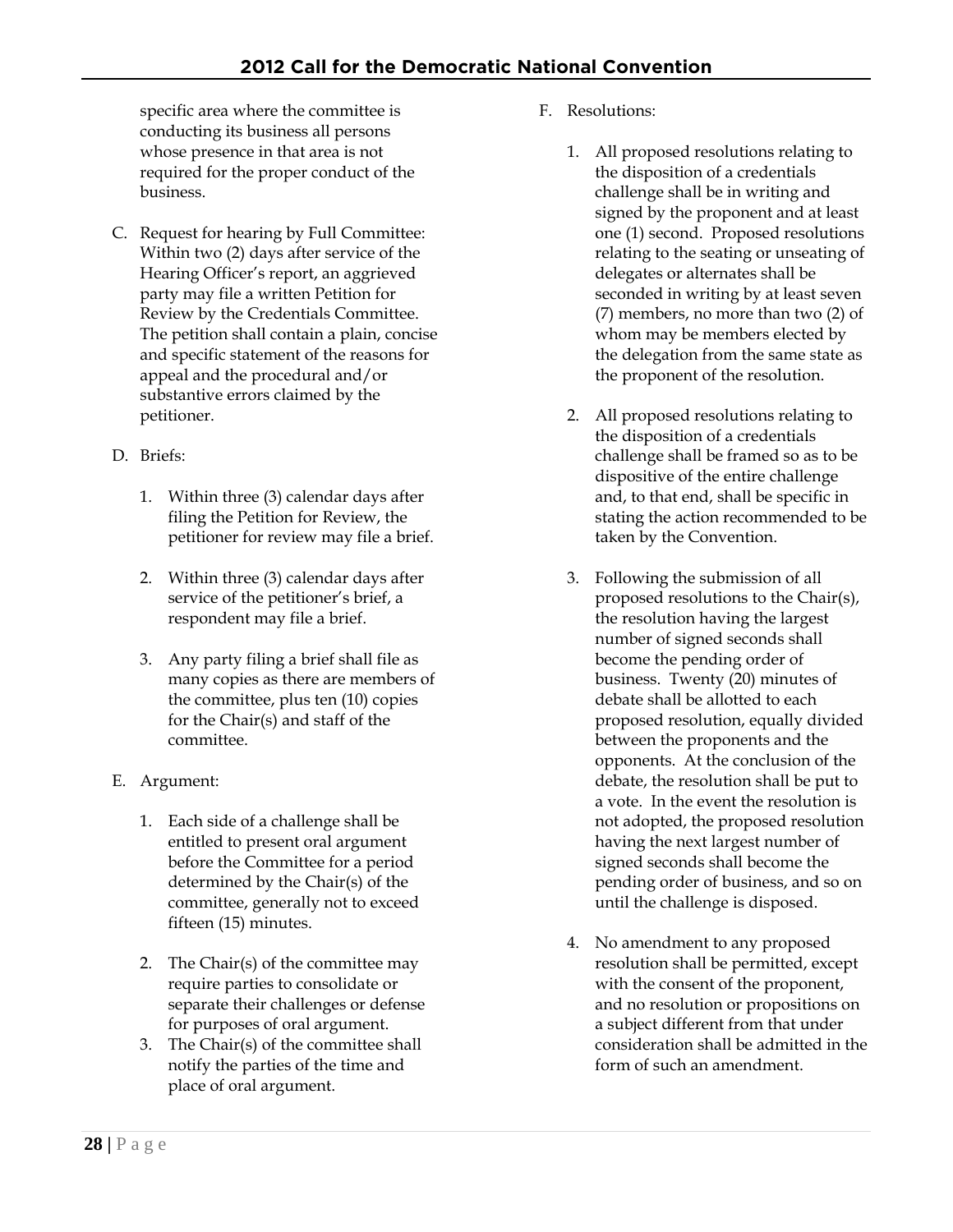- G. Presidential Preference of Delegation: Except where the issue is the expressed presidential preference of the level at which delegates to the National Convention are elected represented by the challenged delegates, any remedy for a violation shall fairly reflect the expressed presidential preference of that level.
- H. Voting: A member of the Credentials Committee elected by a state delegation shall not vote on a challenge arising in that state. All matters shall be determined by a majority vote of those present and voting, a quorum of the full Committee being present. A quorum shall consist of members present in person representing a majority of the total number of committee votes entitled to be counted in the matter.
- I. Proxies: Proxy voting shall be prohibited.
- 10. Committee Report

The Report of the Credentials Committee shall be distributed to all delegates, alternates and the public as soon as practicable after its adoption.

### 11. Minority Reports

Upon the request of members representing at least twenty percent (20%) of the total votes of the Credentials Committee, a minority report shall be prepared for distribution to all Convention delegates, alternates and the public as part of the Committee's report. This minority report shall be distributed at the same time the Credentials Committee Report is distributed. No member elected to the committee by a state delegation may join in such request as to a proposed minority report relating to a credentials challenge to any delegate from his or her state. The committee staff shall assist in the preparation of such report.

- 12. Record
	- A. The official record of any proceedings under these rules shall be maintained in the office at the Democratic National Committee in Washington, D.C. and shall be open and available for public inspection and duplication at reasonable times.
	- B. All meetings of the full Credentials Committee shall be transcribed.
- 13. Interpretation and Waiver of Rules and Provision for Special Rules
	- A. These rules shall be interpreted and applied in the interests of justice and fairness to all parties, speed and economy. To serve these interests, and for good cause, on application or sua sponte, the Chair(s) of the committee shall have the authority to waive any provision of these rules other than Sections 1.B. and Section 5.
	- B. In the case of any challenge filed on or after the 56th calendar day before the convention begins, the Chair(s) may shorten the time periods specified in these rules for processing the challenge, including the time to file documents and conduct hearings, as the interests of justice and the orderly disposition of challenges dictate; provided, however, that in any event:
		- 1. The challenge and accompanying papers shall be filed not later than three (3) days after the occurrence of the violation alleged.
		- 2. The answer and accompanying papers shall be filed not later than three (3) days after service of the challenge.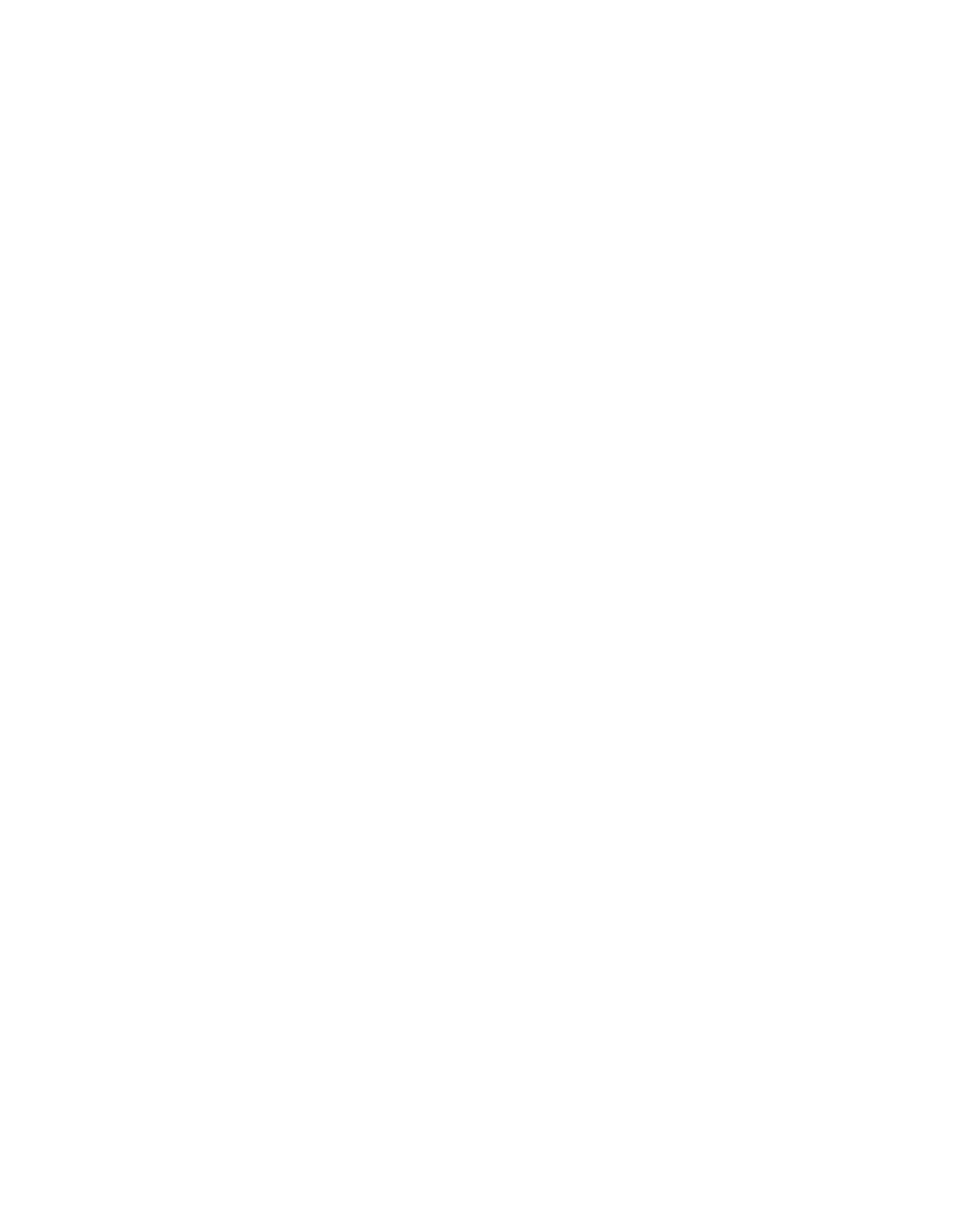#### **2012 DEMOCRATIC NATIONAL CONVENTION DELEGATE / ALTERNATE ALLOCATION**

*(As adopted by the Democratic National Committee at its meeting August 20, 2010.)*

*As of December 15, 2010 Page 31* 

| State             | Allocation                                           | <b>Pledged Delegate Votes</b> |                                                                               |                                |                                                              | <b>Unpledged Delegate Votes</b>       |                                          |                                          |                          | Total                                         |                                     |                            |                                 |                  |                         |
|-------------------|------------------------------------------------------|-------------------------------|-------------------------------------------------------------------------------|--------------------------------|--------------------------------------------------------------|---------------------------------------|------------------------------------------|------------------------------------------|--------------------------|-----------------------------------------------|-------------------------------------|----------------------------|---------------------------------|------------------|-------------------------|
|                   | Factor<br>(AF x 3,700<br>$=$ # of Base<br>Delegates) | Total<br>Base<br>Delegates    | <b>Allocated Base Delegates</b><br><b>District</b><br>Level+<br>(75% of Base) | At-<br>Large+<br>(25% of Base) | Party<br>Ldrs $\&$<br>Elected<br>Officials<br>$(15%$ Add-on) | Total<br>Pledged<br>Delegate<br>Votes | Dem.<br>Nat'l<br>Comm.<br>Members<br>(a) | Dem.<br>Members<br>of<br>Congress<br>(b) | Dem.<br>Governors<br>(c) | Distin-<br>guished<br>Party<br>Leaders<br>(d) | Un-<br>pledged<br>Delegate<br>Votes | Total<br>Delegate<br>Votes | Total<br># of<br>Dele-<br>gates | Alter-<br>nates  | Dele-<br>gation<br>Size |
| $\mathsf{AL}$     | 0.014499                                             | 55                            | 41                                                                            | 14                             | 8                                                            | 63                                    | 5                                        | $\overline{1}$                           | $\mathbf 0$              | $\mathbf 0$                                   | $6\phantom{a}$                      | 69                         | 69                              | 5                | 74                      |
| <b>AK</b>         | 0.003663                                             | 15                            | 11                                                                            | $\overline{\mathbf{4}}$        | $\overline{2}$                                               | $17$                                  | $\overline{4}$                           | $\overline{1}$                           | $\mathbf 0$              | $\mathbf 0$                                   | $5\phantom{.0}$                     | 22                         | 22                              | $\sqrt{2}$       | 24                      |
| American<br>Samoa | 0.000000                                             | $6\phantom{1}$                | $\mathsf 0$                                                                   | 6                              | $\mathbf 0$                                                  | $6\phantom{a}$                        | $\overline{2}$                           | $\mathbf{1}$                             | $\mathbf{1}$             | $\mathsf{O}\xspace$                           | $\overline{\mathbf{4}}$             | $10$                       | 12                              | $\mathbf{1}$     | 13                      |
| AZ                | 0.016581                                             | 61                            | 46                                                                            | 15                             | $\boldsymbol{9}$                                             | 70                                    | 6                                        | 3                                        | $\mathbf 0$              | $\mathsf{O}\xspace$                           | $9\,$                               | 79                         | 79                              | $\,6\,$          | 85                      |
| <b>AR</b>         | 0.009239                                             | 35                            | 26                                                                            | 9                              | $5\phantom{.0}$                                              | 40                                    | 5 <sup>5</sup>                           | $\overline{2}$                           | $\mathbf{1}$             | $\mathbf 0$                                   | $\,8\,$                             | 48                         | 48                              | 3                | 51                      |
| CA                | 0.109338                                             | 405                           | 304                                                                           | 101                            | 61                                                           | 466                                   | 33                                       | 32                                       | $\mathbf{1}$             | $\mathbf{1}$                                  | 67                                  | 533                        | 533                             | 39               | 572                     |
| CO                | 0.016809                                             | 63                            | 47                                                                            | 16                             | 9                                                            | 72                                    | $\overline{7}$                           | 5                                        | $\mathbf{1}$             | $\mathbf{1}$                                  | 14                                  | 86                         | 86                              | $\,6\,$          | 92                      |
| CT                | 0.013955                                             | 52                            | 39                                                                            | 13                             | 8                                                            | 60                                    | $\overline{7}$                           | 6                                        | $\mathbf{1}$             | $\mathbf{1}$                                  | 15                                  | 75                         | 75                              | 5                | 80                      |
| DE                | 0.004561                                             | 17                            | 13                                                                            | $\overline{4}$                 | $\mathbf{3}$                                                 | 20                                    | 5                                        | $\overline{c}$                           | $\mathsf{O}\xspace$      | $\mathbf{1}$                                  | $\,8\,$                             | 28                         | 28                              | $\sqrt{2}$       | $30\,$                  |
| Dems.<br>Abroad   | 0.000000                                             | 12                            | $\mathsf 0$                                                                   | 12                             | $\mathbf{1}$                                                 | 13                                    | $\overline{4}$                           | $\mathbf 0$                              | $\mathsf 0$              | $\mathbf 0$                                   | $\overline{\mathbf{4}}$             | 17                         | 21                              | $\mathbf{1}$     | 22                      |
| DC                | 0.004519                                             | 17                            | 13                                                                            | $\overline{\mathbf{4}}$        | $\mathbf{3}$                                                 | 20                                    | 17                                       | $\overline{1}$                           | $\mathbf{1}$             | $\mathbf 0$                                   | 19                                  | 39                         | 39                              | $\overline{2}$   | 41                      |
| FL                | 0.055145                                             | 204                           | 153                                                                           | $51$                           | 31                                                           | 235                                   | 16                                       | 6                                        | $\mathbf 0$              | $\mathbf{1}$                                  | 23                                  | 258                        | 258                             | 20               | 278                     |
| GA                | 0.026004                                             | 96                            | 72                                                                            | 24                             | 14                                                           | 110                                   | 8                                        | $\sqrt{5}$                               | $\mathsf{O}\xspace$      | $\mathbf{1}$                                  | 14                                  | 124                        | 124                             | $\boldsymbol{9}$ | 133                     |
| Guam              | 0.000000                                             | $6\phantom{1}$                | $\mathsf 0$                                                                   | 6                              | $\mathbf 0$                                                  | $6\phantom{a}$                        | $\overline{2}$                           | $\overline{1}$                           | $\mathbf 0$              | $\mathbf 0$                                   | $\mathbf{3}$                        | 9                          | 11                              | $\overline{1}$   | 12                      |
| $\overline{H}$    | 0.005845                                             | 23                            | 17                                                                            | 6                              | 3                                                            | 26                                    | $\overline{4}$                           | 4                                        | $\mathbf{1}$             | $\mathbf 0$                                   | 9                                   | 35                         | 35                              | $\overline{2}$   | 37                      |
| ID                | 0.005268                                             | 19                            | 14                                                                            | 5                              | $\mathbf{3}$                                                 | 22                                    | $\overline{4}$                           | 0                                        | $\mathsf 0$              | $\mathbf 0$                                   | $\overline{\mathbf{4}}$             | 26                         | 26                              | $\sqrt{2}$       | 28                      |
| IL.               | 0.044334                                             | 164                           | 123                                                                           | 41                             | 25                                                           | 189                                   | 14                                       | 9                                        | $\mathbf{1}$             | $\mathbf{1}$                                  | 25                                  | 214                        | 214                             | 16               | 230                     |
| ${\sf IN}$        | 0.019271                                             | 71                            | 53                                                                            | 18                             | 11                                                           | 82                                    | 6                                        | 3                                        | $\mathsf 0$              | $\mathbf{1}$                                  | 10                                  | 92                         | 92                              | $\overline{7}$   | 99                      |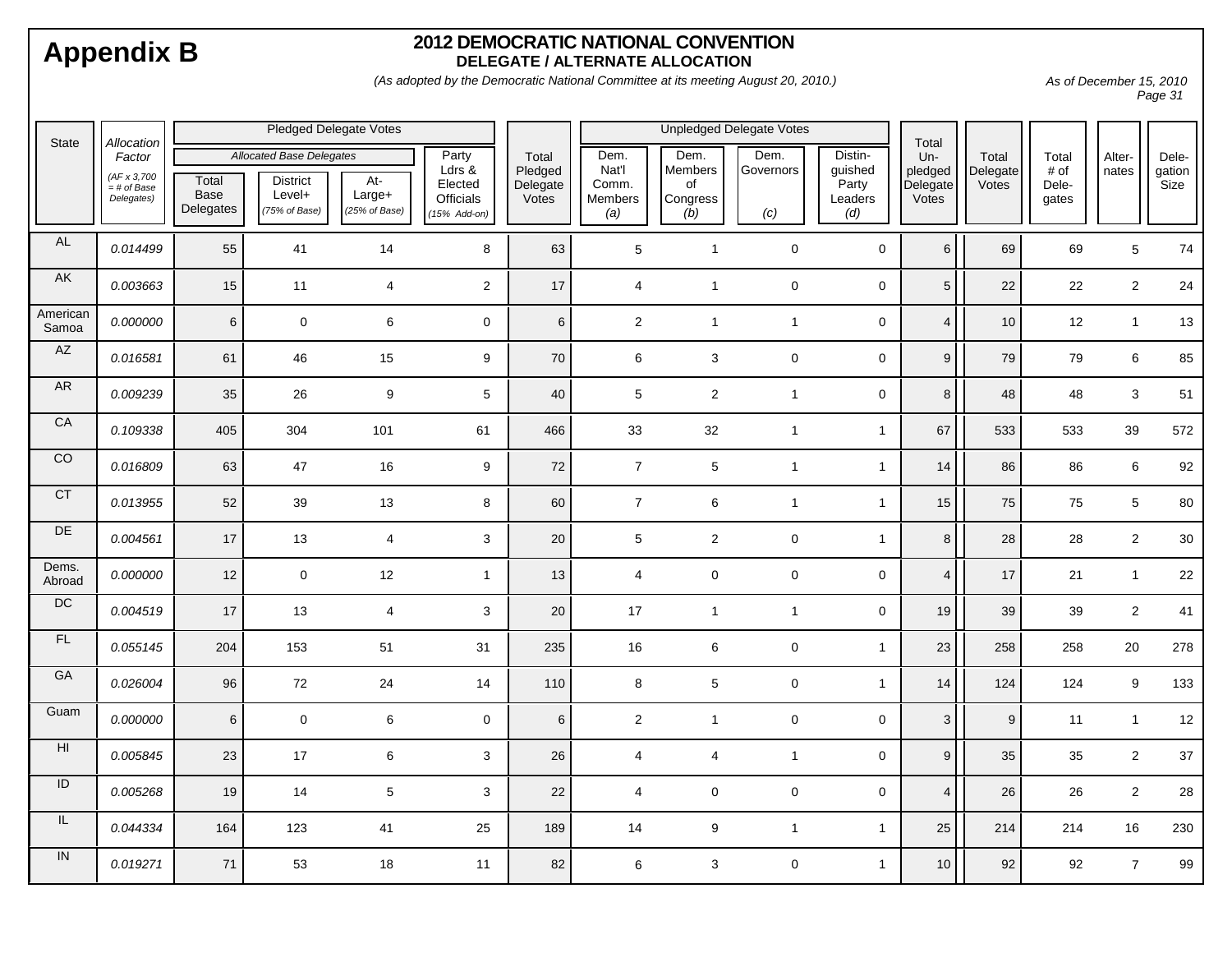#### **2012 DEMOCRATIC NATIONAL CONVENTION DELEGATE / ALTERNATE ALLOCATION**

*(As adopted by the Democratic National Committee at its meeting August 20, 2010.)*

*As of December 15, 2010 Page 31* 

| <b>State</b><br>Allocation |                                                      | <b>Pledged Delegate Votes</b> |                                                                               |                                  |                                                                  |                                       | <b>Unpledged Delegate Votes</b>          |                                          |                          |                                               | Total                               |                            |                                 |                           |                         |
|----------------------------|------------------------------------------------------|-------------------------------|-------------------------------------------------------------------------------|----------------------------------|------------------------------------------------------------------|---------------------------------------|------------------------------------------|------------------------------------------|--------------------------|-----------------------------------------------|-------------------------------------|----------------------------|---------------------------------|---------------------------|-------------------------|
|                            | Factor<br>(AF x 3,700<br>$=$ # of Base<br>Delegates) | Total<br>Base<br>Delegates    | <b>Allocated Base Delegates</b><br><b>District</b><br>Level+<br>(75% of Base) | $At-$<br>Large+<br>(25% of Base) | Party<br>Ldrs $\alpha$<br>Elected<br>Officials<br>$(15%$ Add-on) | Total<br>Pledged<br>Delegate<br>Votes | Dem.<br>Nat'l<br>Comm.<br>Members<br>(a) | Dem.<br>Members<br>of<br>Congress<br>(b) | Dem.<br>Governors<br>(c) | Distin-<br>guished<br>Party<br>Leaders<br>(d) | Un-<br>pledged<br>Delegate<br>Votes | Total<br>Delegate<br>Votes | Total<br># of<br>Dele-<br>gates | Alter-<br>nates           | Dele-<br>gation<br>Size |
| IA                         | 0.012666                                             | 47                            | 35                                                                            | 12                               | $\overline{7}$                                                   | 54                                    | $\overline{7}$                           | $\overline{4}$                           | $\mathbf 0$              | $\mathbf 0$                                   | 11                                  | 65                         | 65                              | $5\phantom{.0}$           | 70                      |
| KS                         | 0.009338                                             | 35                            | 26                                                                            | $\boldsymbol{9}$                 | $5\phantom{.0}$                                                  | 40                                    | $\overline{4}$                           | $\mathsf{O}\xspace$                      | $\mathbf 0$              | $\mathbf 0$                                   | $\overline{4}$                      | 44                         | 44                              | 3                         | $47\,$                  |
| KY                         | 0.013300                                             | 49                            | 37                                                                            | 12                               | $\overline{7}$                                                   | 56                                    | $\overline{4}$                           | $\overline{a}$                           | $\mathbf{1}$             | $\mathbf 0$                                   | $\overline{7}$                      | 63                         | 63                              | $5\phantom{.0}$           | 68                      |
| LA                         | 0.015044                                             | 56                            | 42                                                                            | 14                               | 8                                                                | 64                                    | $5\phantom{.0}$                          | $\overline{c}$                           | $\mathbf 0$              | $\mathbf 0$                                   | $\overline{7}$                      | 71                         | 71                              | $5\phantom{.0}$           | ${\bf 76}$              |
| $ME$                       | 0.006893                                             | 27                            | 20                                                                            | $\overline{7}$                   | $\overline{4}$                                                   | 31                                    | $\overline{4}$                           | $\overline{a}$                           | $\pmb{0}$                | $\mathbf 0$                                   | $\,6$                               | 37                         | 37                              | $\mathbf{3}$              | $40\,$                  |
| MD                         | 0.020748                                             | 77                            | 58                                                                            | 19                               | 12                                                               | 89                                    | 15                                       | 8                                        | $\pmb{0}$                | $\mathsf{O}\xspace$                           | 23                                  | 112                        | 112                             | $\overline{7}$            | 119                     |
| MA                         | 0.025998                                             | 96                            | 72                                                                            | 24                               | 14                                                               | 110                                   | 10                                       | 11                                       | $\mathbf{1}$             | $\sqrt{3}$                                    | $25\,$                              | 135                        | 135                             | $\boldsymbol{9}$          | 144                     |
| M <sub>l</sub>             | 0.036773                                             | 136                           | 102                                                                           | 34                               | 20                                                               | 156                                   | 14                                       | $\overline{7}$                           | $\mathbf 0$              | $\mathbf 0$                                   | $21$                                | 177                        | 177                             | 13                        | 190                     |
| MN                         | 0.020967                                             | 79                            | 59                                                                            | 20                               | 12                                                               | 91                                    | $\overline{7}$                           | $\,6\,$                                  | $\mathbf{1}$             | $\mathbf{1}$                                  | 15                                  | 106                        | 106                             | $\bf8$                    | 114                     |
| <b>MS</b>                  | 0.009528                                             | 35                            | 26                                                                            | 9                                | $5\phantom{.0}$                                                  | 40                                    | $\overline{4}$                           | $\mathbf{1}$                             | $\mathbf 0$              | $\pmb{0}$                                     | $\sqrt{5}$                          | 45                         | 45                              | $\mathbf{3}$              | 48                      |
| MO                         | 0.020853                                             | 77                            | 58                                                                            | 19                               | 12                                                               | 89                                    | $\overline{7}$                           | $\overline{4}$                           | $\mathbf{1}$             | $\mathbf{1}$                                  | 13                                  | 102                        | 102                             | $\overline{7}$            | 109                     |
| <b>MT</b>                  | 0.004301                                             | 16                            | 12                                                                            | 4                                | $\overline{2}$                                                   | 18                                    | $\overline{4}$                           | $\overline{c}$                           | $\mathbf{1}$             | $\mathbf 0$                                   | $\overline{7}$                      | 25                         | 25                              | $\overline{2}$            | 27                      |
| NE                         | 0.006932                                             | 27                            | 20                                                                            | $\overline{7}$                   | $\overline{4}$                                                   | 31                                    | $5\phantom{.0}$                          | $\mathbf{1}$                             | $\pmb{0}$                | $\mathsf{O}\xspace$                           | $\,6\,$                             | 37                         | 37                              | 3                         | $40\,$                  |
| <b>NV</b>                  | 0.008023                                             | 31                            | 23                                                                            | 8                                | $5\phantom{.0}$                                                  | 36                                    | 8                                        | $\mathbf{1}$                             | $\mathbf 0$              | $\mathbf 0$                                   | $\boldsymbol{9}$                    | 45                         | 45                              | 3                         | 48                      |
| NH                         | 0.006483                                             | 24                            | 18                                                                            | 6                                | $\overline{4}$                                                   | 28                                    | $5\phantom{.0}$                          | $\mathbf{1}$                             | $\mathbf{1}$             | $\mathbf 0$                                   | $\overline{7}$                      | 35                         | 35                              | $\overline{2}$            | $37\,$                  |
| NJ                         | 0.030435                                             | 113                           | 85                                                                            | 28                               | 17                                                               | 130                                   | 9                                        | 9                                        | $\mathbf 0$              | $\mathbf 0$                                   | 18                                  | 148                        | 148                             | 11                        | 159                     |
| <b>NM</b>                  | 0.007798                                             | 29                            | $22\,$                                                                        | $\overline{7}$                   | $\overline{4}$                                                   | 33                                    | $\,6\,$                                  | 4                                        | $\mathbf 0$              | $\mathbf{1}$                                  | 11                                  | 44                         | 44                              | $\ensuremath{\mathsf{3}}$ | 47                      |
| <b>NY</b>                  | 0.065149                                             | 241                           | 181                                                                           | 60                               | 36                                                               | 277                                   | 21                                       | 22                                       | $\mathbf{1}$             | $\overline{c}$                                | 46                                  | 323                        | 323                             | 23                        | 346                     |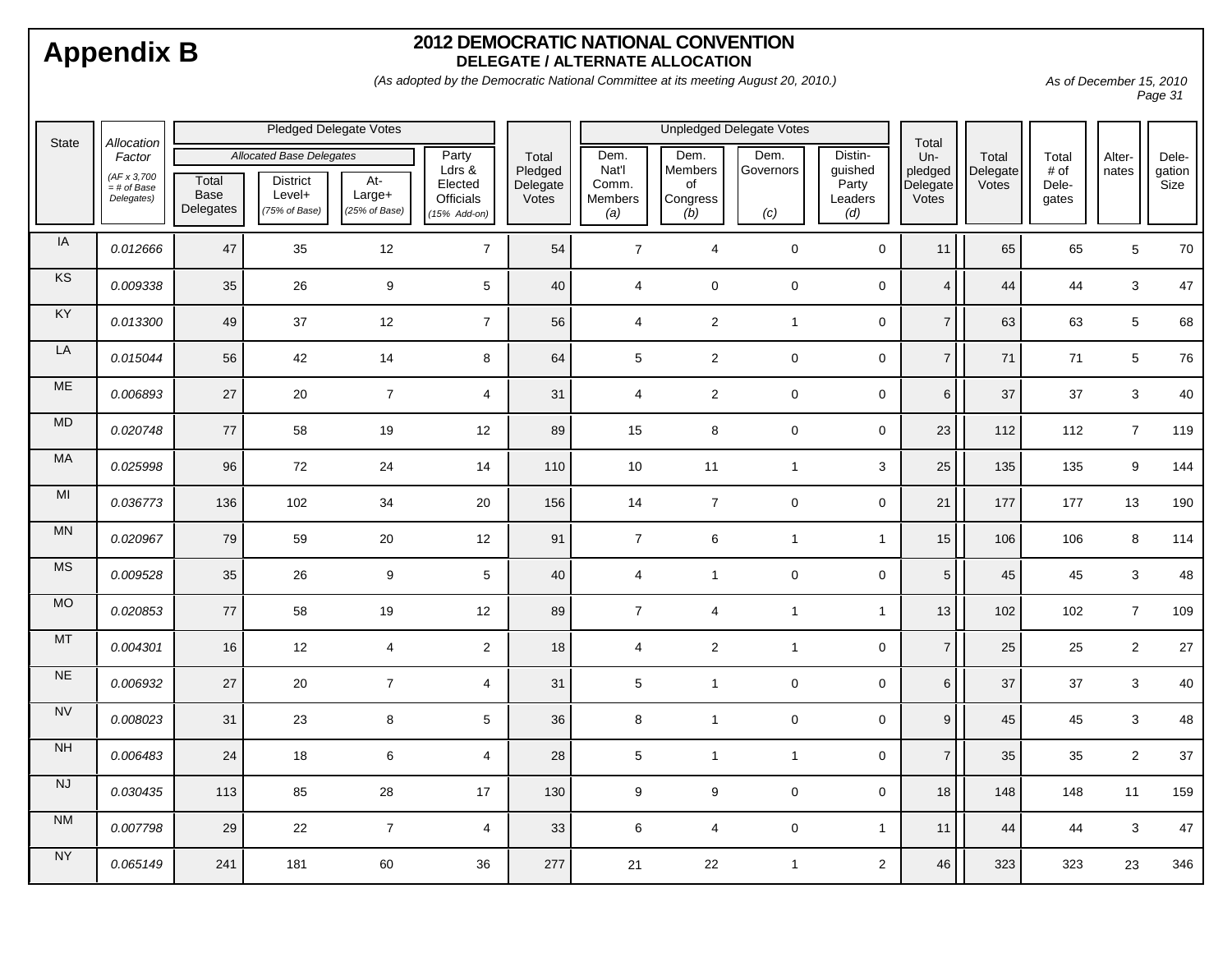#### **2012 DEMOCRATIC NATIONAL CONVENTION DELEGATE / ALTERNATE ALLOCATION**

*(As adopted by the Democratic National Committee at its meeting August 20, 2010.)*

*As of December 15, 2010 Page 31* 

| <b>State</b><br>Allocation |                                                      | <b>Pledged Delegate Votes</b> |                                                                               |                                |                                                                  |                                       | <b>Unpledged Delegate Votes</b>          |                                          |                          |                                               | Total                               |                            |                                 |                  |                         |
|----------------------------|------------------------------------------------------|-------------------------------|-------------------------------------------------------------------------------|--------------------------------|------------------------------------------------------------------|---------------------------------------|------------------------------------------|------------------------------------------|--------------------------|-----------------------------------------------|-------------------------------------|----------------------------|---------------------------------|------------------|-------------------------|
|                            | Factor<br>(AF x 3,700<br>$=$ # of Base<br>Delegates) | Total<br>Base<br>Delegates    | <b>Allocated Base Delegates</b><br><b>District</b><br>Level+<br>(75% of Base) | At-<br>Large+<br>(25% of Base) | Party<br>Ldrs $\alpha$<br>Elected<br>Officials<br>$(15%$ Add-on) | Total<br>Pledged<br>Delegate<br>Votes | Dem.<br>Nat'l<br>Comm.<br>Members<br>(a) | Dem.<br>Members<br>of<br>Congress<br>(b) | Dem.<br>Governors<br>(c) | Distin-<br>guished<br>Party<br>Leaders<br>(d) | Un-<br>pledged<br>Delegate<br>Votes | Total<br>Delegate<br>Votes | Total<br># of<br>Dele-<br>gates | Alter-<br>nates  | Dele-<br>gation<br>Size |
| NC                         | 0.027676                                             | 103                           | $77\,$                                                                        | 26                             | 15                                                               | 118                                   | 9                                        | 8                                        | $\mathbf{1}$             | $\mathbf 0$                                   | 18                                  | 136                        | 136                             | 10               | 146                     |
| ${\sf ND}$                 | 0.003757                                             | 15                            | 11                                                                            | $\overline{4}$                 | $\overline{2}$                                                   | 17                                    | $\overline{4}$                           | $\mathbf{1}$                             | $\mathbf 0$              | $\mathbf 0$                                   | $5\phantom{.0}$                     | 22                         | 22                              | $\overline{2}$   | 24                      |
| $\overline{CH}$            | 0.040498                                             | 151                           | 113                                                                           | 38                             | 23                                                               | 174                                   | 10                                       | 6                                        | $\mathsf{O}\xspace$      | $\mathbf{1}$                                  | 17                                  | 191                        | 191                             | 15               | 206                     |
| OK                         | 0.010634                                             | 39                            | 29                                                                            | 10                             | $6\phantom{1}$                                                   | 45                                    | $\overline{4}$                           | $\mathbf{1}$                             | $\mathsf{O}\xspace$      | $\mathsf 0$                                   | $5\phantom{.0}$                     | 50                         | 50                              | $\overline{4}$   | 54                      |
| OR                         | 0.014036                                             | 52                            | 39                                                                            | 13                             | $\bf8$                                                           | 60                                    | $\overline{7}$                           | 6                                        | $\mathbf{1}$             | $\mathsf 0$                                   | 14                                  | 74                         | 74                              | $5\phantom{.0}$  | 79                      |
| PA                         | 0.043776                                             | 163                           | 122                                                                           | 41                             | 24                                                               | 187                                   | 16                                       | 8                                        | $\mathsf{O}\xspace$      | $\mathbf{1}$                                  | 25                                  | 212                        | 212                             | 16               | 228                     |
| PR                         | 0.000000                                             | 44                            | 33                                                                            | 11                             | $\overline{7}$                                                   | 51                                    | $6\phantom{a}$                           | $\mathbf{1}$                             | $\mathsf{O}\xspace$      | $\mathsf 0$                                   | $\overline{7}$                      | 58                         | 58                              | $\overline{4}$   | 62                      |
| RI                         | 0.005964                                             | 23                            | 17                                                                            | 6                              | $\mathbf{3}$                                                     | 26                                    | $5\phantom{.0}$                          | 4                                        | $\mathbf 0$              | $\mathbf 0$                                   | 9                                   | 35                         | 35                              | $\overline{2}$   | 37                      |
| SC                         | 0.013263                                             | 49                            | 37                                                                            | 12                             | $\overline{7}$                                                   | 56                                    | $5\phantom{.0}$                          | $\mathbf{1}$                             | $\mathbf 0$              | $\mathbf 0$                                   | 6                                   | 62                         | 62                              | 5                | 67                      |
| SD                         | 0.004012                                             | 15                            | 11                                                                            | $\overline{4}$                 | $\overline{2}$                                                   | 17                                    | $5\phantom{.0}$                          | $\mathbf{1}$                             | $\mathbf 0$              | $\overline{1}$                                | $\overline{7}$                      | 24                         | 24                              | $\overline{2}$   | 26                      |
| TN                         | 0.018882                                             | $71$                          | 53                                                                            | 18                             | 11                                                               | 82                                    | $\,6\,$                                  | $\overline{c}$                           | $\mathsf{O}\xspace$      | $\mathbf{1}$                                  | $\boldsymbol{9}$                    | 91                         | 91                              | $\overline{7}$   | 98                      |
| TX                         | 0.056122                                             | 208                           | 156                                                                           | 52                             | 31                                                               | 239                                   | 18                                       | 9                                        | $\mathsf{O}\xspace$      | $\sqrt{2}$                                    | 29                                  | 268                        | 268                             | 20               | 288                     |
| UT                         | 0.006799                                             | 25                            | 19                                                                            | 6                              | $\overline{4}$                                                   | 29                                    | $\overline{4}$                           | $\mathbf{1}$                             | $\mathbf 0$              | $\mathsf 0$                                   | $5\phantom{.0}$                     | 34                         | 34                              | $\sqrt{2}$       | 36                      |
| VT                         | 0.004328                                             | 16                            | 12                                                                            | 4                              | $\overline{2}$                                                   | 18                                    | 5                                        | $\overline{c}$                           | $\mathbf{1}$             | $\mathbf{1}$                                  | $\boldsymbol{9}$                    | 27                         | 27                              | $\overline{2}$   | 29                      |
| Virgin<br>Islands          | 0.000000                                             | $6\phantom{.}$                | $\mathbf 0$                                                                   | 6                              | $\mathbf 0$                                                      | $\,6$                                 | $\overline{2}$                           | $\mathbf{1}$                             | $\mathbf{1}$             | $\pmb{0}$                                     | $\overline{4}$                      | 10                         | 12                              | $\mathbf{1}$     | 13                      |
| VA                         | 0.024996                                             | 92                            | 69                                                                            | 23                             | 14                                                               | 106                                   | 11                                       | 5                                        | $\pmb{0}$                | $\overline{1}$                                | 17                                  | 123                        | 123                             | $\boldsymbol{9}$ | 132                     |
| <b>WA</b>                  | 0.022795                                             | 84                            | 63                                                                            | 21                             | 13                                                               | 97                                    | 8                                        | $\overline{7}$                           | $\mathbf 0$              | $\mathbf{1}$                                  | 16                                  | 113                        | 113                             | 8                | 121                     |
| WV                         | 0.007228                                             | 27                            | 20                                                                            | $\overline{7}$                 | $\overline{4}$                                                   | 31                                    | 6                                        | 3                                        | $\mathbf{1}$             | $\mathbf 0$                                   | 10                                  | 41                         | 41                              | 3                | 44                      |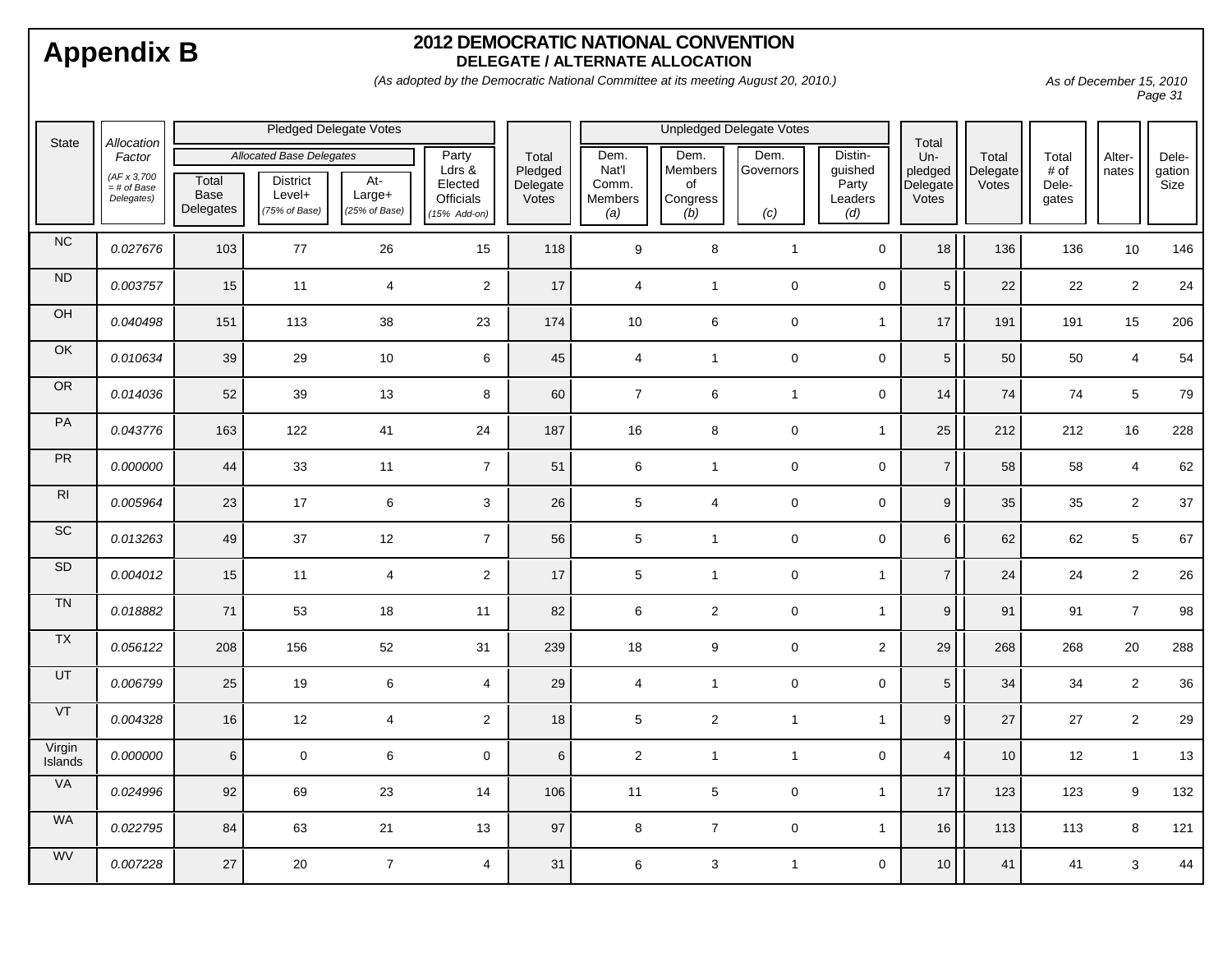#### **2012 DEMOCRATIC NATIONAL CONVENTIONDELEGATE / ALTERNATE ALLOCATION**

*(As adopted by the Democratic National Committee at its meeting August 20, 2010.)*

*As of December 15, 2010 Page 31* 

| <b>State</b>    | Allocation<br>Factor<br>(AFx 3,700<br>$=$ # of Base<br>Delegates) | Pledged Delegate Votes     |                                                                               |                                  |                                                                  |                                       | Unpledged Delegate Votes                 |                                                 |                          |                                               | Total                               |                              |                                 |                 |                                |
|-----------------|-------------------------------------------------------------------|----------------------------|-------------------------------------------------------------------------------|----------------------------------|------------------------------------------------------------------|---------------------------------------|------------------------------------------|-------------------------------------------------|--------------------------|-----------------------------------------------|-------------------------------------|------------------------------|---------------------------------|-----------------|--------------------------------|
|                 |                                                                   | Total<br>Base<br>Delegates | <b>Allocated Base Delegates</b><br><b>District</b><br>Level+<br>(75% of Base) | At-<br>$Large+$<br>(25% of Base) | Party<br>Ldrs &<br>Elected<br><b>Officials</b><br>$(15%$ Add-on) | Total<br>Pledged<br>Delegate<br>Votes | Dem.<br>Nat'l<br>Comm.<br>Members<br>(a) | Dem.<br><b>Members</b><br>οf<br>Congress<br>(b) | Dem.<br>Governors<br>(c) | Distin-<br>guished<br>Party<br>Leaders<br>(d) | Un-<br>pledged<br>Delegate<br>Votes | Total<br>Delegate  <br>Votes | Total<br># of<br>Dele-<br>gates | Alter-<br>nates | Dele-<br>gation<br><b>Size</b> |
| WI              | 0.021589                                                          | 80                         | 60                                                                            | 20                               | 12                                                               | 92                                    |                                          | 4                                               | $\Omega$                 | 0                                             |                                     | 103                          | 103                             | 8               | 111                            |
| <b>WY</b>       | 0.003385                                                          | 13                         | 10                                                                            | 3                                | ◠                                                                | 15                                    | 4                                        | $\mathbf 0$                                     | $\Omega$                 | $\mathbf 0$                                   |                                     | 19                           | 19                              | 2               | 21                             |
| Un-<br>assigned | 0.000000                                                          | $\overline{0}$             | $\Omega$                                                                      | 0                                |                                                                  | $\Omega$                              | 6                                        | $\mathbf 0$                                     | $\Omega$                 | 0                                             | 6                                   |                              | 6                               | $\Omega$        | 6                              |
| <b>TOTAL</b>    |                                                                   | 3,792                      | $2,819 +0$                                                                    | $973 + 0$                        | 564                                                              | 4,356                                 | 436                                      | 240                                             | 20                       | 25                                            | 721                                 | 5,077                        | 5,087                           | 371             | 5,458                          |

#### **Footnotes:**

- Each member of the Democratic National Committee, as duly certified to the Party Secretary, is a delegate from the state or territory in which he or she legally resides at the time of the 2012 Democratic *(a)* National Convention. This allocation reflects the current legal residence of all such members, including the officers and those who, pursuant to the Charter of the Democratic Party of the United States, are members by virtue of their status as Party leaders in the U.S. Congress or by virtue of their status as representatives or designees of such Party leaders or of other associations and organizations specified in the Charter. Because such members are subject to change, delegate distribution at the Convention may differ from that set forth above. In addition, the DNC member allocation set forth above reflects the number of votes (not the number of delegates) added to the delegation from each state or territory to take into account such members. Because of fractional votes, the number of such delegates in some states and territories may differ from the number of delegate votes allocated to such states or territories.
- (b) Members of Congress include all Democratic members of the U.S. Senate and the U.S. House of Representatives, except those Democratic members who are reflected as delegates in other categories pursuant to the rules. Democratic Members of Congress are allocated to the states based upon the residence of those members. The exact number of those delegates is subject to change due to possible deaths, resignations, elections or special elections between now and the time of the 2012 Democratic National Convention, and possible changes in the membership of the Democratic National Committee.
- (c) The allocation for Democratic Governors does not include those Democratic Governors who are members of the Democratic National Committee and serve as delegates in that capacity. This allocation for Democratic Governors is subject to change due to possible deaths, resignations, elections or special elections between now and the time of the 2012 Democratic National Convention, and possible changes in the membership of the Democratic National Committee.
- *(d)* Pursuant to Article I.G. of the Call for the 2012 Democratic National Convention, this category includes the Democratic U.S. President and Vice President, former Democratic U.S. Presidents and Vice Presidents, former Democratic Leaders of the U.S. Senate, former Democratic Speakers of the U.S. House of Representatives and Democratic Minority Leaders, as applicable, and former Chairs of the Democratic National Committee. This allocation for Distinguished Party Leaders is subject to change due to possible deaths, resignations, elections or special elections between now and the time of the 2012 Democratic National Convention.
- *Bonus delegates awarded pursuant to Article I.C. of the Call for the 2012 Democratic National Convention are indicated next to (and in additon to) a state's allocation for District Level and At-Large delegates and are included in the Total Pledged Delegates Votes for the state and the Grand Total. (+)*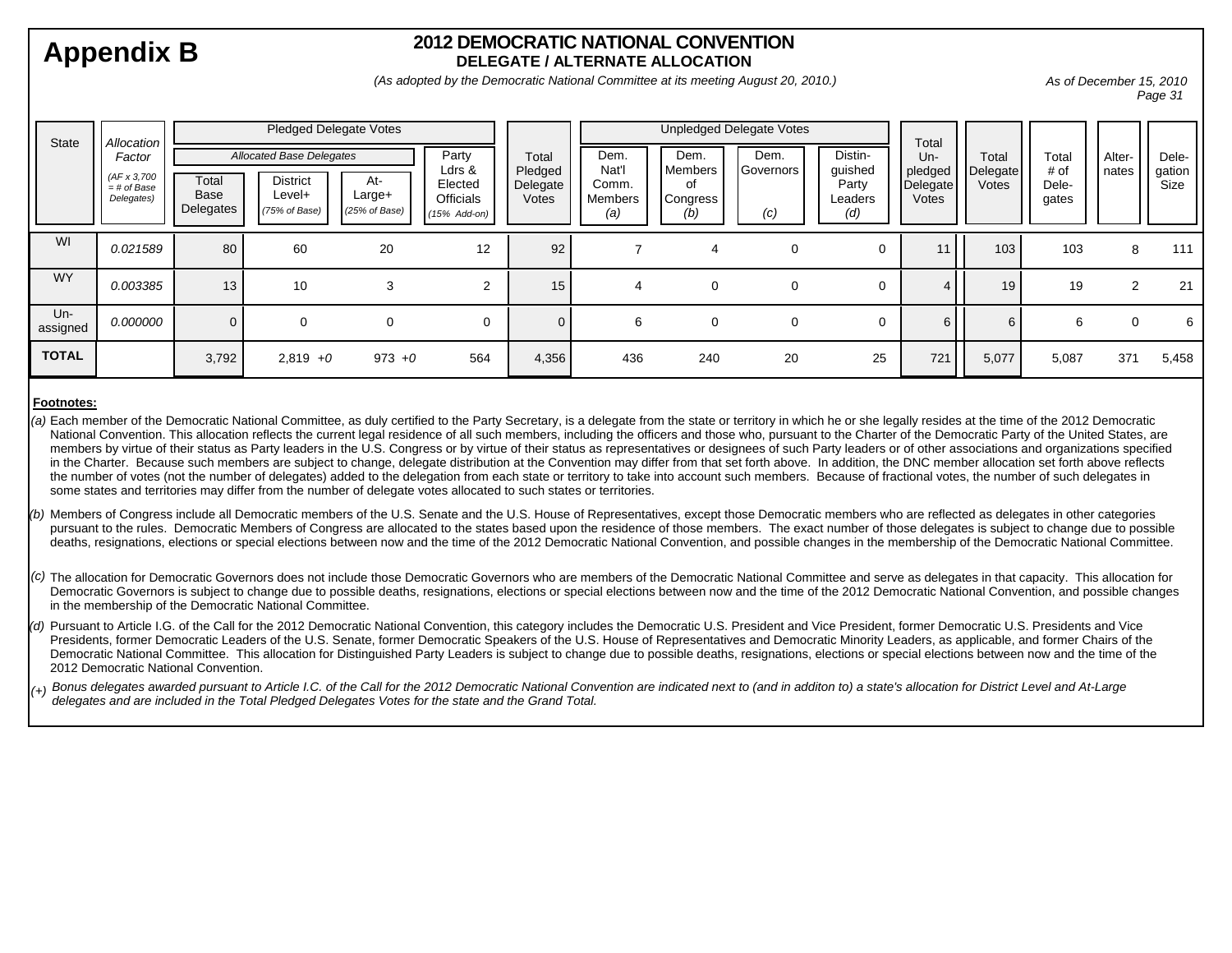# Appendix C<br>As of December 15, 2010

### **ALLOCATION OF CONVENTION PAGES TO STATES 2012 DEMOCRATIC NATIONAL CONVENTION**

*(As adopted by the Democratic National Committee at its meeting August 20, 2010.)*

| <b>State</b>                | <b>Pages</b>            |
|-----------------------------|-------------------------|
| ALABAMA                     | 2                       |
| <b>ALASKA</b>               | 2                       |
| <b>AMERICAN SAMOA</b>       | 1                       |
| <b>ARIZONA</b>              | $\overline{\mathbf{c}}$ |
| ARKANSAS                    | 2                       |
| <b>CALIFORNIA</b>           | 13                      |
| <b>COLORADO</b>             | $\overline{c}$          |
| CONNECTICUT                 | $\overline{c}$          |
| <b>DELAWARE</b>             | 2                       |
| <b>DEMOCRATS ABROAD</b>     | 1                       |
| <b>DISTRICT OF COLUMBIA</b> | $\overline{c}$          |
| <b>FLORIDA</b>              | 7                       |
| <b>GEORGIA</b>              | 4                       |
| <b>GUAM</b>                 | 1                       |
| <b>HAWAII</b>               | $\overline{c}$          |
| <b>IDAHO</b>                | $\overline{\mathbf{c}}$ |
| <b>ILLINOIS</b>             | 6                       |
| <b>INDIANA</b>              | 3                       |
| <b>IOWA</b>                 | 2                       |
| <b>KANSAS</b>               | 2                       |
| <b>KENTUCKY</b>             | 2                       |
| <b>LOUISIANA</b>            | $\overline{\mathbf{c}}$ |
| <b>MAINE</b>                | 2                       |
| MARYLAND                    | 3                       |
| <b>MASSACHUSETTS</b>        | 4                       |
| <b>MICHIGAN</b>             | 5                       |
| <b>MINNESOTA</b>            | 3                       |
| <b>MISSISSIPPI</b>          | 2                       |
| <b>MISSOURI</b>             | 3                       |
| <b>MONTANA</b>              | 2                       |
| <b>NEBRASKA</b>             | 2                       |
| <b>NEVADA</b>               | 2                       |

| <b>State</b>          | <b>Pages</b>            |
|-----------------------|-------------------------|
| <b>NEW HAMPSHIRE</b>  | 2                       |
| <b>NEW JERSEY</b>     | 4                       |
| <b>NEW MEXICO</b>     | 2                       |
| <b>NEW YORK</b>       | 9                       |
| <b>NORTH CAROLINA</b> | $\overline{\mathbf{4}}$ |
| <b>NORTH DAKOTA</b>   | 2                       |
| OHIO                  | 5                       |
| <b>OKLAHOMA</b>       | 2                       |
| <b>OREGON</b>         | 2                       |
| <b>PENNSYLVANIA</b>   | 6                       |
| <b>PUERTO RICO</b>    | 2                       |
| RHODE ISLAND          | 2                       |
| <b>SOUTH CAROLINA</b> | $\overline{c}$          |
| <b>SOUTH DAKOTA</b>   | 2                       |
| <b>TENNESSEE</b>      | $\overline{c}$          |
| <b>TEXAS</b>          | 7                       |
| <b>UTAH</b>           | 2                       |
| <b>VERMONT</b>        | 2                       |
| <b>VIRGIN ISLANDS</b> | 1                       |
| VIRGINIA              | 4                       |
| WASHINGTON            | 3                       |
| <b>WEST VIRGINIA</b>  | 2                       |
| <b>WISCONSIN</b>      | 3                       |
| <b>WYOMING</b>        | 2                       |
| <b>UNASSIGNED</b>     | 0                       |
| <b>TOTAL</b>          | 166                     |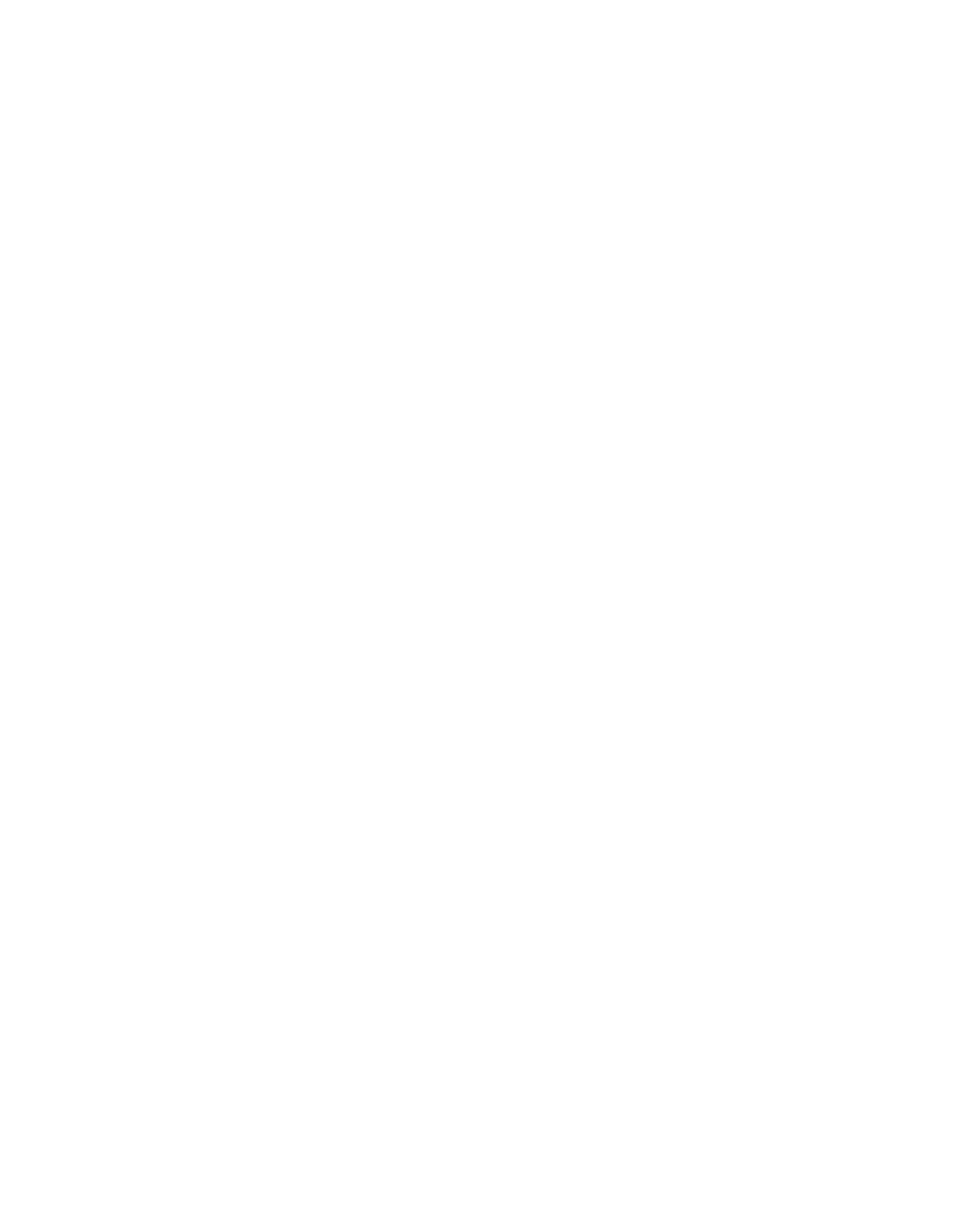# Appendix D<br>As of December 15, 2010

### **ALLOCATION OF STANDING COMMITTEE MEMBERS 2012 DEMOCRATIC NATIONAL CONVENTION**

*(As adopted by the Democratic National Committee at its meeting August 20, 2010.)*

| <b>State</b>                | <b>Members</b> | <b>Votes</b>   | <b>State</b>          | <b>Members</b>   | <b>Votes</b>   |
|-----------------------------|----------------|----------------|-----------------------|------------------|----------------|
| <b>ALABAMA</b>              | 2              | $\overline{2}$ | <b>NEW HAMPSHIRE</b>  | 1                | 1              |
| <b>ALASKA</b>               | 1              | 1              | <b>NEW JERSEY</b>     | 5                | 5              |
| <b>AMERICAN SAMOA</b>       | 1              | 0.25           | <b>NEW MEXICO</b>     | 1                | 1              |
| <b>ARIZONA</b>              | 2              | $\overline{2}$ | <b>NEW YORK</b>       | 10               | 10             |
| <b>ARKANSAS</b>             | 1              | 1              | <b>NORTH CAROLINA</b> | 4                | 4              |
| <b>CALIFORNIA</b>           | 17             | 17             | NORTH DAKOTA          | 1                | 1              |
| <b>COLORADO</b>             | 3              | 3              | OHIO                  | 6                | 6              |
| <b>CONNECTICUT</b>          | $\mathbf{2}$   | $\overline{2}$ | <b>OKLAHOMA</b>       | $\boldsymbol{2}$ | $\overline{c}$ |
| <b>DELAWARE</b>             | 1              | 1              | <b>OREGON</b>         | $\boldsymbol{2}$ | $\overline{2}$ |
| <b>DEMOCRATS ABROAD</b>     | 1              | 0.25           | PENNSYLVANIA          | $\overline{7}$   | 7              |
| <b>DISTRICT OF COLUMBIA</b> | 1              | 1              | PUERTO RICO           | $\overline{2}$   | $\overline{c}$ |
| <b>FLORIDA</b>              | 9              | 9              | RHODE ISLAND          | 1                | 1              |
| <b>GEORGIA</b>              | 4              | 4              | <b>SOUTH CAROLINA</b> | $\overline{2}$   | $\overline{c}$ |
| <b>GUAM</b>                 | 1              | 0.25           | <b>SOUTH DAKOTA</b>   | 1                | 1              |
| <b>HAWAII</b>               | 1              | 1              | <b>TENNESSEE</b>      | 3                | 3              |
| <b>IDAHO</b>                | 1              | 1              | <b>TEXAS</b>          | 9                | 9              |
| <b>ILLINOIS</b>             | 7              | 7              | <b>UTAH</b>           | 1                | 1              |
| <b>INDIANA</b>              | 3              | $\mathbf{3}$   | <b>VERMONT</b>        | 1                | 1              |
| <b>IOWA</b>                 | 2              | $\overline{2}$ | <b>VIRGIN ISLANDS</b> | 1                | 0.25           |
| <b>KANSAS</b>               | 1              | 1              | <b>VIRGINIA</b>       | 4                | 4              |
| <b>KENTUCKY</b>             | 2              | $\overline{2}$ | <b>WASHINGTON</b>     | 3                | 3              |
| <b>LOUISIANA</b>            | 2              | $\overline{2}$ | <b>WEST VIRGINIA</b>  | 1                | 1              |
| <b>MAINE</b>                | 1              | 1              | <b>WISCONSIN</b>      | 3                | 3              |
| MARYLAND                    | 3              | 3              | <b>WYOMING</b>        | 1                | 1              |
| <b>MASSACHUSETTS</b>        | 4              | 4              | <b>UNASSIGNED</b>     |                  |                |
| <b>MICHIGAN</b>             | 6              | 6              | <b>TOTALS</b>         | 161              | 158            |
| <b>MINNESOTA</b>            | 3              | 3              |                       |                  |                |
| <b>MISSISSIPPI</b>          | 1              | 1              |                       |                  |                |
| <b>MISSOURI</b>             | 3              | 3              |                       |                  |                |
| <b>MONTANA</b>              | 1              | 1              |                       |                  |                |
| <b>NEBRASKA</b>             | 1              | 1              |                       |                  |                |
| <b>NEVADA</b>               | 1              | 1              |                       |                  |                |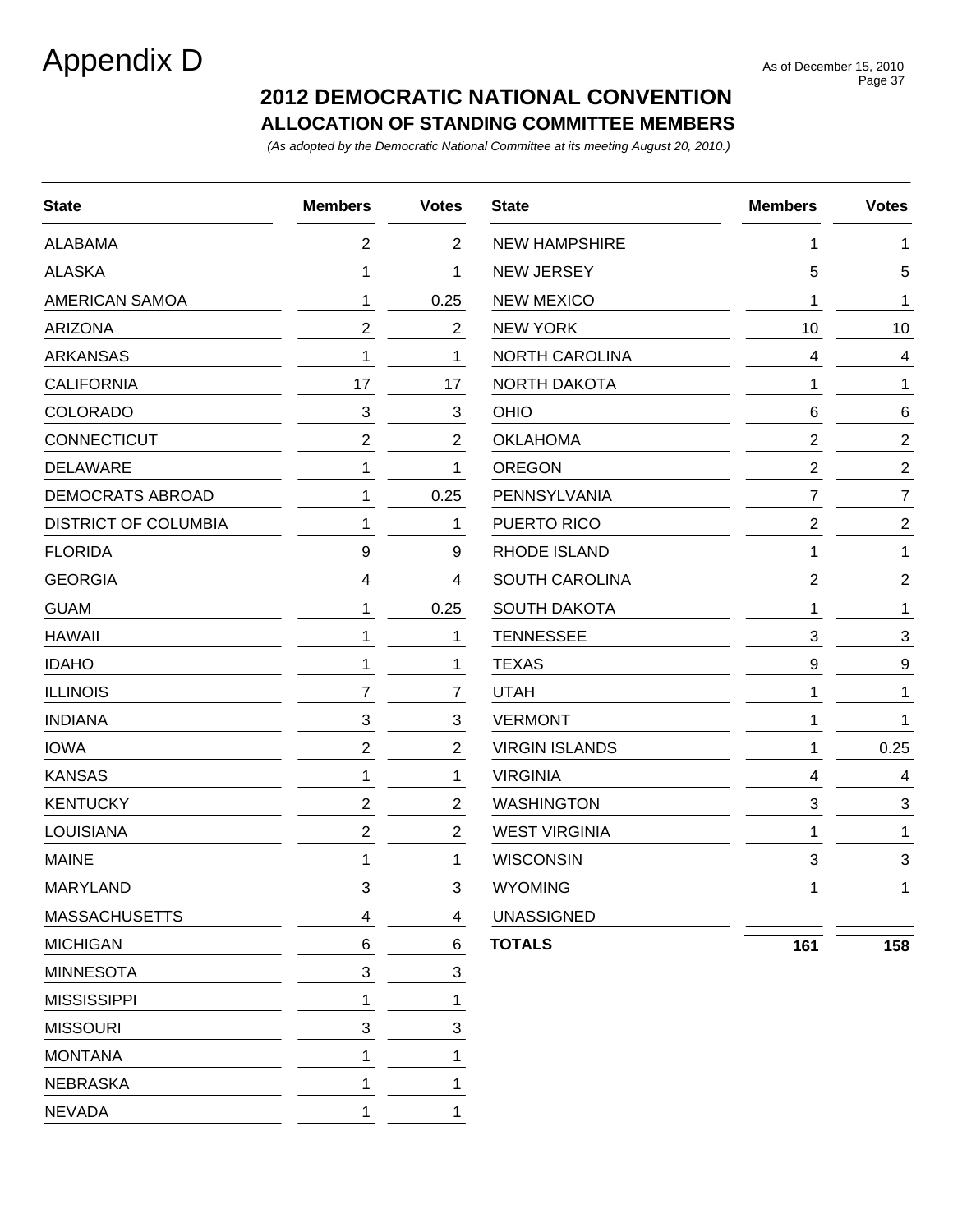

# 2012 DEMOCRATIC NATIONAL **CONVENTION**

# REGULATIONS

# of the Rules & Bylaws Committee

Issued by the Democratic Party of the United States Governor Tim Kaine Chairman

Alexis M. Herman & James Roosevelt, Jr. Co-Chairs Rules & Bylaws Committee

As Adopted by the Rules & Bylaws Committee of the Democratic National Committee, November 20, 2010.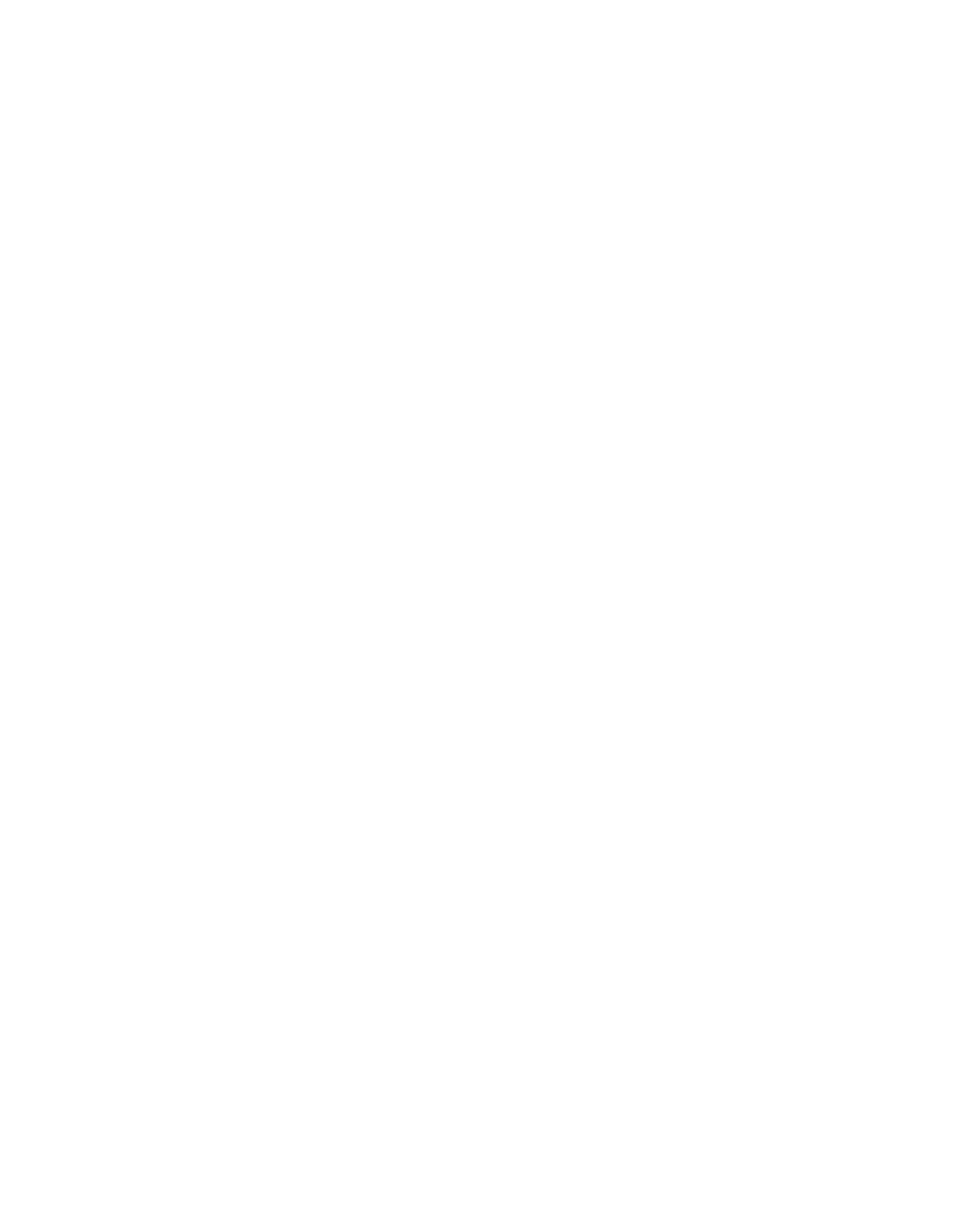# TABLE OF CONTENTS

# **REGULATIONS**

| $\mathbf{1}$ . |                                                                                                            |  |
|----------------|------------------------------------------------------------------------------------------------------------|--|
| 2.             |                                                                                                            |  |
| 3.             |                                                                                                            |  |
| 4.             | Regulations Implementing the<br>Delegate Selection Rules for the<br>2012 Democratic National Convention 16 |  |
| 5.             | Regulations Supplementing the Call for the<br>2012 Democratic National Convention23                        |  |
| Appendix A     | Examples Showing How to Apportion                                                                          |  |
| Appendix B     | Method of Allocating Delegates by                                                                          |  |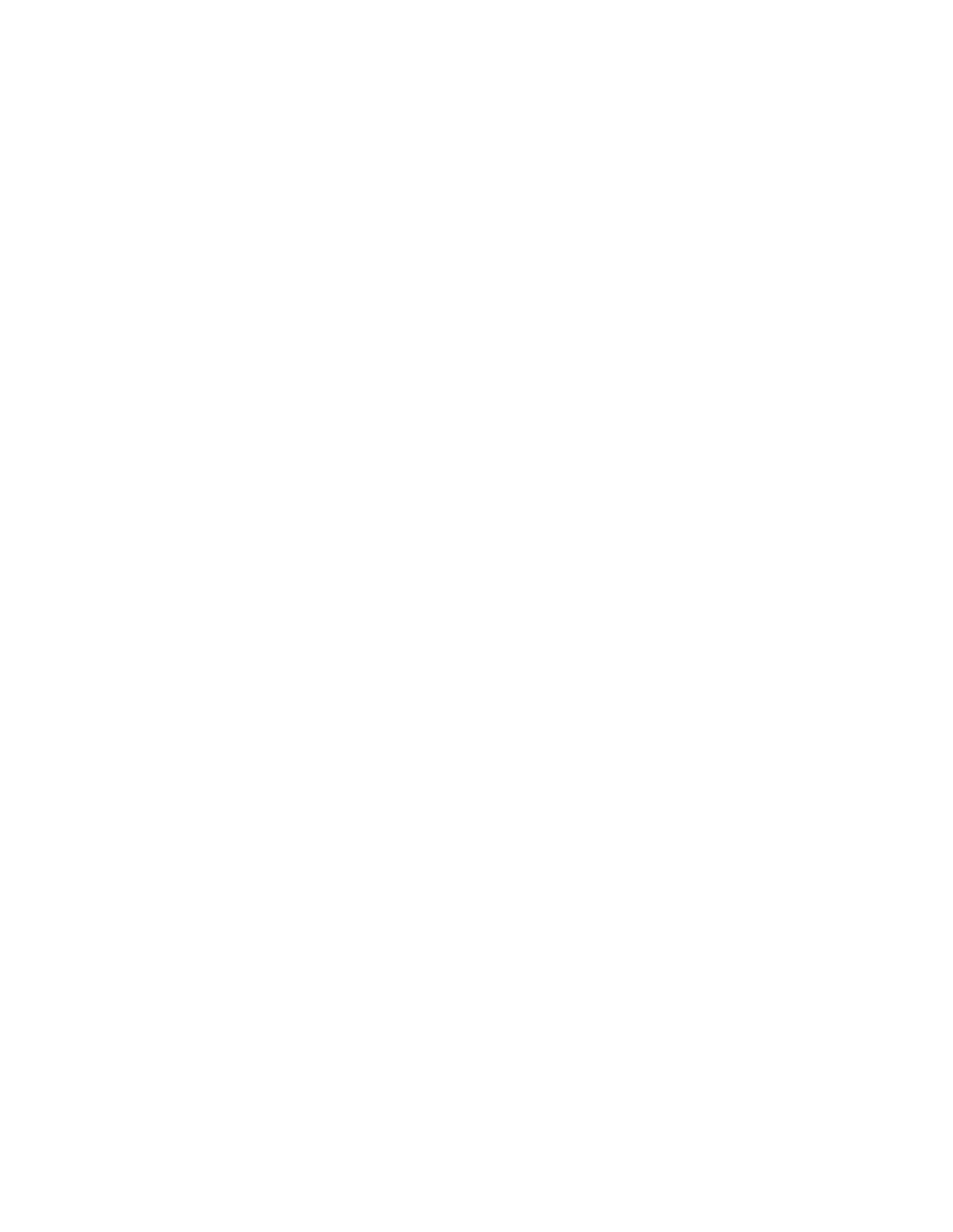# Regulations of the Rules & Bylaws Committee **For the 2012 Democratic National Convention**

As Adopted by the Rules & Bylaws Committee of the Democratic National Committee, November 20, 2010.

# **1. Rules of Procedure**

### **Reg. 1.1. Terms**

Throughout these Regulations:

- A. "DNC" means the Democratic National Committee;
- B. "RBC" means Rules and Bylaws Committee;
- C. "Staff" means staff in the DNC Office of Party Affairs and Delegate Selection;
- D. "*Rule(s)"* mean the *Delegate Selection Rules for the 2012 Democratic National Convention* as adopted by the DNC on August 20, 2012, as they may be amended, or any rule therein;
- E. "*Call*" refers to the *Call for the 2012 Democratic National Convention* as adopted by the DNC on August 20, 2012, as it may be amended;
- F. "Regulations" means these Regulations as they may be amended from time to time;
- G. "Co-Chair(s)" means Co-Chair(s) of the RBC;
- H. "Plan" refers to the state's Affirmative Action Plan, Inclusion Program and Delegate Selection Plan;
- I. "State Party" or "State Party Committee" means a body recognized by the DNC as the State's Democratic Party organization;
- J. "State" includes each geographical entity represented on the DNC, including the District of Columbia, territories, commonwealths and Democrats Abroad;
- K. "Majority" means more than fifty percent (50%) of the RBC members voting in person or by proxy;
- L. "Member" means a member of the RBC;
- M. "State Democratic Chair" means the Chair of each geographical entity represented on the DNC, including the District of Columbia, territories, commonwealths and Democrats Abroad, or, the Chair of a committee constituted pursuant to Rule 19.C. of the *Delegate Selection Rules* who is recognized to act in place of a state's Democratic Chair;
- N. "Secretary" means the Secretary of the Democratic National Committee;
- O. "Days" means calendar days. Weekends and federal holidays shall be included. In computing any period of time prescribed by these Regulations, the day of the act or event from which the designated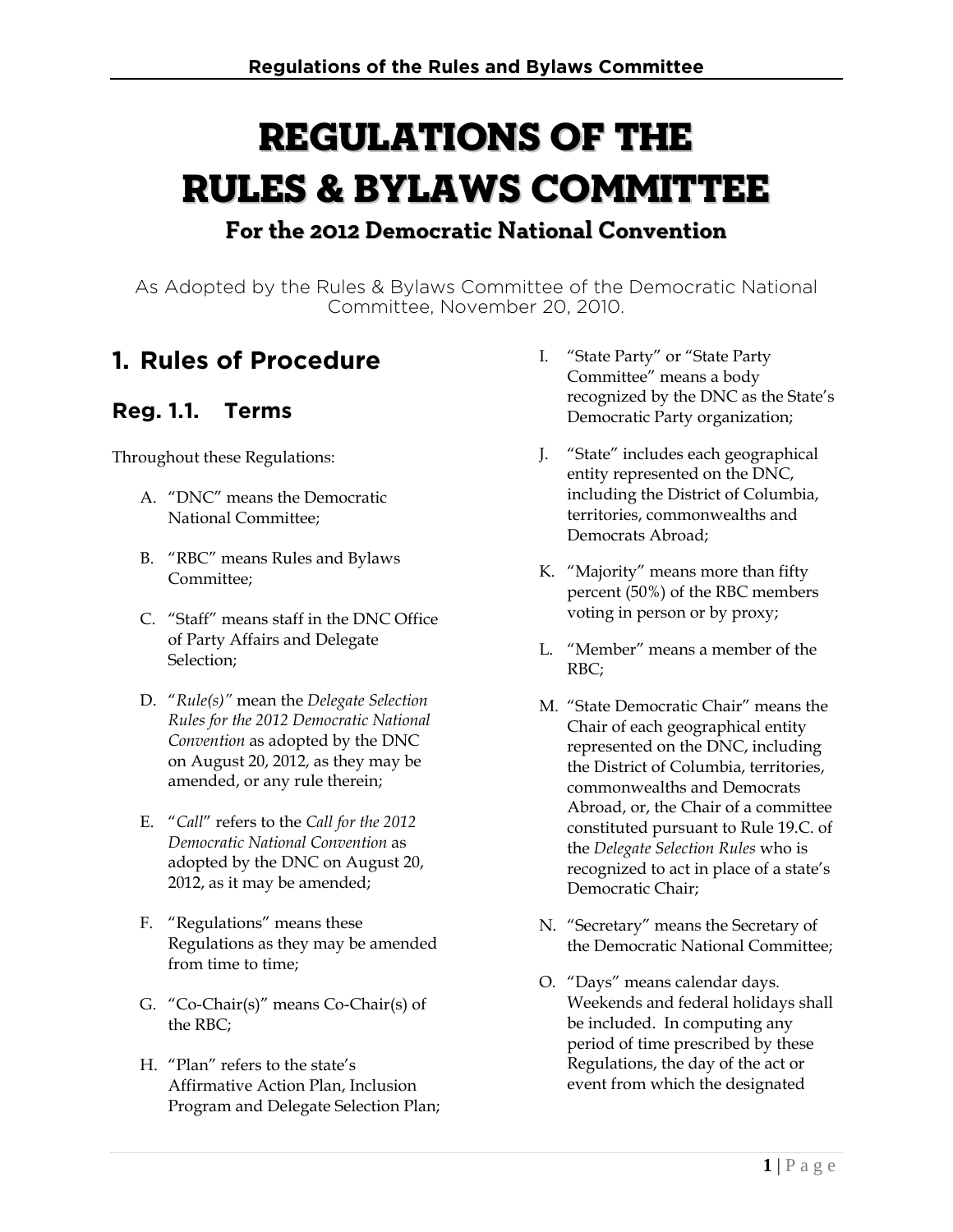period of time begins to run shall not be included.

### **Reg. 1.2. Quorum**

Except as provided in Regulation 3.4.P, a quorum of the RBC exists when forty percent (40%) of the then existing membership of the RBC is present in person or by proxy.

## **Reg. 1.3. Proxies**

Any member may, in writing and with notice to the Co-Chairs, issue a proxy to another member. Proxies may be either general or limited and either instructed or uninstructed. All proxies shall be in writing and transferable if so specified. If instructed, the nature of the instruction shall be expressly indicated on the proxy. Unless otherwise specified, a proxy shall be deemed general, uninstructed and nontransferable. No member may hold more than one (1) proxy. A proxy may be counted for purposes of determining the presence of a quorum, and shall be considered a vote for all purposes within the scope of the proxy.

## **Reg. 1.4. Voting**

The RBC shall take action on all substantive matters by a majority vote.

## **Reg. 1.5. Co-Chairs**

Should both Co-Chairs be absent from any meeting, the Co-Chairs shall designate a member of the RBC to preside at said meeting.

# **Reg. 1.6. Meetings**

Meetings of the RBC shall be held as determined by vote of the RBC, the call of the Co-Chairs or upon written application of seven (7) members. The Co-Chairs shall determine those instances in which a telephonic meeting may be held in lieu of a meeting in person, provided, however, that

upon application of seven (7) or more members, an in-person meeting shall be held. The staff shall maintain a written transcript of all meetings.

## **Reg. 1.7. Notice**

Unless the Co-Chairs declare an emergency and set forth in writing the reasons therefore, no meeting of the RBC may be held without at least seven (7) days written notice to all members and appropriate notification to the DNC's Press Office, which shall provide notice to national news media. The notice shall prescribe the time, place and agenda of the meeting. No matter may be considered which is not on the agenda unless a majority concurs. Official meetings of the RBC shall be open to the public.

## **Reg. 1.8. Robert's Rules**

Except as otherwise provided in these Regulations, Robert's Rules of Order, Newly Revised, shall be the rules of procedure in the RBC, provided that debate on any question may be limited or closed by a majority, a quorum being present.

## **Reg. 1.9. Amendment**

These Regulations may be amended only upon a majority vote of the RBC, provided that seven (7) days written notice of any proposed amendment has been given to the RBC members.

### **Reg. 1.10. Suspension**

These Regulations may be suspended only upon the affirmative vote of at least twothirds (2/3) of those members voting in person or by proxy.

### **Reg. 1.11. Vacancies**

A member may resign from the RBC by notice in writing to the Chairperson of the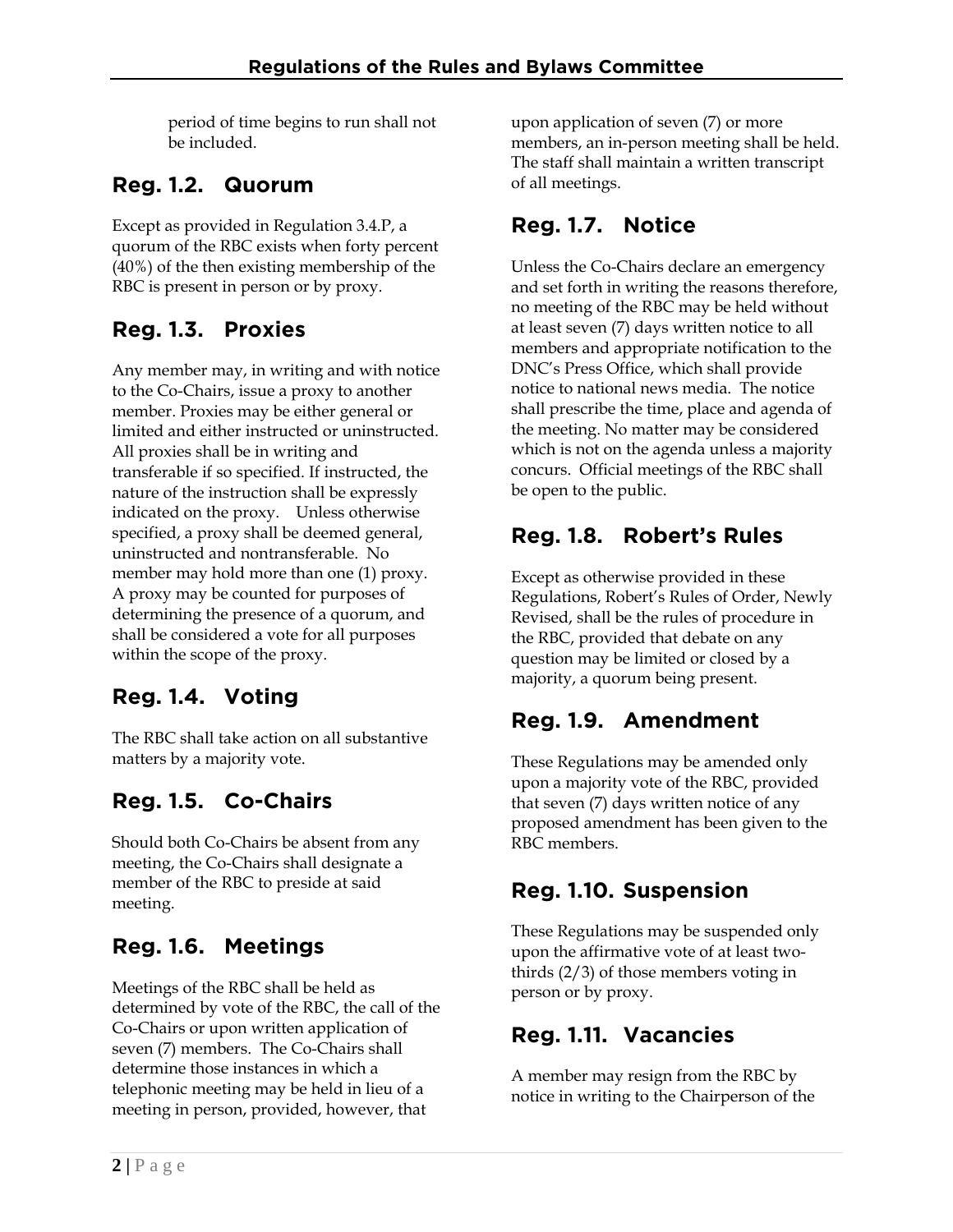DNC. Upon receipt of such notice, the Chairperson may appoint a replacement in accordance with the Charter and Bylaws of the Democratic Party of the United States. In the case of a vacancy on the RBC as a result of a DNC membership change, the DNC Chair may appoint a replacement in accordance with the Charter and Bylaws.

# **2. Submission and Review of Plans**

### **Reg. 2.1. Deadline**

Each State Party Committee must submit its Delegate Selection and Affirmative Action Plans and Inclusion Programs to the RBC for receipt by no later than 5:00 p.m., on May 2, 2011. Plans should be sent by certified mail (return receipt requested), by an overnight delivery service (signature required), by electronic mail (with confirmation of delivery to partyaffairs@dnc.org), by hand delivery (receipt to be retained), or by a combination of the foregoing to: RBC Co-Chairs, c/o the Democratic National Committee, 430 South Capitol Street, S.E., Washington, D.C. 20003.

### **Reg. 2.2 Formal Submission**

Each State Party Committee shall include the following documentation with the submission of its Plan to the RBC:

- A. a summary of the process for selecting delegates, alternates, standing committee members, the delegation chair and convention pages, along with related deadlines;
- B. a timetable reflecting all significant dates in the state's delegate selection process;
- C. a statement from the State Democratic Chair certifying that the Plan as submitted to the RBC was

approved by the State Party Committee;

- D. a copy of a press release distributed by the State Party Committee announcing its adoption of the Plan and summarizing the major components of the Plan;
- E. a statement from the State Democratic Chair certifying that the proposed Plan including all attachments and appendices was placed on the State Party website during the 30-day public comment period;
- F. a statement from the State Democratic Chair certifying compliance with Rule 1.C. which requires a 30 day public comment period prior to the adoption of the Plan by the State Party Committee, provided that the State Party has published specific guidance for the submission of public comments;
- G. a copy of all written public and online comments submitted through the process provided above on the Plan including an identification of every person and/or organization making comments and, where appropriate, a description of the person or group so represented, if such information has been provided or is available to the State Party;
- H. a blank copy of all forms to be filed with the state or State Party by delegate candidates;
- I. a statement from the Chair of the State Party Affirmative Action Committee certifying compliance with Rule 6.F. which requires that the Affirmative Action Committee has reviewed and approved the proposed Affirmative Action and Inclusion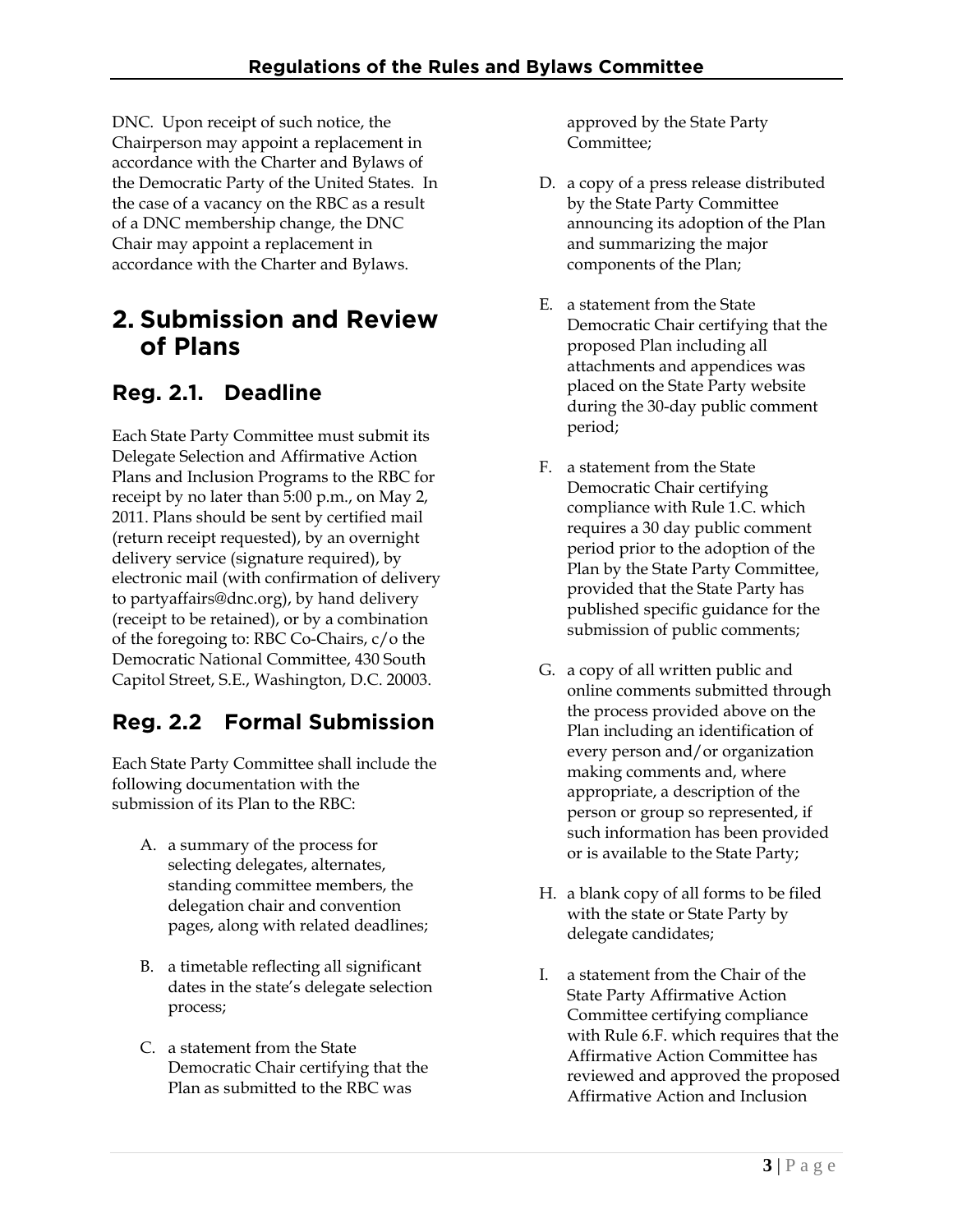outreach plan, including any numerical goals established;

- J. a statement from State Democratic Chair outlining the reliable data and source used for numerical goals established under Rules 5.C., 6.A., and 7;
- K. a statement from the State Democratic Chair certifying that the State Affirmative Action Committee composition complies with Rules 5.C, 6.A., and 7 and that the names, demographic data and contact information of members was submitted to the RBC no later than 15 days after their appointment.
- L. a copy of all state statutes reasonably related to the delegate selection process; and
- M. a copy of any qualifying forms to be filed with the state or the State Party by presidential candidates.

#### **Reg. 2.3. Informal Submission and Request for Technical Assistance**

A. Any time prior to formal submission of a Plan, a State Party may make a request to the Co-Chairs for technical assistance in drafting the Plan or may submit the proposed Plan to the Co-Chairs for preliminary evaluation. The absence of an informal submission by a State Party or the failure of the State Party to take action on any suggestion made pursuant to an informal submission or request for technical assistance shall not be admissible as evidence in the event of a challenge before the RBC.

B. Plans may be submitted for preliminary evaluation between January 3, 2011 and April 1, 2011. Any recommendations from staff based on the preliminary evaluation of a Plan do not constitute approval of a Plan, nor are the Co-Chairs, RBC, or staff restricted in comments raised during the formal review of the Plan.

# **Reg. 2.4. Extension of Time**

Upon the written request of a State Democratic Chair, the Co-Chairs or their designee may extend the time for submission or re-submission of a Plan which, in the absence of extraordinary circumstances, shall not exceed thirty (30) days. In the event a State Party requires an extension for a longer period of time, the State Party Chair shall submit a written request to the RBC, in which case the extension may be approved only by the Co-Chairs personally.

# **Reg. 2.5. Processing**

- A. Upon formal submission of a Plan, the Co-Chairs shall notify the members of the receipt of the Plan and shall forward to each member a summary of the Plan. A complete copy of any Plan shall be promptly forwarded to any member who so requests.
- B. The staff shall review each Plan and prepare a written memorandum stating its recommended findings. The memorandum shall set forth the staff's recommendations as to whether the Plan is: (i) in Compliance; (ii) in Conditional Compliance; or (iii) in Non-Compliance with the requirements of the *Rules*, the *Call* and/or these Regulations. The staff shall promptly provide copies of the memorandum to the members.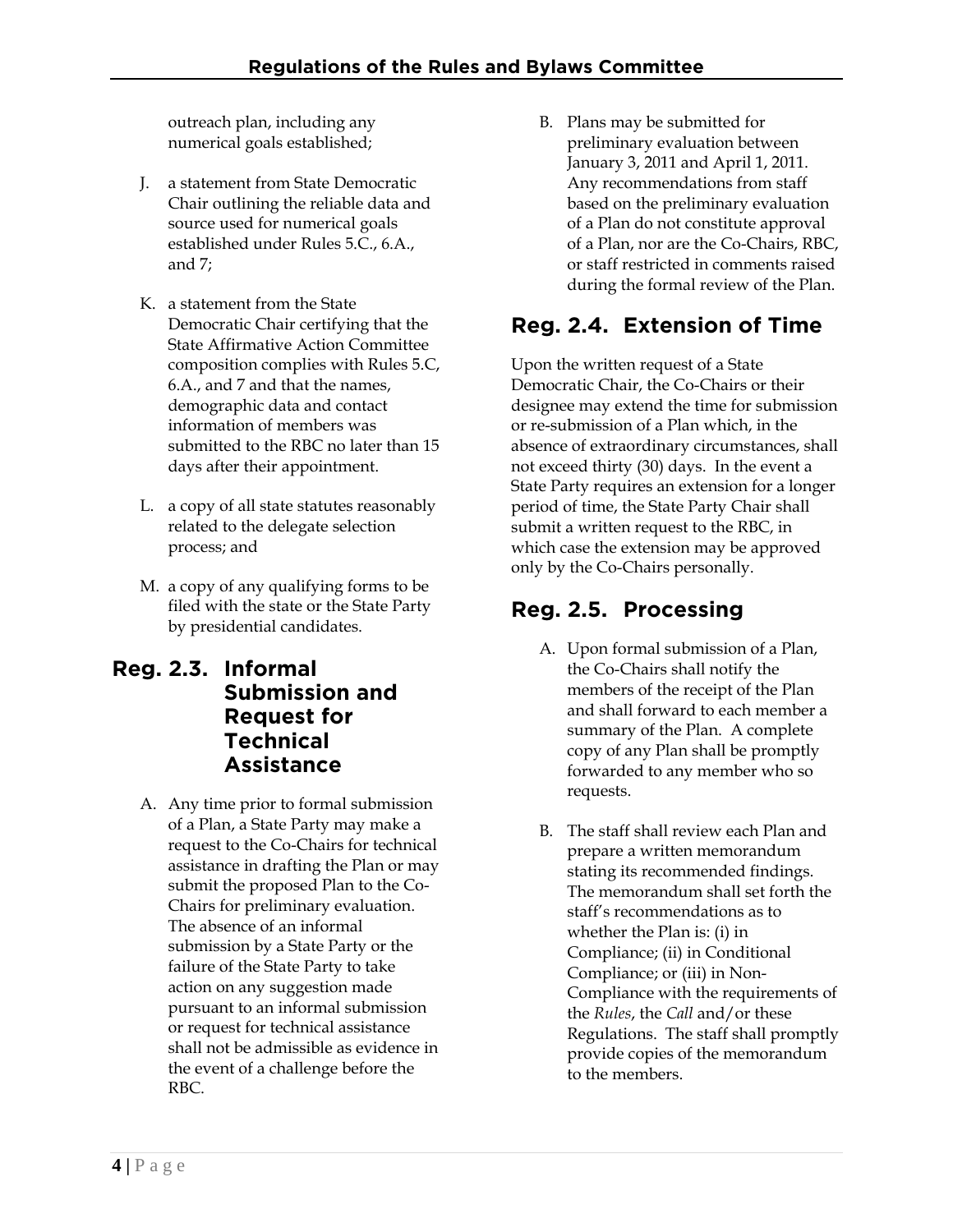#### **Reg. 2.6. Terms**

- A. "Compliance" means a Plan complies with the requirements of the *Rules*, the *Call* and these Regulations.
- B. "Conditional Compliance" means a Plan complies with the spirit and generally with the substance of the *Rules*, the *Call* and these Regulations but has certain minor deficiencies or omissions.
- C. "Non-Compliance" means a Plan is deficient in some material respect and therefore does not meet the requirements of the *Rules*, the *Call* and/or these Regulations.

#### **Reg. 2.7. Rules and Bylaws Committee Action**

- A. No later than September 16, 2011, the RBC shall act upon each Plan that has been timely submitted.
- B. A finding that a Plan is in Conditional Compliance must include a specific list of recommendations required to correct the omissions and/or deficiencies. Within thirty (30) days of receipt of notice of the RBC's finding of Conditional Compliance, the State Party shall correct and resubmit its Plan to the RBC. Upon receipt by the RBC of evidence of appropriate corrective action in response to each of the items of omission and/or deficiency, such a Plan shall automatically be found in Compliance.
- C. Any finding of Non-Compliance must include a statement identifying the deficiencies in the Plan. The State Party shall correct and resubmit a Plan found in Non-Compliance within thirty (30) days of its receipt of

the RBC's finding of Non-Compliance. The RBC shall process each submitted Plan pursuant to Regs. 2.4, 2.5 and 2.7.

D. In the event that the RBC requires a second or subsequent resubmission of a Plan found to be in Conditional Compliance or in Non-Compliance, the RBC shall establish a reasonable period within which the corrected Plan must be reviewed.

#### **Reg. 2.8. Evaluation of Implementation**

Any State Party may make a written request of the Co-Chairs for an informal evaluation of the implementation of its Plan. Upon receipt of the request, the Co-Chairs shall designate a member of the RBC or staff to informally assist the State Democratic Chair. The failure of a State Democratic Chair to follow any suggestion of the designee of the Co-Chairs shall not be admissible as evidence in the event of any challenge to the implementation of the Plan before the RBC.

#### **Reg. 2.9. Amendments to Plans**

- A. Once a State Party's Plan has been found in Compliance by the RBC, any amendments to that Plan must be submitted to and approved by the RBC.
- B. Technical amendments to a State's Plan may be approved by the Co-Chairs of the RBC. RBC members will be advised of any technical amendments that are approved and will be afforded an opportunity pursuant to Reg. 1.6 to have the amendment considered by the full committee. Substantive amendments to the State's Plan will be referred by the Co-Chairs to the full RBC for consideration.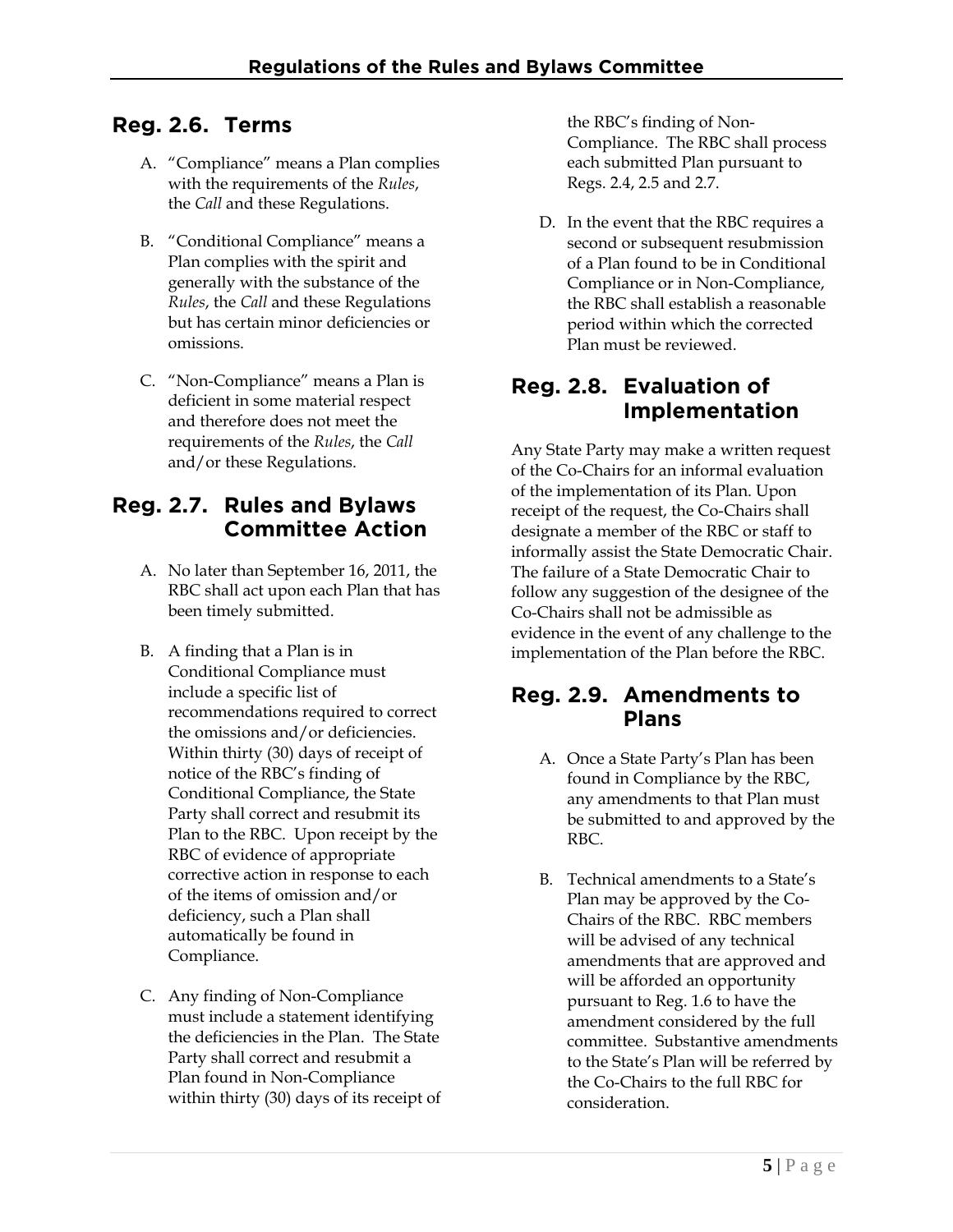- i. Technical amendments are those changes that do not substantively change the delegate selection process and do not impede participation in the process.
- ii. Substantive amendments are those that substantially alter the process or may result in the inability of any affected party to fully comply with and participate in the process by reason of insufficient notice of such amendments. Amendments affecting timing of the first step, application of proportional representation, and use of the threshold are among those changes that will be considered substantive in nature.
- C. No amendment to a State Plan shall be effective unless the substance of the amendment is: (i) approved by all relevant national, state and State Party entities and the RBC at least thirty-five (35) days, and (ii) conforms to all applicable state election procedures at least thirty days, prior to the time the amendment would be implemented. Rule 21 of the 2012 *Delegate Selection Rules* is applicable to this regulation.

# **3. General Terms of Challenges**

#### **Reg. 3.1. Jurisdiction of the RBC**

A. Pursuant to the *2012 Delegate Selection Rules*, the *Call to the 2012 Democratic National Convention* and these Regulations, the RBC shall have jurisdiction to hear and decide any challenge (provided that it is initiated before the 56th calendar day preceding the date of the

commencement of the 2012 Democratic National Convention):

- i. to a State Party organization with respect to its status as the body entitled to sponsor a delegation from that state;
- ii. alleging failure to submit or implement either an approved Affirmative Action Plan or Inclusion Program in a timely manner;
- iii. alleging failure to submit or implement a specific requirement of a State Plan;
- iv. appealing a decision of a State Party relative to a challenge to a Plan; or
- v. alleging failure of a State Party to implement a final order of the RBC.
- B. This jurisdiction is in addition to that conferred upon the RBC pursuant to the Charter and Bylaws of the Democratic Party.
- C. The foregoing shall not preclude the RBC from providing advice, assistance or interpretations of the Rules at any stage of the delegate selection process.
- D. Any request for advice, assistance or interpretations of the Rules pursuant to Reg. 3.1.C. shall be made in writing and shall be submitted to the Co-Chairs, together with the names, addresses and telephone numbers of all affected parties. The RBC shall notify all affected parties of the request and shall provide all such parties with an opportunity to comment on and be heard on the request, under such procedures as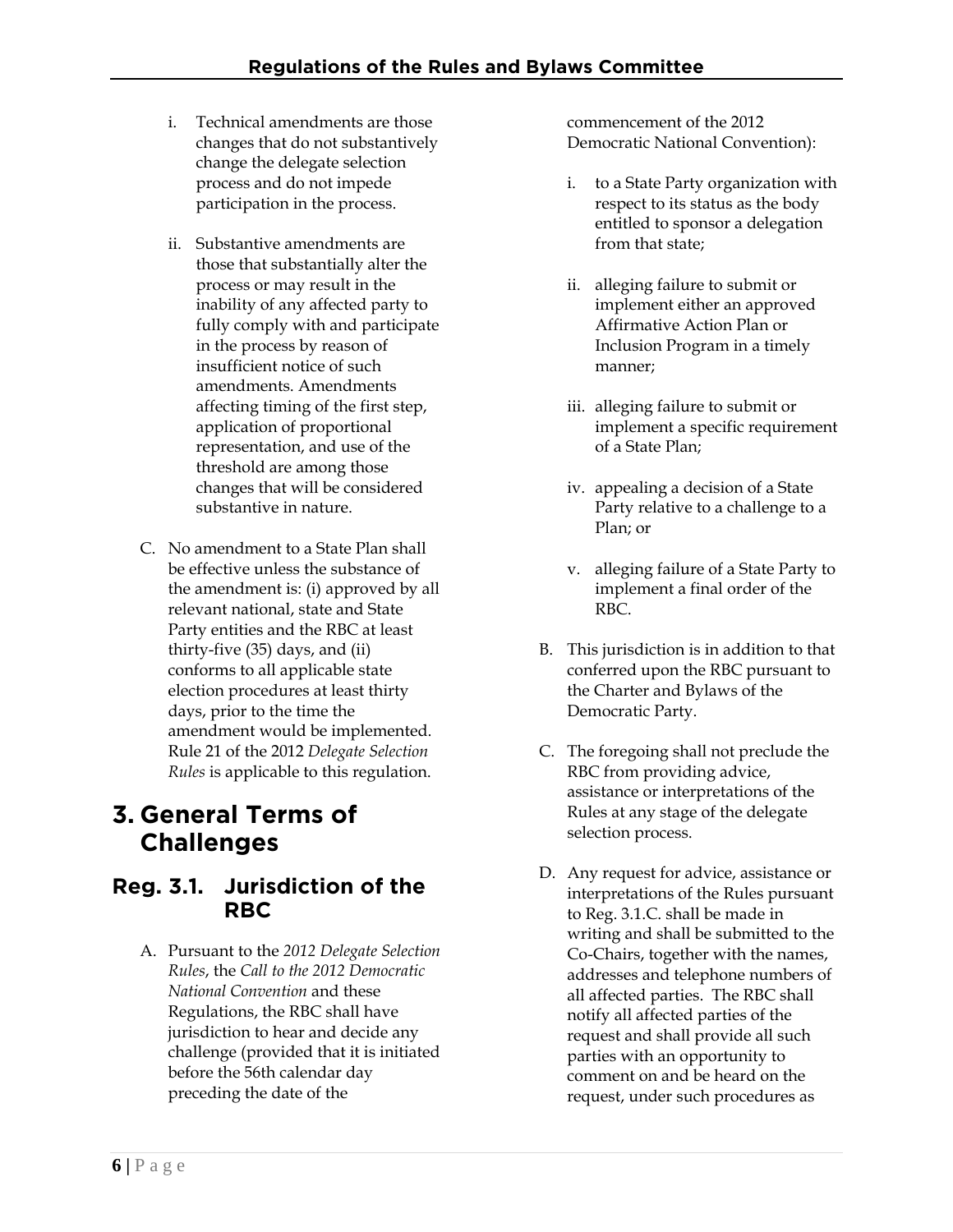the Co-Chairs deem appropriate under the circumstances.

E. Any challenge or appeal excluded from the jurisdiction of the RBC by Reg. 3.1.A., and any challenge pending before but not decided by the RBC on or before the 56th calendar day preceding the date of commencement of the Democratic National Convention, shall fall within the jurisdiction of the Credentials Committee.

## **Reg. 3.2. Parties**

#### **A. Challenging Parties:**

- i. A challenge to a Plan or the implementation of a Plan, including the Affirmative Action and Inclusion portions of such Plan, shall be brought by at least fifteen (15) Democrats who are residents of the state or level at which delegates to the National Convention are elected in which the challenge arises, and who fulfill (a) below, or if there is not Democratic Party enrollment or registration in the state, then either (b) or (c) below:
	- (a) Registered or enrolled as Democrats in those states that employ such procedures. Persons not registered to vote or persons registered as unaffiliated voters or enrolled as members of other parties or as independents shall not have standing to bring a challenge.
	- (b) Participated in Democratic Party Affairs. Persons who have participated in the affairs of another political party during the preceding

twelve (12) month period shall not have standing to bring a challenge. Participation in a party's affairs shall include, but not be limited to, voting in the immediately preceding primary of that political party.

- (c) Any person who lacks standing under paragraphs (a) and (b) and who demonstrates that he or she attempted to participate in the affairs of the Democratic Party in good faith shall have standing to challenge.
- ii. Each challenge shall include a statement indicating that each challenger subscribes to the substance, intent and principles of the Charter and Bylaws of the Democratic Party of the United States. With respect to implementation challenges, each challenger must have been personally injured or must be a member of a class injured by the alleged violation.

#### **B. Challenged Parties:**

- i. With respect to a jurisdictional challenge, the challenged party shall be the Democratic Party organization sponsoring a delegation from that state.
- ii. With respect to an implementation challenge where delegates to the Democratic National Convention have not yet been selected from the level at which the challenge arises, the challenged party shall be the Democratic Party organization responsible for that level;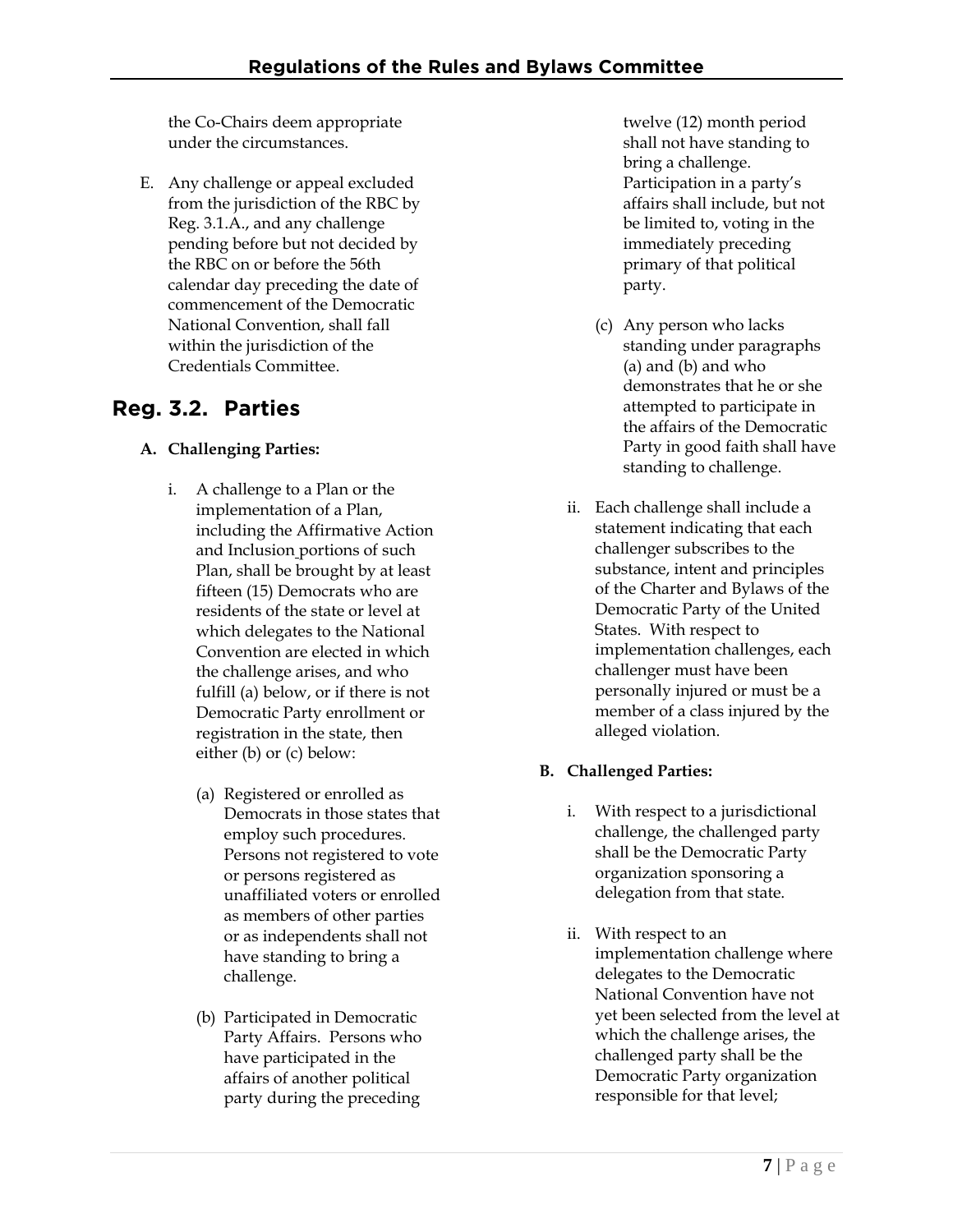provided that where any state law or State Party rule, regulation, decision or other State Party action or omission is challenged, the State Party Committee shall also be named as a challenged party. If, while the challenge is pending, any delegate(s) or alternate(s) to the Convention are selected from the level involved, such delegate(s) or alternate(s) shall be joined as challenged parties if any relief with respect to their credentials at the Convention is sought.

- iii. Where delegates or alternates to the Convention have been selected from the level in which the challenge arises, the challenged party or parties shall be a delegate or alternate, or group of delegates or alternates, or the entire delegation from that level.
- iv. The State Party Committee shall be joined as a challenged party if a challenged party so requests.

#### **C. Intervening Parties:**

- i. A State Party Committee may intervene as a matter of right in any challenge proceeding for the purpose of protecting any interest the State Party may have with respect to the proceeding.
- ii. A presidential candidate may intervene as a matter of right in any challenge proceeding for the purpose of protecting any interest the candidate may have with respect to the proceeding.
- iii. For good cause shown, any other person having standing under Reg. 3.2 may be permitted to be

heard as an amicus curiae or, in appropriate circumstances, to intervene, for all or limited purposes, by leave of the Co-Chairs or the Hearing Officer.

#### **Reg. 3.3. Filing, Service of Documents and Computation of Time**

- A. **Filing:** All documents to be considered in the processing of any challenge shall be filed by an overnight delivery service (signature required), certified mail (return receipt requested), electronic mail (with delivery of confirmation), or by hand delivery (receipt to be retained) during business hours, to: RBC Co-Chairs, c/o Democratic National Committee, 430 South Capitol Street, SE, Washington, DC 20003, with a copy to the State Democratic Chair of the state in which the challenge arises. The original and a copy of each document shall be filed with the RBC, unless a different number is required by the Rules or these Regulations. By written request, the RBC may require additional copies of any relevant document. Filing shall be deemed complete upon receipt, or in the case of hand delivery, upon delivery.
- B. **Service:** Any documents filed in any proceeding pursuant to these Regulations shall be served at the same time by the filing party upon all other parties to the proceeding, with a copy to the State Democratic Chair of the state in which the challenge arises. Service shall be made by an overnight delivery service (signature required), certified mail (return receipt requested), electronic mail (with delivery confirmation), or hand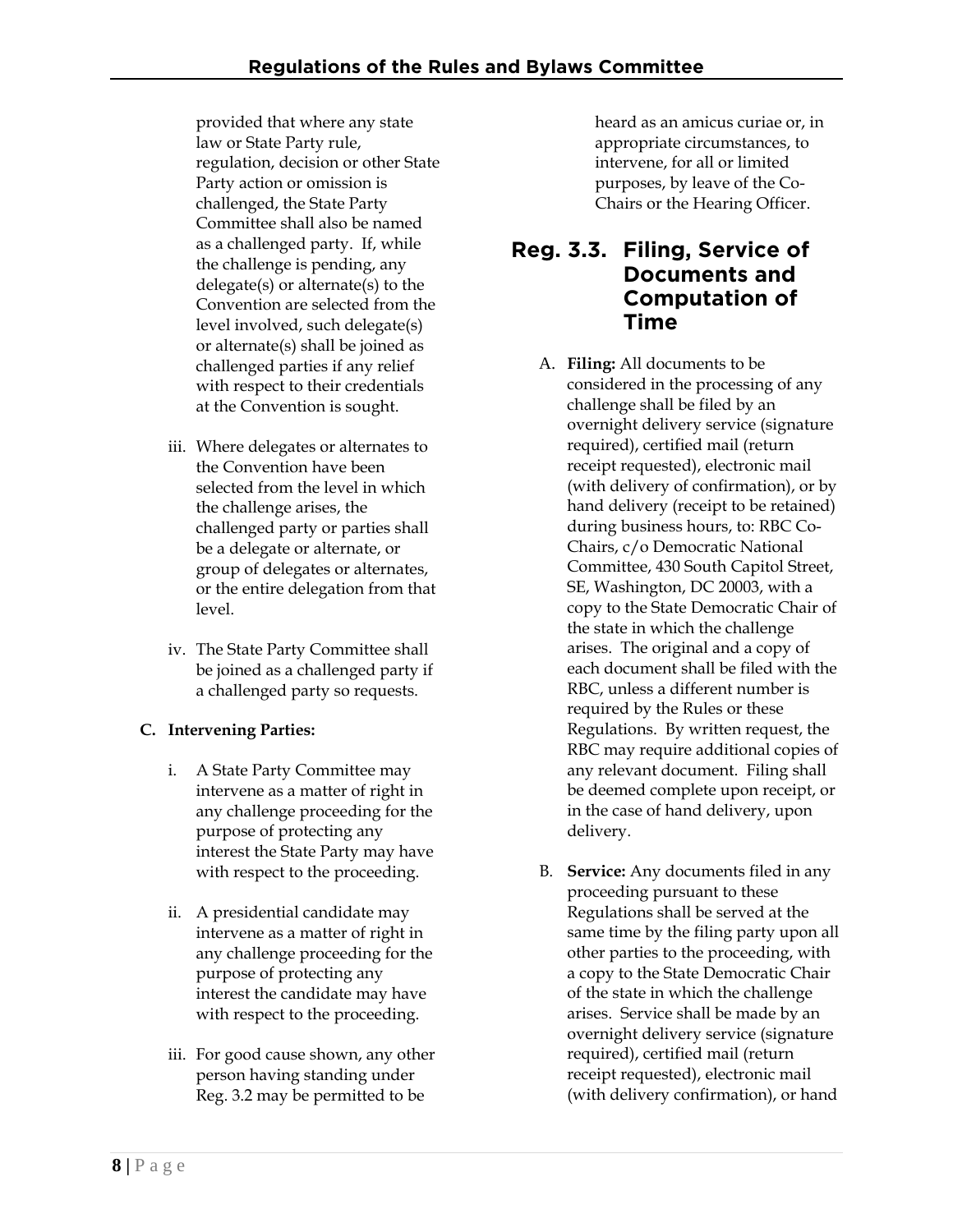delivery (receipt to be retained) to each party or his or her attorney, if any, or other representative authorized to receive documents on his or her behalf ("agent of record"). Any document filed pursuant to these rules shall be accompanied by a certificate of service signed by the filing party or by his or her attorney, if any, or agent of record. Service shall be deemed complete, in the case of hand delivery, on the date of receipt by the served party or, in the case of service by an overnight delivery service or certified mail, on the first business day on which delivery is attempted.

#### **C. Time:**

- i. In computing any period of time prescribed by these Regulations, the day of the act or event from which the designated period of time begins to run shall not be included. Weekends and federal holidays shall be included.
- ii. The Co-Chairs shall have authority for good cause to enlarge or shorten any period of time prescribed by these Regulations. An extension of time shall be granted only when compelling need is shown.

# **Reg. 3.4. Challenges**

A. Jurisdictional Challenges: A jurisdictional challenge shall be commenced by the filing of a written challenge with the RBC by no less than fifteen (15) persons having standing under Reg. 3.2, no later than thirty (30) calendar days prior to the initiation of a state's delegate selection process.

- B. Challenges to the Plan: A challenge to the Plan shall be commenced by the filing of a written challenge by no less than fifteen (15) persons having standing under Reg. 3.2, no later than fifteen (15) calendar days after the adoption of such Plan by the State Party. The challenging parties shall, within the period provided by the State Party Committee in its Delegate Selection Plan, invoke, and shall thereafter exhaust, the remedies provided by State Party Committee procedures for the violations alleged.
- C. Implementation Challenges: A challenge asserting that a specific requirement of a Plan has not been implemented shall be commenced by the filing of a written challenge by no less than fifteen (15) persons having standing under Reg. 3.2, no later than fifteen (15) calendar days after the alleged violation occurred, or in the case of a challenge to an Affirmative Action or Inclusion program, at any time up to thirty (30) days prior to the initiation of the State's delegate selection process.
	- i. The challenge shall first be considered by the State Party Committee. The State Party Committee shall have twenty-one (21) days, or such longer period as the Co-Chairs deem appropriate, in which to render its decision.
	- ii. The State Party Committee may take such action with respect to the challenge as it is authorized to take under state law and its State Party Delegate Selection Plan.
- D. Contents of Challenges:
	- i. The challenge shall be verified by the notarized signature of each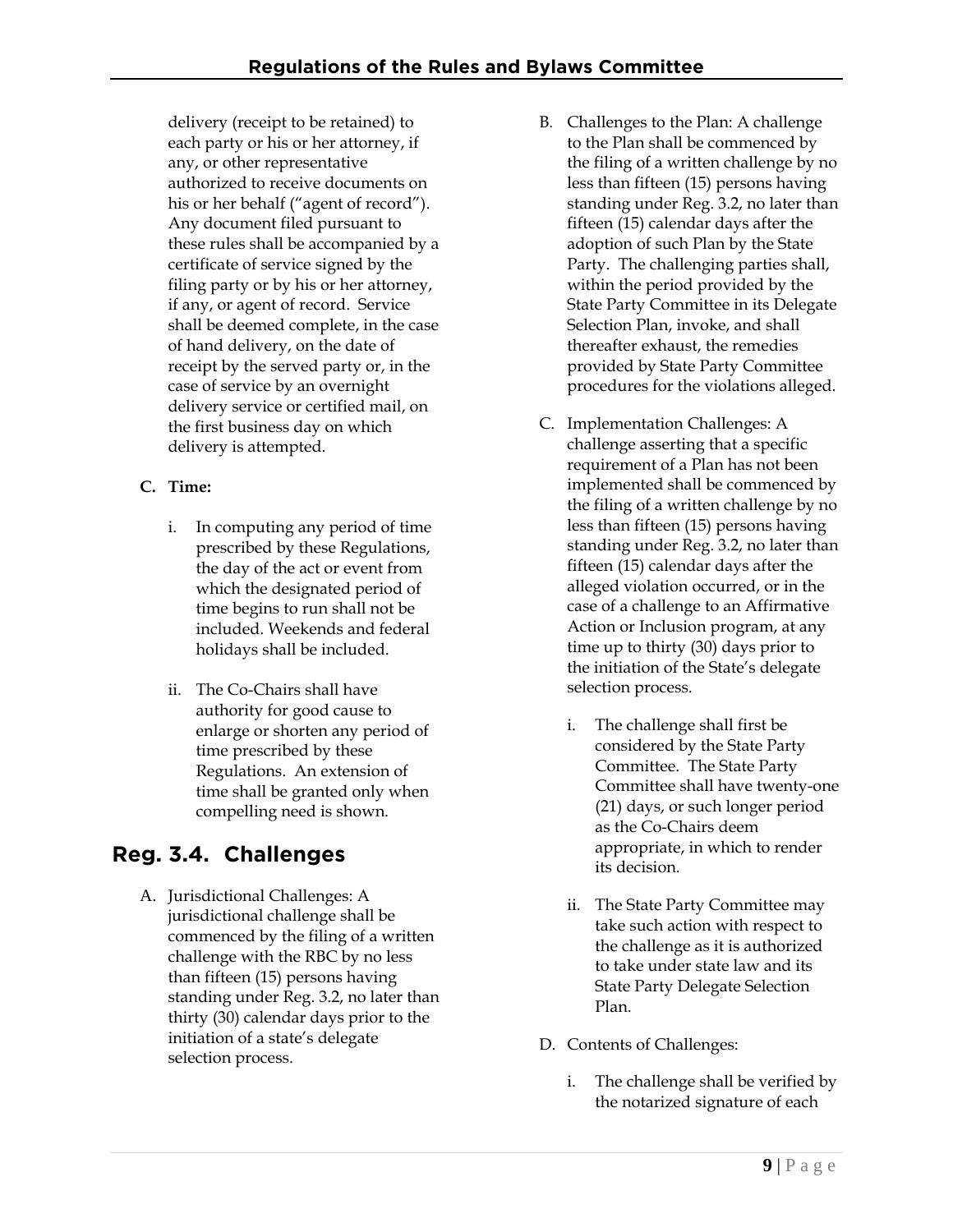challenging party and shall include the following:

- (a) The name, address, email address and telephone number of each challenging party and allegations of fact fulfilling the requirements of Reg. 3.2; and the name, address and telephone number of each challenging party's attorney, if any, or agent of record.
- (b) The name, address, email address and telephone number of each delegate or alternate whose credentials are challenged, or a statement that such information is unavailable to the challenging parties; or, where delegates or alternates have not yet been selected, the name, address and telephone number of each challenged party.
- (c) An identification of the state and level at which delegates to the National Convention are elected in which the challenge arises.
- (d) A plain, concise and specific statement, in separately numbered paragraphs, of each alleged violation of a state Delegate Selection Plan approved by the RBC, or of a final order of the RBC; or a statement that the state does not have an approved Delegate Selection Plan.
- (e) A plain, concise and specific statement, in separately numbered paragraphs, of how each challenging party

has been injured with respect to his or her participation in the delegate selection process by each alleged violation.

- (f) A plain, concise and specific statement of the remedies each challenging party has invoked with respect to each alleged violation before filing a credentials challenge with the RBC, and a statement of the expected length of time for exhaustion of the State Party procedures.
- (g) A plain, concise and specific statement, in separately numbered paragraphs, of the relief requested and the reason therefore. If a challenging party proposes that he or she be seated in the state's delegation, the challenge shall include a plain, concise and specific statement of the reasons why that party has a right to be seated, superior to that of the delegate or alternate whose seat he or she seeks; and a plain, concise and specific statement of how the challenging party has complied with all applicable laws, rules and regulations and has participated in the delegate selection process.
- ii. The challenge shall be accompanied by the following documents:
	- (a) A plain, concise and specific statement that contains, by separately numbered paragraphs, each violation alleged and each form of relief sought.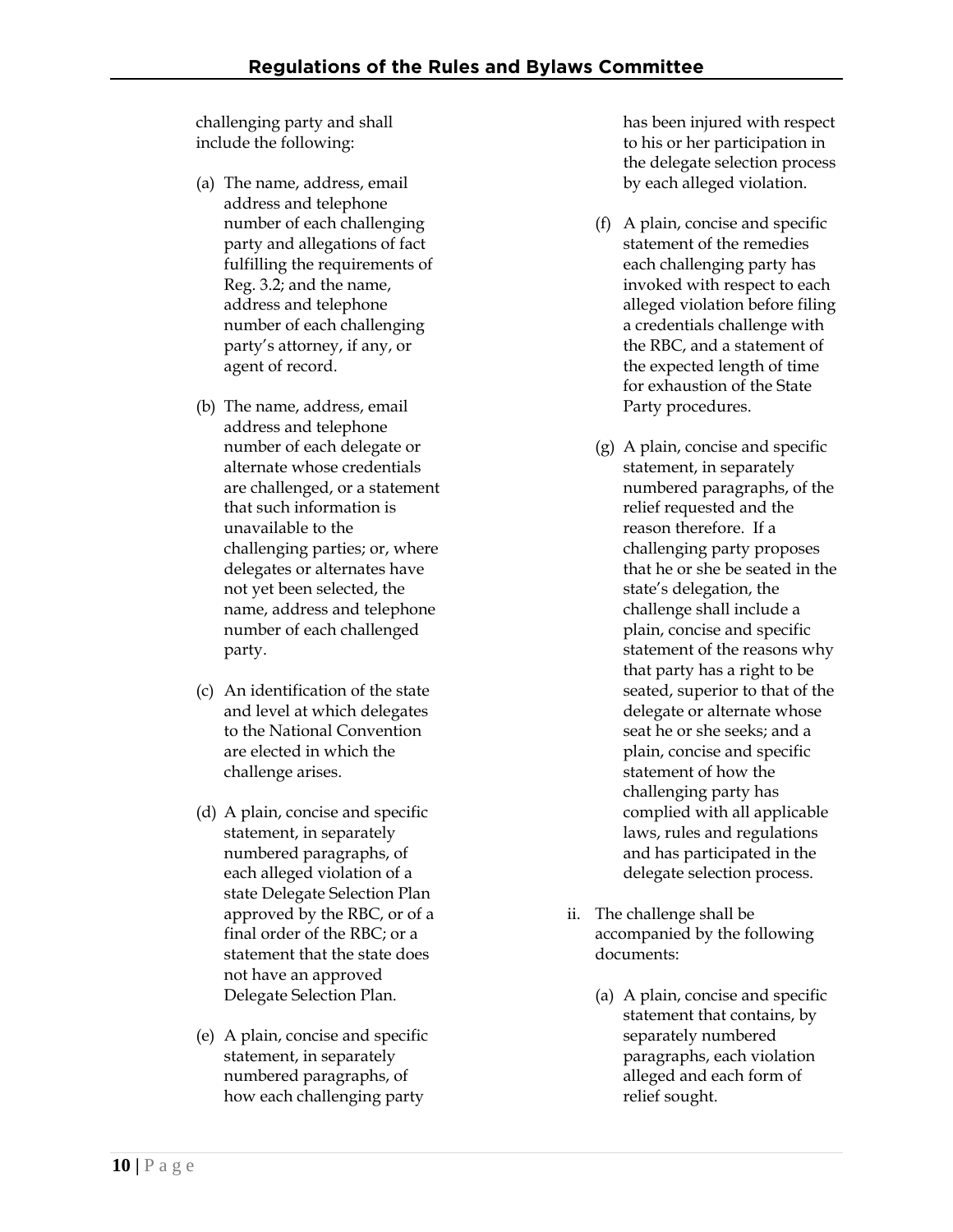- (b) A list of the name, address, email address and telephone number of each witness who is likely to be called to testify in support of the challenge.
- (c) A list of the documents likely to be offered in support of the challenge, together with copies of those documents.
- E. Answer:
	- i. Within ten (10) calendar days after service of a challenge, each challenged party shall file a written answer, verified by the notarized signature of each challenged party, including the following:
		- (a) The name, address, email address and telephone number of each challenged party and the name, address and telephone number of his or her attorney, if any, or agent of record;
		- (b) A statement as to whether the standing under Reg. 3.2 of the challenging parties is in dispute;
		- (c) A response to the challenge, in separately numbered paragraphs admitting or denying each statement therein, or stating that the challenged party is without sufficient information to admit or deny. A response to a statement shall fairly meet its substance, admitting those parts that are true and denying those parts that are false.
		- (d) A plain, concise and specific statement, in separately

numbered paragraphs, of each and every affirmative defense to the alleged violations, including the reasons that the State Party believes that the challenged provisions of the Plan are in compliance with the *Call*, the *Rules* and/or these Regulations;

- (e) A plain, concise and specific statement of any other reasons why the challenged party should prevail.
- ii. The answer shall be accompanied by the following documents:
	- (a) plain, concise and specific statement that contains, by reference to each numbered paragraph of the challenging statement required by Reg. 3.4.D., a response to each alleged violation or request for relief. A response to a proposition shall fairly meet its substance, admitting those parts that are true and denying those parts that are false. Wherever a proposition is denied in whole or part, the proposition supported by the challenged party on that point shall be stated.
	- (b) A list of the name, address, email address and telephone number of each witness who is likely to be called to testify in opposition to the challenge.
	- (c) A list of the documents likely to be offered in opposition to the challenge, together with copies of those documents.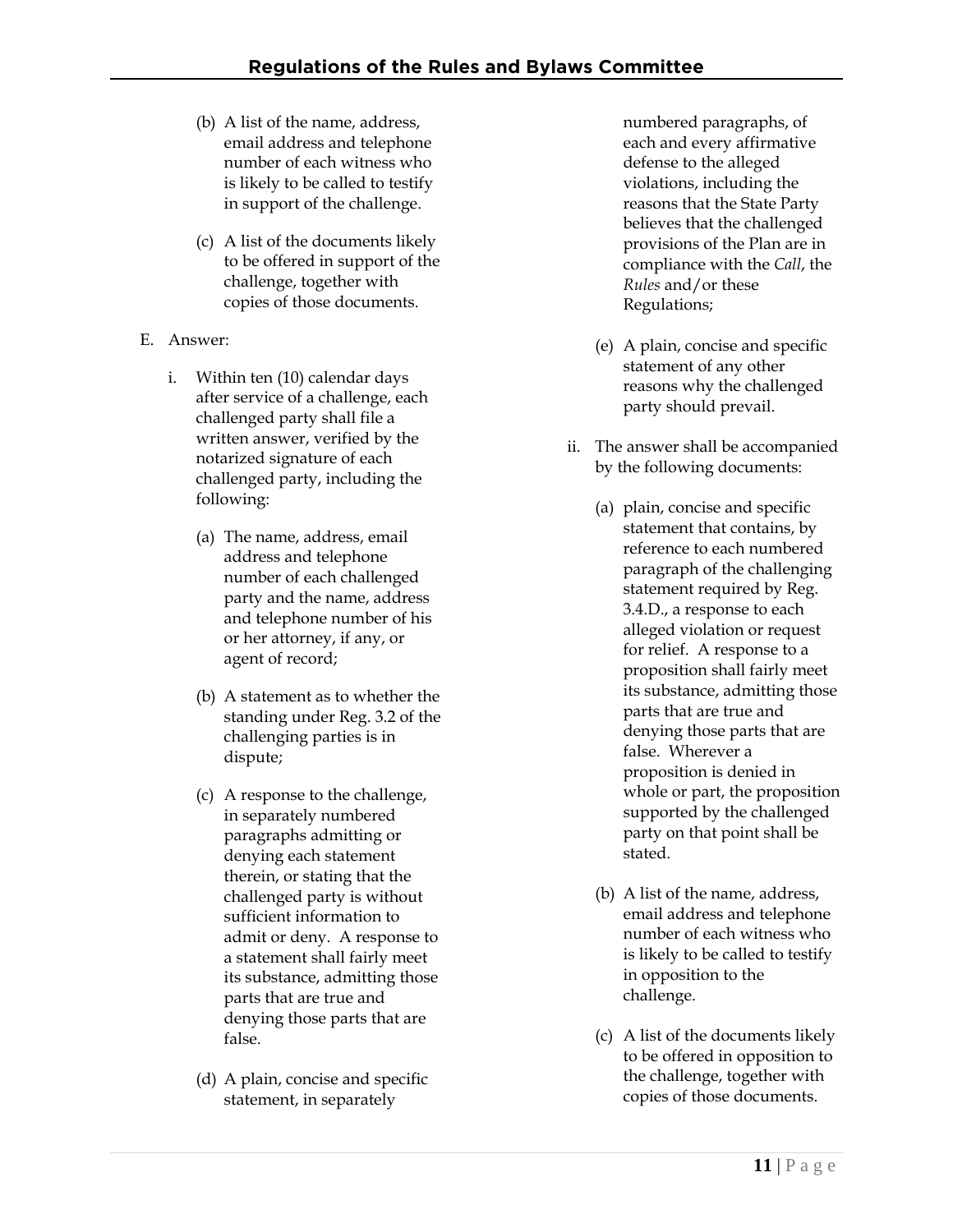- iii. Challenged parties may consolidate their answers.
- iv. If the State Party considers that a challenge is so vague as to preclude a responsive answer, the State Party may so state in the form of a motion filed with the RBC and served on the challengers' attorney, if any, or agent of record. Such motion shall delay the time for filing an Answer until (a) the Co-Chairs determine the motion is without merit or (b) the challengers file an amended challenge upon request of the Co-Chairs.
- F. Review: Upon receipt of the Challenge and the Answer, the Co-Chairs shall forward the challenge and the answer to the staff for review. Within two (2) weeks after receipt of such Challenge and Answer, the staff shall provide the Co-Chairs with a summary of the challenge and any recommendations for actions by the RBC, including alternatives for amicable resolution of the challenge and answer or the need for additional investigation or inquiry.
- G. Dismissal and Decision on the Pleadings:
	- i. *Dismissal:*
		- (a.) The Co-Chairs shall dismiss any challenge, or part of a challenge, in the event that:
			- 1.) it does not fall within the jurisdiction of the RBC;
			- 2.) it is brought by persons lacking standing under Reg. 3.2;
- 3.) it fails to state a valid challenge;
- 4.) the same challenge has been previously resolved;
- 5.) there is no evidence in support of the challenge;
- 6.) there is adequate remedy pursuant to state law or State Party available to the challengers which has not been exhausted; or
- 7.) the challenge is frivolous.
- (b.) If a State Party has adopted and implemented an approved affirmative action and inclusion program, the Co-Chairs shall dismiss any challenge, or part of a challenge, which is based solely on composition of the Convention delegation, except in the case of a challenge based upon the failure to achieve equal division.
- (c.) Any dismissal shall be accompanied by a written opinion of the Co-Chairs.
- ii. *Decision on the Pleadings:* The Co-Chairs shall have authority to make a decision on the pleadings where it is plain from the challenge and the answer, together with documents accompanying those pleadings, that there is no genuine issue of material fact between the parties. Any decision on the pleadings shall be accompanied by a written opinion by the Co-Chairs.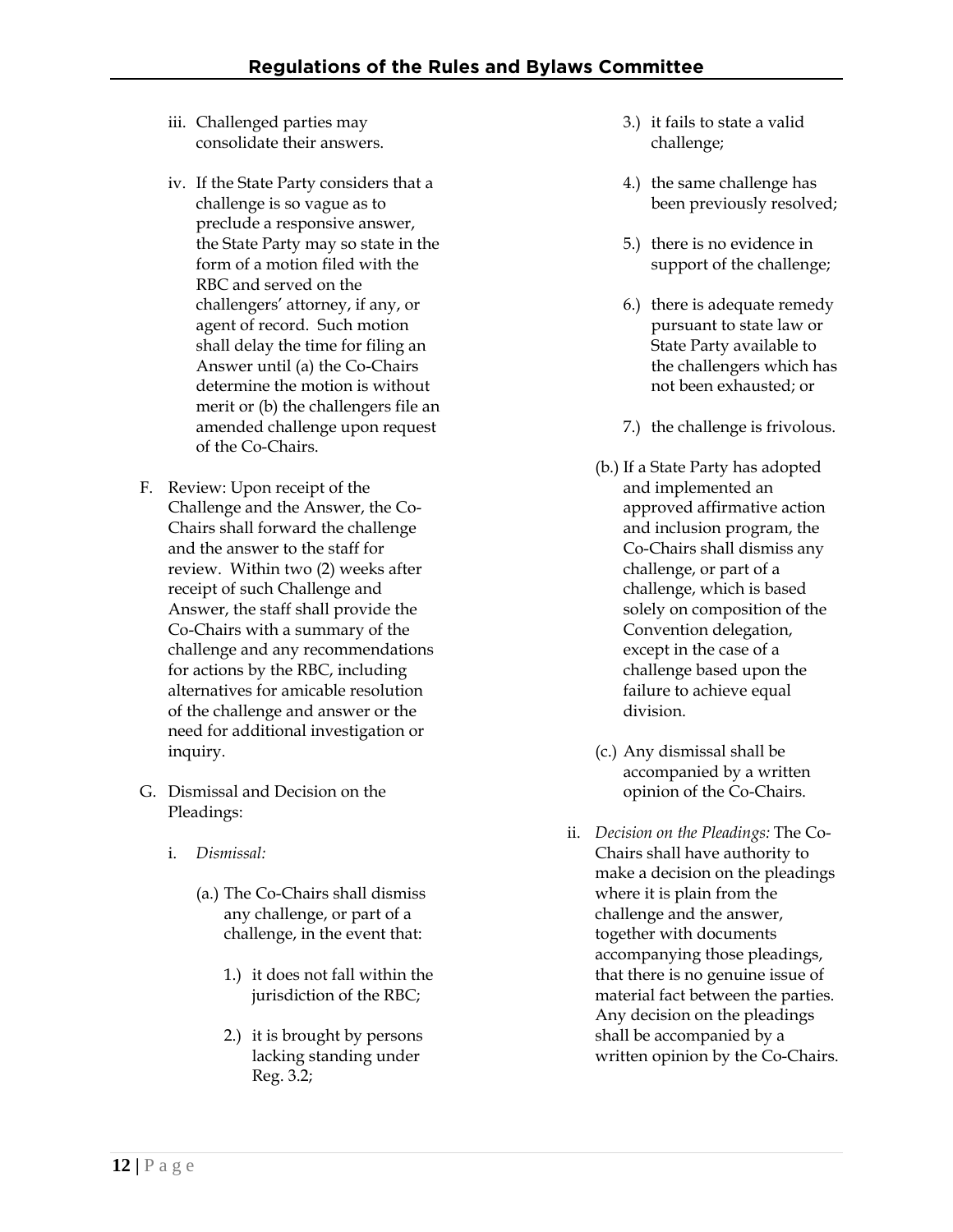- iii. *Review of Dismissal or Decision on the Pleadings:* Within five (5) calendar days after service of a notice of the entry of a dismissal under Reg. 3.4.G.(i) or decision on the pleadings under 3.4.G.(ii)., an aggrieved party may file a Petition for Review with the RBC, stating the objections to the Co-Chairs' action, and may file a brief. Within five (5) calendar days after service of the petition, any other party may file a brief. Consideration of the challenge by the RBC shall proceed as in other cases, except that the challenge shall be given precedence on the committee's docket.
- H. Decision of State Party Committee:
	- i. Non-implementation and implementation challenges shall first be brought to the appropriate State Party Committee for a decision to be rendered within twenty-one (21) days.
	- ii. The State Party Committee may take such action with respect to the challenge or other related matter as it is authorized to take under state law and State Party rules.
	- iii. Any party shall have the right to appeal to the RBC within ten (10) days following the notice of the decision of the state body, or after passage of the twenty-first (21st) day following filing of the challenge with the State Party Committee, whichever shall come first. The challenger shall file any written decision or order made with respect to the challenge by the State Party Committee. The decision of the

State Party Committee shall be given such weight as the RBC finds warranted in the circumstances.

- iv. Records of proceedings conducted by the State Party Committee with respect to the challenge or other related matters, and other papers relating to the State Party proceedings, shall be admissible in RBC proceedings on the challenge.
- I. Pre-Hearing Conference: Prior to any hearing, the Co-Chairs or a Hearing Officer designated by the Co-Chairs may call for a pre-hearing conference of the parties. At such conference, the Co-Chairs or Hearing Officer will: (i) make every reasonable effort to facilitate settlement of the challenge; and (ii) discuss the procedures to be followed at the hearing and may request: (a) a final list of witnesses; (b) a final list of documents; and (c) a stipulation of the parties to any issue not in dispute.
- J. Hearing:
	- i. With respect to any challenge or part of a challenge not dismissed or decided on the pleadings under Reg. 3.4.G., an open and public hearing shall be held on the specific factual and legal matters in dispute. An electronic or stenographic recording or clerical notes shall be made of the proceedings at any such hearing.
	- ii. The hearing shall be held in Washington, D.C., unless the Co-Chairs determine that in the interest of justice it should be held elsewhere.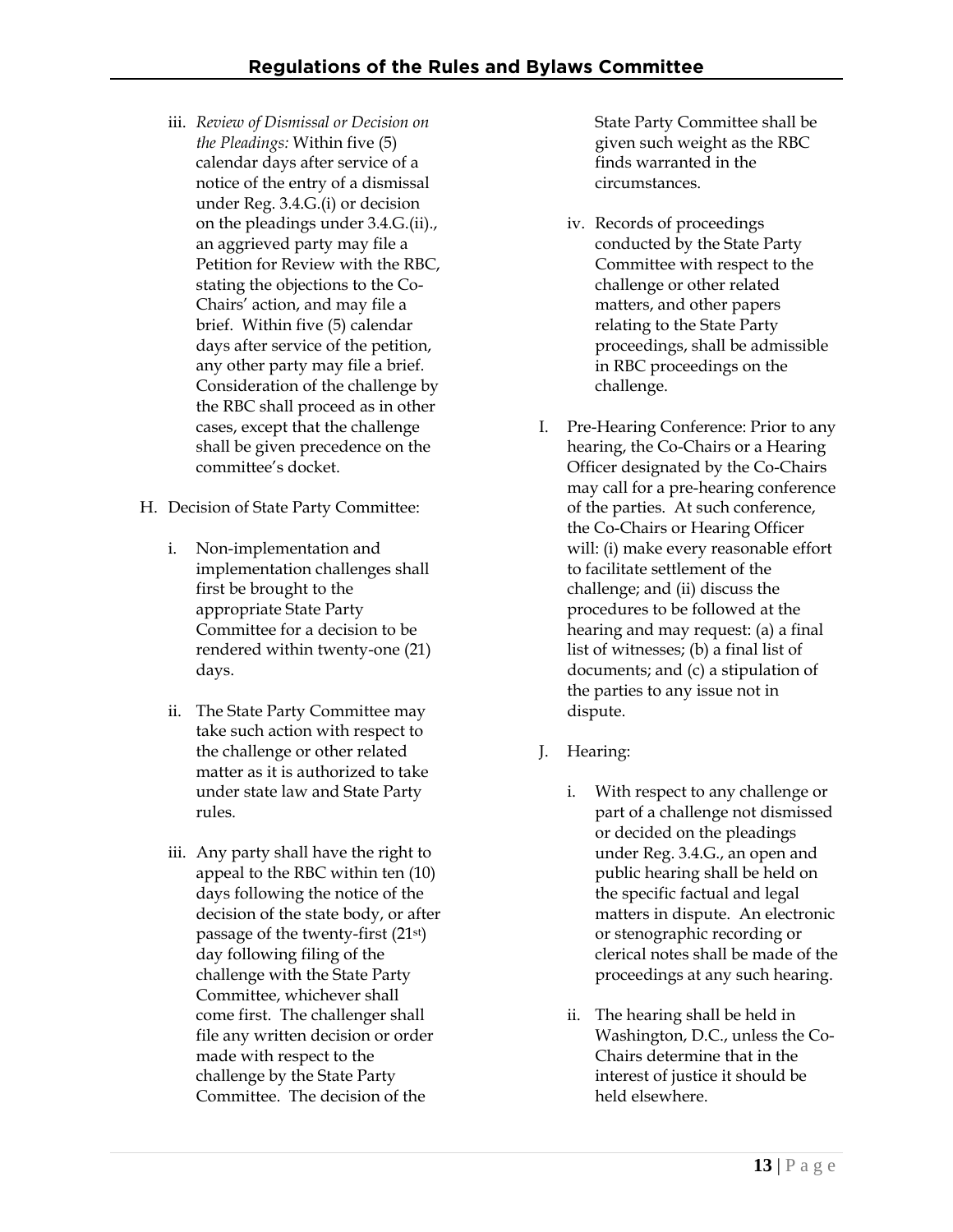- iii. The hearing shall be conducted by a Hearing Officer appointed by the Co-Chairs. The Hearing Officer shall be a Democrat, neutral in the context of the challenge, experienced in the law, known by reputation to be fair and shall not be involved in or identified with any presidential campaign or any group promoting or opposing credentials challenges. The Co-Chairs shall make a reasonable effort to secure the agreement of the parties to the Hearing Officer.
- iv. The Hearing Officer shall have all power necessary to conduct the hearing in such manner, consistent with these Regulations, as to secure the just, speedy and inexpensive determination of the challenge, including the right to require the parties to participate in a prehearing conference.
- v. Prior to the commencement of the hearing, the Hearing Officer shall announce a ruling identifying, on the basis of the papers filed in the challenge and any pre-hearing conference, the specific issues in dispute. The Hearing Officer shall have power to rule that on certain issues only documentary evidence shall be received. Any party objecting to a ruling under this paragraph may make a proffer of the evidence that would have been presented but for the ruling.
- vi. The Hearing Officer shall hear the evidence, dispose of procedural requests and similar matters and, to the extent possible, obtain stipulations of

the parties as to the facts of the challenge.

- vii. The Hearing Officer shall have authority to receive all competent evidence relevant to the specific matters in issue and to assign to it appropriate weight.
- viii.The Hearing Officer shall have authority to order for good cause, that a party produce at the hearing designated evidence in the interest of justice. Where a party fails to produce such evidence, the Hearing Officer may make findings of fact adverse to the party on all issues to which the evidence would have been material.
- ix. Subject to any ruling under Reg.  $3.4$ . J. (v), each party shall have the right to present competent oral and documentary evidence relevant to the specific matters at issue and to conduct crossexamination.
- x. The Hearing Officer may require parties to consolidate their challenges or defenses for purposes of the hearing.
- xi. The Hearing Officer shall make and file a written report to the RBC, which shall include findings of fact, conclusions of law and a recommendation for disposition of the challenge. The report shall be served on all parties to the challenge.
- K. Consideration by the Rules and Bylaws Committee:
	- i. The RBC shall begin meetings at the call of the Co-Chairs in Washington, D.C., or elsewhere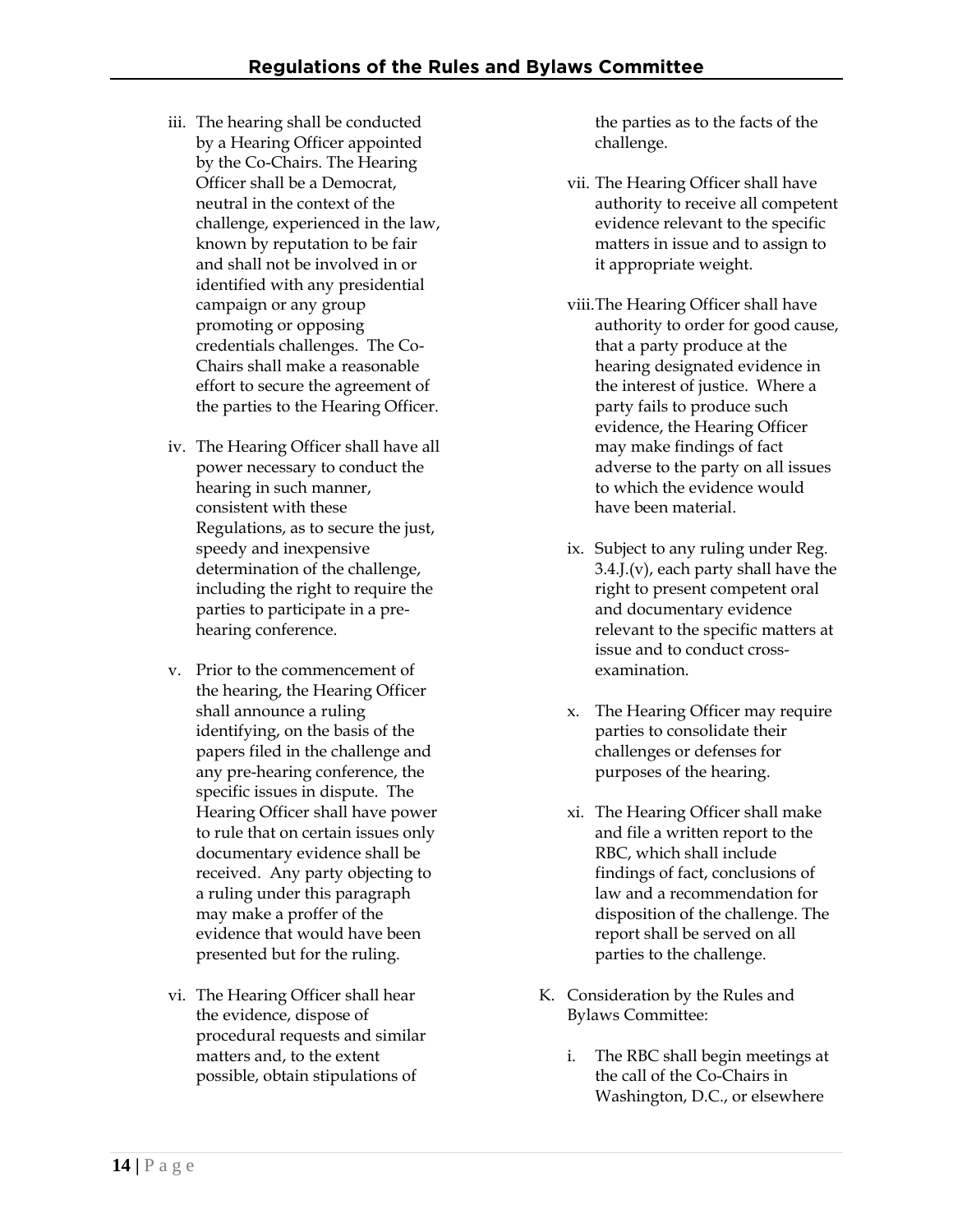at the call of the Co-Chairs, to hear challenges.

- ii. All meetings of the RBC shall be open to the public; provided that the Co-Chairs shall exclude from the specific area where the committee is conducting its business all persons whose presence in that area is not required for the proper conduct of the business.
- L. Request for Hearing by Full Committee: Within two (2) days after service of the Hearing Officer's report, an aggrieved party may file a written Petition for Review with the RBC. The petition shall contain a plain, concise and specific statement of the reasons for appeal and the procedural and/or substantive errors claimed by the petitioner.
- M. Briefs:
	- i. Within three (3) calendar days after filing the Petition for Review, the petitioner for review may file a brief.
	- ii. Within three (3) calendar days after service of the petitioner's brief, a respondent may file a brief.
	- iii. Any party filing a brief shall file as many copies as there are members of the RBC, plus ten (10) copies for the Co-Chairs and staff of the committee.
- N. Argument:
	- i. Each side to a challenge shall be entitled to present oral argument before the RBC for a period determined by the Co-Chairs, generally not to exceed fifteen (15) minutes.
- ii. The Co-Chairs may require parties to consolidate or separate their challenges or defense for purposes of oral argument.
- iii. The Co-Chairs shall notify the parties of the time and place of oral argument.
- O. Burden of Proof:
	- i. A timely claim alleging failure to submit or to implement at all, either an approved Affirmative Action Plan or Inclusion Program shall constitute grounds for a challenge with the burden of proof (by clear and convincing evidence) on the challenged party.
	- ii. A timely claim alleging failure to implement one or more specific requirements of either an approved Affirmative Action Plan or Inclusion Program shall constitute grounds for a challenge with the challenging party bearing the burden of proof (by clear and convincing evidence), but with the challenged party presenting its case first.
	- iii. In all other challenges, the challenging party shall bear the burden of proof (by clear and convincing evidence).
- P. Voting: A member of the RBC shall not vote on a challenge arising in his or her own state. All matters shall be determined by a majority vote of those voting in person or by proxy. A quorum shall consist of forty percent (40%) of the total number of committee votes entitled to be counted in the matter.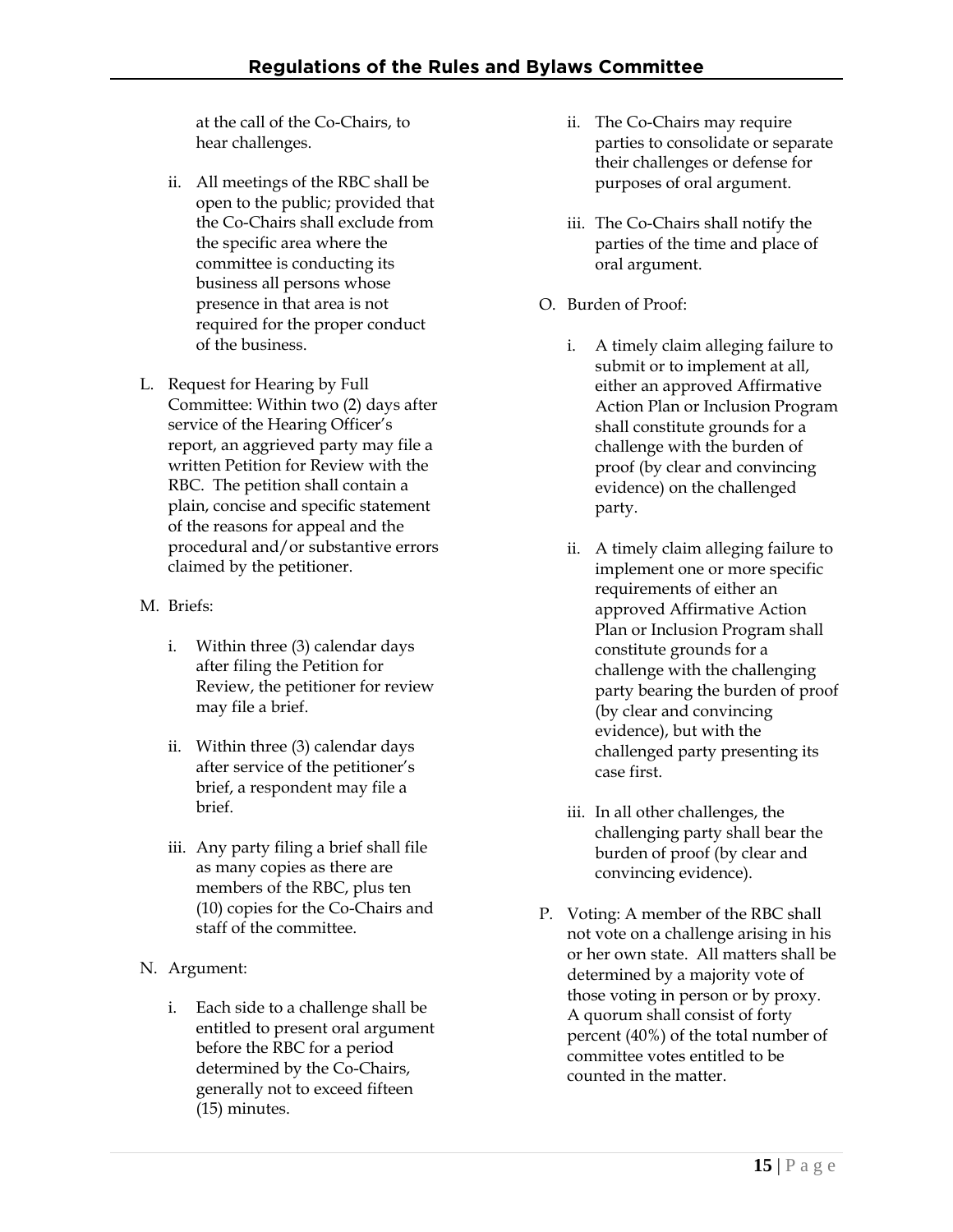**4. Regulations Implementing the Delegate Selection Rules for the 2012 Democratic National Convention**

## **Reg. 4.1. General Definitions**

- A. "Delegate selection process" as used throughout the Rules means the process directly related to the selection of delegates to the 2012 Democratic National Convention.
- B. "The first meeting in the delegate selection process" as used throughout the Rules includes preprimary caucuses and first tier caucuses in caucus states.

# **Reg. 4.2. Rule 1.G.**

The selection of members of the Standing Committees to the National Convention (Credentials, Platform and Rules) shall be done in conformity with Article VII of the *Call to the 2012 Democratic National Convention*, as adopted August 20, 2010, by the Democratic National Committee.

## **Reg. 4.3. Rule 2.A.**

- A. A state Plan should indicate how voters participating in the delegate selection process will publicly declare their Party preference and have that preference publicly recorded.
- B. In states with Party registration, the Plan should indicate whether voters who are not registered or enrolled as Democrats are able to participate in the process.
- C. In order to encourage participation by youth in the delegate selection

process, any individual who will have turned 18 by the date of the general election should be allowed to participate in any party run step of the delegate selection process.

### **Reg. 4.4. Rule 2.D.**

"Person" as used in Rule 2.D. shall mean:

- i. A caucus or primary voter;
- ii. A candidate for delegate;
- iii. A delegate;
- iv. An alternate; or
- v. A standing committee member.

#### **Reg. 4.5. Rule 3.A.**

- A. "End at reasonable hours" as used in Rule 3.A. does not preclude a meeting from continuing when it would be more unreasonable to adjourn the meeting to another time.
- B. Scheduling of meetings related to the delegate selection process shall consider any religious observations that could significantly affect participation (See Charter, Article I.4).

## **Reg. 4.6. Rule 3.E.**

"Participate in more than one meeting" as used in Rule 3.E. means to register a preference at more than one (1) meeting.

## **Reg. 4.7. Rules 5.C., 6.A. & 7**

A. Several rules govern and seek to ensure diversity and the full participation of historically underrepresented groups in the Party's delegate selection process.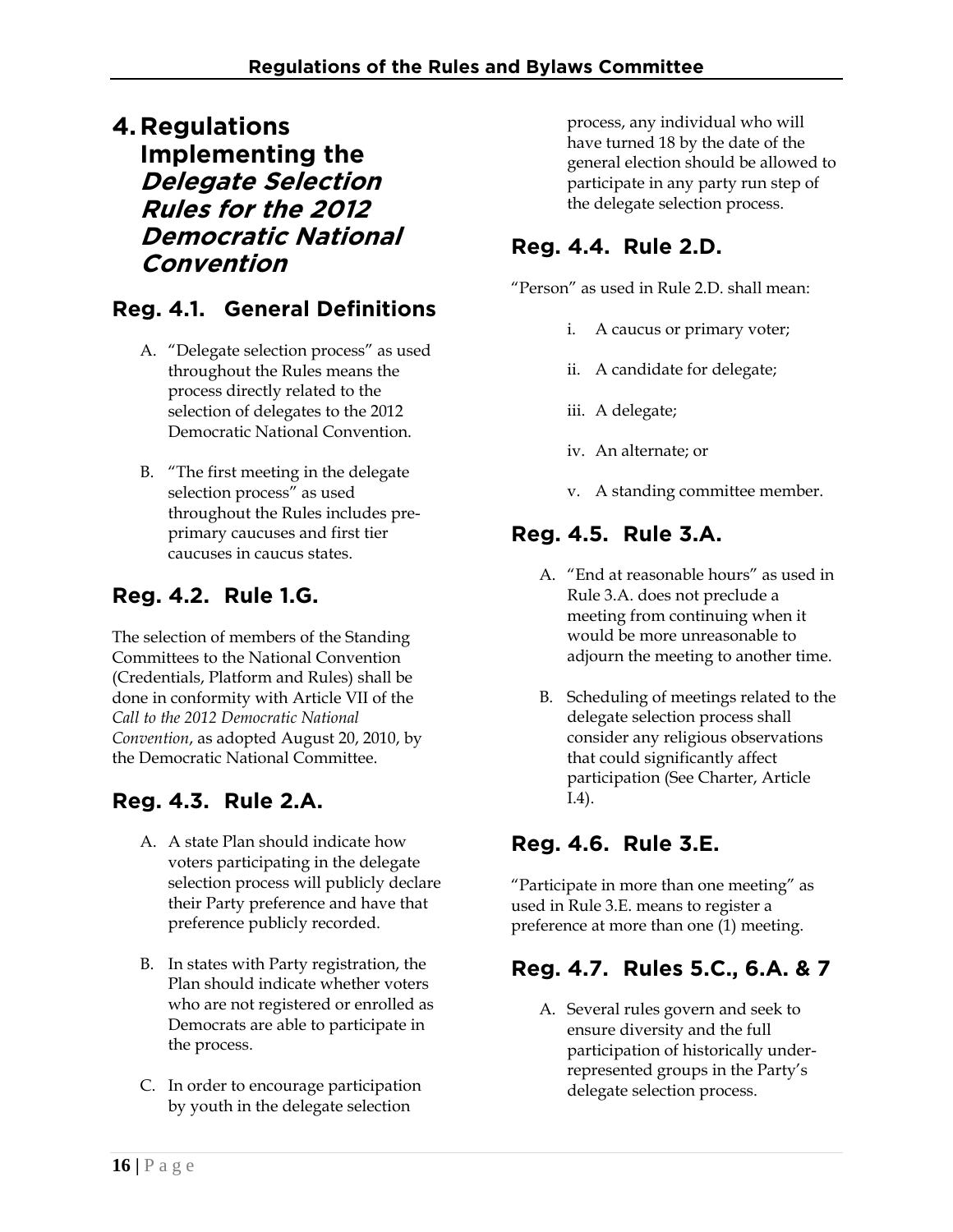Specifically, Rule 5.C. mandates development of outreach plans; Rule 6.A. requires goals and timetables for certain identified under-represented groups; and Rule 7 directs state parties to develop programs that will achieve full participation of other under-represented groups. Together, these three rules address nondiscrimination, affirmative action, and inclusion programs.

- B. Rule 7 requires State Parties to develop a plan intended to secure the full participation in the delegate selection process of LGBT Americans, people with disabilities, youth, and other groups the State Party may deem necessary, commensurate with each group's participation in the state's Democratic electorate. Consistent with this rule, State Parties must take reasonable steps to determine the participation of these groups in the state's Democratic electorate.
- C. The State Plan shall include a section on Affirmative Action, Outreach and Inclusion (hereinafter referred to as the "Affirmative Action section"), which sets out in detail how the state party will satisfy the diversity and full participation requirements imposed by Rules 5.C., 6.A. and 7. The Affirmative Action section must include:
	- i. Provisions for adequate outreach programs as required under Rule 5.C for groups that are historically under-represented in Democratic Party affairs. The term "race/ethnicity" as used in Rule 5.C. refers to African Americans, Asian Americans and Pacific Islanders, Hispanics, and Native Americans.
- ii. Specific goals and timetables for African Americans, Hispanics, Native Americans, Asian Americans and Pacific Islanders and women, including methodology, as required under Rule 6.A.
- iii. A program to achieve full participation by additional under-represented groups as required under Rule 7, provided, however, that in lieu of a separate inclusion program, a state plan may establish goals, with methodology, and timetables for the under-represented groups identified in Rule 7 (LGBT Americans, people with disabilities, and youth), as well as other groups the State Party determines to be underrepresented.
- D. The purpose of the priority of consideration for African Americans, Hispanics, Native Americans, Asian Americans and Pacific Islanders and women in the first sentence of Rule 6.A.(3) is to address the affirmative action goals outlined in the state's Delegate Selection Plan. The purpose of priority of consideration in the last sentence of Rule 6.A.(3) for the other groups as described in Rule 5.C. and Rule 7 is to assist in the achievement of full participation by those groups in the state's delegation.

#### **Reg. 4.8. Rule 6.C.**

A. The phrase, "as far as mathematically practicable," as used in Rule 6.C.(1), means if the number of delegates or alternates to be allocated is even, the division between men and women must be equal, and if the number is odd, the variance between men and women may not exceed one (1).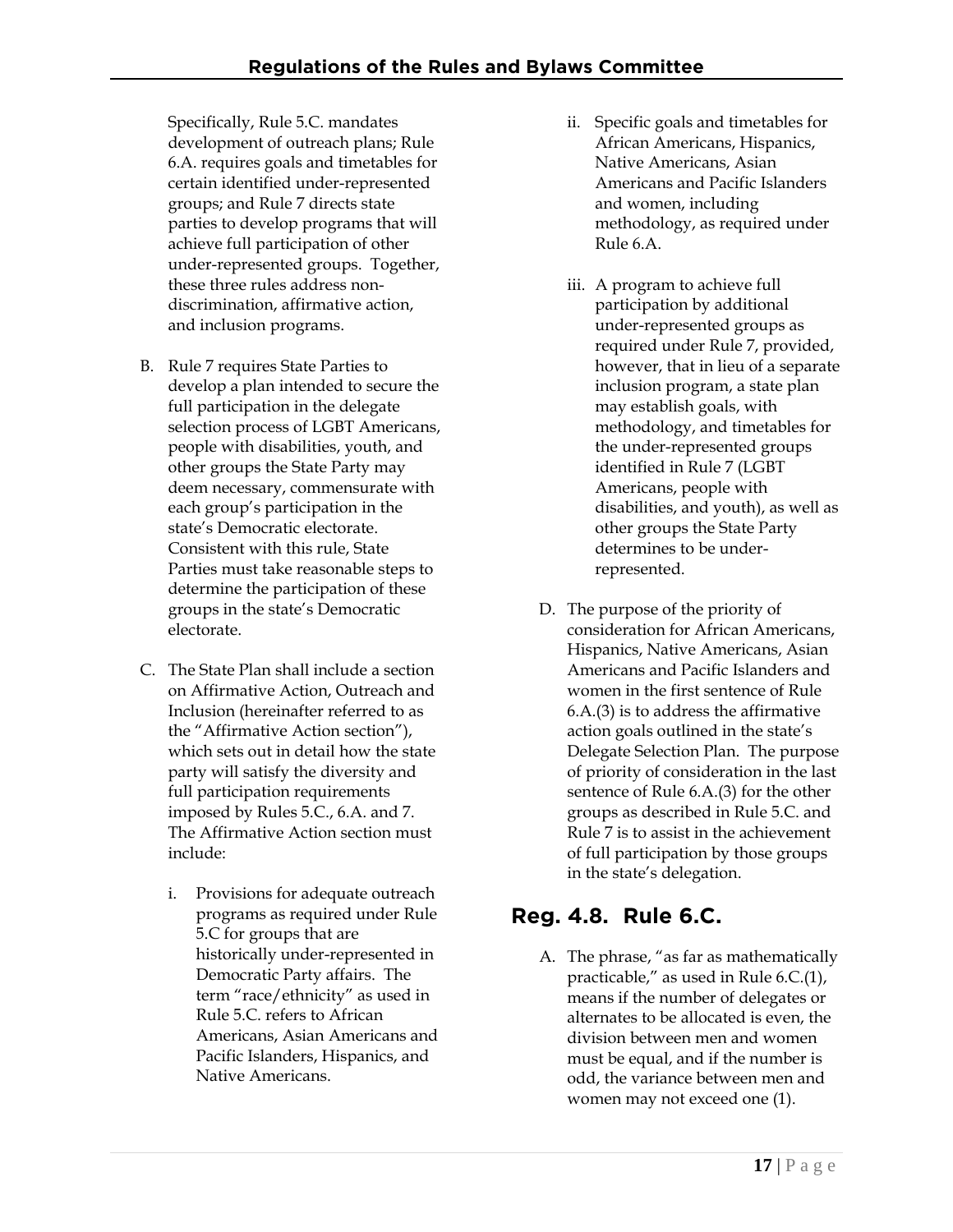B. State Plans must specifically provide for equal division of district-level delegate men and delegate women and district-level alternate men and alternate women within each district, as far as mathematically practicable; and the total number of district-level delegates and district-level alternates must be equally divided, as far as mathematically practicable.

## **Reg. 4.9. Rule 6.I.**

- A. For purposes of this Rule, "respective delegations" shall include standing committee members selected by the state, pursuant to Article VII of the *Call*.
- B. Presidential candidates shall use their best efforts to submit lists that contain delegates and alternates, as the case may be, who will promote meeting the goals of Rule 6.I.
- C. The certification required by Rule 6.I. shall be submitted to the Rules and Bylaws Committee by the State Party with respect to each level of delegate and alternate positions, within three (3) business days of the date on which, pursuant to Rule 12.D., the presidential candidates or their authorized representatives are required to submit to the State Party their lists of persons approved or not approved as candidates for those delegate or alternate positions.

## **Reg. 4.10. Rule 8**

Where data is based upon historical district boundaries which have changed in the interim, every reasonable attempt shall be made to estimate the vote in the area encompassed by the district to be used for the 2012 process.

*[See Appendix A for examples illustrating the formulas for apportioning district level delegates within states as provided in Rule 8.A.]* 

# **Reg. 4.11. Rule 8.A.**

"Population" as used in Rule 8.A. means the population as determined by the 2010 Federal Census or the most recent estimate available from the Federal Census Bureau.

# **Reg. 4.12. Rule 8.E.**

States electing district-level, pledged party leader and elected official, and at-large delegates and alternates at the same meeting shall provide presidential candidates sufficient opportunity to review the list of delegate and alternate candidates for each category pledged to that presidential candidate prior to each election.

### **Reg. 4.13. Rule 9.A.**

- A. For the purposes of Rule 9.A., the State Democratic Chair and the next highest ranking officer of the opposite sex holding office on the day that the 2012 National Convention convenes shall be included in the state's delegation.
- B. For purposes of Rule 9.A., the "individuals recognized as members of the DNC" includes each voting member of the Democratic National Committee who is registered to vote and legally resides ("legal residence") in the respective state and holds such office on the day the 2012 Convention convenes, regardless of the manner of his or her selection.
- C. For the purposes of Rule 9.A.(1), the state's delegation shall include those members of the Democratic National Committee apportioned to the state by the Charter, and certified to the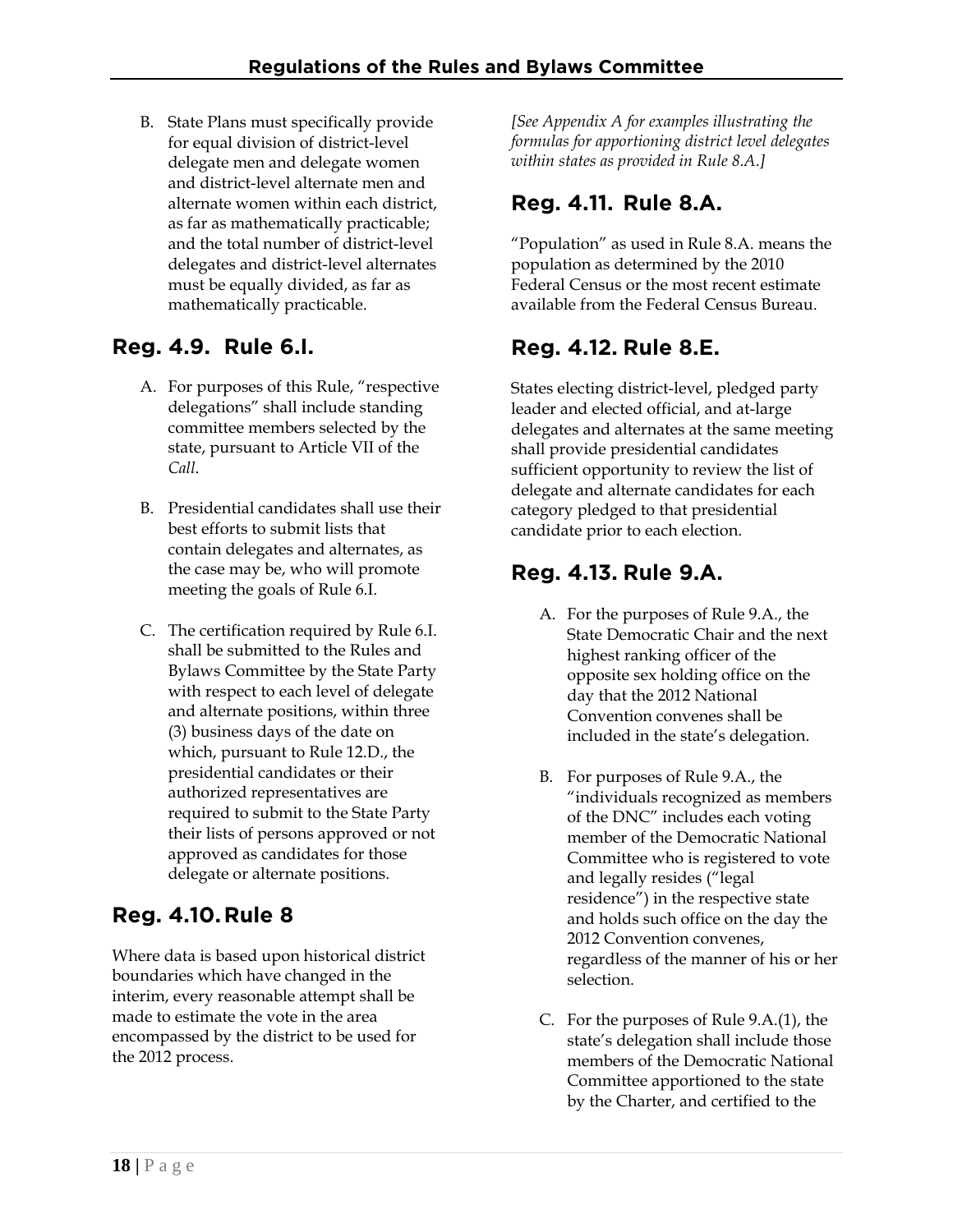Secretary by the State Democratic Chair, and whose terms commenced on the day after the 2008 National Convention adjourned. In the event a member has died, resigned or otherwise been replaced, the person who has been selected to serve the remainder of the member's term shall be included. Nothing in this Regulation shall be interpreted to permit any person to be included in a state's delegation, pursuant to Rule 9.A.(1), who has not been selected in accordance with the requirements of the Charter and Bylaws of the Democratic Party.

D. For the purposes of Rule 9.A.(5), the term "former Chairpersons of the Democratic National Committee" includes National Chairpersons and General Chairpersons.

### **Reg. 4.14. Rule 9.B.**

A. A person eligible as a delegate under Rule 9.B. may seek election as a district-level delegate and/or an atlarge delegate as provided in the Rules.

## **Reg. 4.15. Rule 9.B.(1)**

- A. "Big city mayors" as used in Rule 9.B.(1) is defined as the mayor of a city or the person holding the elective office of executive of a county over 250,000 in population or, in states having fewer than two cities or counties that large, the mayors or persons holding elective office of county executive of the two largest cities and/or counties in the state.
- B. Even though persons eligible for Party and Elected Official delegates are considered in priority order, these Rules do not mandate the choice of any specific individual.

#### **Reg. 4.16. Rule 9.B.(3)**

- A. Each state's Delegate Selection Plan shall provide for procedures by which candidates for pledged Party Leader and Elected Official delegate positions file for election. Included in the Plan must be instructions on how to file, the deadline for filing, and the procedure by which a Presidential candidate may register his or her approval or disapproval.
- B. State Plans that, pursuant to Rule 9.B.(3), provide an alternate filing process for pledged Party Leader and Elected Official delegate candidates held after the selection of districtlevel delegates, must include the instructions, deadlines and procedures as specified above.

## **Reg. 4.17. Rule 9.C.(2)**

A state Plan that provides for the election of any of its pledged Party Leader and Elected Official delegates, or at-large delegates by the State Party Committee must include a description of how members of the State Party Committee have been elected through open processes in conformity with the basic procedural guarantees utilized for delegate selection.

#### **Reg. 4.18. Rule 9.D.**

Except as provided by Rule 9.A., no person participating in the allocation of delegates by presidential preference at any level of the process, including a state convention, shall automatically serve by virtue of holding a public or party office.

#### **Reg. 4.19. Rule 10.A.**

A. In order to implement this provision, the entire at-large delegation elected pursuant to Rule 9 may be reserved, if necessary, for members of one (1) sex.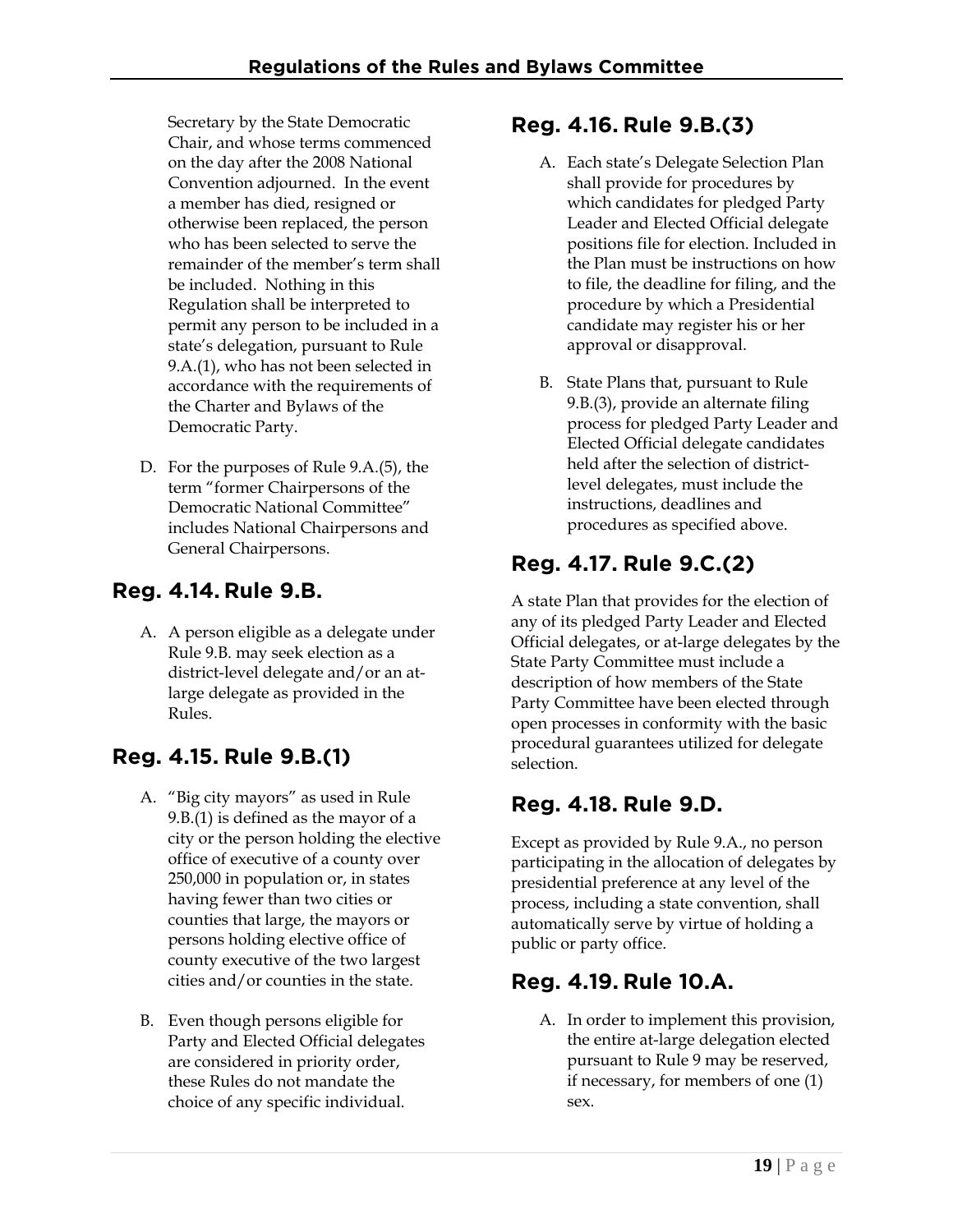B. Selection of at-large delegates shall also be used to assure the full participation of groups specified in Rule 7.

# **Reg. 4.20.Rule 11.A.**

A pre-primary candidate caucus for the purpose of establishing slates of delegate candidates shall not be deemed the "first determining stage" in the presidential nominating process.

# **Reg. 4.21. Rule 12.B.**

Each state's Delegate Selection Plan shall specify the date and time by which a person wishing to be elected to a district level or atlarge delegate or alternate position must file a statement of candidacy designating his or her presidential or uncommitted preference and his or her signed pledge of support for that preference.

# **Reg. 4.22. Rule 12.D.**

- A. A state Plan may not provide that a presidential candidate's authorized representative be a legal resident of that state.
- B. Each state's Delegate Selection Plan shall specify the date and time by which presidential candidates or their authorized representatives must advise the State Party if persons pledged to them who have filed for delegate or alternate positions are not bona fide supporters.
- C. Prior to the slating of delegates and alternates at a pre-primary caucus, a state party must convey to the presidential candidate, or that candidate's authorized representative(s), a list of all persons who have filed for delegate or alternate positions pledged to that presidential candidate.

D. Each state's Delegate Selection Plan shall specify the date by which presidential candidates, or their authorized representative(s), must signify approval or disapproval of the list of at-large delegate and alternate candidates, which must be after the selection of the district level and party leader and elected official delegates.

## **Reg. 4.23. Rule 12.E.**

- A. For purposes of these rules, "three (3) names for every such position to which the presidential candidate is entitled" means three separate individuals for each position (i.e. nine names for three slots). Furthermore, each presidential candidate shall use his or her best effort at the district level to approve delegate and alternate candidates who meet applicable equal division and affirmative action considerations in order to achieve the requirements of Rule 6.I. This same principle also applies to any provision requiring one (1) or two (2) names for delegate or alternate positions.
- B. Delegate and alternate candidates removed from the list of bona fide supporters by a presidential candidate do not automatically become uncommitted delegate or alternate candidates.
- C. Delegate or alternate candidates removed by a presidential candidate from the list of bona fide supporters at one level may file to run at another level pledged to that candidate, another candidate, or uncommitted.
- D. In states where presidential candidates may leave only one (1) name for every at-large and pledged party leader and elected official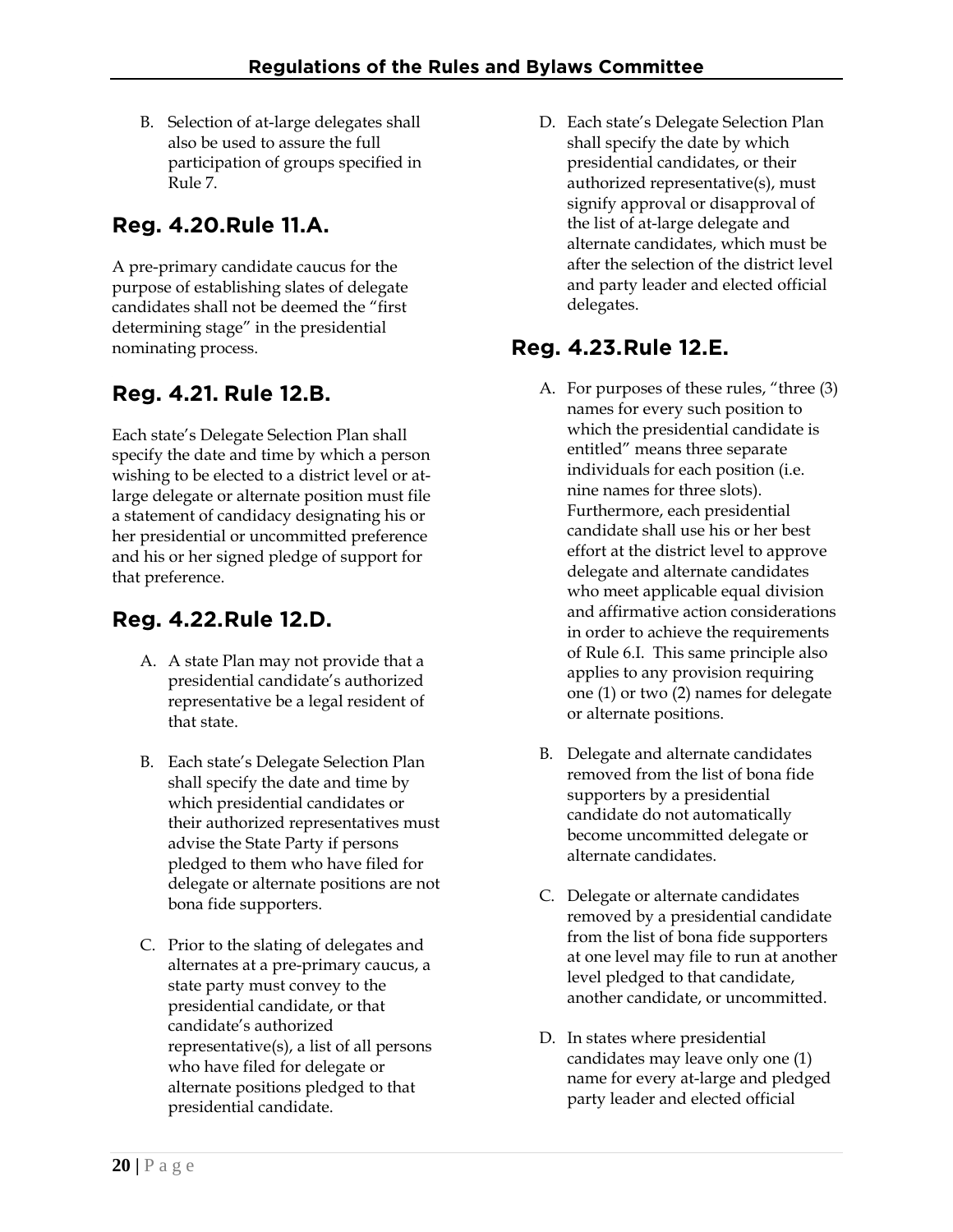delegate and alternate position to which the presidential candidate is entitled, the presidential candidates may specify the specific individuals for the delegate and alternate positions.

# **Reg. 4.24.Rule 12.H.**

Provisions in this rule requiring all delegates and alternates to be bona fide Democrats also applies to all standing committee members.

# **Reg. 4.25. Rule 13**

- A. For purposes of these rules, "threshold" is defined as the percentage of votes a preference must receive in order to be allocated delegates.
- B. The methods of allocating delegates pursuant to Rule 13. shall be as provided for in Appendix B of these Regulations.
- C. Under these rules, "uncommitted" is treated as any other presidential candidate status for the purpose of allocating delegates and alternates, but this requirement does not imply that states are required to place "uncommitted" on the presidential ballot.

## **Reg. 4.26.Rule 13.H.**

"Non-binding presidential preference event" includes beauty contest primaries and straw polls.

## **Reg. 4.27. Rule 14**

A. If not otherwise prohibited by a state's Delegate Selection Plan, a delegate or alternate candidate may submit a statement of candidacy and pledge of support for more than one delegate/alternate category.

- B. A State Plan may provide that upon a delegate's or alternate's selection at one level, any statement of candidacy by that individual for another level is nullified and that individual is ineligible to be considered for election at another level.
- C. For purposes of these rules, in states that do not otherwise provide an opportunity to file for more than one delegate category at the same time, the filing deadline for at-large delegates and alternates shall be at the same time or after the selection of pledged party leader and elected official delegates.

# **Reg. 4.28. Rule 16**

"Register the nontransferable proxy" as used in Rule 16 means to deliver a signed proxy to the person designated therein to exercise it. The proxy must be signed by the person making it.

## **Reg. 4.29.Rule 18.B.**

A Presidential candidate receiving one or more delegates at the district level in a state, but not entitled to an alternate because of threshold requirements, will be allocated one of the at-large alternates apportioned to that state. The state will allocate the first at-large alternate to this candidate in accordance with the equal division provisions as specified in the Plan before allocating the other at-large alternates as set out in Rule 10.C.

# **Reg. 4.30.Rule 18.C.**

The following formulas are to be used for determining the number of alternates to be selected to each level:

1. District Level Alternates: Seventy-five percent (75%) of the state's alternates shall be allocated at the district level.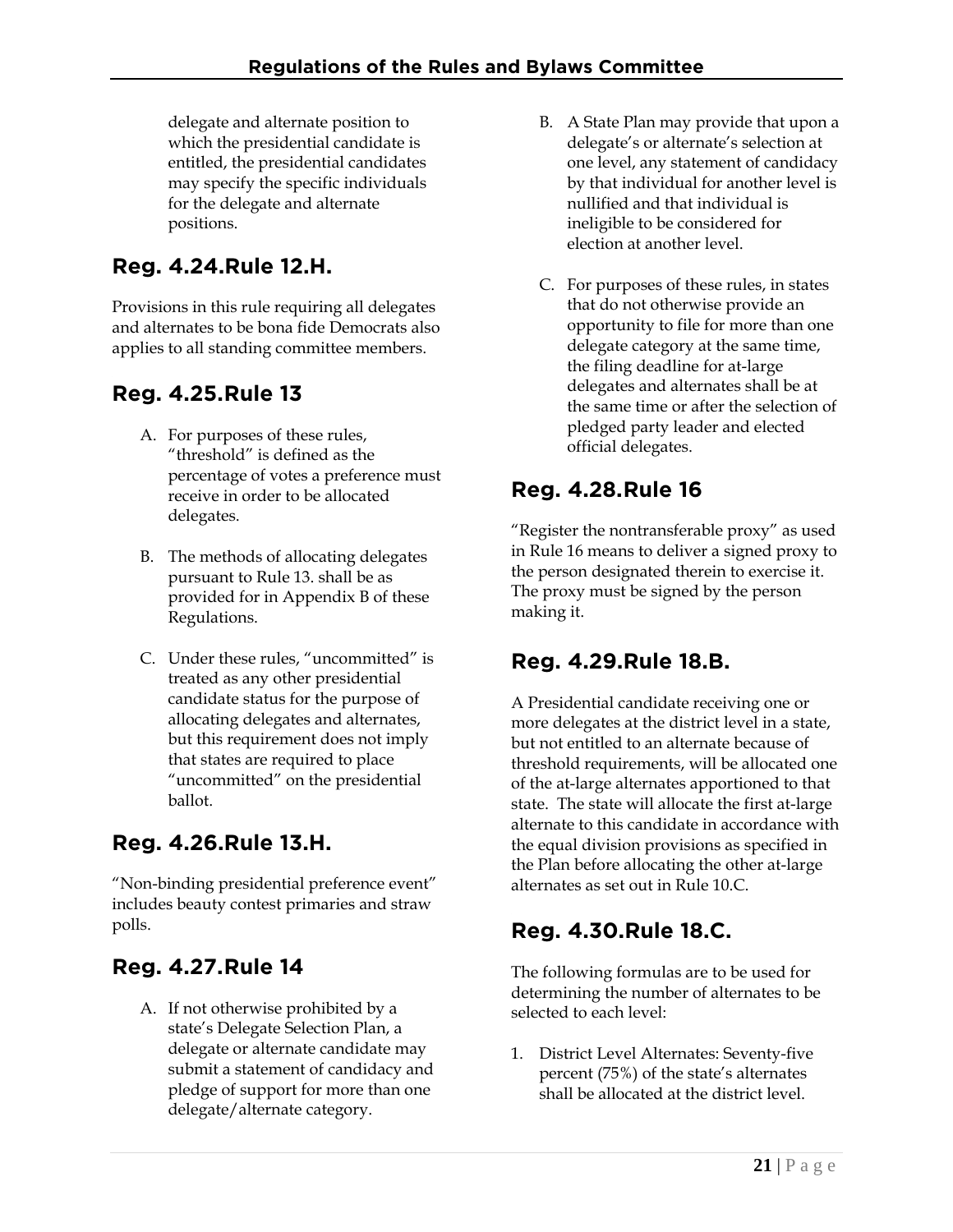2. At-large and Pledged Party and Elected Official Delegates: Twenty-five percent (25%) of the state's alternates shall be allocated to these delegates.

# **Reg. 4.31. Rule 18.D.**

A delegate may be permanently replaced by an alternate, provided that the replacement has been certified to, and acknowledged by, the Secretary no later than 48 hours before the first official session of the Convention is scheduled to convene.

### **Reg. 4.32. Rule 18.D.(2)**

If a presidential candidate has only one alternate and that alternate permanently replaces a delegate of the opposite sex – thereby causing the delegation to no longer be equally divided – that delegation shall not be considered in violation of Rule 6.C. Not withstanding Rule 18.D.(2), in such a case, the delegation must use any subsequent permanent replacement as an opportunity to replace a delegate with a person of the opposite sex, in order to return the delegation to equal division.

## **Reg. 4.33. Rule 18.E.**

No alternates are to be allocated to unpledged delegates selected pursuant to Rule 9.A. These delegates are not entitled to name either a temporary or permanent replacement nor is the State Party entitled to name a temporary or permanent replacement except in the case of death, as provided by the *Call*, Article IV.C.2.

# **Reg. 4.34.Rule 20.A.**

"Initiation of the state's delegate selection process" as used in Rule 20.A. means the primary date in states with post-primary caucuses or two-part primaries, or in states with pre-primary caucuses, the date of the pre-primary caucus; or in non-primary states, the first official meeting in the process.

#### **Reg. 4.35. Rule 20.B**

- A. With respect to a challenge based upon non-submission or nonimplementation of an approved Affirmative Action and Inclusion program, the burden of proof is upon the challenged party if the challenge alleges that the challenged party failed to submit or implement at all an approved Affirmative Action Plan and Inclusion Program. In all other challenges, the burden of proof is upon the challenging party. (See also Reg. 3.4.O.)
- B. An aggrieved party may appeal the decision of the State Party within ten (10) days after being notified of the decision or after the twenty-first (21) day following the date on which the challenge was filed, whichever comes first. (See also Reg. 3.4.H.)

# **Reg. 4.36. Rule 20.C.(1)**

- A. DNC members who shall be removed from a delegation pursuant to the imposition of the automatic reduction requirement provided for by this Rule shall include DNC members who are part of the delegation pursuant to Article I.E. of the *Call* and DNC members who are part of the delegation as a result of their election as a delegate in any other category.
- B. DNC members, including those subject to the automatic reduction sanction of this Rule, are ineligible to run for any delegate and alternate position.
- C. For purposes of Rule 20.C.(1)(b), internet advertising shall not constitute "campaigning" in a state unless such advertising takes the form of paid advertising on the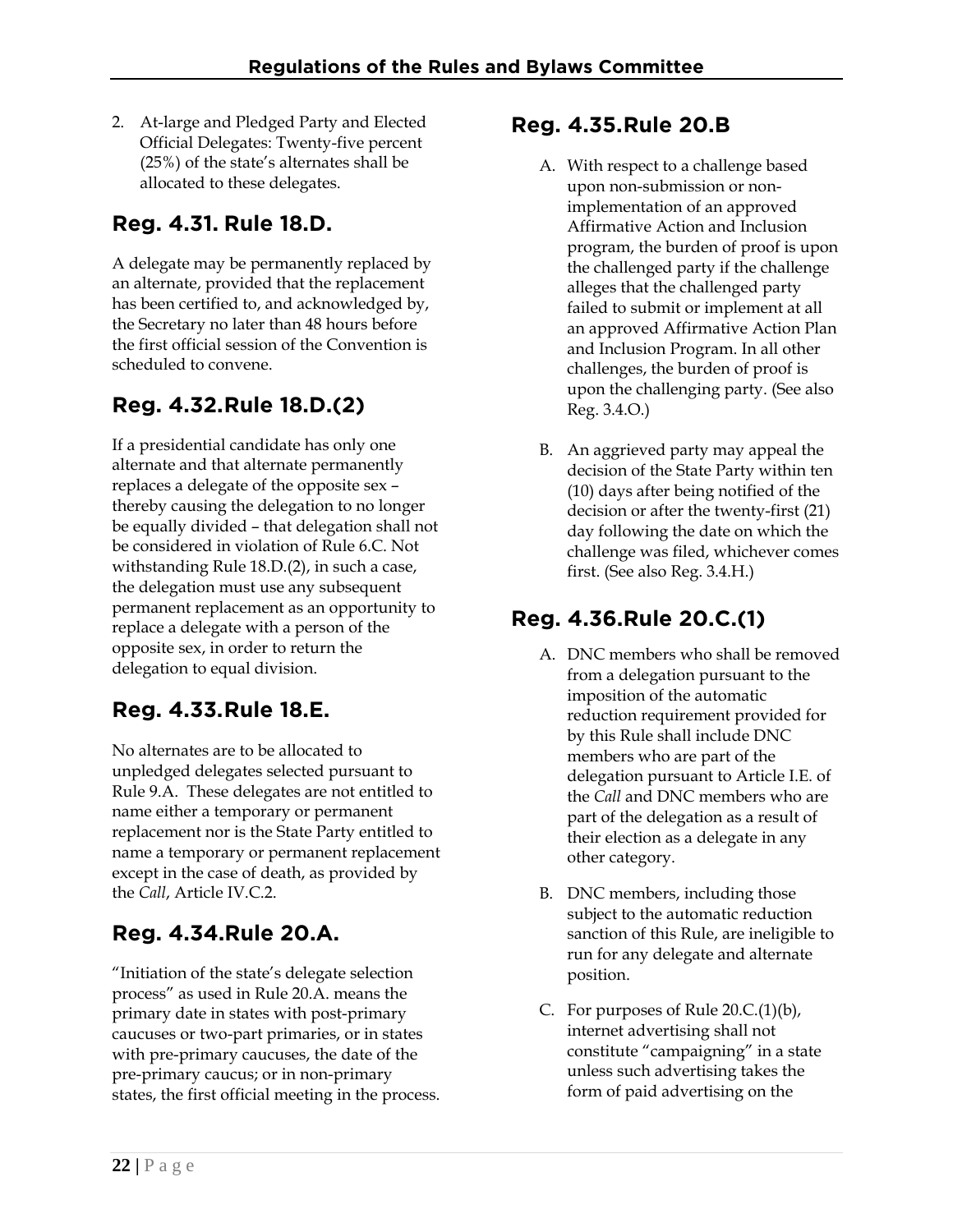website of a publication or media outlet based in that state or on a website or web page targeted to persons in that state, or is paid or unpaid internet communication specifically targeted or limited to that state.

# **Reg. 4.37. Rule 20.C.(2)**

A state delegation is subject to sanctions under this provision if its Plan provides or permits the pledged delegates or alternates to be allocated to presidential preference (including uncommitted status) other than as provided for in Rule 13.

# **Reg. 4.38. Rule 20.C.(3)**

In states employing a multi-tier caucus system, the threshold shall be applied at the tier at which delegates to the National Convention are selected. Sanctions provided for herein shall not be applied for not applying the threshold at an earlier caucus stage.

# **Reg. 4.39. Rule 21.C.**

A State Plan as approved by the Rules and Bylaws Committee may provide for a Partyrun delegate selection process that complies with the 2012 Delegate Selection Rules even if state law provides for a different process.

## **5. Regulations Supplementing the Call for the 2012 Democratic National Convention**

## **Reg. 5.1. Article I.C.2.b.**

A. Given that New Hampshire is authorized to hold its primary prior to the opening of the nominating calendar window and that Maine thus cannot neighbor any other states in the window, for the purposes of Article I.C.2.b.i of the *Call*, Maine shall be considered to be neighboring each of the New England states of Vermont and Massachusetts.

- B. Given that Alaska and Hawaii are separated from the continental United States and thus cannot neighbor any other states, for the purposes of Article I.C.2.b.i of the *Call*, Alaska and Hawaii shall be considered to be neighboring each of the Pacific Northwest states of Washington and Oregon.
- C. Given that the Territories of American Samoa, Guam, the Commonwealth of Puerto Rico and the U.S. Virgin Islands and Democrats Abroad are separated from the continental United States and thus cannot neighbor any states and given that these entities share common interests of the United States, for the purposes of Article I.C.2.b.i of the *Call*, the Territories and Democrats Abroad shall be considered to be neighboring each other.

# **Reg. 5.2. Article II.A.**

- A. Delegates and alternates selected pursuant to a Plan found in noncompliance by the RBC shall not be included on the list of delegates and alternates reported to the Secretary by the RBC for inclusion on the Temporary Roll of the 2012 Democratic National Convention.
- B. Delegates and alternates shall not be placed on the Temporary Roll until after the period during which a challenge may be brought pursuant to the Rules and Reg. 3.4 has expired and until no challenges to a Plan are pending.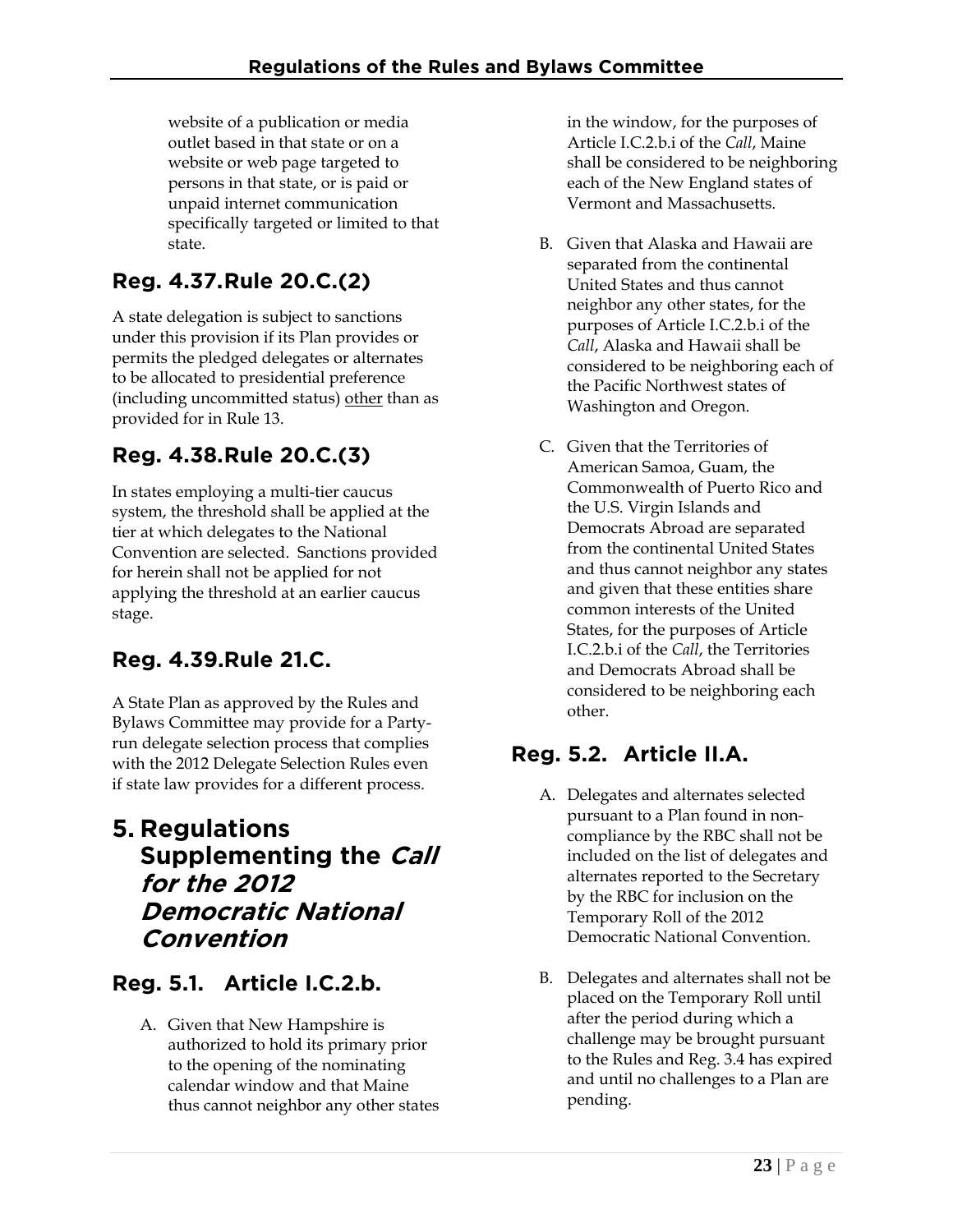C. Pursuant to Rule 6.C.(2), a state's atlarge delegates and alternates may not be included on the Temporary Roll until the RBC has determined that the state's delegation complies with the equal division requirements of the Rules.

# **Reg. 5.3. Article IV.A.**

- A. Delegates and alternates certified to the Secretary pursuant to this Article shall be certified within ten days of the step of the process in which they were selected, not the conclusion of the state's entire delegate selection process.
- B. If a state's law provides that its delegates cannot be named until the Secretary of State (or Board of Elections) certifies the election results, the state's Delegate Selection Plan should so indicate and should provide a time frame in which the results are expected to be certified.
- C. If a state is subject to the certification process referred to in Reg. 5.3.B., its delegates and alternates must be certified to the Secretary within ten days of the certification process required by state law.

## **Reg. 5.4. Article IV.B.**

- A. Delegates selected pursuant to Article IV.B shall be certified to the Secretary of the Democratic National Committee 10 days after the last determining step in a state's normal delegate selection process.
- B. The 10 day reporting deadline shall not be superseded by the June 20, 2012 delegate selection deadline.

#### **Reg. 5.5 Article IV.D.1.**

If a delegate dies or resigns within 48 hours of the time the first official session of the Convention is scheduled to convene, and is replaced by an alternate, which leaves the respective presidential candidate (or uncommitted status) without another alternate, the state delegation shall select an alternate to fill the vacancy. That replacement shall not be certified to the Secretary. However, in the event that the alternate subsequently replaces a delegate for a roll call vote, the replacement shall be reflected by the Delegation Chair on the official tally sheets.

### **Reg. 5.6 Article IV.F.3.**

- A. Convention pages allocated to the states shall be selected by the State Democratic Chair (or by the Chair of a committee constituted pursuant to Rule 19.C.) in consultation with the members of the Democratic National Committee from the state, except those DNC members who are not recognized as delegates, pursuant to Rule 19.C. These pages shall be as evenly divided between men and women as possible, and shall reflect as much as possible the Affirmative Action and Inclusion guidelines in the state's Delegate Selection Plan.
- B. Each state Plan shall include the date on which Convention Pages shall be selected, provided that the Pages shall be certified within three (3) days of their selection and no later than the date by which the state certifies its standing committee members.

## **Reg. 5.7 Article VII.B.3.**

Standing committee members selected pursuant to a Plan found in non-compliance by the RBC shall not be included on the membership roster by the DNC Secretary,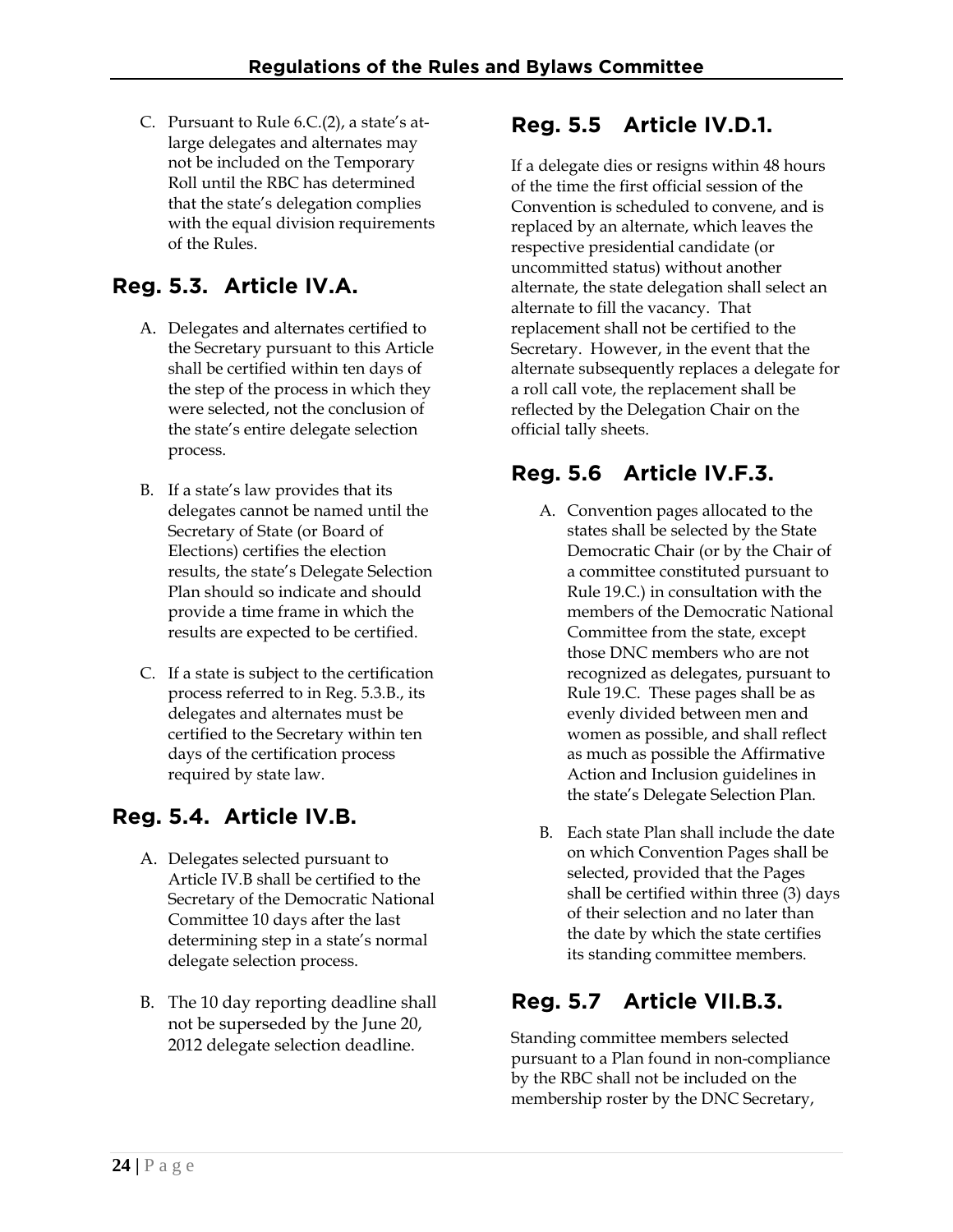nor shall those individuals be allowed to participate as members at the standing committee meeting, nor shall they be afforded guest seating during the Convention as provided in Article V.C.(3) of the *Call*.

#### **Reg 5.8 Article VII.C.1.**

Pursuant to Rule 10.C., if a presidential candidate entitled to an allocation of standing committee members under this rule is no longer a candidate at the time the atlarge delegates are selected, his or her allocation of standing committee members shall be proportionately divided among the other preferences entitled to an allocation.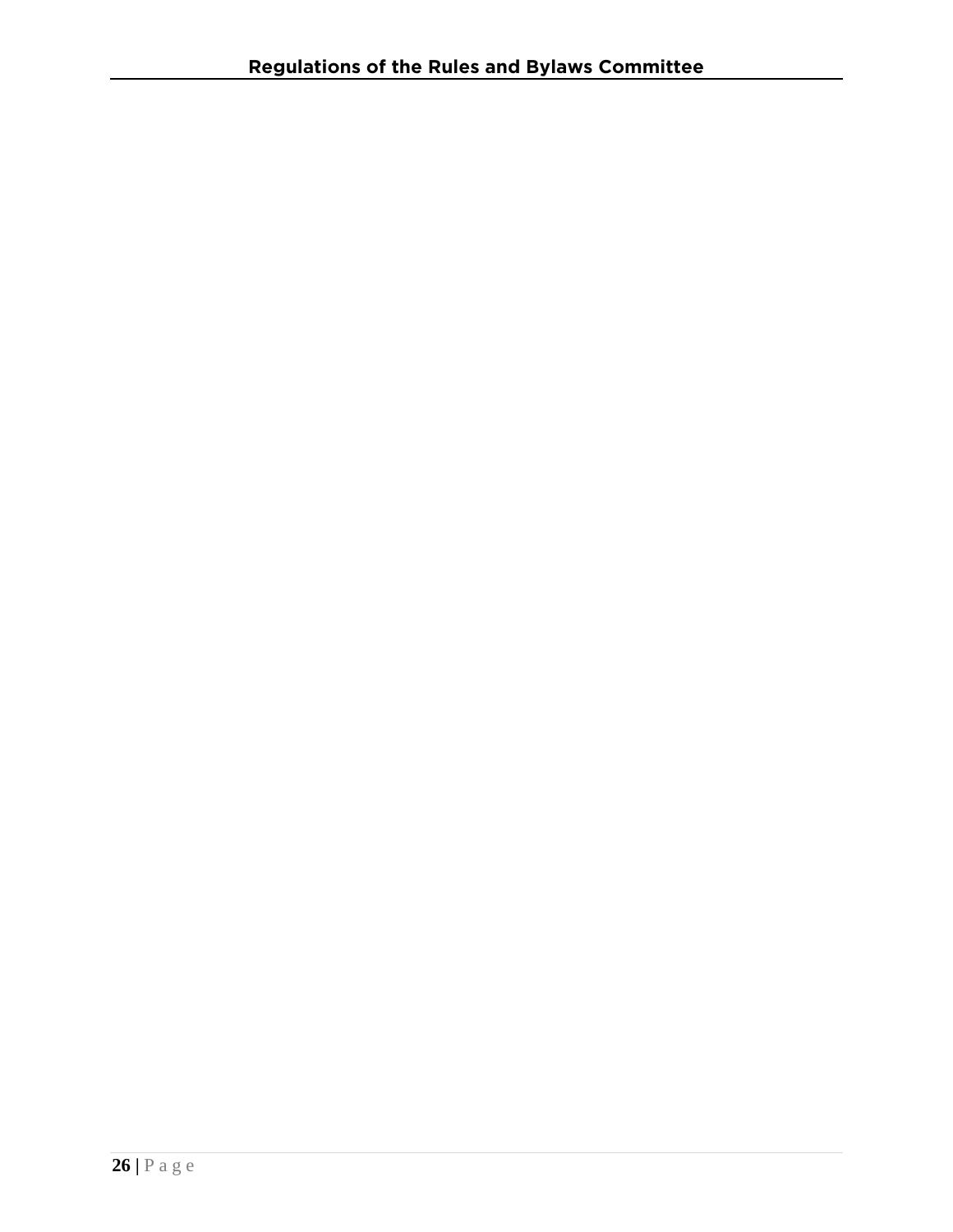# **Appendix A How to Apportion District Level Delegates**

The following examples illustrate the application of the four formulas provided in Rule 8.A. for apportioning District-Level delegates within the state or territory. (See also Reg. 4.11)

| Assume the following applies to the state:       | 5. 2008 Democratic Presidential Vote                 |  |
|--------------------------------------------------|------------------------------------------------------|--|
|                                                  |                                                      |  |
| 1. Total Congressional Districts (CD's)  10      |                                                      |  |
| 2. District-Level Delegates to Apportion  50     |                                                      |  |
|                                                  | 6. 2008 Democratic Gubernatorial Vote                |  |
| <b>Total Population</b><br>3.                    |                                                      |  |
|                                                  |                                                      |  |
|                                                  |                                                      |  |
|                                                  | 7. 2004 Democratic Presidential Vote                 |  |
| Registered Democrats as of January 1, 2012<br>4. |                                                      |  |
|                                                  |                                                      |  |
|                                                  |                                                      |  |
|                                                  | 8. The Ave. Dem. Presidential Vote for 2008 and 2004 |  |
|                                                  |                                                      |  |
|                                                  |                                                      |  |

#### **FORMULA #1 Gives equal weight to the total population and to the average of the vote for the Democratic candidates in the two most recent presidential elections.**

The allocation fraction is:  $X = \frac{1}{2} \left( \frac{ACDV}{ACDV} - \frac{08}{08} \times \frac{04}{04} + \frac{TCDP}{TSP} \right)$ *TCDP*  $X = \frac{1}{2} \left( \begin{array}{cc} ACDV & 08 / 04 \\ ACDV & 08 / 04 \end{array} \right)$ 08 / 04 2 1

X...........Allocation Factor for CD#1 TSP…….Total State Population ACDV….Ave. CD Dem. Vote for 2008 and 2004

TCDP.....Total Population for CD#1 ASDV.....Ave. State Dem. Vote for 2008 and 2004

or, in this example, the allocation formula looks like this:  $X = \frac{1}{2} \left( \frac{136}{256 \times 0.00} + \frac{500}{256 \times 0.000} \right)$ ⎠  $\left(\frac{136}{250},\frac{000}{200}\right)$  +  $\frac{500}{2000}$  +  $\frac{000}{200}$ ⎝  $=\frac{1}{2}\left(\frac{136}{770},\frac{000}{000}+\frac{500}{5},\frac{000}{000}\right)$ 500 ,000 770 ,000 136 ,000  $X = \frac{1}{2}$ 

which calculates as  $X = \frac{1}{2} \times (0.177 + 0.100)$ ;  $= \frac{1}{2} \times (0.277)$ ;  $= 0.139$ . The resulting Allocation Factor for CD #1 is then multiplied by the total number of district level delegates to determine how many delegates will be allocated to CD #1 (.139  $\times$  50 = 6.95). This result is rounded up to 7. Thus, CD #1 is allocated 7 district level delegates.

#### **FORMULA #2 Gives equal weight to the vote for the Democratic candidates in the most recent presidential and gubernatorial elections.**

The allocation fraction is:  $Y = \frac{1}{2} \left( \frac{CDPV}{SDPV} - \frac{08}{08} + \frac{CDGV}{SDGV} - \frac{08}{08} \right)$ 08 08 08 2 1 *SDGV CDGV*  $Y = \frac{1}{2} \left( \frac{CDPV}{SDPV} \right)$ 

CDGV.....CD Dem. Governor Vote for 2008

Y.………Allocation Factor for CD#1 SDPV……..State Dem. Presidential Vote for 2008 CDPV.....CD Dem. Presidential Vote for 2008 ASDV…….State Dem. Governor Vote for 2008

or, in this example, the allocation formula looks like this: <sup>⎟</sup> ⎠  $\left(\frac{97}{200},\frac{000}{200}\right)$  +  $\frac{100}{200}$   $\frac{000}{200}$ ⎝  $=\frac{1}{2}\left(\frac{97,000}{800,000}+\frac{100,000}{1,000,000}\right)$ 100 ,000 800 ,000 97 , 000  $Y = \frac{1}{2}$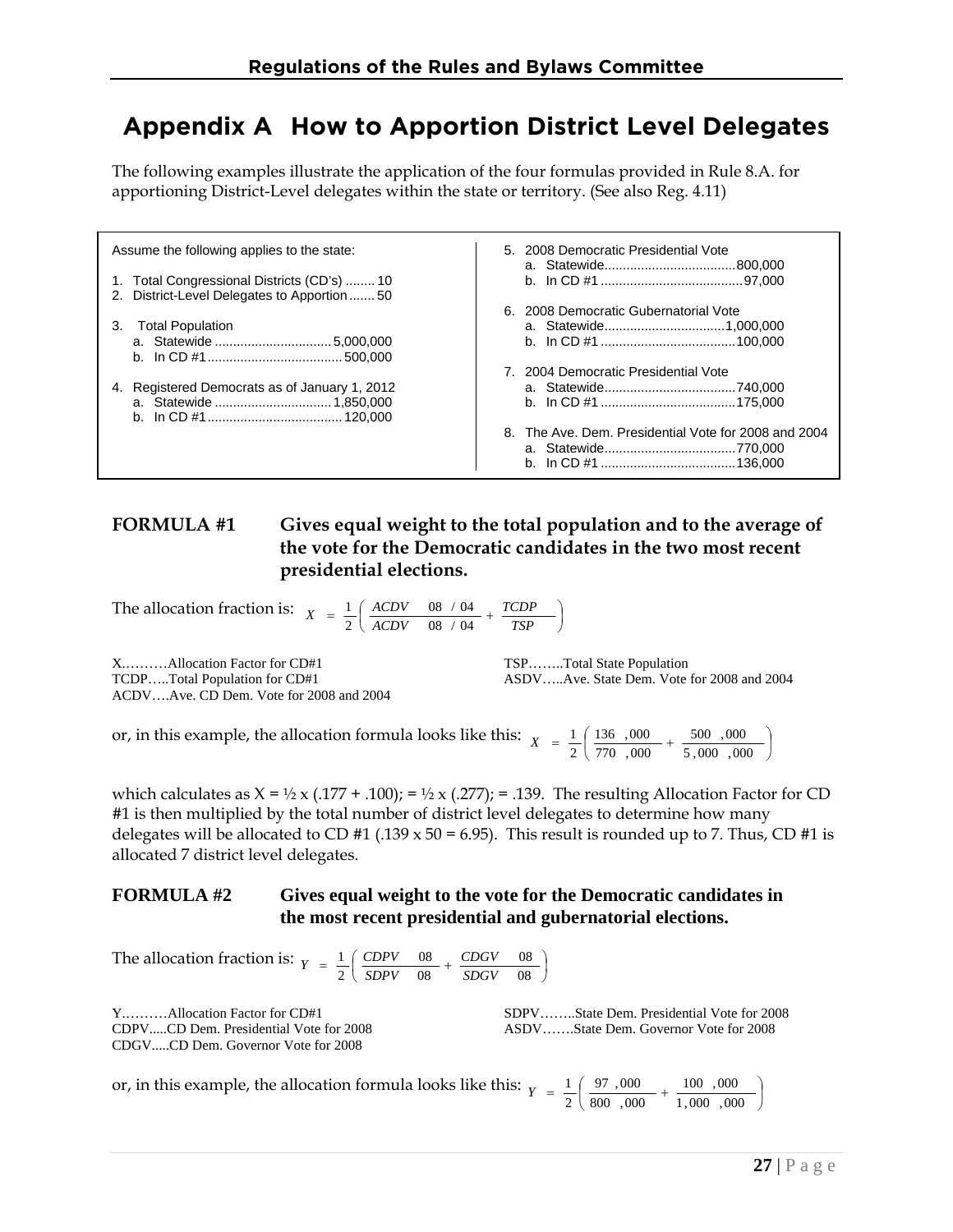which calculates as  $Y = \frac{1}{2} \times (0.121 + 0.100)$ ; =  $\frac{1}{2} \times (0.221)$ ; = .111. The resulting Allocation Factor for CD #1 is then multiplied by the total number of district level delegates to determine how many delegates will be allocated to CD #1 (.111  $\times$  50 = 5.55). This result is rounded up to 6. Thus, CD #1 is allocated 6 district level delegates.

#### **FORMULA #3 Gives equal weight to the average of the vote for the Democratic candidates in the two most recent presidential elections and to Democratic Party registration or enrollment as of January 1, 2012.**

The allocation fraction is:  $Z = \frac{1}{2} \left( \frac{ACDV}{ASDV} \frac{0.08}{0.04} + \frac{CDRD}{SRD} \right)$ *CDRD*  $Z = \frac{1}{2} \left( \begin{array}{cc} ACDV & 08 / 04 \\ ASDV & 08 / 04 \end{array} \right)$ 08 / 04 2 1

ACDV…..CD Dem. Pres. Vote for 2008 and 2004 SRD...…..Statewide Registered Democrats CDRD…..CD Registered Democrats

Z.………..Allocation Factor for CD#1 ASDV…..State Dem. Pres. Vote for 2008 and 2004

or, in this example, the allocation formula looks like this: <sup>⎟</sup> ⎠  $\left(\frac{136}{258 \cdot 0.000} + \frac{120}{1.058 \cdot 0.000}\right)$ ⎝  $=\frac{1}{2}\left(\frac{136}{770},\frac{000}{000}+\frac{120}{1,850},\frac{000}{000}\right)$ 120 ,000 770 ,000 136 ,000  $Z = \frac{1}{2}$ 

which calculates as  $Z = \frac{1}{2} \times (0.177 + 0.065)$ ; =  $\frac{1}{2} \times (0.242)$ ; = .121. The resulting Allocation Factor for CD #1 is then multiplied by the total number of district level delegates to determine how many delegates will be allocated to CD #1 (.121 x 50 = 6.05). This result is rounded to 6. Thus, CD #1 is allocated 6 district level delegates.

#### **FORMULA #4 Gives a weight to each of the formulas above (numbers 1, 2 and 3).**

The allocation fraction is:  $\frac{1}{3}(x + Y + Z)$ 1

The allocation for CD #1 calculates as: a x (.139 + .111 + .121); = a x (.371); = .124. The resulting Allocation Factor for CD #1 is then multiplied by the total number of district level delegates to determine how many delegates will be allocated to CD  $#1$  (.124 x 50 = 6.20). This result is rounded to 6. Thus, CD #1 is allocated 6 district level delegates.